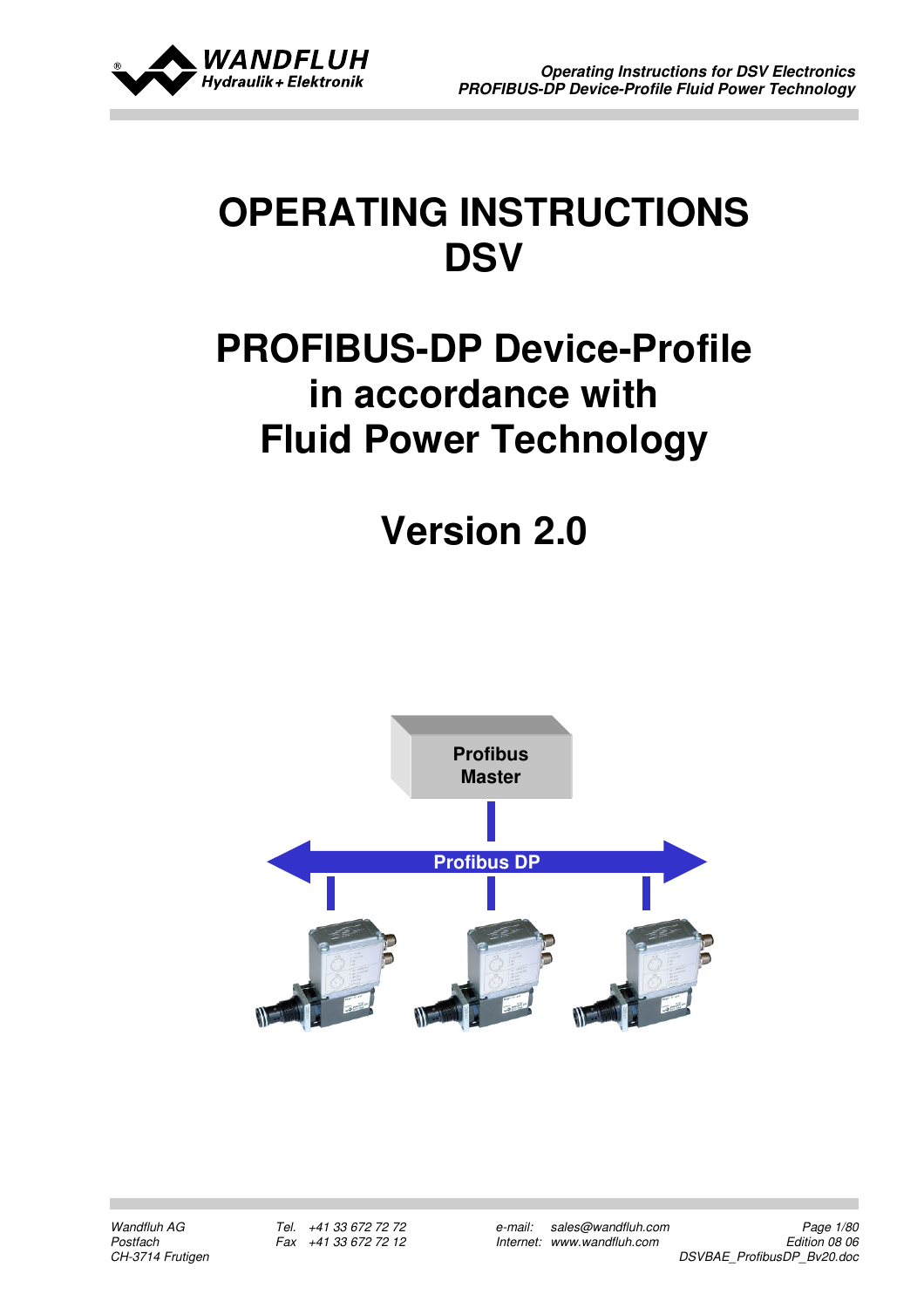

# 0 Contents

| $\mathbf 0$    |            |                  |  |  |
|----------------|------------|------------------|--|--|
| 1              |            |                  |  |  |
|                | 1.1        |                  |  |  |
|                | 1.2        |                  |  |  |
|                | 1.3        |                  |  |  |
|                | 1.4        |                  |  |  |
|                | 1.5        |                  |  |  |
| $\overline{2}$ |            |                  |  |  |
|                | 2.1        |                  |  |  |
|                | 2.2        |                  |  |  |
|                |            |                  |  |  |
|                | 2.3<br>2.4 |                  |  |  |
|                |            |                  |  |  |
| 3              |            |                  |  |  |
|                | 3.1        |                  |  |  |
|                | 3.2        |                  |  |  |
|                |            | 3.2.1            |  |  |
|                | 3.3        |                  |  |  |
|                | 3.4        |                  |  |  |
|                | 3.5        |                  |  |  |
|                | 3.6        |                  |  |  |
|                | 3.7        |                  |  |  |
| 4              |            |                  |  |  |
|                | 4.1        |                  |  |  |
|                | 4.2        |                  |  |  |
|                |            | 4.2.1            |  |  |
|                |            | 4.2.2            |  |  |
|                |            | 4.2.3            |  |  |
|                | 4.3        |                  |  |  |
|                | 4.4        |                  |  |  |
|                |            | 4.4.1            |  |  |
|                |            | 4.4.2            |  |  |
|                |            | 4.4.3            |  |  |
|                | 4.5        | 4.5.1            |  |  |
|                | 4.6        |                  |  |  |
|                |            | 4.6.1            |  |  |
|                | 4.7        |                  |  |  |
|                |            | 4.7.1            |  |  |
|                |            | 4.7.2            |  |  |
|                |            | 4.7.3            |  |  |
|                |            | 4.7.4            |  |  |
|                |            | 4.7.5            |  |  |
|                |            | 4.7.6            |  |  |
|                |            | 4.7.7            |  |  |
|                |            | 4.7.8            |  |  |
|                |            | 4.7.9            |  |  |
|                |            | 4.7.10<br>4.7.11 |  |  |
|                |            | 4.7.12           |  |  |
|                |            | 4.7.13           |  |  |
|                |            | 4.7.14           |  |  |
|                |            | 4.7.15           |  |  |
|                |            | 4.7.16           |  |  |
|                |            | 4.7.17           |  |  |
|                |            | 4.7.18           |  |  |
|                |            | 4.7.19           |  |  |
|                |            | 4.7.20           |  |  |
|                |            | 4.7.21           |  |  |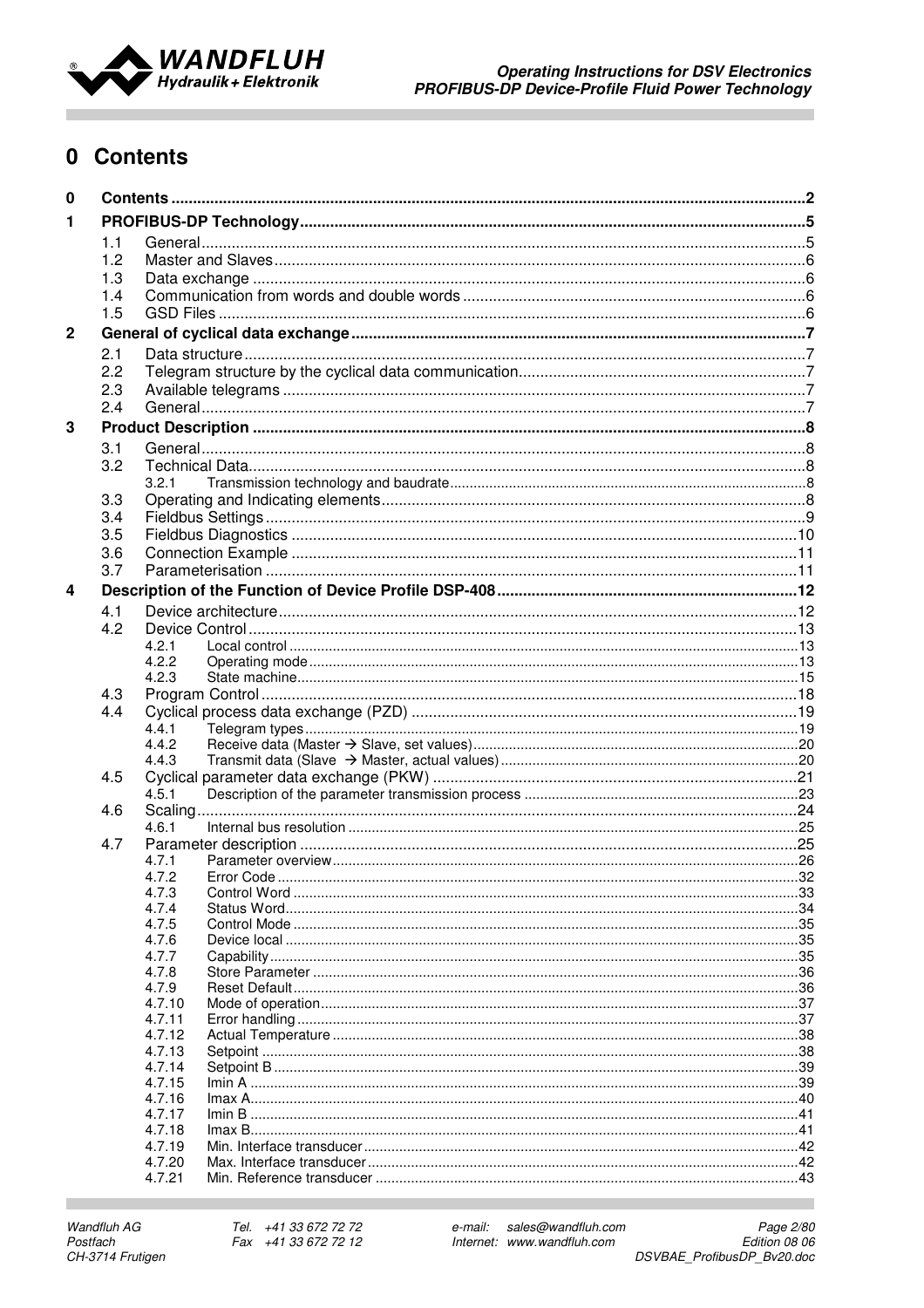

|     | 4.7.22           |  |
|-----|------------------|--|
|     | 4.7.23           |  |
|     | 4.7.24           |  |
|     | 4.7.25           |  |
|     | 4.7.26           |  |
|     | 4.7.27           |  |
|     | 4.7.28           |  |
|     | 4.7.29           |  |
|     | 4.7.30           |  |
|     | 4.7.31           |  |
|     | 4.7.32           |  |
|     | 4.7.33           |  |
|     | 4.7.34           |  |
|     | 4.7.35           |  |
|     | 4.7.36           |  |
|     | 4.7.37           |  |
|     | 4.7.38           |  |
|     | 4.7.39           |  |
|     | 4.7.40           |  |
|     | 4.7.41           |  |
|     | 4.7.42           |  |
|     | 4.7.43           |  |
|     | 4.7.44           |  |
|     | 4.7.45           |  |
|     | 4.7.46           |  |
|     | 4.7.47           |  |
|     | 4.7.48           |  |
|     | 4.7.49           |  |
|     | 4.7.50           |  |
|     | 4.7.51           |  |
|     | 4.7.52           |  |
|     | 4.7.53           |  |
|     | 4.7.54           |  |
|     | 4.7.55           |  |
|     | 4.7.56           |  |
|     | 4.7.57           |  |
|     | 4.7.58           |  |
|     | 4.7.59           |  |
|     | 4.7.60           |  |
|     | 4.7.61           |  |
|     | 4.7.62           |  |
|     | 4.7.63           |  |
|     | 4.7.64           |  |
|     | 4.7.65           |  |
|     | 4.7.66           |  |
|     |                  |  |
|     | 4.7.67<br>4.7.68 |  |
|     | 4.7.69           |  |
|     |                  |  |
|     | 4.7.70<br>4.7.71 |  |
|     | 4.7.72           |  |
|     |                  |  |
|     | 4.7.73           |  |
|     | 4.7.74<br>4.7.75 |  |
|     |                  |  |
|     | 4.7.76           |  |
|     | 4.7.77           |  |
|     | Commissioning    |  |
| 5.1 |                  |  |
|     | 5.1.1            |  |
|     | 5.1.2            |  |
|     | 5.1.3            |  |
|     | 5.1.4            |  |
|     | 5.1.5            |  |
| 5.2 |                  |  |
| 5.3 |                  |  |
|     |                  |  |

 $5\phantom{a}$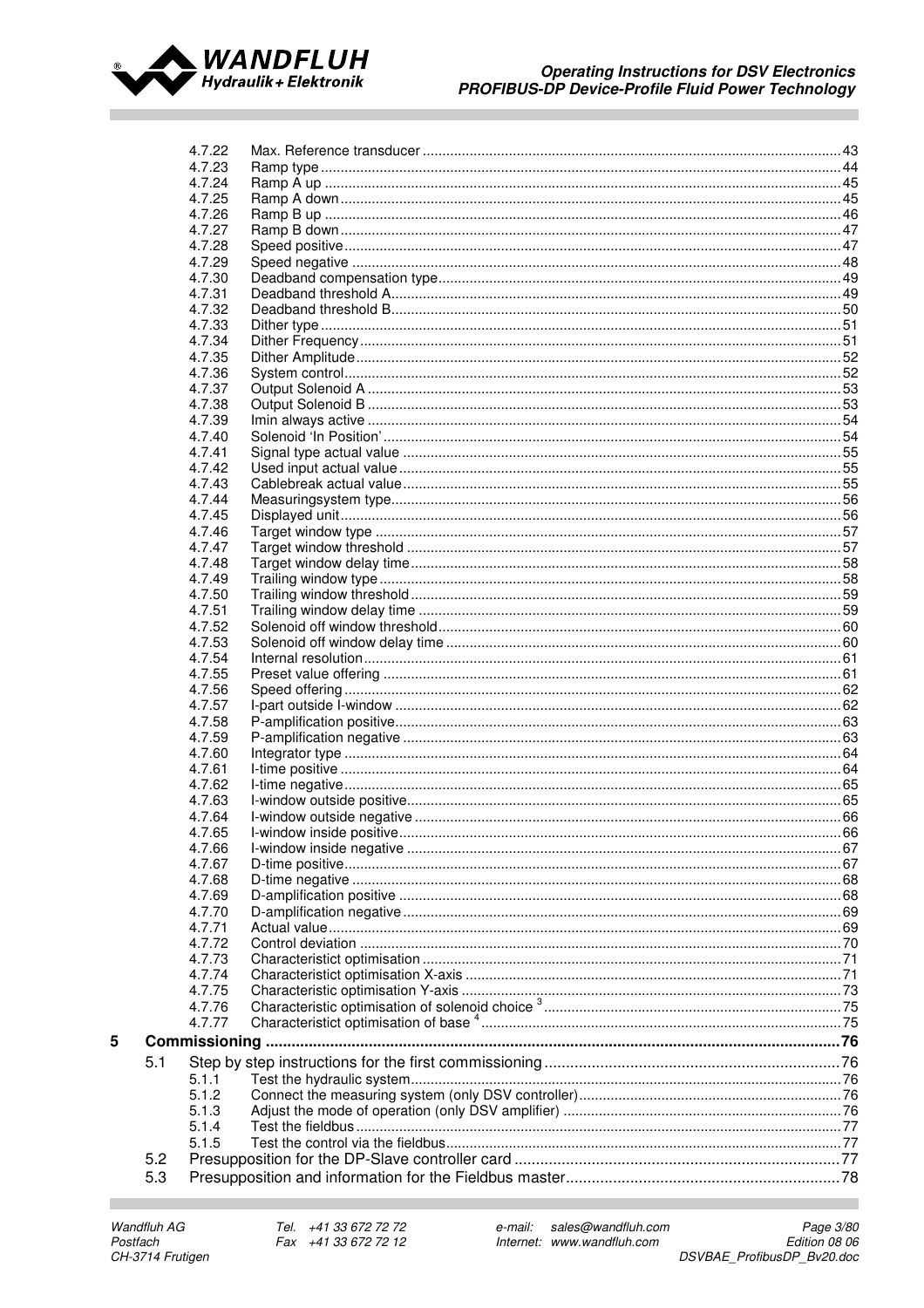

### Operating Instructions for DSV Electronics PROFIBUS-DP Device-Profile Fluid Power Technology

| 6 |  |  |
|---|--|--|
|   |  |  |
|   |  |  |
|   |  |  |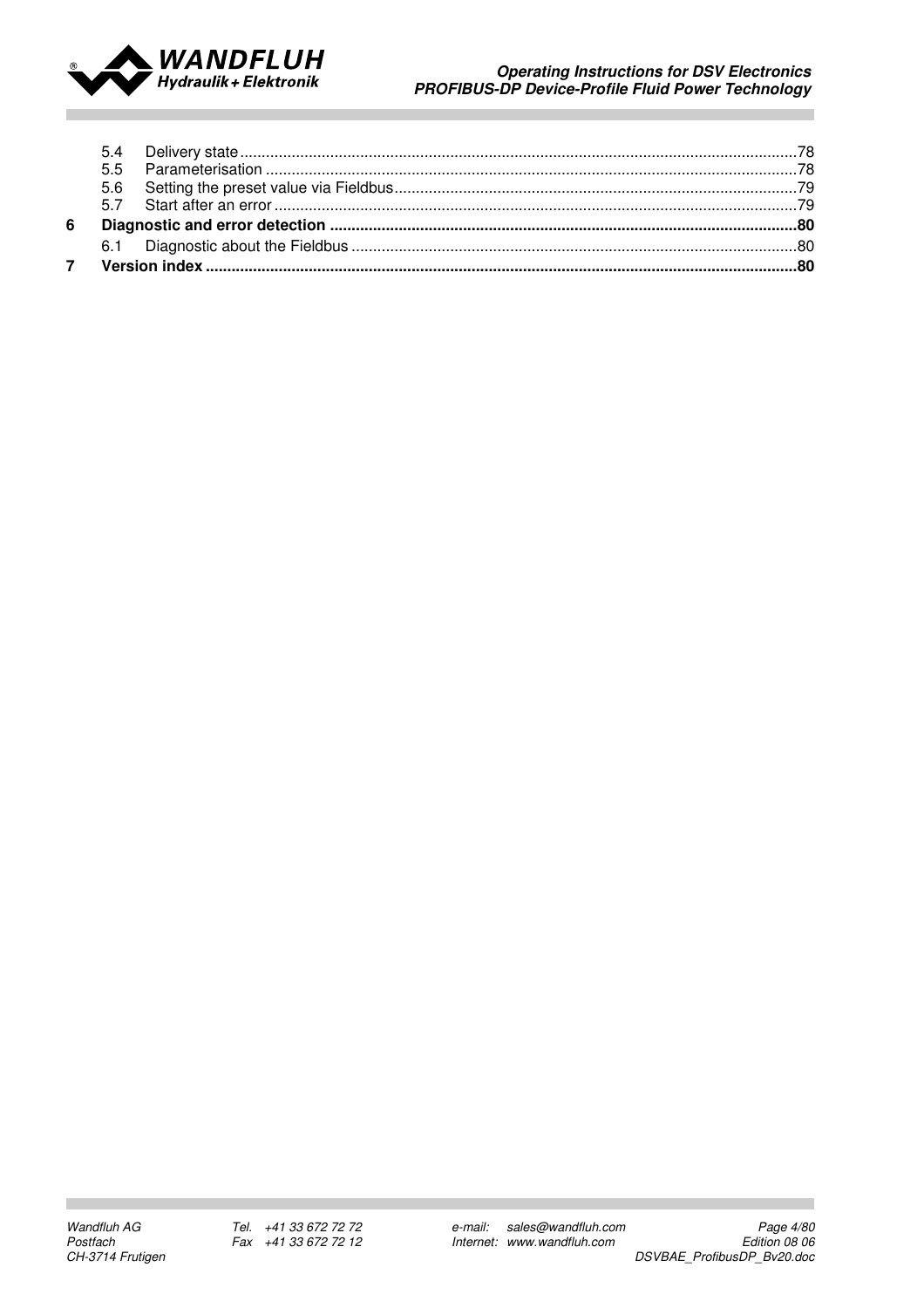

# 1 PROFIBUS-DP Technology

# 1.1 General

PROFIBUS-DP is a vendor-independent, open field bus standard for a wide range of applications in manufacturing and process automation. Vendor-independence and openness are ensured by the international standards EN 50170 and EN 50254.

PROFIBUS-DP offers functionally graduated communication protocols (Communication Profiles), WANDFLUH is using for the DSV Electronics the communication profile **DP** (decentralised periphery).

PROFIBUS-DP is optimised for fast, time critical data exchange on the field layer. The Fieldbus is used for cyclical and not cyclical data exchange between a Master and its slaves.

PROFIBUS-DP can be used for different device profiles. WANDFLUH is using for the DSV Electronics the device profile DSP-408 "Device Profile Fluid Power Technology".

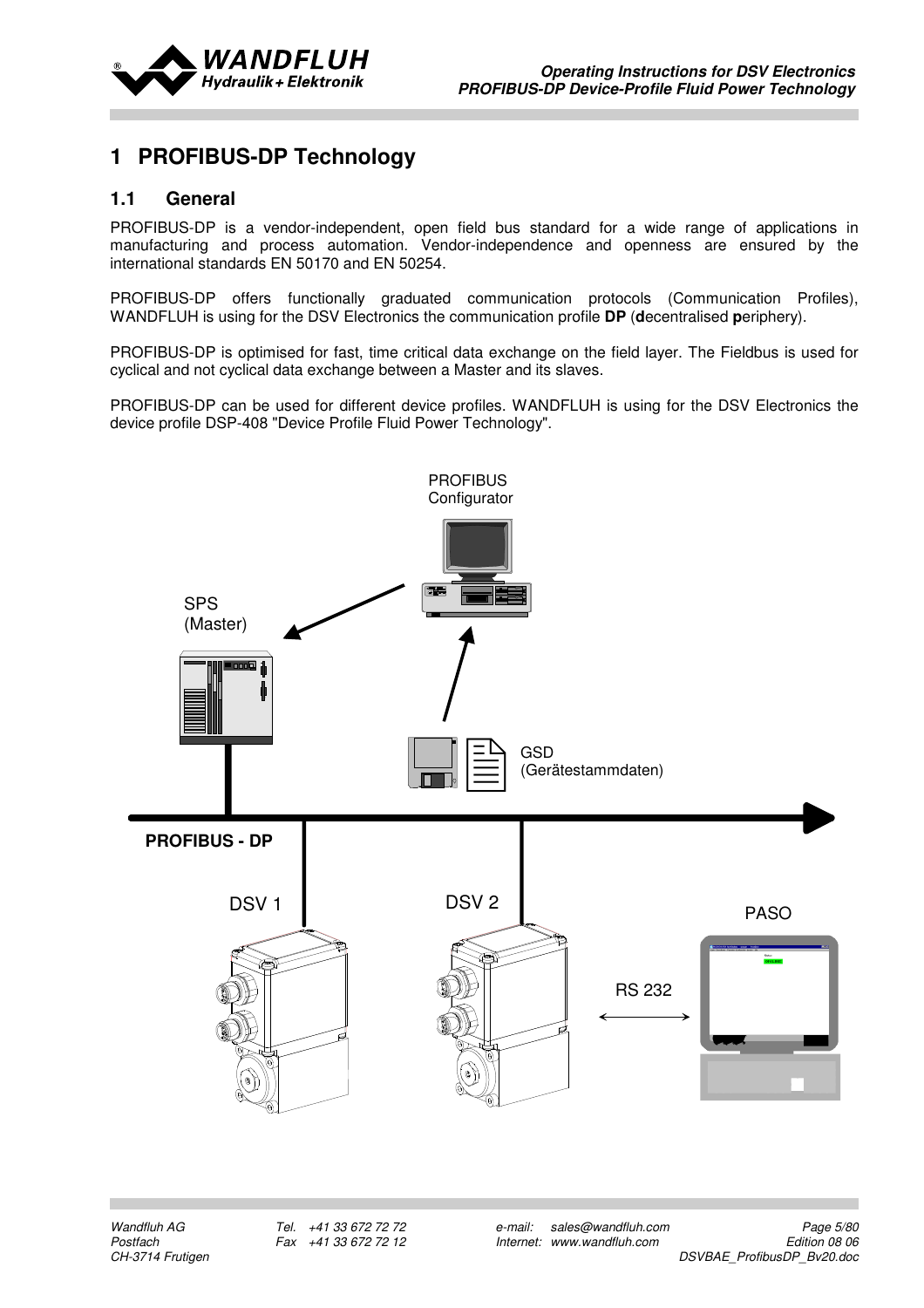

# 1.2 Master and Slaves

With -DP, once differs between Master- and Slave-Devices:

#### • Master (active Fieldbus participants)

These devices determine the data exchange on the Fieldbus and are named therefore as active Fieldbus participant

• Slaves (passive Fieldbus participants) These devices can only receive messages and send data and messages to the Master only on a request.

#### The WANDFLUH DSV Electronics are always slaves. In the further documentation, this slave will be named always DP-Slave controller card.

# 1.3 Data exchange

The data exchange is made through the Master - slave procedure, where the drives are always the slaves. This permits a very fast cyclical data exchange.

For the parameterisation, diagnostic and error handling during the current cyclical data exchange, also not cyclical communication functions are used in additional.



# 1.4 Communication from words and double words

All used size of words and double words are transmitted in the little endian format. Therefore, the low byte resp. the low word will be transmitted before the high byte resp. the high word (word = 16 bit, double word = 32 bit).

# 1.5 GSD Files

The characteristic communication features of a PROFIBUS-DP device are defined in the form of an electronic data sheet (Gerätestammdatei, GSD file). WANDFLUH makes available the corresponding GSD file for the DP-Slave controller card.

The GSD files expand the open communication right to the user level. All modern planning tools make it possible to read-in the GSD files during the configuration. As a result, the integration into the PROFIBUS-DP system becomes simple and user friendly.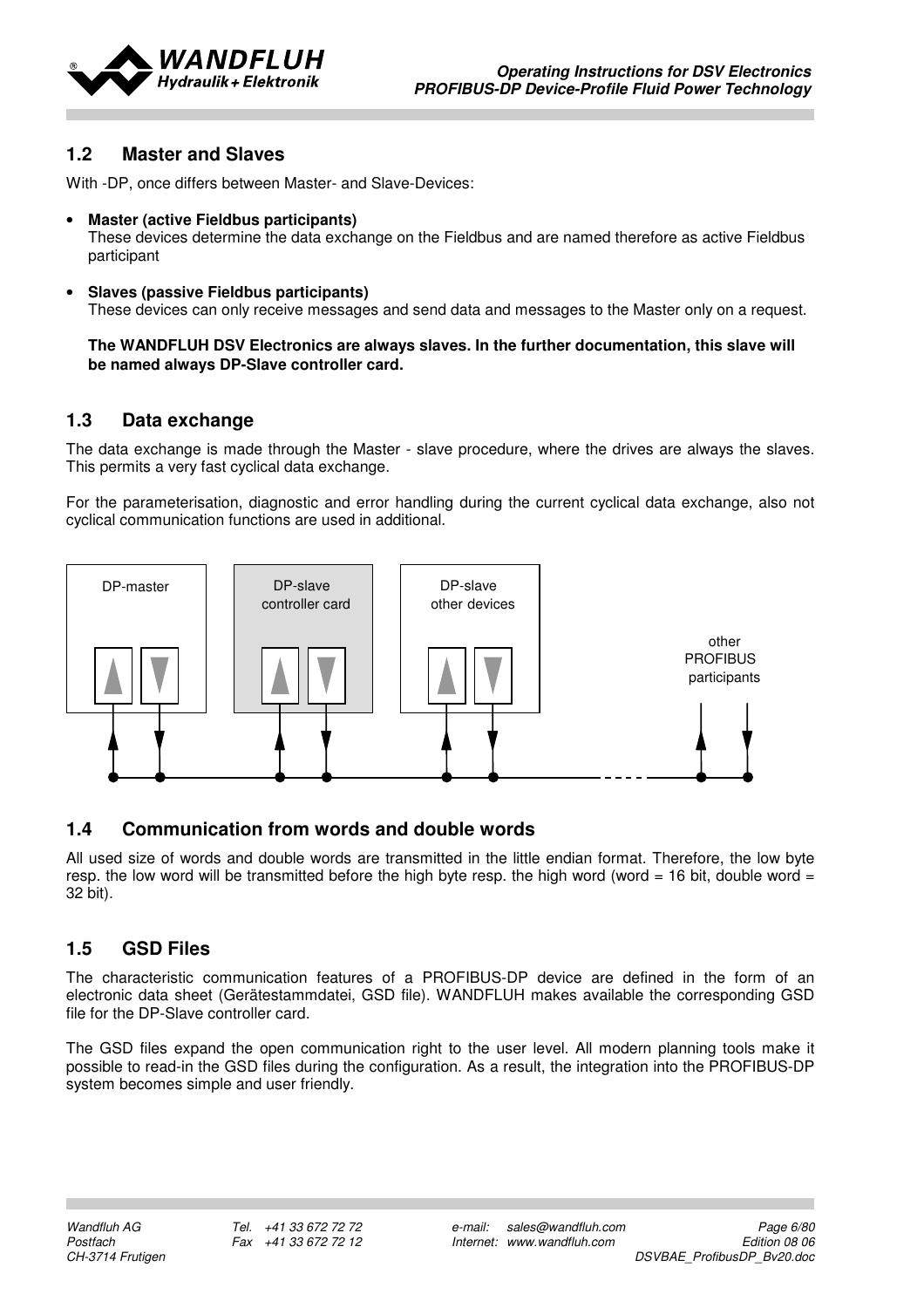

# 2 General of cyclical data exchange

# 2.1 Data structure

The data structure by the cyclical data communication is shared into 2 parts, which will be transmitted in each telegram:

- Parameter data exchange (PKW, parameter channel) This part of the telegram serves for read and/or write of parameters and for read of error messages.
- Process data exchange (PZD, process data) This part contains the control word, preset values resp. additional information and actual values. With the process data, the following data will be transmitted:
	- Control words and preset values (Master => Slave)
	- Status words and actual values (Slave => Master)

During the boot up of the Fieldbus system, the Master determines the used telegram type. The selected telegram type will be send automatically to the DP-Slave controller card via the configuration telegram.

# 2.2 Telegram structure by the cyclical data communication

The telegrams by the cyclical data communication have the following structure:

| Protocol frame | Data structure (telegram)        | Protocol frame     |          |
|----------------|----------------------------------|--------------------|----------|
| (Header)       | Parameter-Kennung-<br>Wert (PKW) | Prozessdaten (PZD) | Trailer) |

# 2.3 Available telegrams

For a description about all available telegram types refer to section "Telegram types" page 19.

# 2.4 General

- The selection between the different telegram types with different data length is depending on the performance of the device in the Fieldbus compound.
- For a detailed description about each parameter please refer to section "Parameter description" page 25.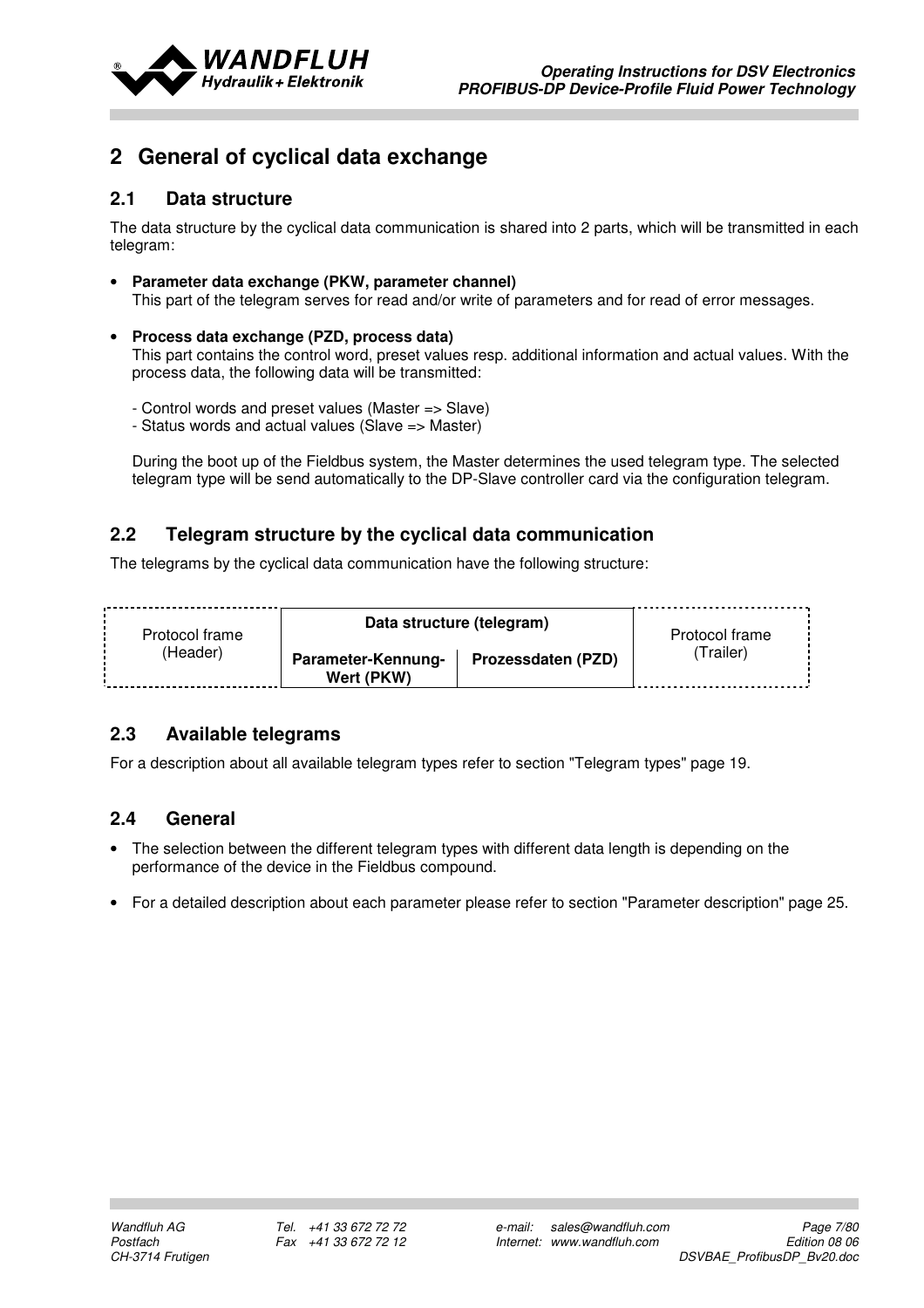

# 3 Product Description

# 3.1 General

The present operating instructions represent a PROFIBUS-DP specific extension of the DSV Electronics operating instructions.

Remark: Please read the operating instructions of the DSV Electronics beforehand.

# 3.2 Technical Data

The connection to the PROFIBUS-DP is made via the M12 plug connector on the housing. The pin occupation correspond to the standard.

| <b>PROFIBUS-DP Interface</b> | M12 plug connector on the side plate, in accordance with RS485 galvanic |
|------------------------------|-------------------------------------------------------------------------|
|                              | separated                                                               |
|                              | $\bullet$ Pin 4 = RxD/TxD-P (receive-/transmit data-positive, B-line)   |
|                              | $\bullet$ Pin 2 = RxD/TxD-N (receive-/transmit data -negative, A-line)  |
|                              | $\bullet$ Pin 3 = DGND (data transmitting potential Ground to 5V)       |
|                              | • Pin $1 = VP$ (power supply of the bus terminator-P P5V)               |

The DP-salve controller card is using the PROFIBUS-DP V0 specifications.

#### 3.2.1 Transmission technology and baudrate

The DP-Slave controller card detects automatically the adjusted baudrate on the Fieldbus. The following baudrates are possible:

9.6kBaud / 19.2kBaud / 45.45kBaud / 93.75kBaud / 187.5kBaud / 500kBaud / 1.5MBaud / 3.0MBaud / 6.0Mbaud / 12Mbaud

During the setup of the fields system, the Master will set baudrate uniform for all devices on the bus.

# 3.3 Operating and Indicating elements

The DSV Electronics use a M12 female (B-coded) connector. Under the cover of the electronics housing, there is a RS232 (serial) interface, through which the parameterisation and the diagnostics can be made by using the PC-Parameterisation software PASO DSV/SD6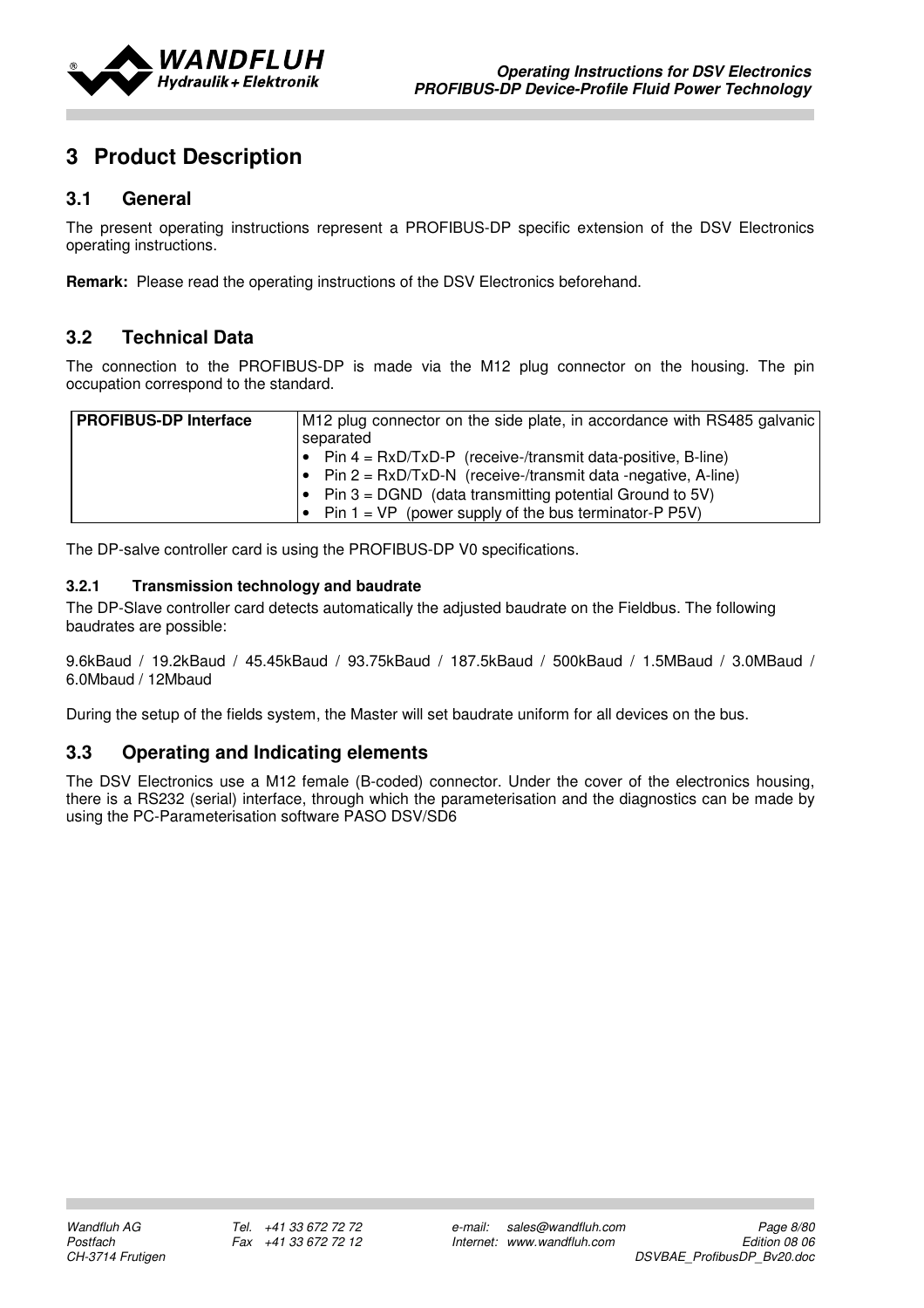

# 3.4 Fieldbus Settings

The following settings can be made via the parameterisation software PASO:

- Bus Node Adress (write and read)
- Baudrate (read only)
- Telegram type (write and read)

This settings can be made in the menu item "Fieldbus\_Fieldbus-Info".

| <b>External Bus</b>                      |        |                | × |
|------------------------------------------|--------|----------------|---|
| Bus Adjustments   Bus State   Bus Values |        |                |   |
| <b>Bus Node Adress</b>                   | ╡      | 6              |   |
| Baudrate                                 |        | 9.6 kBaud      |   |
| Telegram type                            | €      | $\overline{c}$ |   |
|                                          |        |                |   |
|                                          |        |                |   |
|                                          |        |                |   |
|                                          |        |                |   |
|                                          |        |                |   |
|                                          |        |                |   |
| <u>Ο</u> Κ                               | Cancel | Help           |   |
|                                          |        |                |   |

The following parameters can be set resp. will be displayed:

| <b>Field</b>           | <b>Parameter description</b>                              | <b>Display</b>          |
|------------------------|-----------------------------------------------------------|-------------------------|
| <b>Bus Node Adress</b> | With this parameter, the required node address for the    | 0126                    |
|                        | DP-Slave controller card can be set. The value set is     |                         |
|                        | saved on the DP-Slave controller card in the non-volatile |                         |
|                        | memory.                                                   |                         |
| <b>Baudrate</b>        | The adjusted Baudrate will be displayed. During the setup | 9.6kBaud, 19.2kBaud,    |
|                        | of the fields system, the Master will set the Baudrate    | 45.45kBaud, 93.75kBaud, |
|                        | uniform for all devices on the bus.                       | 187.5kBaud, 500kBaud,   |
|                        |                                                           | 1.5Mbaud, 3.0Mbaud,     |
|                        |                                                           | 6.0Mbaud, 12Mbaud       |
| Telegram type          | In the "Off Line"-mode, the required telegram type can be |                         |
|                        | set.                                                      |                         |
|                        | In the "On Line"-mode, the current telegram type will be  |                         |
|                        | displayed.                                                |                         |
|                        | For more information about the telegram type, please      |                         |
|                        | refer to section "Telegram types" page 19.                |                         |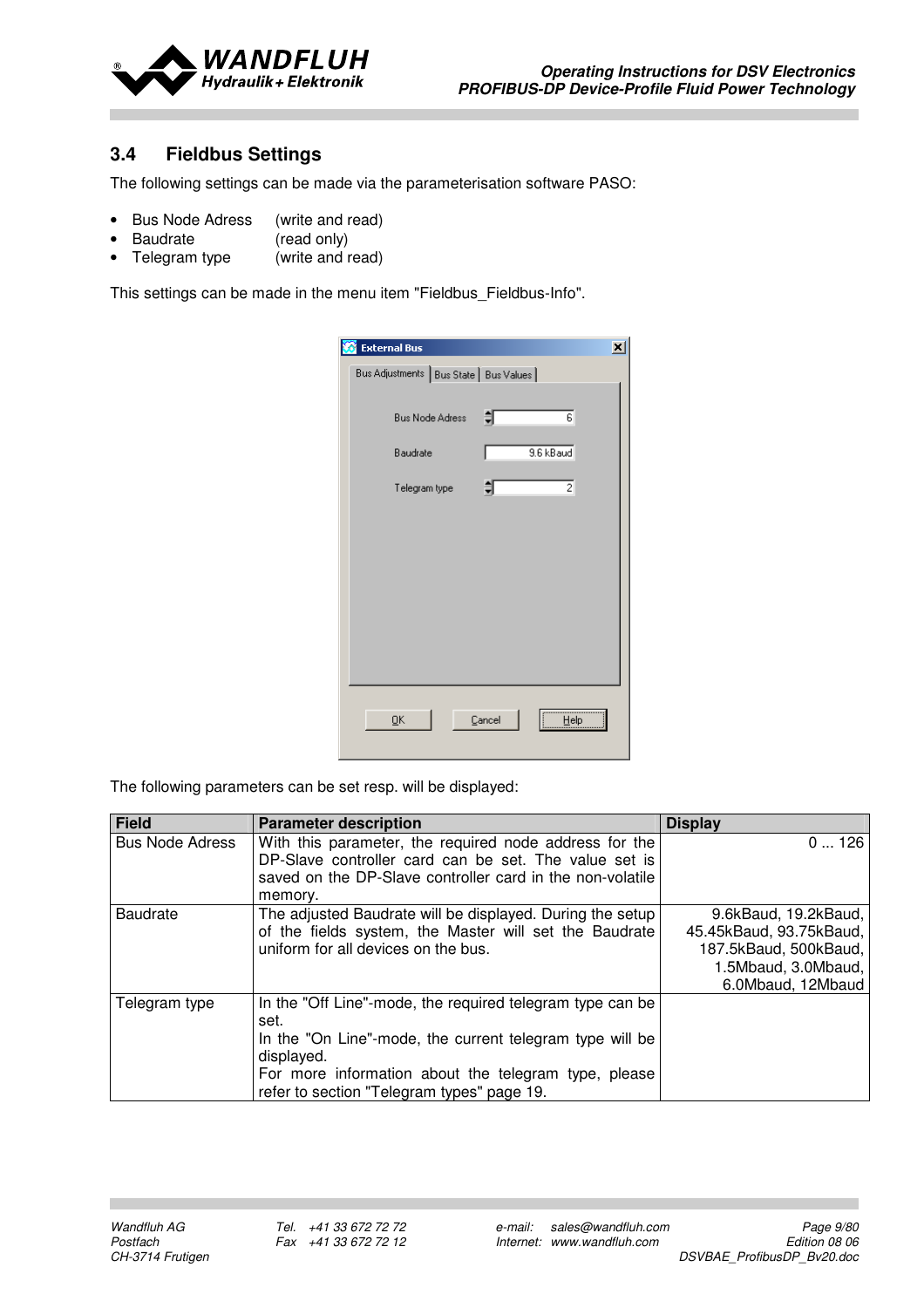

# 3.5 Fieldbus Diagnostics

A diagnosis of the Fieldbus is possible at any time via the parameterisation software PASO. This takes place through the menu point "Fieldbus-Fieldbus-Info".

| <b>External Bus</b>                     | $\overline{\mathbf{x}}$ |
|-----------------------------------------|-------------------------|
| Bus Adjustments [Bus State] Bus Values] |                         |
|                                         |                         |
| Bustyp                                  | Profibus-DP             |
| <b>ID-Nummer</b>                        | <b>OOBBH</b>            |
| <b>WD-Status</b>                        | Baud_Search             |
| DP-Status                               | Wait_Prm                |
| TG-Status                               | 2                       |
|                                         |                         |
|                                         |                         |
|                                         |                         |
|                                         |                         |
|                                         |                         |
|                                         |                         |
|                                         |                         |
| ŪΚ                                      | Cancel<br>Help          |
|                                         |                         |

| $\vert x \vert$<br><b>External Bus</b>   |               |                  |      |  |  |  |
|------------------------------------------|---------------|------------------|------|--|--|--|
| Bus Adjustments   Bus State   Bus Values |               |                  |      |  |  |  |
|                                          |               |                  |      |  |  |  |
|                                          |               |                  |      |  |  |  |
|                                          |               |                  |      |  |  |  |
|                                          |               | PZD-Values       |      |  |  |  |
|                                          | Name          | Value            | Unit |  |  |  |
| 1                                        | StaWrd        | 0000000000011111 | BIN  |  |  |  |
| $\overline{2}$                           | ActPos        | $-29.296$        | mm   |  |  |  |
| 3                                        | <b>CtrWrd</b> | 0000000000000000 | BIN  |  |  |  |
| 4                                        | PrePos        | 0.000            | mm   |  |  |  |
| 5                                        |               |                  |      |  |  |  |
| 6                                        |               |                  |      |  |  |  |
| 7                                        |               |                  |      |  |  |  |
| 8                                        |               |                  |      |  |  |  |
|                                          |               |                  |      |  |  |  |
|                                          |               |                  |      |  |  |  |
|                                          |               |                  |      |  |  |  |
|                                          |               |                  |      |  |  |  |
|                                          |               |                  |      |  |  |  |
|                                          | <u>Ο</u> Κ    | Cancel           | Help |  |  |  |
|                                          |               |                  |      |  |  |  |
|                                          |               |                  |      |  |  |  |

The following bus statuses are displayed:

| <b>Field</b>     | <b>Parameter description</b>                                                                                                               | <b>Display</b>      |
|------------------|--------------------------------------------------------------------------------------------------------------------------------------------|---------------------|
| Bus type         | The type of the connected Fieldbus                                                                                                         | PROFIBUS-DP         |
| ID - number      | The identification number of the DP-Slave controller card.<br>This number is predefined fixed.                                             |                     |
| <b>WD-Status</b> | The communication on the Fieldbus is supervised<br>permanent through the Watchdog. The current state of<br>the Watchdog is displayed here. |                     |
|                  | <b>Baud Search</b><br>The baudrate will be searched                                                                                        | Baud Search         |
|                  | <b>Baud Control</b><br>The found baudrate will be checked                                                                                  | <b>Baud Control</b> |
|                  | <b>DP</b> Control<br>The found baudrate is ok. The Watchdog for the Fieldbus<br>is active.                                                 | DP Control          |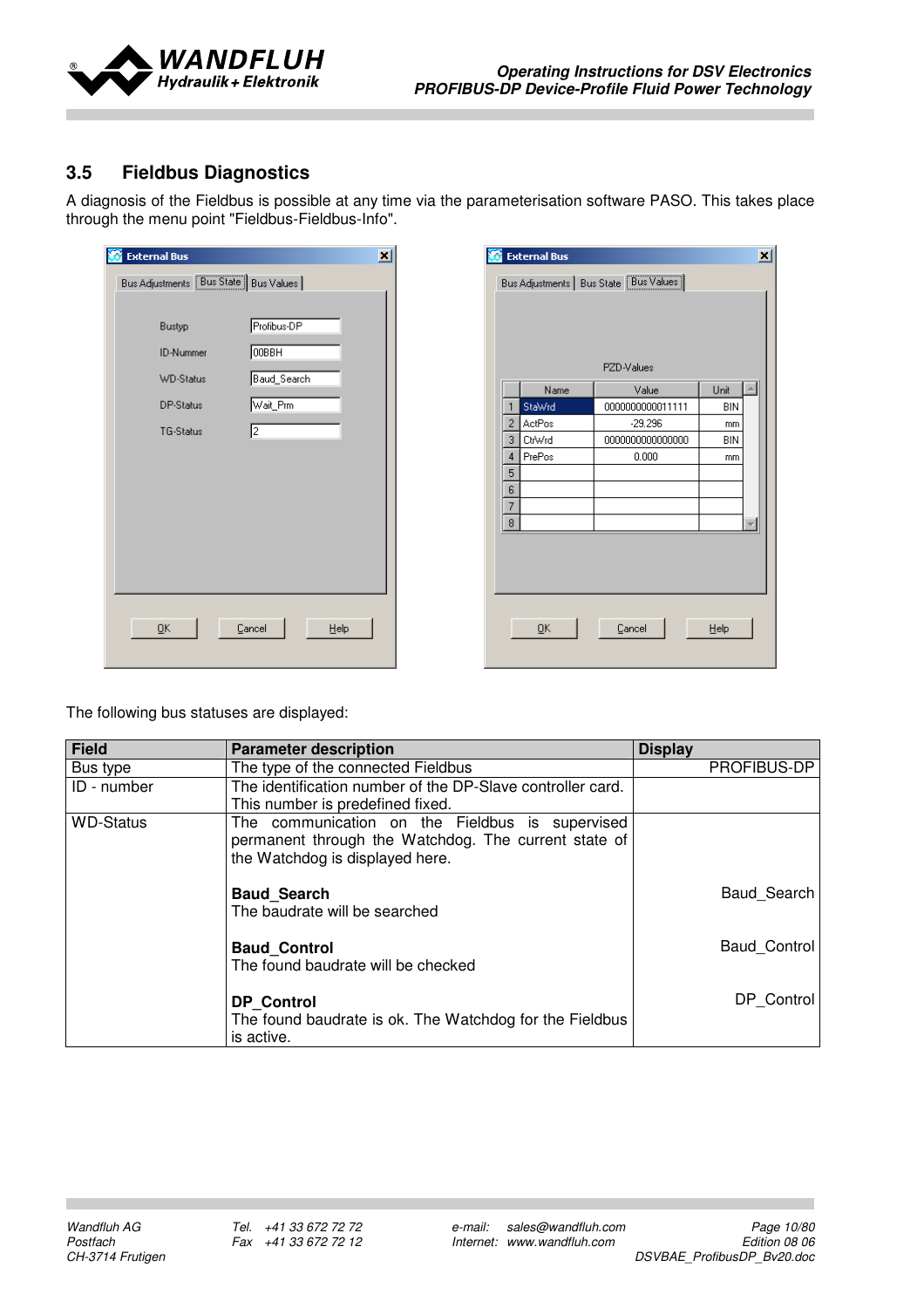

| DP-Status        | The DP-Slave controller card can be in different states.<br>The current state will be displayed here.                                                                                      |               |
|------------------|--------------------------------------------------------------------------------------------------------------------------------------------------------------------------------------------|---------------|
|                  | <b>Wait Prm</b><br>After the start-up, the DP-Slave controller card is waiting<br>for a parameter telegram. All other telegram types will not<br>be handled. No data exchange is possible. | Wait Prm      |
|                  | <b>Wait Cfg</b><br>The DP-Slave controller card is waiting for a configuration<br>telegram. All other telegram types will not be handled. No<br>data exchange is possible.                 | Wait Cfg      |
|                  | Data Exchange<br>If the parameter telegram as well as the configuration<br>telegram were ok, the data exchange via the Fieldbus is<br>enable and possible.                                 | Data Exchange |
| <b>TG-Status</b> | The current telegram type will be displayed here                                                                                                                                           |               |

The following bus values are displayed:

| Field      | <b>Parameter description</b>                              | <b>Display</b> |
|------------|-----------------------------------------------------------|----------------|
| PZD-Values | In this table, the PZD-values will be displayed. The PZD- |                |
|            | values are the real data on the bus. The displayed value  |                |
|            | depends on the selected telegram type.                    |                |

# 3.6 Connection Example

As a connection example, reference is made to the corresponding operating instructions of the DSV Electronics.

All relevant digital I/O information is transmitted via the Fieldbus. Therefore no digital inputs should be connected from external.

# 3.7 Parameterisation

The DP-Slave controller card can be parameterised either through the PROFIBUS-DP or through the parameterisation software PASO.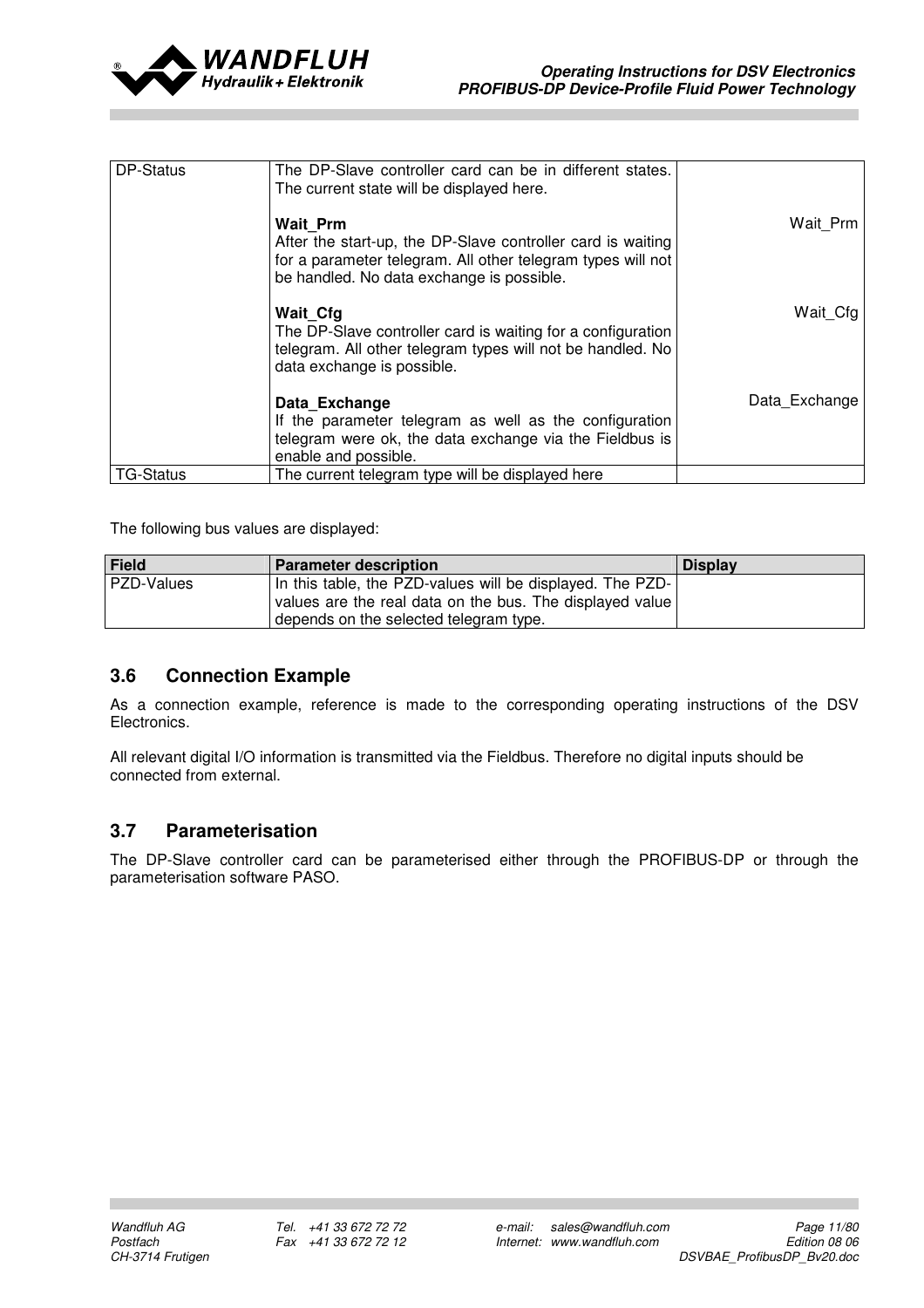

# 4 Description of the Function of Device Profile DSP-408

The device profile explains the data and their format, which are exchanged between the PROFIBUS-DP Master and the DP-Slave controller card. The device profile is based on the specification of the profile . Fluid Power Technology" as defined by the VDMA (the German Engineering Federation). The device profile has been defined for hydraulic devices, such as: proportional valves, hydrostatic pumps and hydrostatic drives.

# 4.1 Device architecture



The DP-Slave controller card contains the complete Hardware of the DSV Electronics. This Hardware includes the interface for the Fieldbus and the interface for the parameterisation software PASO. Also included are 2 solenoid outputs for the cylinder.

The Fieldbus control is made through a higher level Fieldbus Master.

The local control can be made either via digital in- and outputs or via the parameterisation software PASO.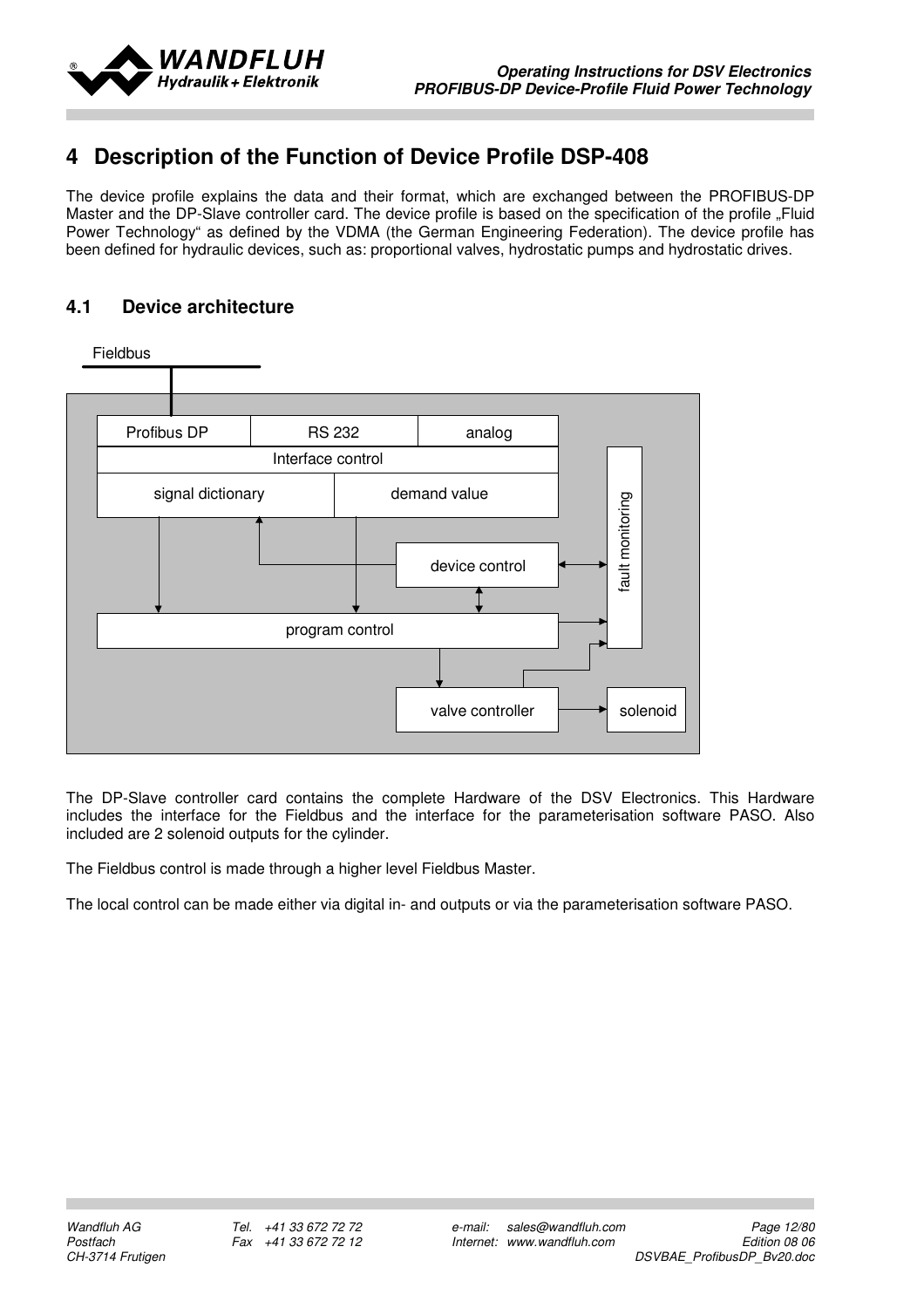

# 4.2 Device Control

The following picture shows the principle function of the DP-Slave controller card.

### 4.2.1 Local control



### 4.2.2 Operating mode

#### Local mode ("local")

In the local mode, the control commands and the current states will be set resp. displayed through the parameterisation software PASO. Except of the parameter "Local", all values coming through the Fieldbus are ignored. The local mode has 2 states: "Disabled" and "Enabled", switch over through the digital input.

To activate the local mode from the bus mode, the bus parameter "Device local=1" must be sent via the CAN-bus (condition: DSV-state "Init" or "Disabled").

#### PASO mode ("Remote PASO")

In the PASO mode, the control commands and the current states will be set resp. displayed through the parameterisation software PASO (equal to the local mode). The local mode has 2 states: "Disabled" and "Enabled", switch over through the PASO command "Enable" resp. "Disable".

To activate the PASO mode from the bus resp. local mode, the PASO command "PASO Control" must be activated (condition: DSV-state "Init" or "Disabled").

#### Bus mode ("Remote")

In the Bus mode, the control commands and the current states will be set resp. displayed through the Bus. The Bus mode has several states (refer to chapter "State machine" page 15), switch over through the Bus parameter "control word".

The DSV parameterisation is possible either through the Bus or through the PASO.

To activate the Bus mode from the PASO mode, the PASO command "Local Control" must be activated (condition: DSV-state "Init" or "Disabled").

To activate the Bus mode from the local mode, the bus parameter "Device local=0" must be sent via the Bus (condition: DSV-state "Init" or "Disabled").

The picture on the next page shows the different possibilities of switch over the different states.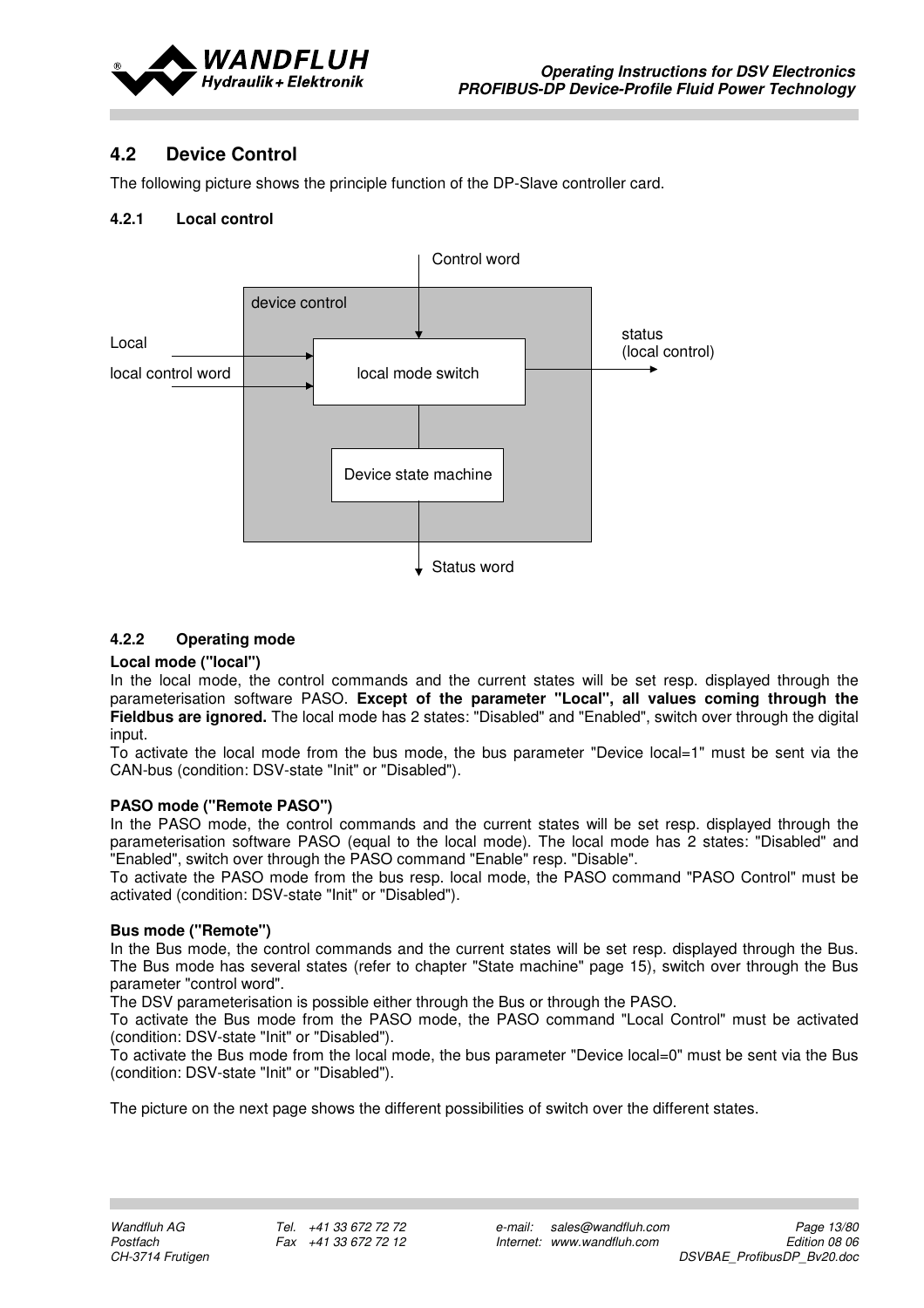



Verlassen eines Operationsmodus nur<br>wenn DSV-Zustand auf Init oder Disabled

(1) wenn Bedienung Lokal = 0<br>(2) wenn Bedienung Lokal = 1

lm Bedienungszustand 'PASO Disabled' ist das Senden des<br>Busparameters 'Bedienung Lokal' ebenfalls möglich

Operating mode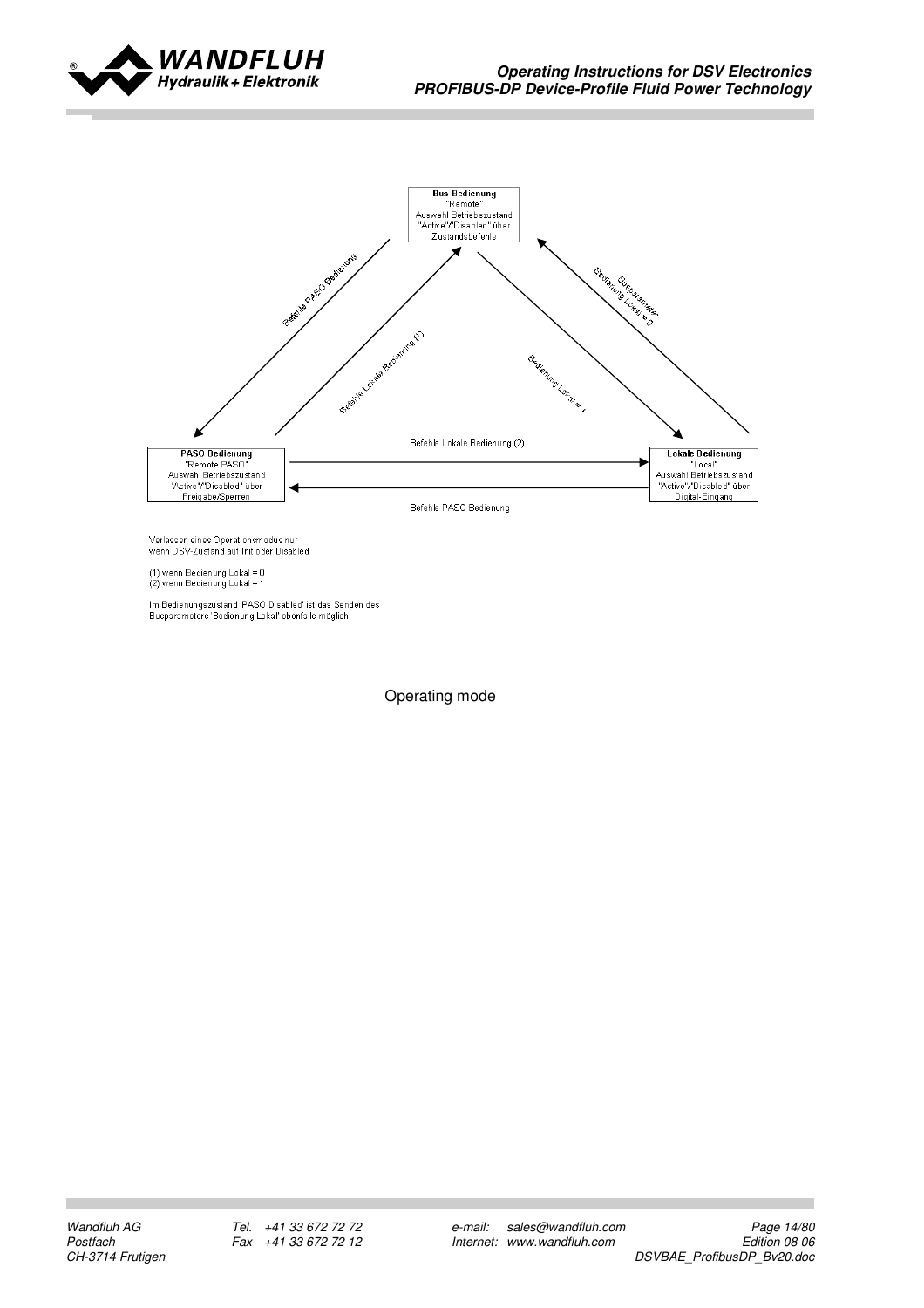

### 4.2.3 State machine

In the following, with the help of a status diagram it is described, how the start-up of the DP-Slave DSV takes place and which statuses are reached when and how.

The following table describes the possible states and what is done in these states:

| <b>Zustand</b>        | description                                                                             |  |  |  |
|-----------------------|-----------------------------------------------------------------------------------------|--|--|--|
| NOT READY             | The supply voltage is present on the DSV<br>$\bullet$                                   |  |  |  |
|                       | Self test is running                                                                    |  |  |  |
|                       | The device functions are disabled                                                       |  |  |  |
| <b>INIT</b>           | Device parameters can be set<br>$\bullet$                                               |  |  |  |
|                       | Initialisation of device parameters with stored values                                  |  |  |  |
|                       | The device functions are disabled                                                       |  |  |  |
|                       | It's possible to activate the "PASO remote" mode                                        |  |  |  |
| <b>DISABLED</b>       | Device parameters can be set                                                            |  |  |  |
|                       | The device functions are disabled<br>٠                                                  |  |  |  |
|                       | In this state "db_ControlMode" can be set.                                              |  |  |  |
|                       | It's possible to activate the "PASO remote" mode                                        |  |  |  |
| <b>HOLD</b>           | Device parameters can be set<br>$\bullet$                                               |  |  |  |
|                       | The last set-point value present is maintained active                                   |  |  |  |
|                       | The set-point value of the status DEVICE_MODE_ACTIVE is not active                      |  |  |  |
|                       | Device modes setting is disabled<br>٠                                                   |  |  |  |
| DEVICE_MODE_ACTIVE    | Geräte Parameter können gesetzt werden<br>$\bullet$                                     |  |  |  |
|                       | Der mit dem Parameter "db_ControlMode" gewählte Betriebsmodus ist                       |  |  |  |
|                       | aktiv                                                                                   |  |  |  |
|                       | Device parameters can be set                                                            |  |  |  |
|                       | The operating mode selected with the parameter "db_ControlMode" is<br>active            |  |  |  |
| <b>FAULT HOLD</b>     | Device parameters can be set<br>$\bullet$                                               |  |  |  |
|                       | The actual value present is read or the set-point value of the HOLD<br>status is active |  |  |  |
|                       | To leave this state, the corresponding transitions in the table below have              |  |  |  |
|                       | to be executed.                                                                         |  |  |  |
| <b>FAULT</b>          | Device parameters can be set<br>$\bullet$                                               |  |  |  |
|                       | The device functions are disabled                                                       |  |  |  |
|                       | To leave this state, the corresponding transitions in the table below have              |  |  |  |
|                       | to be executed                                                                          |  |  |  |
| <b>FAULT REACTION</b> | This status is reached, if the device is not anymore ready for operation<br>$\bullet$   |  |  |  |
|                       | Device parameters can be set<br>٠                                                       |  |  |  |
|                       | The device function can be disabled or enabled                                          |  |  |  |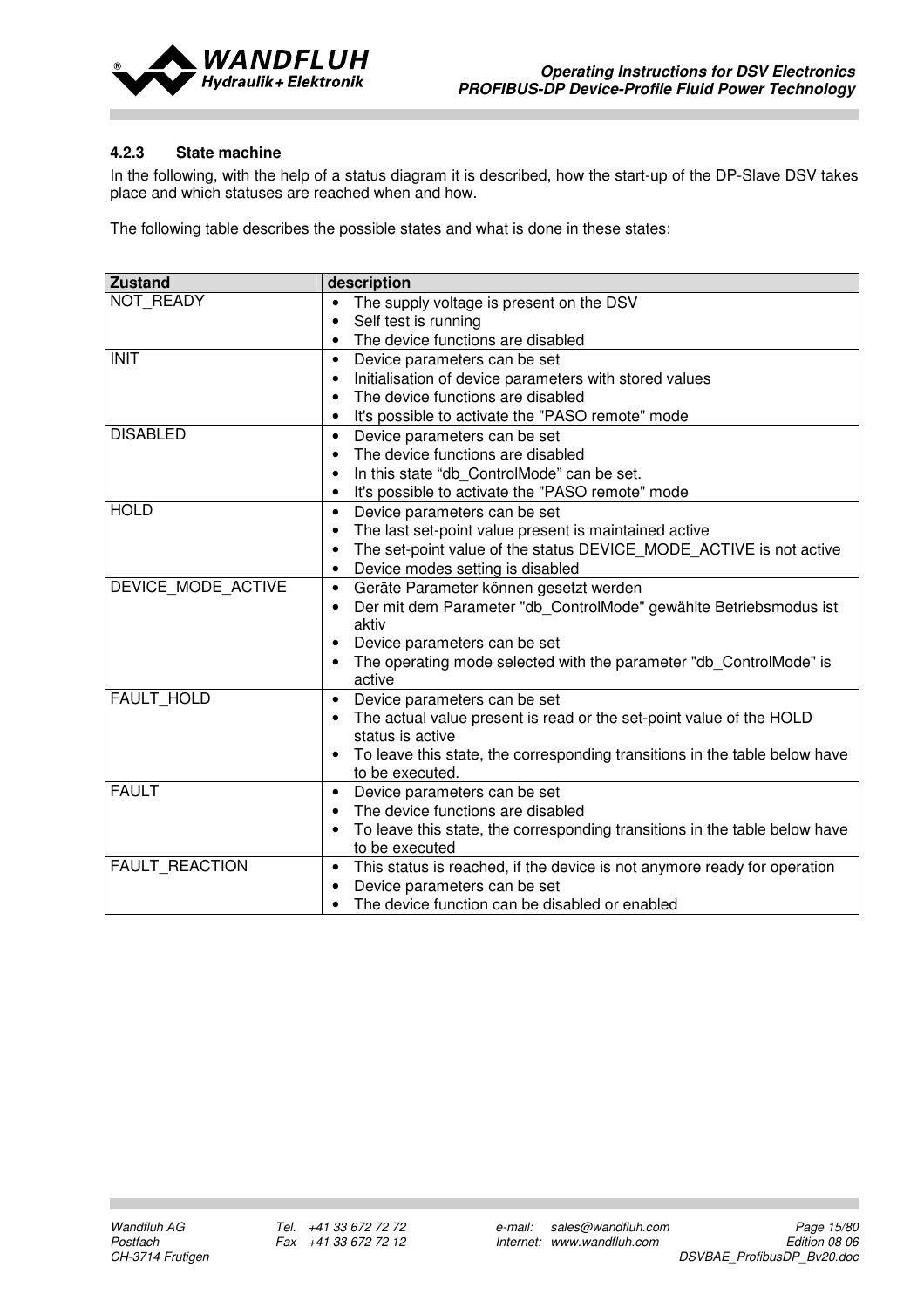



- RMHD = R: Status word "Ready" (bit 3)
	- M: Status word "Device mode active enable" (bit 2)
	- H: Status word "Hold enable" (bit 1)
	- D: Status word "Disable" (bit 0)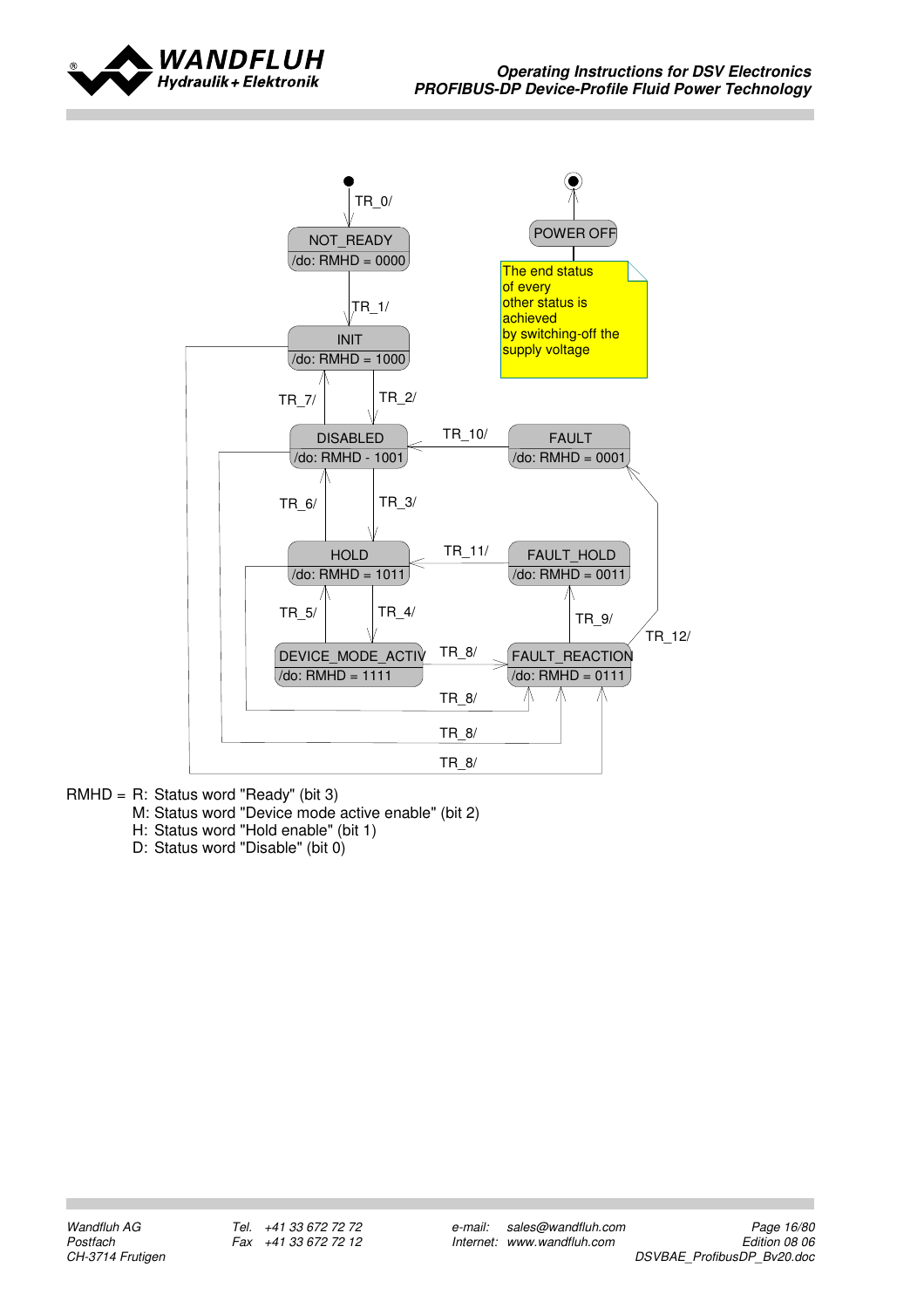

| Übergang<br>description |                                                                                     | <b>Controlwort Bit</b>                                                       |
|-------------------------|-------------------------------------------------------------------------------------|------------------------------------------------------------------------------|
|                         |                                                                                     |                                                                              |
| $TR_0$                  | Switching-on the supply voltage                                                     | Internal transition                                                          |
| $TR_1$                  | Device initialisation successfully completed                                        | Internal transition                                                          |
| $TR_2$                  | Bit "Disable" active                                                                | X<br>X<br>X<br>X<br>X<br>X<br>X                                              |
| $TR_3$                  | Bit "Hold enable" active                                                            | X<br>X<br>X<br>X<br>X<br>X                                                   |
| $TR_4$                  | Bit "Device mode active enable" active                                              | X<br>X<br>X<br>X<br>X                                                        |
| TR_5                    | Bit "Device mode active enable " not active                                         | 0<br>X<br>X<br>X<br>X<br>X<br>X<br>X                                         |
| $TR_6$                  | Bit "Hold enable" not active                                                        | 0<br>$\Omega$<br>X<br>X<br>X<br>X<br>X<br>X                                  |
| $TR_7$                  | Bit "Disable" not active                                                            | 0<br>$\Omega$<br>0<br>X<br>X<br>X<br>X<br>X                                  |
| $TR_8$                  | Error present                                                                       | Internal transition                                                          |
| $TR_9$                  | Error reaction successful (HOLD active)                                             | Internal transition                                                          |
| TR 10                   | Error reset (return to the status DISABLED).                                        | 0<br>$\Omega$<br>$\mathsf{x}$<br>X<br>X<br>X<br>$\mathsf{x}$<br>$\mathsf{X}$ |
|                         | The "reset fault" bit in the control word<br>imperatively has to change from 0 to 1 | 1<br>$\Omega$<br>$\mathsf{x}$<br>X<br>X<br>X<br>X<br>X                       |
| <b>TR 11</b>            | Error reset (return to status HOLD). The                                            | 0<br>$\mathsf{x}$<br>$\mathsf{X}$<br>$\mathsf{x}$<br>X.<br>X<br>X            |
|                         | "reset fault" bit in the control word<br>imperatively has to change from 0 to 1     | X<br>$\mathsf{X}$<br>X<br>X<br>X<br>X                                        |
| TR_12                   | Error reaction successful (DISABLED active)                                         | Internal transition                                                          |

The following table describes the transitions from one status to the next one:

RMHD = R: Controlwort "Reset Fault" (Bit 3)

M: Controlwort "Device mode active enable" (Bit 2)

H: Controlwort "Hold enable" (Bit 1)

D: Controlwort "Disable" (Bit 0)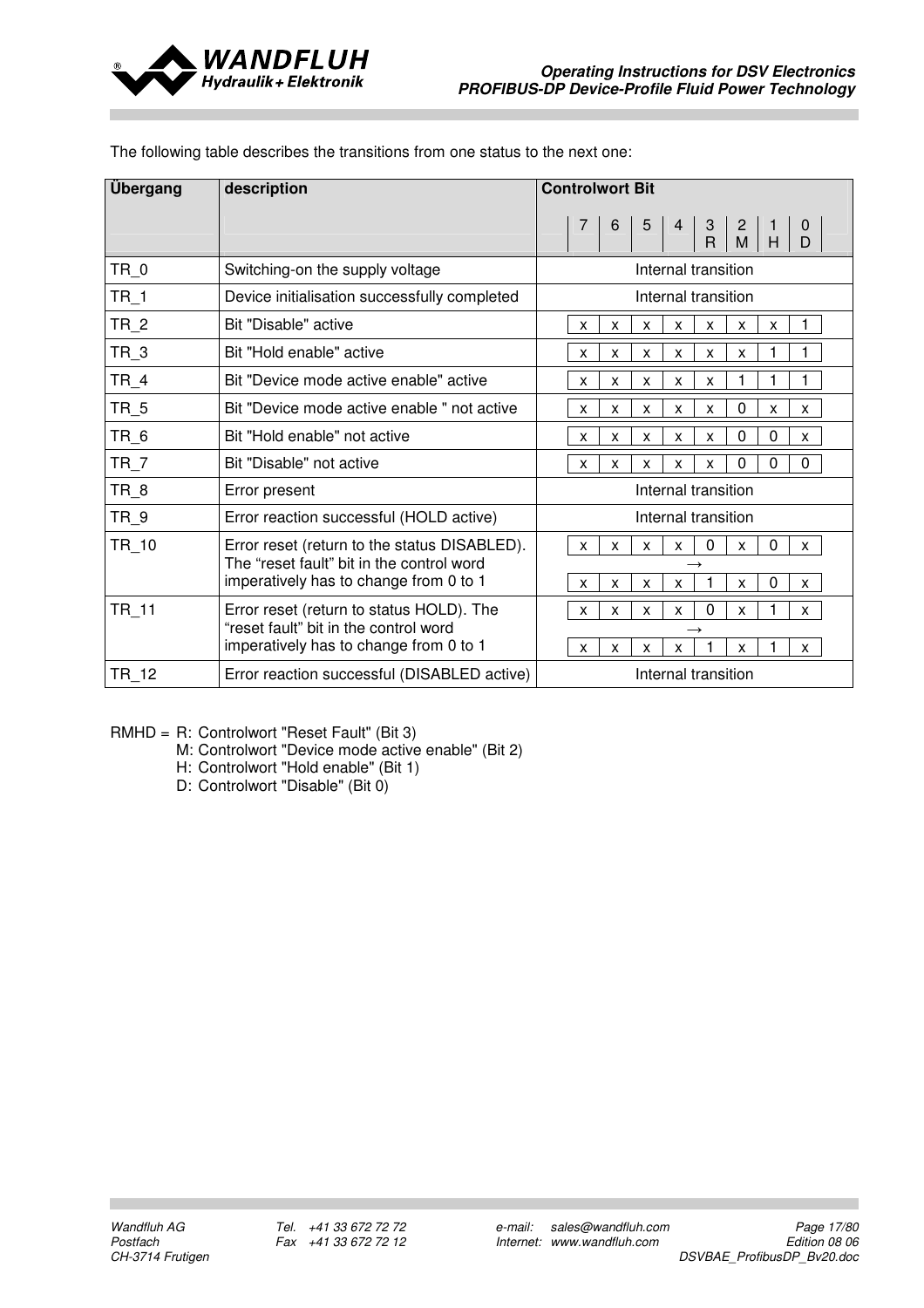

# 4.3 Program Control

The DSV through the fieldbus can be set to the following operating modes; in doing so, one differentiates between the Control mode and the Device mode:

| <b>Controle mode</b>         | <b>Description</b>                                                              |  |  |  |
|------------------------------|---------------------------------------------------------------------------------|--|--|--|
| Local operating mode         | The DSV is operated through the local possibilities such as e.g. the digital    |  |  |  |
|                              | inputs and outputs or PASO.                                                     |  |  |  |
| Spool position control open  | A proportional spool valve is driven with a set-point value, the set-point      |  |  |  |
| loop vpoc (1)                | value is proportional to the valve opening. The spool position is not           |  |  |  |
|                              | recorded and controlled (open loop).                                            |  |  |  |
|                              | This control mode is only selectable with DSV amplifier.                        |  |  |  |
| Pressure control valve open  | A proportional pressure control valve is driven with a set-point value; the     |  |  |  |
| loop vprc (3)                | set-point value is proportional to the valve pressure. The pressure is not      |  |  |  |
|                              | measured and controlled with a pressure sensor (open loop).                     |  |  |  |
|                              | This control mode is selectable with DSV amplifier a. DSV controller.           |  |  |  |
| Pressure control valve       | A proportional pressure control valve is driven with a set-point value; the     |  |  |  |
| closed loop                  | set-point value is proportional to the valve pressure. The pressure is          |  |  |  |
| vprc $(4)$                   | measured and controlled with a pressure sensor (closed loop).                   |  |  |  |
|                              | This control mode is only selectable with DSV controller.                       |  |  |  |
| Open loop movement           | A proportional spool valve is driven with a set-point value; the set-point      |  |  |  |
| dcol(6)                      | value is proportional to the position of the axis. The Position is not          |  |  |  |
|                              | measured and controlled with a position sensor (open loop).                     |  |  |  |
|                              | This control mode is only selectable with DSV controller.                       |  |  |  |
| <b>Velocity control axis</b> | A proportional flow valve is driven with a set-point value; the set-point value |  |  |  |
| dsc(7)                       | is proportional to the valve flow. The flow is measured and controlled with a   |  |  |  |
|                              | flow sensor (closed loop).                                                      |  |  |  |
|                              | This control mode is only selectable with DSV controller.                       |  |  |  |
| <b>Position control axis</b> | A proportional spool valve is driven with a set-point value; the set-point      |  |  |  |
| dpc(9)                       | value is proportional to the position of the axis. The position is measured     |  |  |  |
|                              | and controlled with a position sensor (closed loop).                            |  |  |  |
|                              | This control mode is only selectable with DSV controller.                       |  |  |  |

| Device mode                     | <b>Description</b>                                                                                   |  |  |  |
|---------------------------------|------------------------------------------------------------------------------------------------------|--|--|--|
|                                 | Set-point value setting through The set-point-value setting for the DP-Slave takes place through the |  |  |  |
| the bus                         | fieldbus. This corresponds to the standard device mode.                                              |  |  |  |
| Set-point value setting locally | The set-point value setting for the DP-slave takes place locally. This device                        |  |  |  |
|                                 | mode is only possible for certain types of DSV.                                                      |  |  |  |

The DSV can be parameterized through the Profibus; correspondingly parameter objects are available for this purpose. Depending on the Device control mode only the appropriate objects (parameters) are accessible.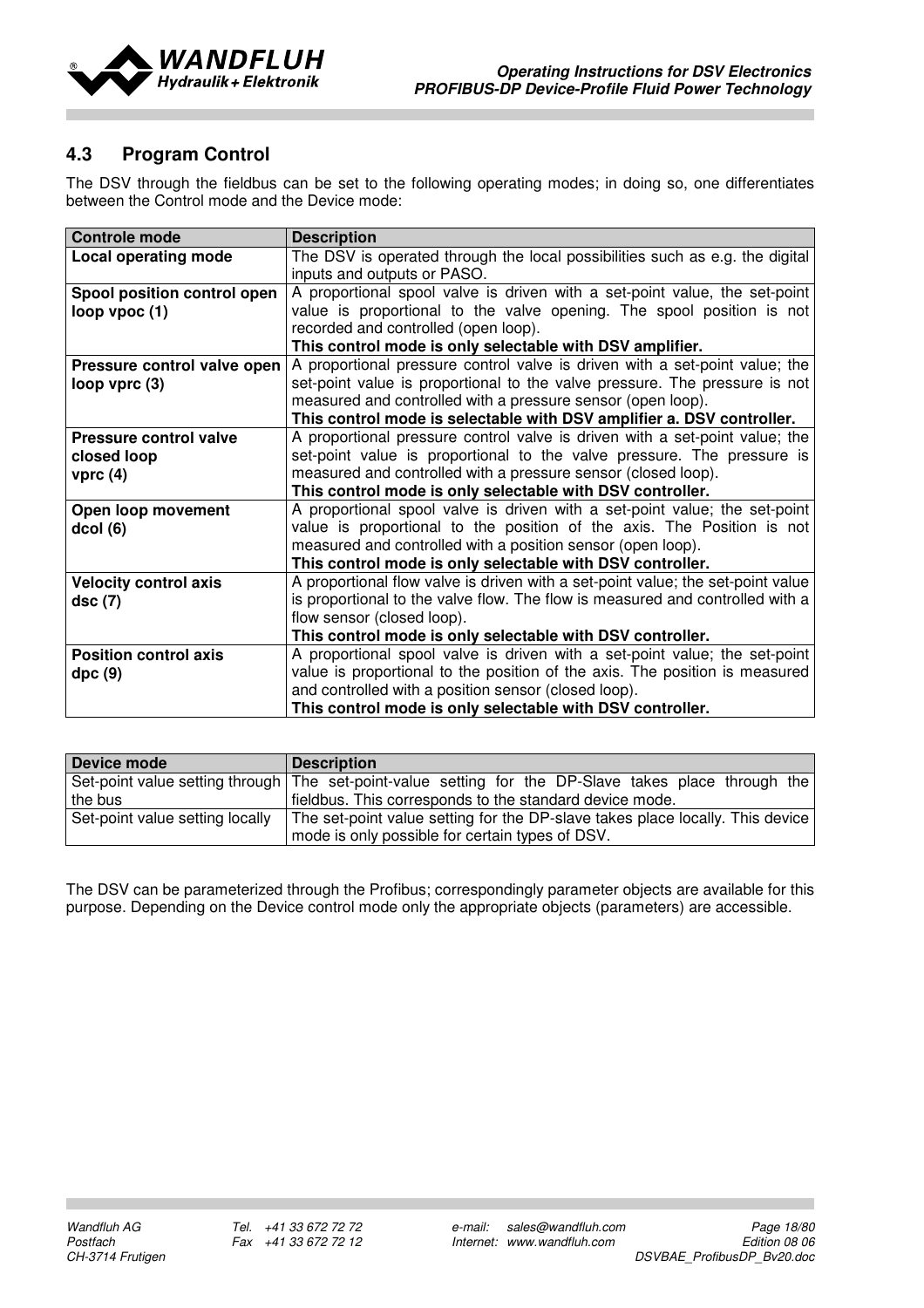

# 4.4 Cyclical process data exchange (PZD)

The data exchange is made with consistence about the whole length of the input- and output data. The transmission correspond to the little endian format (refer to section "Data exchange" page 6).

### 4.4.1 Telegram types

The following telegram types are available on the DP-Slave controller card. They are shared into:

- Data exchange with parameter channel with 4 words for parameters and 3 words for data exchange  $\Rightarrow$  telegram type 1
- Data exchange without parameter channel with 3 words for data exchange  $\Rightarrow$  telegram type 2
- Data exchange with parameter channel with 4 words for parameters and 2 words for data exchange  $\Rightarrow$  telegram type 3
- Data exchange without parameter channel with 2 words for data exchange  $\qquad$  => telegram type 4

|                         |                                          | <b>Control Mode</b>                       |                                        |                               |                            |                            |
|-------------------------|------------------------------------------|-------------------------------------------|----------------------------------------|-------------------------------|----------------------------|----------------------------|
|                         | (Spool position<br>control open<br>loop) | $(Druck- /$<br>Mengenventil<br>Steuerung) | $(Druck-$<br>Mengenventil<br>Regelung) | b<br>(Open loop)<br>movement) | (Velocity control<br>axis) | (Position control<br>axis) |
| Telegram<br>type        | 3/4                                      | 3/4                                       | 3/4                                    | 1/2                           | 1/2                        | 1/2                        |
| Profibus-<br>Amplifier  | selectable                               |                                           | not selectable                         |                               |                            |                            |
| Profibus-<br>Controller | not<br>selectable                        | selectable                                |                                        |                               |                            |                            |

#### Standard telegram 1

The telegram type 1 is defined by the "PROFIBUS Profile Fluid Power Technology" (standard telegram) and is used for the DSV Electronics in control mode 6 (Open loop movement), 7 (Velocity control axis) and 9 (Position control axis).

|                          | word 0             | word 1       |                | word 2         | word 3     |
|--------------------------|--------------------|--------------|----------------|----------------|------------|
| Parameter (PKW)          | <b>PKE</b>         | <b>IND</b>   | <b>RES</b>     | <b>PWE</b>     | <b>PWE</b> |
|                          |                    |              |                |                |            |
|                          | word 4             |              | word 5         | word 6         |            |
| PZD receive data         | Control Word       |              | Setpoint value | Setpoint value |            |
|                          |                    |              |                |                |            |
|                          | word 4             |              | word 5         | word 6         |            |
| <b>PZD</b> transmit data | <b>Status Word</b> | Actual value |                | Actual value   |            |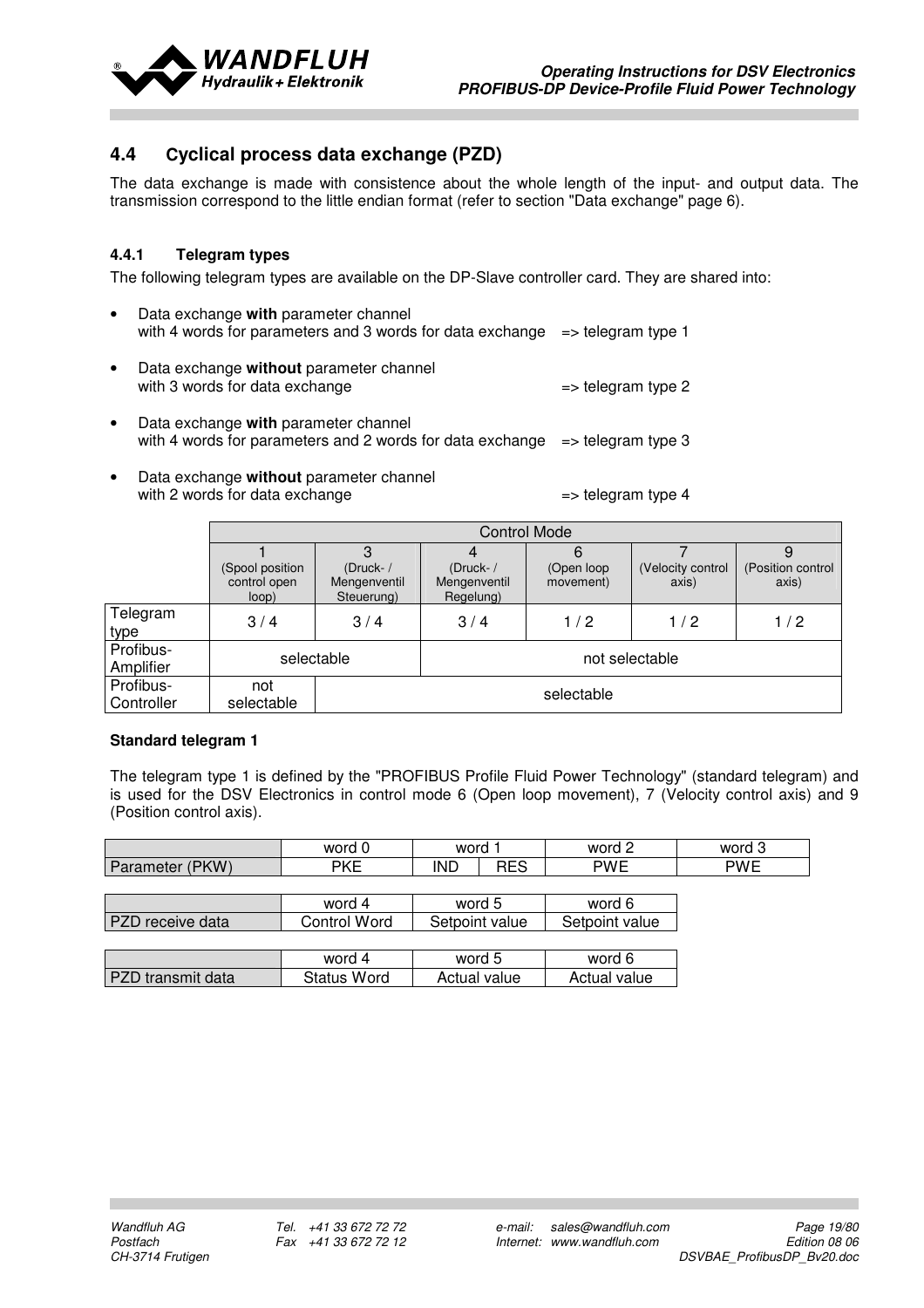

#### Standard telegram 2

The telegram type 2 is defined by the "PROFIBUS Profile Fluid Power Technology" (standard telegram) and is used for the DSV Electronik in control mode 6 (Open loop movement), 7 (Velocity control axis) and 9 (Position control axis).

|                   | word 0             | word 1         | word 2         |
|-------------------|--------------------|----------------|----------------|
| PZD receive data  | Control Word       | Setpoint value | Setpoint value |
|                   |                    |                |                |
|                   | word 0             | word 1         | word 2         |
| PZD transmit data | <b>Status Word</b> | Actual value   | Actual value   |

#### Standard telegram 3

The telegram type 3 is defined by the "PROFIBUS Profile Fluid Power Technology" (standard telegram) and is used for the DSV Electronics in control mode 1 (Spool position control open loop), 3 (Pressure control valve open loop) and 4 (Pressure control valve closed loop).

| word 0             | word                     |  |                  |            | word 2 | word 3 |
|--------------------|--------------------------|--|------------------|------------|--------|--------|
| <b>PKE</b>         | <b>RES</b><br><b>IND</b> |  | <b>PWE</b>       | <b>PWE</b> |        |        |
|                    |                          |  |                  |            |        |        |
| word 4             |                          |  |                  |            |        |        |
| Control Word       | Setpoint value           |  |                  |            |        |        |
|                    |                          |  |                  |            |        |        |
| word 4             |                          |  |                  |            |        |        |
| <b>Status Word</b> | Actual value             |  |                  |            |        |        |
|                    |                          |  | word 5<br>word 5 |            |        |        |

#### Standard telegram 4

The telegram type 4 is defined by the "PROFIBUS Profile Fluid Power Technology" (standard telegram) and is used for the DSV Electronics in control mode 1 (Spool position control open loop), 3 (Pressure control valve open loop) and 4 (Pressure control valve closed loop).

|                  | word 0              | word 1         |
|------------------|---------------------|----------------|
| PZD receive data | <b>Control Word</b> | Setpoint value |
|                  |                     |                |
|                  | word 0              | word 1         |

PZD transmit data Status Word Actual value

| 4.4.2 Receive data (Master $\rightarrow$ Slave, set values) |  |
|-------------------------------------------------------------|--|

| <b>Parameter</b> | Length (word)                                   | <b>Signal number</b> | Page |
|------------------|-------------------------------------------------|----------------------|------|
| ControlWord      |                                                 | 001                  | 33   |
| Setpoint value   | Telegram type $1/2$ : 2<br>Telegram type 3 / 4: | 012                  | 38   |

#### 4.4.3 Transmit data (Slave  $\rightarrow$  Master, actual values)

| <b>Parameter</b> | Signal number<br>Length (word)                 |     | Page |
|------------------|------------------------------------------------|-----|------|
| Status Word      |                                                | 002 | 34   |
| Actual value     | Telegram type 1 / 2: 2<br>Telegram type 3 / 4: | 003 | 69   |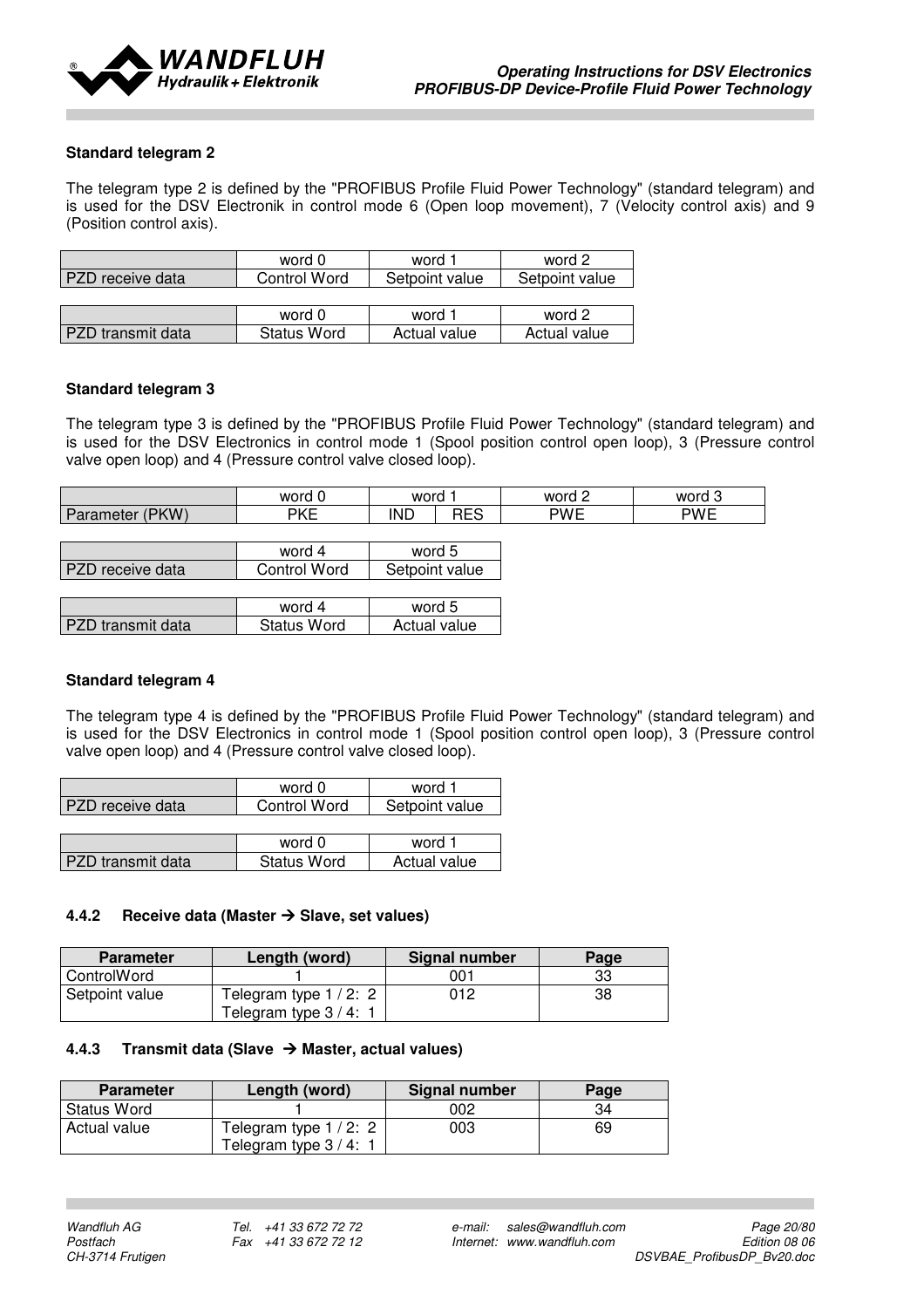

# 4.5 Cyclical parameter data exchange (PKW)

The parameter data exchange is made via the PKW (parameter channel). With the PKW, parameter can be written (Master  $\rightarrow$  Slave) or read (Slave  $\rightarrow$  Master) through the Fieldbus. Exactly one parameter can be written resp. read in one telegram.

The below table shows the structure of the PKW:

| <b>PKW</b>     |                                               |        |        |                            |  |        |        |  |
|----------------|-----------------------------------------------|--------|--------|----------------------------|--|--------|--------|--|
| word 0<br>word |                                               |        |        | word 2                     |  | word 2 |        |  |
| byte 0         | bvte :                                        | byte 2 | byte 3 | byte 5<br>byte 6<br>byte 4 |  |        | byte 7 |  |
|                | <b>PKE</b><br><b>PWE</b><br><b>IND</b><br>Res |        |        |                            |  |        |        |  |

PKE: parameter signature value

IND: block number

Res: reserved

PWE: parameter value

The instructions and responses are coded in the parameter signature word PKE:

| <b>PKE</b> |                         |         |     |     |     |     |     |     |     |     |     |            |     |     |     |
|------------|-------------------------|---------|-----|-----|-----|-----|-----|-----|-----|-----|-----|------------|-----|-----|-----|
| bit        | bit                     | bit     | bit | bit | bit | bit | bit | bit | bit | bit | bit | bit        | bit | bit | bit |
| 15         | 14                      | 10<br>ృ | 12  |     | 10  | 9   | O   | –   | ี่ค | ∽   |     | $\sqrt{2}$ | C   |     |     |
|            | <b>PNU</b><br>AΚ<br>Res |         |     |     |     |     |     |     |     |     |     |            |     |     |     |

AK: instruction / response signature

Res: reserved

PNU: parameter number

The below table shows the possible instruction / response signatures:

| AK                    |                                     |          |                    |  |  |  |  |
|-----------------------|-------------------------------------|----------|--------------------|--|--|--|--|
| instruction signature | function                            |          | response signature |  |  |  |  |
|                       |                                     | positive | negative           |  |  |  |  |
|                       | no instruction                      |          |                    |  |  |  |  |
|                       | parameter value read                | 1, 2, 11 |                    |  |  |  |  |
|                       | parameter value write (word)        |          |                    |  |  |  |  |
|                       | parameter value write (double word) |          |                    |  |  |  |  |
| 4 - 9                 | reserved                            |          |                    |  |  |  |  |
| 10                    | parameter value write (byte)        |          |                    |  |  |  |  |

In case an instruction can not be processed, the slave responses with a negative response signature (negative = error code), in normal case with a positive response signature.

The parameter value is located to the PWE in the following bytes::

- with parameter length 'word' (instruction signature  $= 2$ ): byte 6 and byte 7
- with parameter length 'double word' (instruction signature = 3): byte 4, byte 5, byte 6 and byte 7
- -
- with parameter length 'byte' (instruction signature  $= 10$ ) byte 7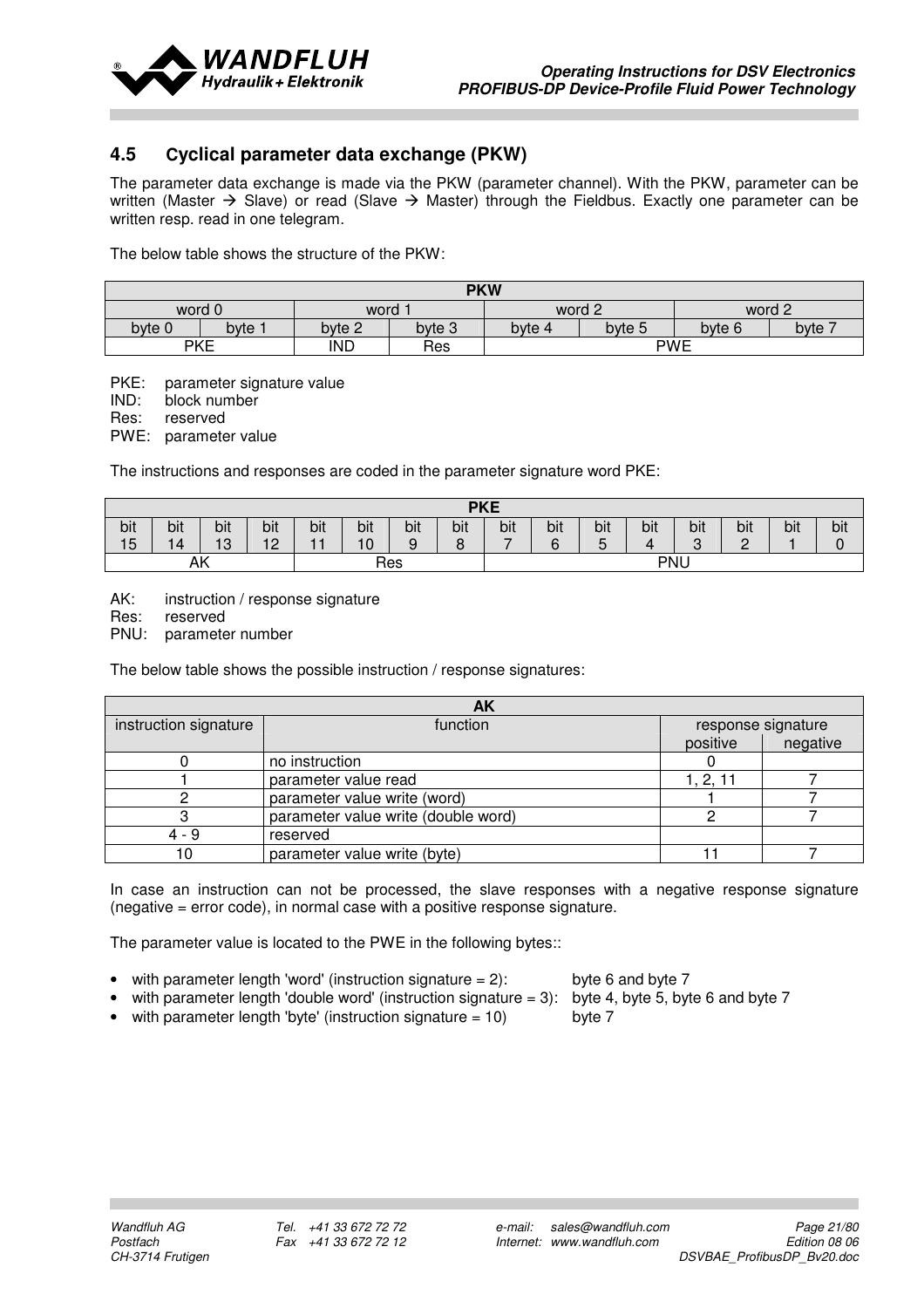

In case the slave responses with an error (response signature = 7), an error message will be located in byte 6 and byte 7 of the PWE. The below table shows the possible error codes:

| error code | semantic                                                                                  |
|------------|-------------------------------------------------------------------------------------------|
|            | undefined PNU                                                                             |
|            | parameter not changeable                                                                  |
| 2          | lower or upper value range limit overflow                                                 |
| 3          | undefined IND                                                                             |
| 5          | data type error                                                                           |
| 18         | other errors                                                                              |
| 201        | Invalid parameter                                                                         |
| 202        | The selected parameter can't be read                                                      |
| 203        | The solenoid choice contained in the value is except range                                |
| 204        | The array index contained in the value is except range                                    |
| 205        | The array element cannot be read                                                          |
| 206        | The array element cannot be described                                                     |
| 207        | The characteristic optimisation cannot be switched on because of incorrect characteristic |
|            | values                                                                                    |

#### Remark:

An error message can occur, if a value assignment is not certified in the current control mode or status or in the current mode of operation. Further informations you will find in the associated parameter description.

The below table shows the connection between the data type and parameter length:

| data type         | parameter length      |
|-------------------|-----------------------|
| int <sub>8</sub>  | byte (1 byte)         |
| uint <sub>8</sub> | byte (1 byte)         |
| int <sub>16</sub> | word (2 bytes)        |
| uint16            | word (2 bytes)        |
| int <sub>32</sub> | double word (4 bytes) |
| uint32            | double word (4 bytes) |
| float             | double word (4 bytes) |
| vstring(n)        | n bytes               |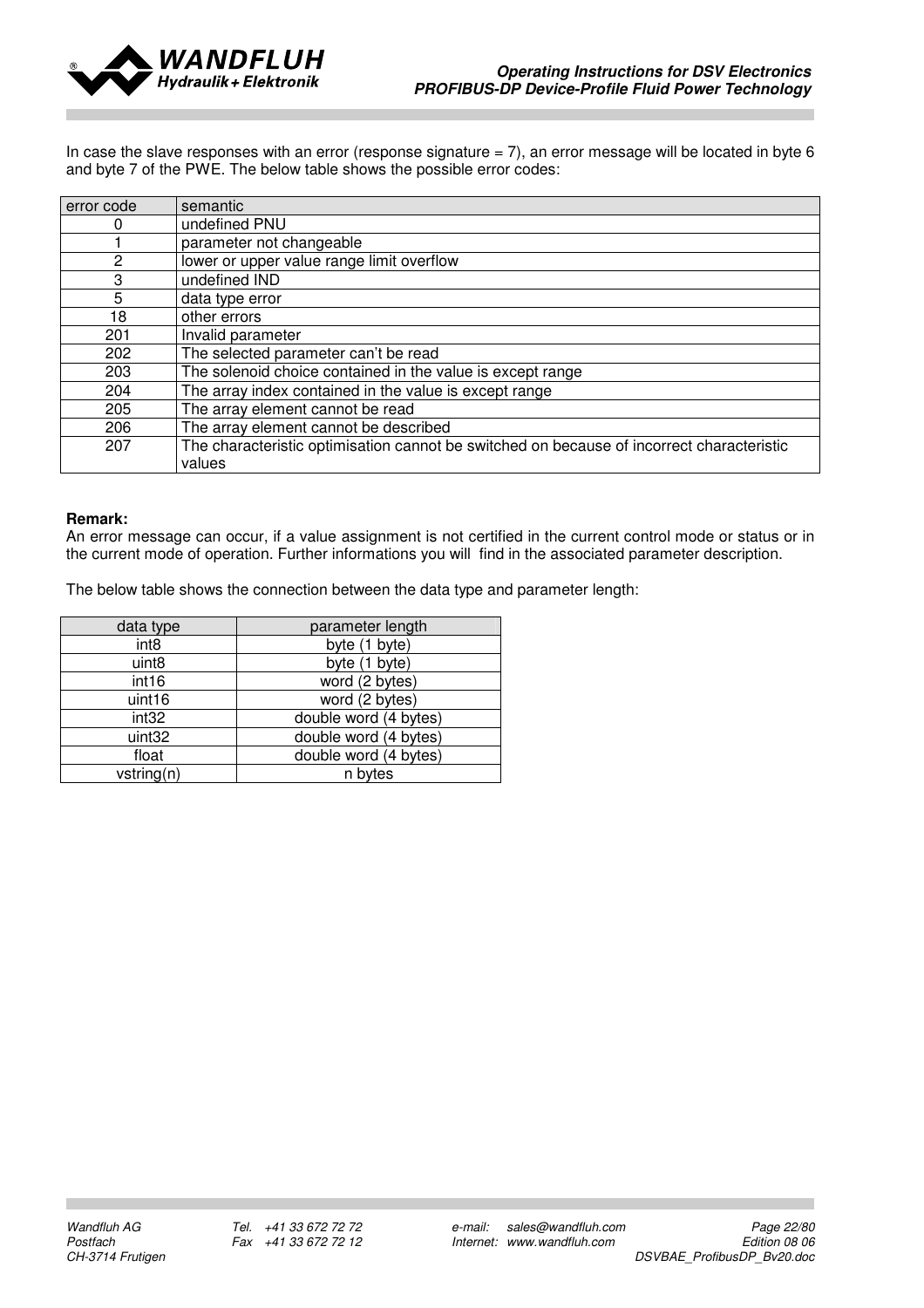

#### 4.5.1 Description of the parameter transmission process

On each request from the Master, the slave will send a response.



#### Example 1:

The parameter "Imin A" should be written with the value 450mA.

- data type = uint16  $\rightarrow$  parameter length = word  $\rightarrow$  AK = 2h
- parameter number =  $73 \rightarrow \text{PNU} = 49h$
- block number =  $3 \rightarrow \text{IND} = 03\text{h}$
- value =  $450 \rightarrow PWE = 00h$  00h 01h c2h

Instruction signature (Master  $\rightarrow$  Slave):

|    | <b>PKW</b> |            |            |            |            |     |        |     |  |
|----|------------|------------|------------|------------|------------|-----|--------|-----|--|
|    | word 0     |            | word       |            | word 2     |     | word 3 |     |  |
|    | <b>PKE</b> |            | <b>IND</b> | <b>RES</b> | <b>PWE</b> |     |        |     |  |
| АK | RES,       | <b>PNU</b> |            |            |            |     |        |     |  |
| 2h | 0h         | 49h        | 03h        | 00h        | 00h        | 00h | 01h    | C2h |  |

Response signature (Slave  $\rightarrow$  Master):

|    | <b>PKW</b> |            |            |            |                          |  |  |        |  |  |
|----|------------|------------|------------|------------|--------------------------|--|--|--------|--|--|
|    | word 0     |            | word       |            | word 2                   |  |  | word 3 |  |  |
|    | <b>PKE</b> |            | <b>IND</b> | <b>RES</b> | <b>PWE</b>               |  |  |        |  |  |
| ΑK | <b>RES</b> | <b>PNU</b> |            |            |                          |  |  |        |  |  |
| 1h | 0h         | 49h        | 03h        | 00h        | C2h<br>00h<br>00h<br>01h |  |  |        |  |  |

• AK = 1h  $\rightarrow$  1 = positive response signature for a parameter length = word

#### Example 2:

The parameter "Dither frequency" should be read.

- data type = uint8  $\rightarrow$  parameter length = byte  $\rightarrow$  AK = 1h
- parameter number =  $98 \rightarrow \text{PNU} = 62h$
- block number =  $3 \rightarrow \text{IND} = 03\text{h}$

#### Instruction signature (Master  $\rightarrow$  Slave):

|                | <b>PKW</b> |            |            |            |            |     |     |        |  |  |
|----------------|------------|------------|------------|------------|------------|-----|-----|--------|--|--|
| word 0<br>word |            |            |            |            | word 2     |     |     | word 3 |  |  |
|                | <b>PKE</b> |            | <b>IND</b> | <b>RES</b> | <b>PWE</b> |     |     |        |  |  |
| АK             | <b>RES</b> | <b>PNU</b> |            |            |            |     |     |        |  |  |
| 1h             | 0h         | 62h        | 03h        | 00h        | 00h        | 00h | 00h | 00h    |  |  |

#### Response signature (Slave  $\rightarrow$  Master):

|    | <b>PKW</b> |            |            |     |                  |     |     |     |  |
|----|------------|------------|------------|-----|------------------|-----|-----|-----|--|
|    | word 0     |            | word       |     | word 2<br>word 3 |     |     |     |  |
|    |            | <b>PKE</b> | <b>IND</b> | RES | <b>PWE</b>       |     |     |     |  |
| ΑK | <b>RES</b> | <b>PNU</b> |            |     |                  |     |     |     |  |
| Bh | 0h         | 62h        | 03h        | 00h | 00h              | 00h | 00h | 64h |  |

• AK = Bh  $\rightarrow$  11 = positive response signature for a parameter length = byte

 $PWE = 00h$  00h 00h 64h  $\rightarrow$  100 = value of the parameter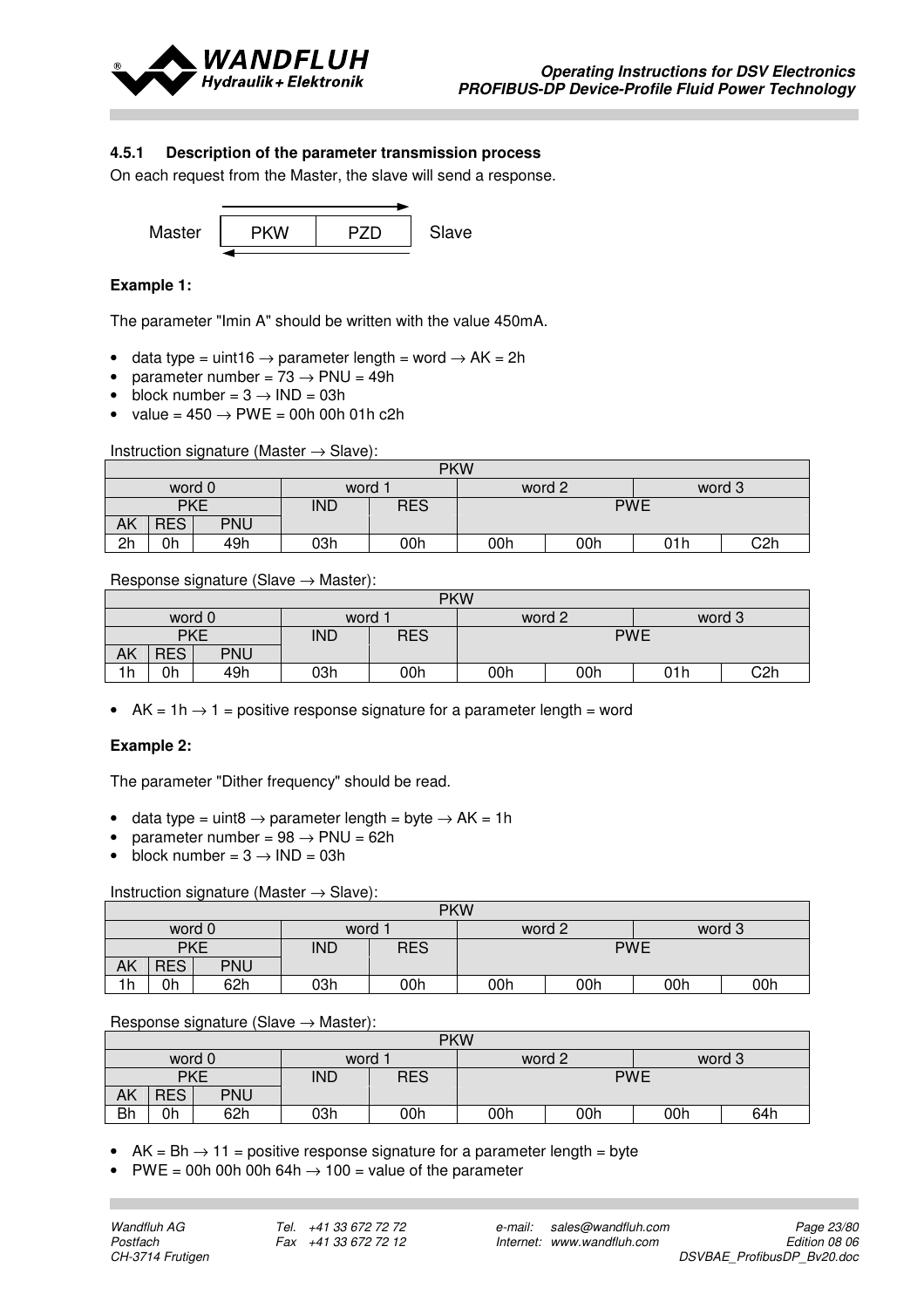

# 4.6 Scaling

By parameter with an unit (e.g. mm, psi, l/min, etc.), the adjusting range and the resolution depends on the control mode and the selected unit. The following table shows the connection:

| <b>Control Mode Druckventil mit Drucksensor vprc (4)</b> |  |
|----------------------------------------------------------|--|
|                                                          |  |

| Jnit:       | bar     | DSI      | kN      | MPa    |
|-------------|---------|----------|---------|--------|
| Range:      | 0500    | 8000. ل  | 01000   | 0…50   |
| Resolution: | 1/1000  | 1/1000   | 1/1000  | 1/1000 |
| Input:      | J500000 | 08000000 | 1000000 | 050000 |

#### Control Mode Velocity control axis dsc (7)

| Unit:       | l/min      | mm/s     | inch/s    | /min      | Grad/s  |
|-------------|------------|----------|-----------|-----------|---------|
| Range:      | 0…500      | 0…2000   | 10000     | 100<br>J' | 0…360   |
| Resolution: | /1000      | 1/1000   | 1/1000    | 1/1000    | 1/1000  |
| Input:      | .500000. ل | )2000000 | .10000000 | 0100000   | .360000 |

#### Control Mode Position control axis dpc (9)

| Unit:       | mm       | Grad    | Zoll    |
|-------------|----------|---------|---------|
| Range:      | 02000    | 0360    | 0100    |
| Resolution: | 1/1000   | 1/1000  | 1/1000  |
| Input:      | 02000000 | 0360000 | 0100000 |

The DSV has also an internal resolution. This internal resolution determines the adjusting precision for the scaled parameters. The internal resolution depends on the adjusted reference- and interface values. The calculation is as follows::

internal resolution = reference range [unit] / interface range

| Reference range<br>Interface range by voltage actual value<br>Interface range by current actual value |             | = Max Reference [Einheit] - Min Reference [Einheit]<br>$=$ (Max Interface [V] - Min Interface [V]) x 1024 / 10 [V]<br>$=$ (Max Interface [mA] - Min Interface [mA]) x 1024 / 20 [mA] |
|-------------------------------------------------------------------------------------------------------|-------------|--------------------------------------------------------------------------------------------------------------------------------------------------------------------------------------|
| Example:                                                                                              |             |                                                                                                                                                                                      |
| Measuringsystem:                                                                                      | 4  20mA     | Min. Interface actual value = $4mA$ (corresponds 204 Inc bei 10 Bit-<br>resolution)                                                                                                  |
|                                                                                                       |             | Max. Interface actual value = $20mA$ (corresponds 1024 Inc bei 10 Bit-<br>resolution)                                                                                                |
| Measuring range:                                                                                      | $0300$ mm   | Min. Reference actual value = $0 \text{ mm}/1000$<br>Max. Reference actual value = $300000$ mm/1000                                                                                  |
|                                                                                                       | $200000$ mm | $\alpha$ mm                                                                                                                                                                          |

 $\overline{Inc}$ mm Inc  $International resolution = \frac{300000 - 1000}{1000} = 365.854 - \frac{mm}{1000} = 0.3659$  $1024$ Inc  $- 204$ Inc 1000  $\frac{1000}{2} = 365.854$  $\overline{0}$ 1000  $300000 \frac{mm}{ }$  –  $= 365.854 \frac{mm}{ }=$  $Internal resolution =$ 

The current internal resolution can be read out also through the object 2050 (refer to section "Internal resolution" page 61).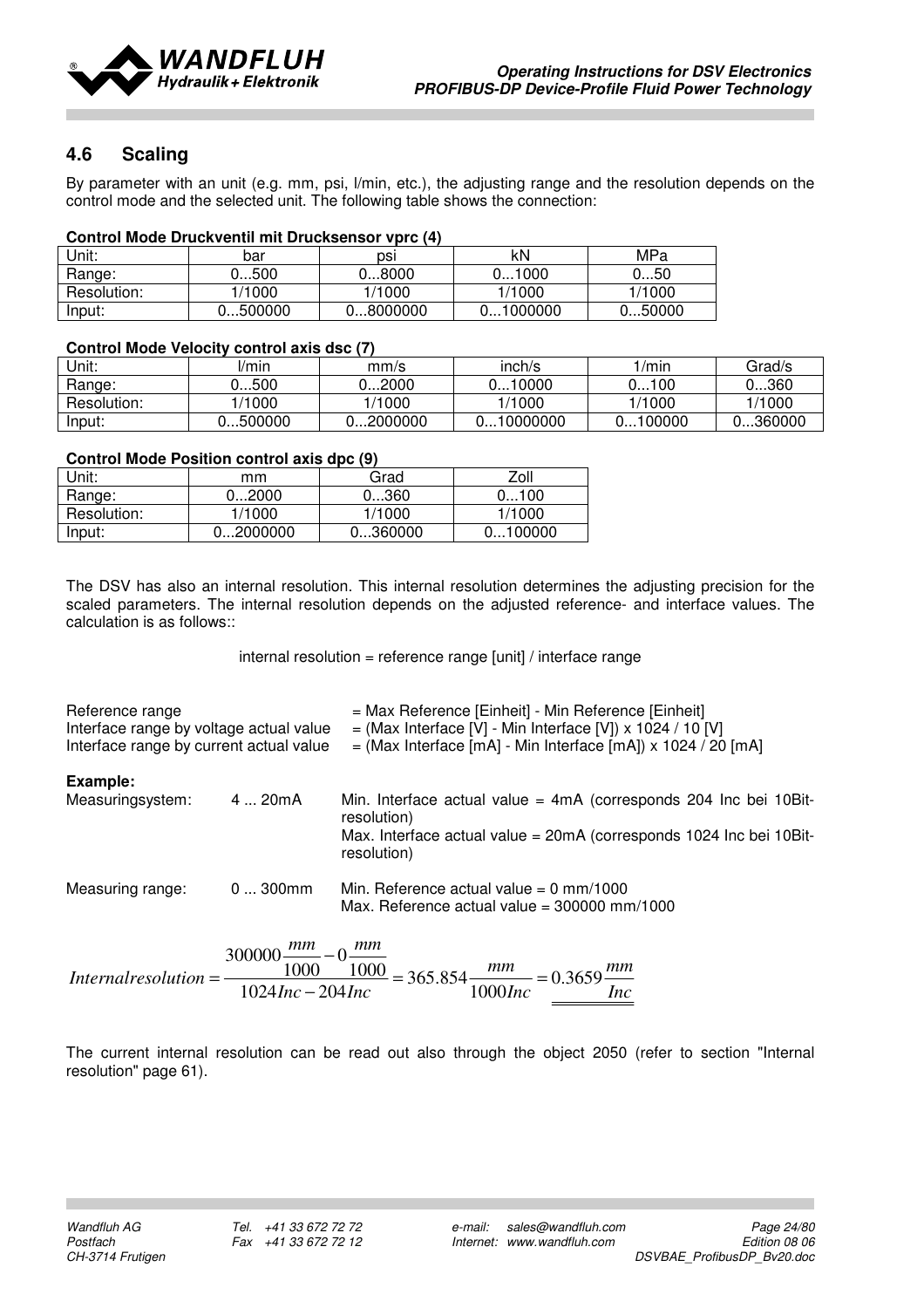

#### 4.6.1 Internal bus resolution

In the Device Profile in accordance with CiA DSP 408, an internal resolution value is defined. This value is 0 ... 16384. It corresponds to the range of the "Signal type actual value" (refer to section "Signal type actual value" page 55).

Examples:

| Signal type actual value = $0 \dots 10V$ :        | $0 =$                   | $\overline{0}$ V |  |
|---------------------------------------------------|-------------------------|------------------|--|
|                                                   | $8192 = 5 V$            |                  |  |
|                                                   | $16384 = 10$ V          |                  |  |
| Signal type actual value = $0 \dots 20 \text{mA}$ |                         | $0 = 0$ mA       |  |
|                                                   | $8192 = 10 \text{ mA}$  |                  |  |
|                                                   | $16384 = 20 \text{ mA}$ |                  |  |
| Signal type actual value $= 4$ 20mA               | $3277 = 4 \text{ mA}$   |                  |  |
|                                                   | $9831 = 12 \text{ mA}$  |                  |  |
|                                                   | $16384 = 20 \text{ mA}$ |                  |  |

# 4.7 Parameter description

In the following section, all parameters, which can be adjusted via PKW (refer to section "Cyclical parameter data exchange (PKW)" page 21) will be descripted.

The error code 0 (invalid PNU) can be sent back for different reasons:

- if the current hardware or software execution does not support the parameter
- if the selected control mode (refer to section "Control Mode" page 35) does not support the parameter
- if the selected mode of operation (refer to section "Mode of operation" page 37) does not support the parameter

The error code 1 (Selected parameter can't be changed) can be sent back for different reasons:

- the parameter can be only read
- the parameter can be only changed, if the DSV is blocked (status ...INIT" or ..DISABLED", refer to section "State machine" page 15)

#### Note: A detailed description about the function of each parameter you will find in the corresponding operating instructions of the DSV Electronics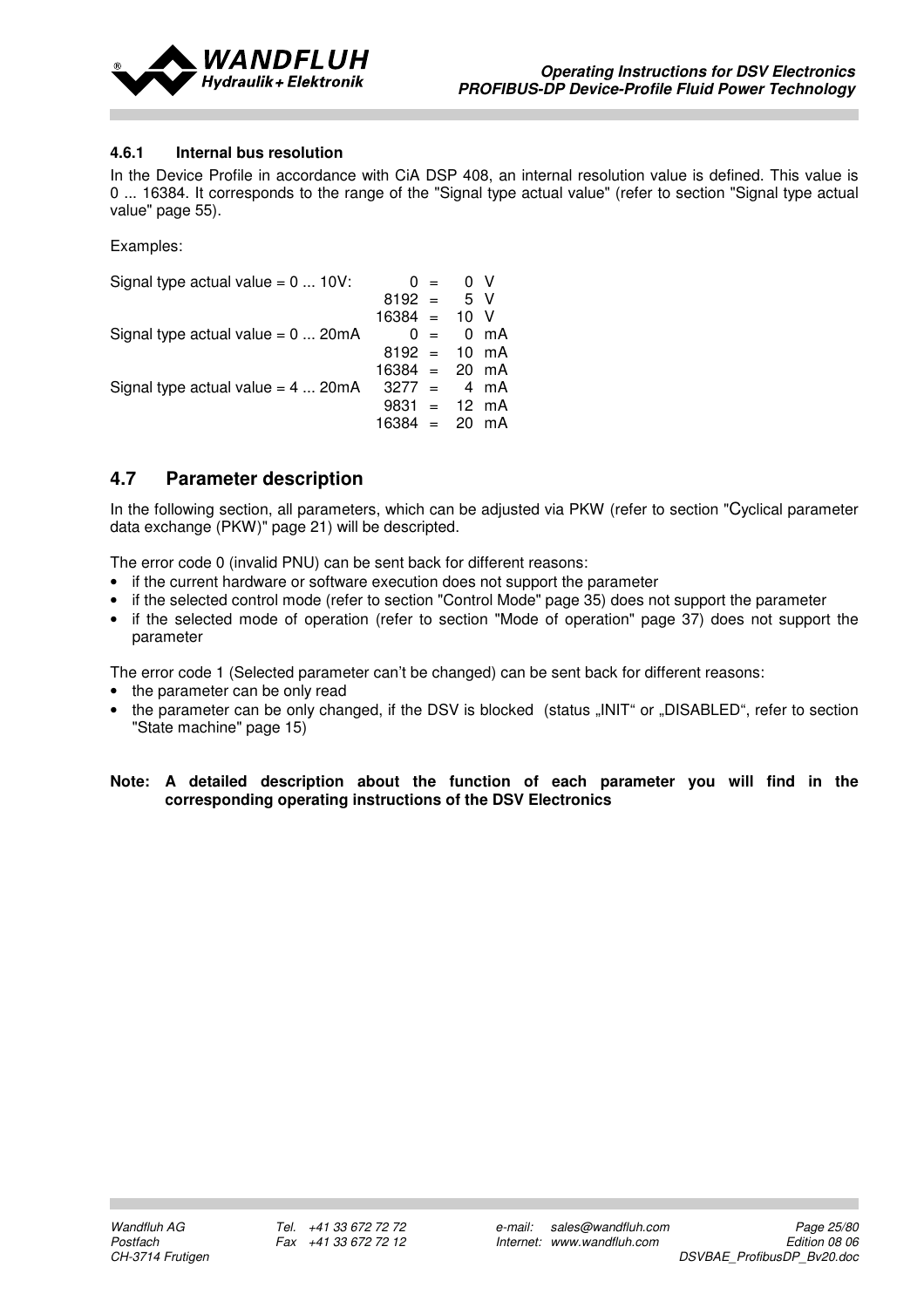Function parameter:

|                           | <b>Control Mode 1</b><br>Spool position<br>control open loop |              | <b>Control Mode 3</b><br>Pressure control<br>valve open loop |              | <b>Control Mode 4</b><br>Pressure control<br>valve closed loop |              | <b>Control Mode 6</b><br>Open loop<br>movement |              | <b>Control Mode 7</b><br>Velocity control<br>axis |              | <b>Control Mode 9</b><br>Position control<br>axis |                          | <b>Detail</b><br>on page |
|---------------------------|--------------------------------------------------------------|--------------|--------------------------------------------------------------|--------------|----------------------------------------------------------------|--------------|------------------------------------------------|--------------|---------------------------------------------------|--------------|---------------------------------------------------|--------------------------|--------------------------|
| <b>Parameter</b>          | <b>PNU</b>                                                   | <b>Index</b> | <b>PNU</b>                                                   | <b>Index</b> | <b>PNU</b>                                                     | <b>Index</b> | <b>PNU</b>                                     | <b>Index</b> | <b>PNU</b>                                        | <b>Index</b> | <b>PNU</b>                                        | <b>Index</b>             |                          |
| Error Code                | 36                                                           | 0            | 36                                                           | $\mathbf 0$  | 36                                                             | 0            | 36                                             | 0            | 36                                                | 0            | 36                                                | $\mathbf 0$              | 32                       |
| <b>Control Word</b>       | 37                                                           | $\mathbf 0$  | 37                                                           | $\mathbf 0$  | 37                                                             | 0            | 37                                             | $\mathbf 0$  | 37                                                | 0            | 37                                                | $\Omega$                 | 33                       |
| <b>Status Word</b>        | 38                                                           | $\mathbf 0$  | 38                                                           | $\mathbf 0$  | 38                                                             | $\Omega$     | 38                                             | $\mathbf 0$  | 38                                                | $\mathbf 0$  | 38                                                | $\Omega$                 | 34                       |
| <b>Control Mode</b>       | 40                                                           | 0            | 40                                                           | $\mathbf 0$  | 40                                                             | $\Omega$     | 40                                             | 0            | 40                                                | 0            | 40                                                | $\Omega$                 | 35                       |
| Device local              | 41                                                           | 0            | 41                                                           | $\mathbf 0$  | 41                                                             | 0            | 41                                             | 0            | 41                                                | $\mathbf 0$  | 41                                                | $\mathbf 0$              | 35                       |
| Capability                | 50                                                           | $\mathbf 0$  | 50                                                           | $\mathbf 0$  | 50                                                             | 0            | 50                                             | 0            | 50                                                | 0            | 50                                                | $\mathbf 0$              | 35                       |
| <b>Store Parameter</b>    | 51                                                           | 0            | 51                                                           | $\Omega$     | 51                                                             | $\Omega$     | 51                                             | 0            | 51                                                | $\Omega$     | 51                                                | $\Omega$                 | 36                       |
| <b>Reset Default</b>      | 52                                                           | $\mathbf 0$  | 52                                                           | $\Omega$     | 52                                                             | $\Omega$     | 52                                             | $\mathbf 0$  | 52                                                | $\mathbf 0$  | 52                                                | $\Omega$                 | 36                       |
| Mode of operation         | 53                                                           | $\mathbf 0$  | 53                                                           | $\mathbf 0$  | $\overline{\phantom{a}}$                                       | ٠            | 53                                             | 0            | ۰                                                 | $\sim$       | ۰                                                 | $\overline{\phantom{a}}$ | 37                       |
| Error handling            | 54                                                           | $\mathbf 0$  | 54                                                           | $\Omega$     | 54                                                             | 0            | 54                                             | $\mathbf 0$  | 54                                                | 0            | 54                                                | $\Omega$                 | 37                       |
| <b>Actual Temperature</b> | 55                                                           | 0            | 55                                                           | $\Omega$     | 55                                                             | $\Omega$     | 55                                             | 0            | 55                                                | 0            | 55                                                | $\Omega$                 | 38                       |

4.7.1 Parameter overview

Tel.<br> $Fax$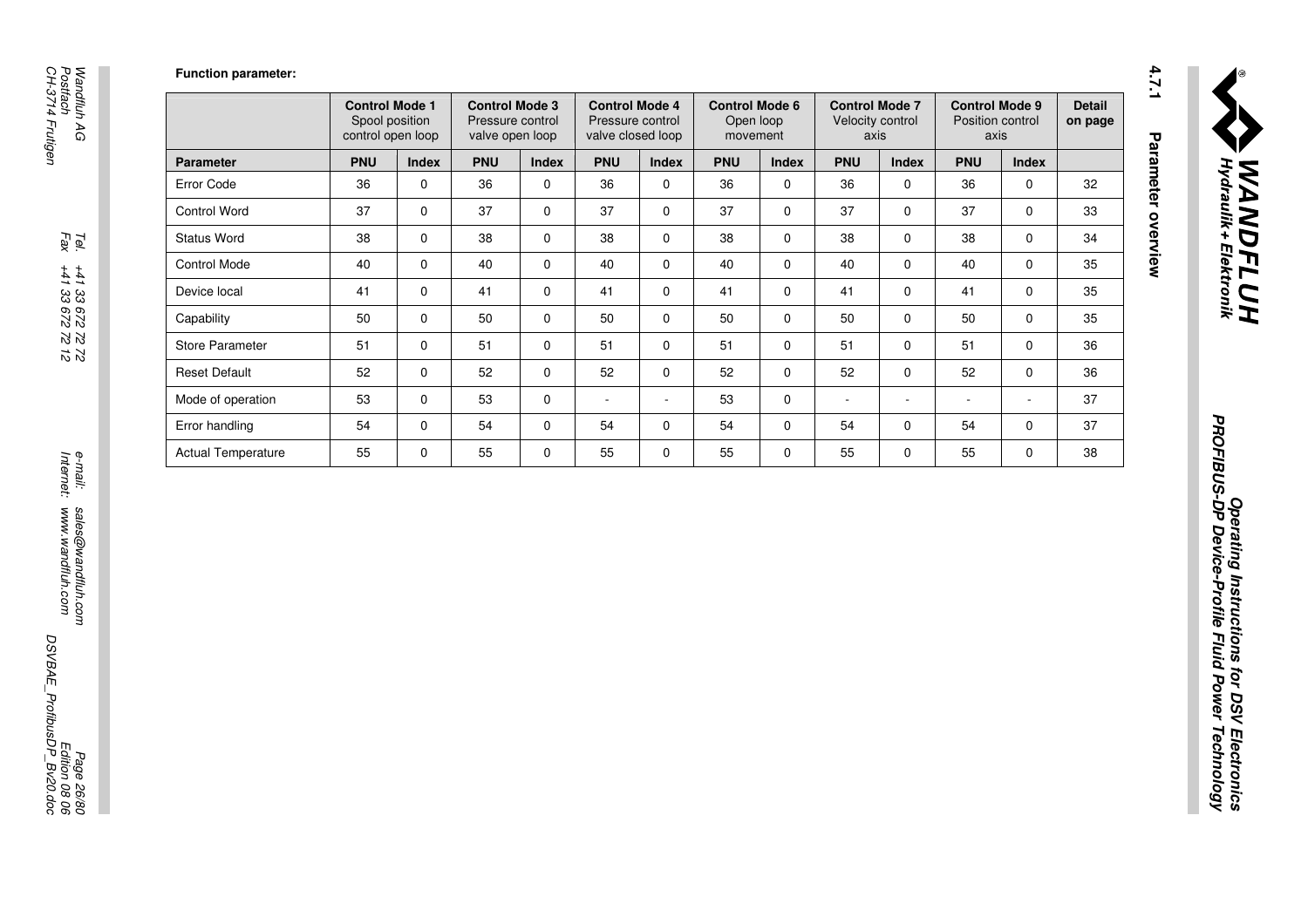| Ramps:                                              |                                                                                             |                          |                                                              |              |                                                                |                              |                                                |                          |                                                   |                              |                                                   |                              |                                |
|-----------------------------------------------------|---------------------------------------------------------------------------------------------|--------------------------|--------------------------------------------------------------|--------------|----------------------------------------------------------------|------------------------------|------------------------------------------------|--------------------------|---------------------------------------------------|------------------------------|---------------------------------------------------|------------------------------|--------------------------------|
|                                                     | <b>Control Mode 1</b><br>Spool position<br>control open loop                                |                          | <b>Control Mode 3</b><br>Pressure control<br>valve open loop |              | <b>Control Mode 4</b><br>Pressure control<br>valve closed loop |                              | <b>Control Mode 6</b><br>Open loop<br>movement |                          | <b>Control Mode 7</b><br>Velocity control<br>axis |                              | <b>Control Mode 9</b><br>Position control<br>axis |                              | <b>Details</b><br><b>Seite</b> |
| <b>Parameter</b>                                    | <b>PNU</b>                                                                                  | Index                    | <b>PNU</b>                                                   | <b>Index</b> | <b>PNU</b>                                                     | Index                        | <b>PNU</b>                                     | Index                    | <b>PNU</b>                                        | <b>Index</b>                 | <b>PNU</b>                                        | <b>Index</b>                 |                                |
| Ramp type                                           | 43                                                                                          | 21                       | 43                                                           | 22           | ÷,                                                             |                              | 42                                             | 11                       | $\overline{\phantom{a}}$                          |                              | ÷,                                                |                              |                                |
| Ramp A up                                           | 50                                                                                          | 21                       | 50                                                           | 22           | ÷,                                                             | $\overline{\phantom{a}}$     | 49                                             | 11                       | $\overline{\phantom{a}}$                          | $\ddot{\phantom{0}}$         | $\overline{\phantom{a}}$                          | $\blacksquare$               |                                |
| Ramp A down                                         | 59                                                                                          | 21                       | 59                                                           | 22           | $\blacksquare$                                                 | $\overline{\phantom{a}}$     | 58                                             | 11                       | $\sim$                                            | $\blacksquare$               | $\sim$                                            | $\blacksquare$               |                                |
| Ramp B up                                           | 47                                                                                          | 21                       | 47                                                           | 22           | ÷,                                                             | ÷,                           | 46                                             | 11                       | $\overline{\phantom{a}}$                          | ÷,                           | $\overline{\phantom{a}}$                          | $\overline{\phantom{a}}$     |                                |
| Ramp B down                                         | 56                                                                                          | 21                       | 56                                                           | 22           |                                                                | ٠                            | 55                                             | 11                       |                                                   | ä,                           |                                                   | ÷                            |                                |
| Speed positive                                      | ä,                                                                                          | $\sim$                   |                                                              | $\sim$       | 62                                                             | 22                           | $\overline{\phantom{a}}$                       | ÷,                       | 61                                                | 13                           | 61                                                | 12                           |                                |
| Speed negative                                      | L,                                                                                          | ÷,                       | $\sim$                                                       |              | 231                                                            | 22                           | $\sim$                                         | ÷,                       | 231                                               | 13                           | 231                                               | 12                           |                                |
|                                                     | Analog input preset values:<br><b>Control Mode 1</b><br>Spool position<br>control open loop |                          | <b>Control Mode 3</b><br>Pressure control<br>valve open loop |              | <b>Control Mode 4</b><br>Pressure control<br>valve closed loop |                              | <b>Control Mode 6</b><br>Open loop<br>movement |                          | <b>Control Mode 7</b><br>Velocity control<br>axis |                              | <b>Control Mode 9</b><br>Position control<br>axis |                              |                                |
|                                                     |                                                                                             |                          |                                                              |              |                                                                |                              |                                                |                          |                                                   |                              |                                                   |                              | <b>Detail</b><br>on page       |
| <b>Parameter</b>                                    | <b>PNU</b><br>ä,                                                                            | Index                    | <b>PNU</b><br>$\sim$                                         | <b>Index</b> | <b>PNU</b><br>97                                               | <b>Index</b><br>$\mathbf{1}$ | <b>PNU</b>                                     | <b>Index</b>             | <b>PNU</b><br>97                                  | <b>Index</b><br>$\mathbf{1}$ | <b>PNU</b><br>97                                  | <b>Index</b><br>$\mathbf{1}$ |                                |
| Signal type actual value<br>Used input actual value | L,                                                                                          | $\overline{\phantom{a}}$ |                                                              |              | 20                                                             | $\mathbf{1}$                 | $\blacksquare$                                 | ÷,                       | 20                                                | $\mathbf{1}$                 | 20                                                | $\mathbf{1}$                 |                                |
| Cablebreak actual value                             | $\sim$                                                                                      | $\sim$                   | $\sim$                                                       | $\sim$       | 96                                                             | $\mathbf{1}$                 | $\overline{\phantom{a}}$                       | $\overline{a}$           | 96                                                | $\mathbf{1}$                 | 96                                                | $\mathbf{1}$                 |                                |
| Measuringsystem type                                | $\blacksquare$                                                                              | $\overline{\phantom{a}}$ | $\sim$                                                       | $\sim$       | 22                                                             | $\mathbf{1}$                 | $\overline{\phantom{a}}$                       | $\overline{\phantom{a}}$ | 22                                                | $\mathbf{1}$                 | 22                                                | $\mathbf{1}$                 |                                |

|                          | <b>Control Mode 1</b><br>Spool position<br>control open loop |              | <b>Control Mode 3</b><br>Pressure control<br>valve open loop |                          | <b>Control Mode 4</b><br>Pressure control<br>valve closed loop |       | <b>Control Mode 6</b><br>Open loop<br>movement |       | <b>Control Mode 7</b><br>Velocity control<br>axis |              | <b>Control Mode 9</b><br>Position control<br>axis |       | <b>Detail</b><br>on page |
|--------------------------|--------------------------------------------------------------|--------------|--------------------------------------------------------------|--------------------------|----------------------------------------------------------------|-------|------------------------------------------------|-------|---------------------------------------------------|--------------|---------------------------------------------------|-------|--------------------------|
| <b>Parameter</b>         | <b>PNU</b>                                                   | <b>Index</b> | <b>PNU</b>                                                   | <b>Index</b>             | <b>PNU</b>                                                     | Index | <b>PNU</b>                                     | Index | <b>PNU</b>                                        | <b>Index</b> | <b>PNU</b>                                        | Index |                          |
| Signal type actual value |                                                              |              |                                                              |                          | 97                                                             |       | $\overline{\phantom{a}}$                       |       | 97                                                |              | 97                                                |       | 55                       |
| Used input actual value  |                                                              |              |                                                              | $\overline{\phantom{a}}$ | 20                                                             |       | -                                              |       | 20                                                |              | 20                                                |       | 55                       |
| Cablebreak actual value  |                                                              |              |                                                              |                          | 96                                                             |       |                                                |       | 96                                                |              | 96                                                |       | 55                       |
| Measuringsystem type     |                                                              |              |                                                              |                          | 22                                                             |       | $\overline{\phantom{a}}$                       |       | 22                                                |              | 22                                                |       | 56                       |
| Displayed unit           |                                                              |              |                                                              |                          | 84                                                             |       |                                                |       | 84                                                |              | 84                                                |       | 56                       |

MANDFLUH<br>F Hydraulik + Elektronik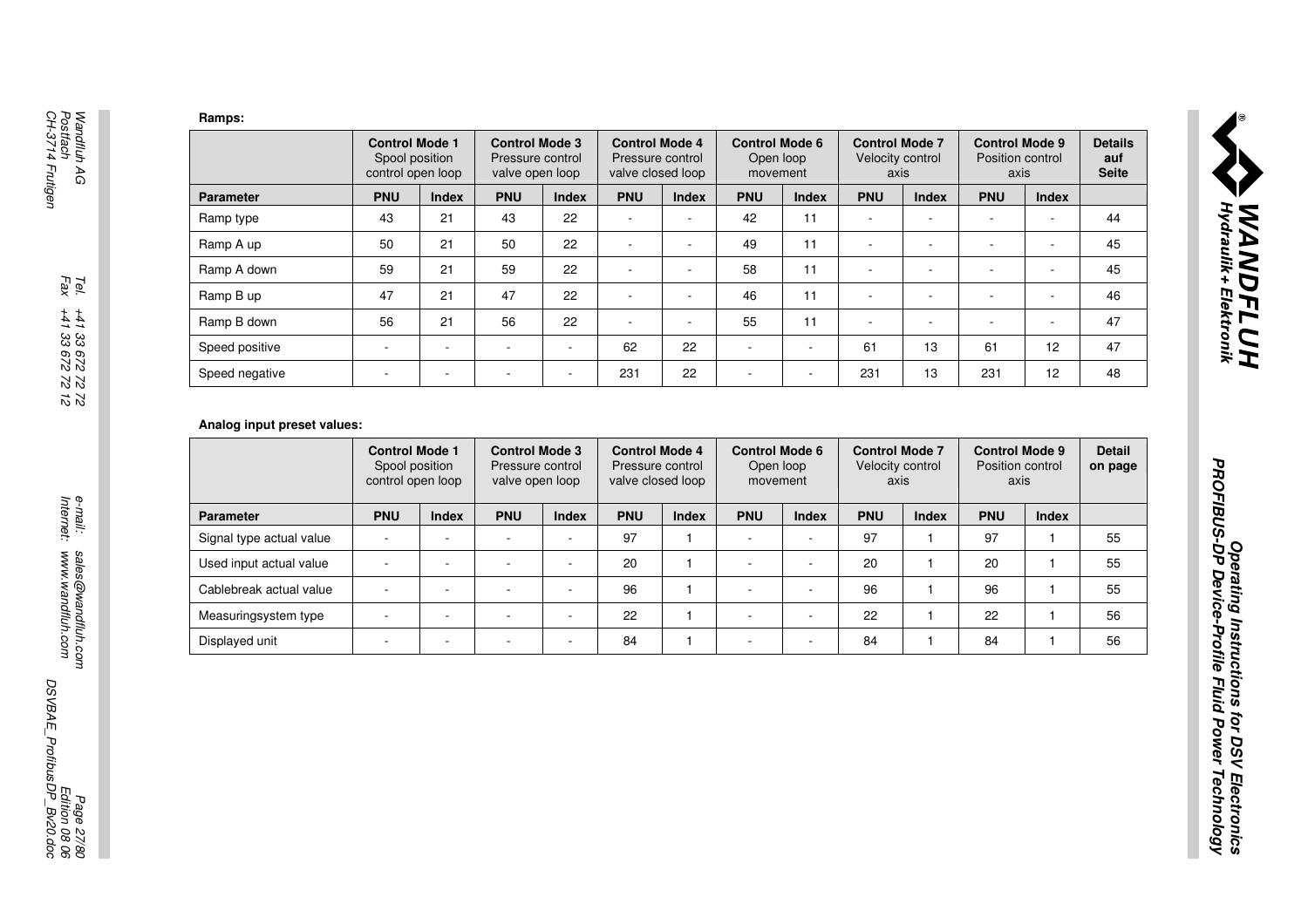|                                                                                            | <b>Control Mode 1</b><br>Spool position                      |                | <b>Control Mode 3</b><br>Pressure control                    |                          |                          | <b>Control Mode 4</b><br>Pressure control                 |                          | <b>Control Mode 6</b><br>Open loop             |                          | <b>Control Mode 7</b><br>Velocity control         | <b>Control Mode 9</b><br>Position control         |                          | <b>Detail</b><br>on page |
|--------------------------------------------------------------------------------------------|--------------------------------------------------------------|----------------|--------------------------------------------------------------|--------------------------|--------------------------|-----------------------------------------------------------|--------------------------|------------------------------------------------|--------------------------|---------------------------------------------------|---------------------------------------------------|--------------------------|--------------------------|
|                                                                                            | control open loop                                            |                | valve open loop                                              |                          |                          | valve closed                                              |                          | movement                                       |                          | axis                                              | axis                                              |                          |                          |
| <b>Parameter</b>                                                                           | <b>PNU</b>                                                   | Index          | <b>PNU</b>                                                   | <b>Index</b>             | <b>PNU</b>               | Index                                                     | <b>PNU</b>               | <b>Index</b>                                   | <b>PNU</b>               | <b>Index</b>                                      | <b>PNU</b>                                        | <b>Index</b>             |                          |
| Imin A                                                                                     | 107                                                          | 21             | 107                                                          | 22                       | 107                      | 22                                                        | 73                       | 3                                              | 73                       | 3                                                 | 73                                                | 3                        |                          |
| Imax A                                                                                     | 251                                                          | 21             | 251                                                          | 22                       | 251                      | 22                                                        | 129                      | 3                                              | 129                      | 3                                                 | 129                                               | 3                        |                          |
| Imin B                                                                                     | 110                                                          | 21             | 110                                                          | 22                       | 110                      | 22                                                        | 76                       | 3                                              | 76                       | 3                                                 | 76                                                | 3                        |                          |
| Imax B                                                                                     | 252                                                          | 21             | 252                                                          | 22                       | 252                      | 22                                                        | 130                      | 3                                              | 130                      | 3                                                 | 130                                               | 3                        |                          |
| Deadband compensation type                                                                 | 106                                                          | 21             | 106                                                          | 22                       | $\blacksquare$           | $\blacksquare$                                            | 100                      | 11                                             | $\blacksquare$           | $\overline{\phantom{a}}$                          | $\overline{\phantom{a}}$                          | $\blacksquare$           |                          |
| Deadband threshold A                                                                       | 113                                                          | 21             | 113                                                          | 22                       | $\overline{\phantom{a}}$ | $\blacksquare$                                            | 101                      | 11                                             | $\blacksquare$           | $\overline{\phantom{a}}$                          | $\sim$                                            | $\overline{\phantom{a}}$ |                          |
| Deadband threshold B                                                                       | 254                                                          | 21             | 254                                                          | 22                       | $\blacksquare$           | $\overline{\phantom{a}}$                                  | $\overline{\phantom{a}}$ | $\overline{\phantom{a}}$                       | $\overline{\phantom{a}}$ | $\overline{\phantom{a}}$                          | $\overline{\phantom{a}}$                          | $\overline{\phantom{a}}$ |                          |
|                                                                                            |                                                              | 21             | 187                                                          | 22                       | 187                      | 22                                                        | 97                       | 3                                              | 97                       | 3                                                 | 97                                                | 3                        |                          |
|                                                                                            | 187                                                          |                |                                                              |                          |                          |                                                           |                          |                                                |                          |                                                   | 98                                                | 3                        |                          |
|                                                                                            | 191                                                          | 21             | 191                                                          | 22                       | 191                      | 22                                                        | 98                       | 3                                              | 98                       | 3                                                 |                                                   |                          |                          |
|                                                                                            | 188                                                          | 21             | 188                                                          | 22                       | 188                      | 22                                                        | 101                      | 3                                              | 101                      | 3                                                 | 101                                               | 3                        |                          |
| Dither type<br><b>Dither Frequency</b><br><b>Dither Amplitude</b><br>Scaling actual value: | <b>Control Mode 1</b><br>Spool position<br>control open loop |                | <b>Control Mode 3</b><br>Pressure control<br>valve open loop |                          |                          | <b>Control Mode 4</b><br>Pressure control<br>valve closed |                          | <b>Control Mode 6</b><br>Open loop<br>movement |                          | <b>Control Mode 7</b><br>Velocity control<br>axis | <b>Control Mode 9</b><br>Position control<br>axis |                          |                          |
| <b>Parameter</b>                                                                           | <b>PNU</b>                                                   | Index          | <b>PNU</b>                                                   | Index                    | <b>PNU</b>               | <b>Index</b>                                              | <b>PNU</b>               | <b>Index</b>                                   | <b>PNU</b>               | <b>Index</b>                                      | <b>PNU</b>                                        | <b>Index</b>             |                          |
| Min Refernce                                                                               | $\sim$                                                       | $\blacksquare$ | $\sim$                                                       |                          | 23                       | $\mathbf{1}$                                              | $\sim$                   | $\overline{\phantom{a}}$                       | 102                      | $\mathbf{1}$                                      | 50                                                | $\mathbf{1}$             |                          |
| Max Refernce                                                                               | $\blacksquare$                                               | ÷,             | L,                                                           | $\sim$                   | 26                       | $\mathbf{1}$                                              | $\sim$                   | $\overline{\phantom{a}}$                       | 103                      | $\mathbf{1}$                                      | 53                                                | $\mathbf{1}$             |                          |
| Min Interface                                                                              | $\overline{\phantom{a}}$                                     | $\sim$         | ÷,                                                           | $\overline{\phantom{a}}$ | 35                       | $\mathbf{1}$                                              | $\mathbf{r}$             | $\bar{a}$                                      | 100                      | $\mathbf{1}$                                      | 59                                                | $\mathbf{1}$             |                          |

|                  | <b>Control Mode 1</b><br>Spool position<br>control open loop |              | <b>Control Mode 3</b><br>Pressure control<br>valve open loop |              | <b>Control Mode 4</b> | Pressure control<br>valve closed |            | <b>Control Mode 6</b><br>Open loop<br>movement |            | <b>Control Mode 7</b><br>Velocity control<br>axis | <b>Control Mode 9</b><br>Position control<br>axis |              | <b>Detail</b><br>on page |
|------------------|--------------------------------------------------------------|--------------|--------------------------------------------------------------|--------------|-----------------------|----------------------------------|------------|------------------------------------------------|------------|---------------------------------------------------|---------------------------------------------------|--------------|--------------------------|
| <b>Parameter</b> | <b>PNU</b>                                                   | <b>Index</b> | <b>PNU</b>                                                   | <b>Index</b> | <b>PNU</b>            | <b>Index</b>                     | <b>PNU</b> | <b>Index</b>                                   | <b>PNU</b> | <b>Index</b>                                      | <b>PNU</b>                                        | <b>Index</b> |                          |
| Min Refernce     |                                                              |              |                                                              |              | 23                    |                                  |            |                                                | 102        |                                                   | 50                                                |              | 43                       |
| Max Refernce     |                                                              |              |                                                              |              | 26                    |                                  |            |                                                | 103        |                                                   | 53                                                |              | 43                       |
| Min Interface    |                                                              |              |                                                              |              | 35                    |                                  |            |                                                | 100        |                                                   | 59                                                |              | 42                       |
| Max Interface    |                                                              |              |                                                              |              | 38                    |                                  |            |                                                | 101        |                                                   | 62                                                |              | 42                       |

Operating Instructions for DSV Electronics

, **WANDFLUH**<br>Fydraulik + Elektronik

PROFIBUS-DP Device-Profile Fluid Power Technology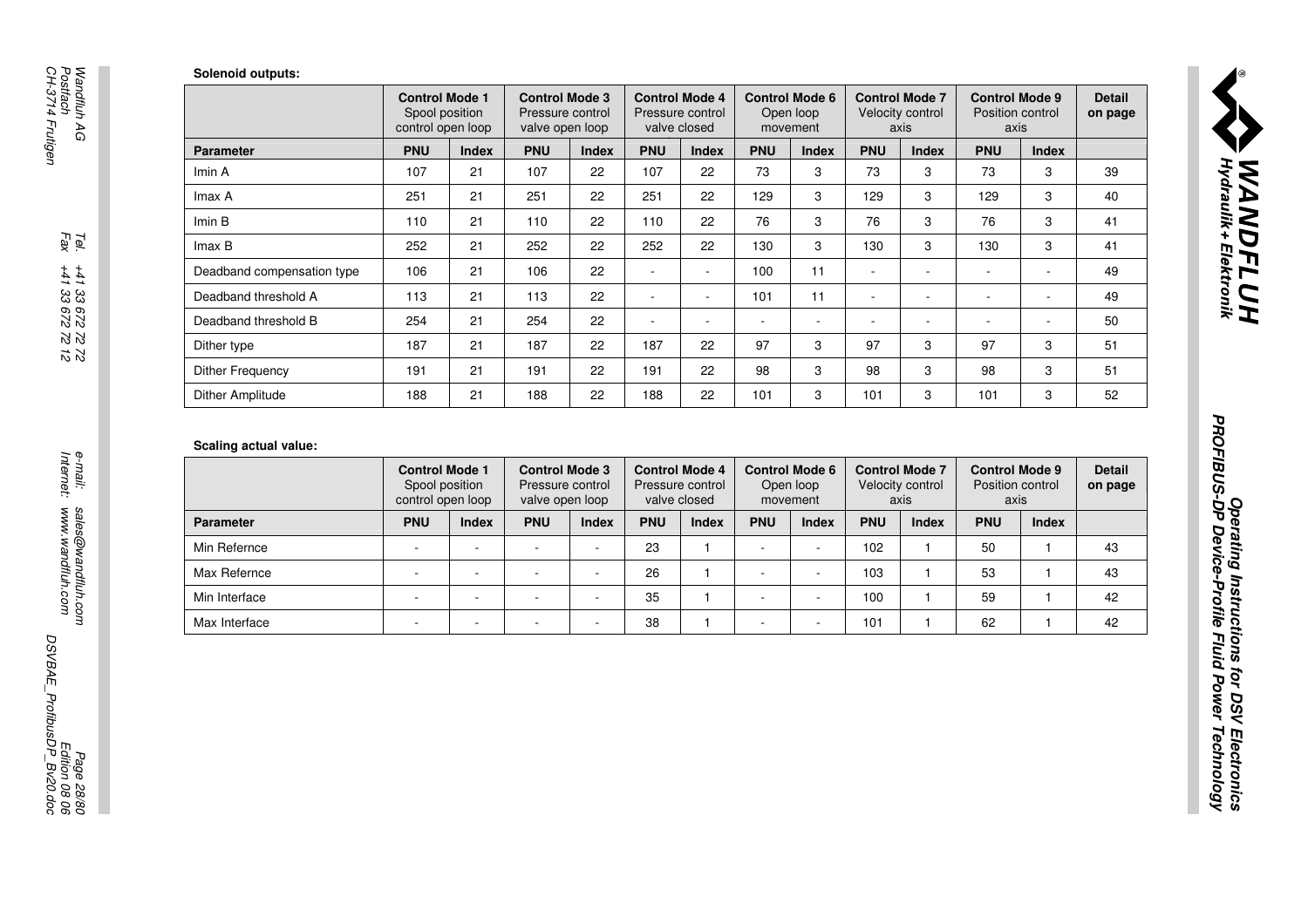|                        | <b>Control Mode 1</b><br>Spool position<br>control open loop |              | <b>Control Mode 3</b><br>Pressure control<br>valve open loop |              |            | <b>Control Mode 4</b><br>Pressure control<br>valve closed | <b>Control Mode 6</b><br>Open loop<br>movement |              | <b>Control Mode 7</b><br>Velocity control<br>axis |              | <b>Control Mode 9</b><br>Position control<br>axis |              | <b>Detail</b><br><b>on</b><br>page |
|------------------------|--------------------------------------------------------------|--------------|--------------------------------------------------------------|--------------|------------|-----------------------------------------------------------|------------------------------------------------|--------------|---------------------------------------------------|--------------|---------------------------------------------------|--------------|------------------------------------|
| <b>Parameter</b>       | <b>PNU</b>                                                   | <b>Index</b> | <b>PNU</b>                                                   | <b>Index</b> | <b>PNU</b> | <b>Index</b>                                              | <b>PNU</b>                                     | <b>Index</b> | <b>PNU</b>                                        | <b>Index</b> | <b>PNU</b>                                        | <b>Index</b> |                                    |
| System control         |                                                              |              | ۰.                                                           | $\sim$       | 131        | 3                                                         |                                                |              | 131                                               | 3            | 131                                               | 3            | 52                                 |
| Output solenoid A      |                                                              |              | ۰                                                            |              | 132        | 3                                                         |                                                |              | 132                                               | 3            | 132                                               | 3            | 53                                 |
| Output solenoid B      |                                                              |              | ۰.                                                           |              | 133        | 3                                                         |                                                |              | 133                                               | 3            | 133                                               | 3            | 53                                 |
| Imin always active     |                                                              |              |                                                              |              | 134        | 3                                                         |                                                |              | 134                                               | 3            | 134                                               | 3            | 54                                 |
| Solenoid 'In Position' |                                                              |              |                                                              |              | 250        | 22                                                        |                                                |              | 250                                               | 13           | 250                                               | 12           | 54                                 |

|                                                                                                                            | <b>Control Mode 1</b><br>Spool position<br>control open loop |                | <b>Control Mode 3</b><br>Pressure control<br>valve open loop |                 |            | <b>Control Mode 4</b><br>Pressure control<br>valve closed | <b>Control Mode 6</b><br>Open loop<br>movement |                             | <b>Control Mode 7</b><br>Velocity control | axis         | <b>Control Mode 9</b><br>Position control<br>axis |                                        |
|----------------------------------------------------------------------------------------------------------------------------|--------------------------------------------------------------|----------------|--------------------------------------------------------------|-----------------|------------|-----------------------------------------------------------|------------------------------------------------|-----------------------------|-------------------------------------------|--------------|---------------------------------------------------|----------------------------------------|
| <b>Parameter</b>                                                                                                           | <b>PNU</b>                                                   | <b>Index</b>   | <b>PNU</b>                                                   | Index           | <b>PNU</b> | Index                                                     | <b>PNU</b>                                     | Index                       | <b>PNU</b>                                | <b>Index</b> | <b>PNU</b>                                        | <b>Index</b>                           |
| System control                                                                                                             | $\blacksquare$                                               |                | $\overline{\phantom{a}}$                                     |                 | 131        | 3                                                         | ÷,                                             |                             | 131                                       | 3            | 131                                               | 3                                      |
| Output solenoid A                                                                                                          | $\blacksquare$                                               | ÷,             | $\overline{\phantom{a}}$                                     | $\mathbb{L}$    | 132        | 3                                                         | ÷,                                             | $\blacksquare$              | 132                                       | 3            | 132                                               | 3                                      |
| Output solenoid B                                                                                                          | $\blacksquare$                                               | ÷              | $\blacksquare$                                               | $\sim$          | 133        | 3                                                         | ÷,                                             | $\overline{\phantom{a}}$    | 133                                       | 3            | 133                                               | $\,3$                                  |
| Imin always active                                                                                                         | $\overline{\phantom{a}}$                                     | $\overline{a}$ | $\overline{\phantom{a}}$                                     | $\sim$          | 134        | 3                                                         | $\overline{a}$                                 | $\sim$                      | 134                                       | 3            | 134                                               | 3                                      |
| Solenoid 'In Position'                                                                                                     | $\blacksquare$                                               | ÷,             |                                                              |                 | 250        | 22                                                        | ÷,                                             |                             | 250                                       | 13           | 250                                               | 12                                     |
|                                                                                                                            |                                                              |                |                                                              | valve open loop |            | valve closed                                              | movement                                       |                             | axis                                      |              | axis                                              |                                        |
| Controller specific windows parameter:                                                                                     | <b>Control Mode 1</b>                                        |                | <b>Control Mode 3</b>                                        |                 |            | <b>Control Mode 4</b>                                     | <b>Control Mode 6</b>                          |                             | <b>Control Mode 7</b>                     |              | <b>Control Mode 9</b>                             |                                        |
|                                                                                                                            | Spool position                                               |                | Pressure control                                             |                 |            | Pressure control                                          | Open loop                                      |                             | Velocity control                          |              | Position control                                  |                                        |
|                                                                                                                            | control open loop                                            |                |                                                              |                 |            |                                                           |                                                |                             |                                           |              |                                                   |                                        |
|                                                                                                                            | <b>PNU</b>                                                   | <b>Index</b>   | <b>PNU</b>                                                   | Index           | <b>PNU</b> | <b>Index</b>                                              | <b>PNU</b>                                     | <b>Index</b>                | <b>PNU</b>                                | <b>Index</b> | <b>PNU</b>                                        | <b>Index</b>                           |
|                                                                                                                            |                                                              |                |                                                              |                 | 203        | 22                                                        |                                                |                             | 149                                       | 13           | 177                                               | 12                                     |
|                                                                                                                            |                                                              | ٠              |                                                              | ÷.              | 204        | 22                                                        | $\overline{a}$                                 |                             | 150                                       | 13           | 178                                               |                                        |
| Parameter<br>Target window type<br>Target window threshold<br>Target window delay time                                     |                                                              | ÷,             | $\overline{\phantom{a}}$                                     | $\sim$          | 232        | 22                                                        | ÷,                                             |                             | 232                                       | 13           | 232                                               |                                        |
| Trailing window type                                                                                                       | $\sim$                                                       | L.             | $\mathbf{r}$                                                 | $\mathcal{L}$   | 150        | 22                                                        | ÷,                                             | $\mathcal{L}^{\mathcal{L}}$ | 112                                       | 13           | 140                                               |                                        |
|                                                                                                                            | $\sim$                                                       | ÷,             | $\overline{\phantom{a}}$                                     | $\sim$          | 160        | 22                                                        | ÷,                                             | $\mathbb{L}$                | 122                                       | 13           | 150                                               |                                        |
|                                                                                                                            | $\blacksquare$                                               | ÷,             | $\blacksquare$                                               | $\sim$          | 157        | 22                                                        | ÷,                                             | $\blacksquare$              | 119                                       | 13           | 147                                               |                                        |
|                                                                                                                            | $\overline{\phantom{a}}$                                     | ÷,             | $\sim$                                                       | $\sim$          | 233        | 22                                                        | ÷,                                             |                             | 233                                       | 13           | 233                                               |                                        |
| Trailing window threshold<br>Trailing window delay time<br>Solenoid off window threshold<br>Solenoid off window delay time | $\sim$                                                       | ÷,             | ÷,                                                           | $\sim$          | 234        | 22                                                        | ÷,                                             | $\sim$                      | 234                                       | 13           | 234                                               | 12<br>12<br>12<br>12<br>12<br>12<br>12 |

Operating Instructions for DSV Electronics

PROFIBUS-DP Device-Profile Fluid Power Technology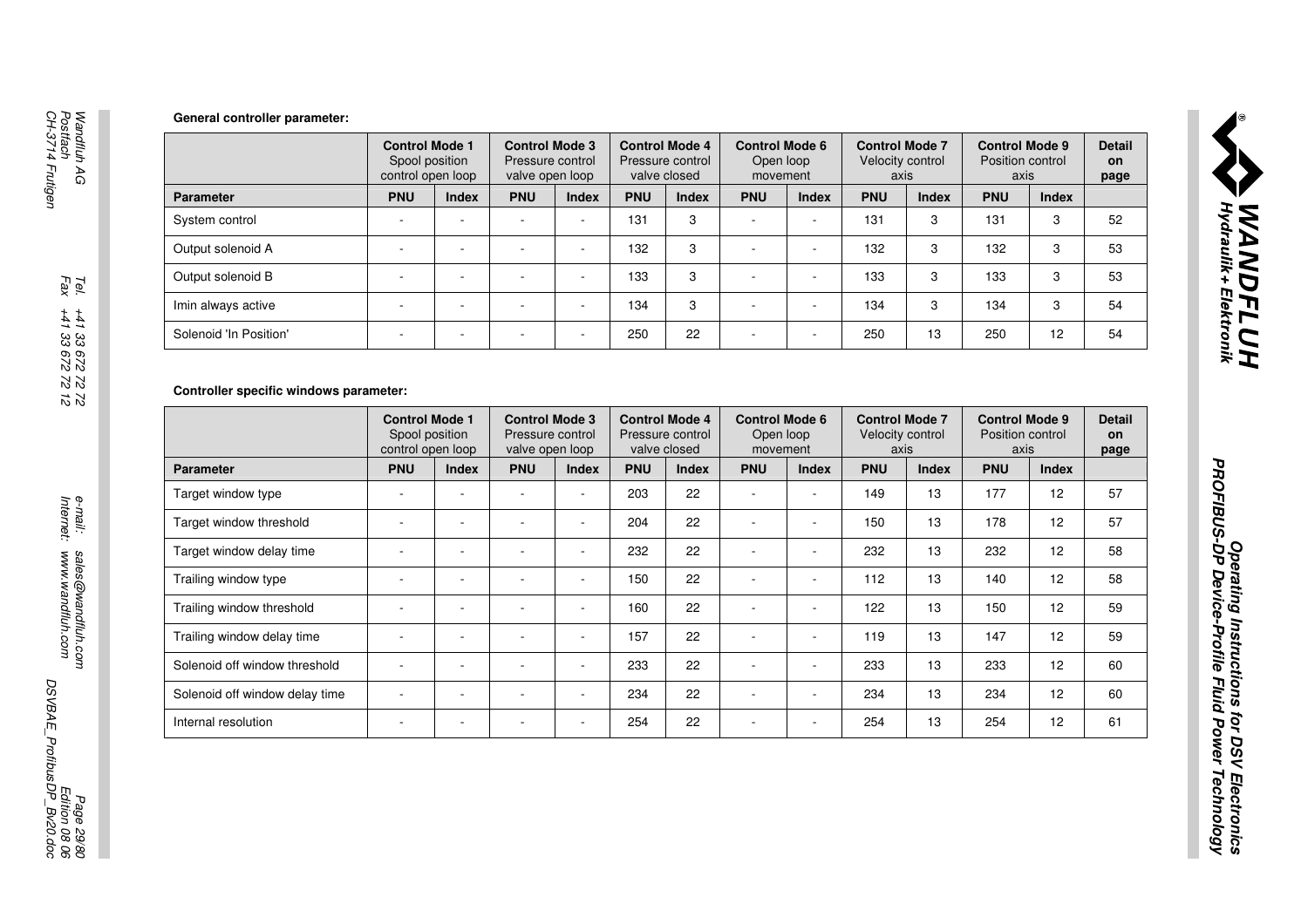#### Controller parameter:

|                           |                          | <b>Control Mode 1</b><br>Spool position<br>control open loop | <b>Control Mode 3</b><br>Pressure control<br>valve open loop |                          | <b>Control Mode 4</b><br>Pressure control<br>valve closed loop |              |                          | <b>Control Mode 6</b><br>Open loop<br>movement |                | <b>Control Mode 7</b><br>Velocity control<br>axis | <b>Control Mode 9</b><br>Position control<br>axis |              |
|---------------------------|--------------------------|--------------------------------------------------------------|--------------------------------------------------------------|--------------------------|----------------------------------------------------------------|--------------|--------------------------|------------------------------------------------|----------------|---------------------------------------------------|---------------------------------------------------|--------------|
| <b>Parameter</b>          | <b>PNU</b>               | <b>Index</b>                                                 | <b>PNU</b>                                                   | <b>Index</b>             | <b>PNU</b>                                                     | <b>Index</b> | <b>PNU</b>               | <b>Index</b>                                   | <b>PNU</b>     | <b>Index</b>                                      | <b>PNU</b>                                        | <b>Index</b> |
| Preset value offering     | ÷,                       |                                                              |                                                              |                          | 236                                                            | 22           |                          |                                                | 236            | 13                                                | 236                                               | 12           |
| Speed offering            | $\overline{\phantom{a}}$ |                                                              |                                                              | ÷,                       | 237                                                            | 22           |                          |                                                | 237            | 13                                                | 237                                               | 12           |
| I-window outside          | $\overline{\phantom{a}}$ |                                                              |                                                              | $\overline{\phantom{a}}$ | 235                                                            | 22           |                          |                                                | 235            | 13                                                | 235                                               | 12           |
| P-amplification positive  | $\overline{\phantom{a}}$ | $\sim$                                                       |                                                              | $\overline{a}$           | 238                                                            | 22           |                          | $\sim$                                         | 106            | 13                                                | 106                                               | 12           |
| P-amplificaion negative   | $\sim$                   | $\sim$                                                       |                                                              | ÷,                       | 239                                                            | 22           | $\sim$                   |                                                | 239            | 13                                                | 239                                               | 12           |
| Integrator type           | $\overline{\phantom{a}}$ | $\sim$                                                       | $\sim$                                                       | $\overline{\phantom{a}}$ | ×.                                                             | $\sim$       | $\sim$                   | $\overline{\phantom{a}}$                       | $\sim$         | $\sim$                                            | 115                                               | 12           |
| I-time positive           | $\blacksquare$           | $\sim$                                                       |                                                              | $\overline{\phantom{a}}$ | 240                                                            | 22           |                          |                                                | 109            | 13                                                | 116                                               | 12           |
| I-time negative           | $\overline{\phantom{a}}$ | $\overline{\phantom{a}}$                                     | $\sim$                                                       | $\sim$                   | 241                                                            | 22           | $\sim$                   | $\overline{\phantom{a}}$                       | 241            | 13                                                | 241                                               | 12           |
| I-window outside positive | $\overline{a}$           | $\blacksquare$                                               |                                                              | $\overline{\phantom{a}}$ | 242                                                            | 22           | $\sim$                   | $\blacksquare$                                 | 242            | 13                                                | 119                                               | 12           |
| I-window outside negative | $\overline{\phantom{a}}$ | $\blacksquare$                                               |                                                              | $\overline{\phantom{a}}$ | 243                                                            | 22           | $\sim$                   |                                                | 243            | 13                                                | 243                                               | 12           |
| I-window inside positive  | $\overline{\phantom{a}}$ | $\sim$                                                       | $\sim$                                                       | $\overline{a}$           | 248                                                            | 22           | $\sim$                   | $\sim$                                         | 248            | 13                                                | 248                                               | 12           |
| I-window inside negative  | ÷,                       |                                                              |                                                              | ÷,                       | 249                                                            | 22           |                          |                                                | 249            | 13                                                | 249                                               | 12           |
| D-time positive           | $\blacksquare$           | $\blacksquare$                                               | $\sim$                                                       | $\sim$                   | 244                                                            | 22           | $\sim$                   | $\overline{\phantom{a}}$                       | 244            | 13                                                | 244                                               | 12           |
| D-time negative           | ÷,                       | $\sim$                                                       | $\sim$                                                       | $\sim$                   | 245                                                            | 22           | $\sim$                   | $\sim$                                         | 245            | 13                                                | 245                                               | 12           |
| D-amplification positive  | $\blacksquare$           | $\blacksquare$                                               |                                                              | $\blacksquare$           | 246                                                            | 22           | $\sim$                   |                                                | 246            | 13                                                | 246                                               | 12           |
| D-amplification negative  | $\overline{a}$           | $\sim$                                                       | $\sim$                                                       | $\sim$                   | 247                                                            | 22           | $\sim$                   |                                                | 247            | 13                                                | 247                                               | 12           |
| Signals:                  |                          |                                                              |                                                              |                          |                                                                |              |                          |                                                |                |                                                   |                                                   |              |
|                           |                          | <b>Control Mode 1</b><br>Spool position<br>control open loop | <b>Control Mode 3</b><br>Pressure control<br>valve open loop |                          | <b>Control Mode 4</b><br>Pressure control<br>valve closed loop |              |                          | <b>Control Mode 6</b><br>Open loop<br>movement |                | <b>Control Mode 7</b><br>Velocity control<br>axis | <b>Control Mode 9</b><br>Position control<br>axis |              |
| <b>Parameter</b>          | <b>PNU</b>               | <b>Index</b>                                                 | <b>PNU</b>                                                   | <b>Index</b>             | <b>PNU</b>                                                     | <b>Index</b> | <b>PNU</b>               | Index                                          | <b>PNU</b>     | <b>Index</b>                                      | <b>PNU</b>                                        | Index        |
| Setpoint                  | 21                       | 21                                                           | 21                                                           | 22                       | 21                                                             | 22           | 21                       | 11                                             | 21             | 13                                                | 21                                                | 12           |
| Setpoint B                | 253                      | 21                                                           | 253                                                          | 22                       | $\mathbf{r}$                                                   | $\sim$       | $\sim$                   | $\blacksquare$                                 | $\blacksquare$ | $\sim$                                            | $\overline{\phantom{0}}$                          | $\bar{a}$    |
| Actual value              | $\blacksquare$           | $\overline{\phantom{a}}$                                     |                                                              | $\blacksquare$           | 144                                                            | 22           | $\sim$                   | $\overline{\phantom{a}}$                       | 100            | 13                                                | 100                                               | 12           |
|                           |                          |                                                              | $\overline{\phantom{a}}$                                     | $\overline{\phantom{a}}$ | 147                                                            | 22           | $\overline{\phantom{a}}$ |                                                | 103            | 13                                                | 103                                               | 12           |

#### Signals:

|                   |            | <b>Control Mode 1</b><br>Spool position<br>control open loop | <b>Control Mode 3</b><br>Pressure control<br>valve open loop |              | <b>Control Mode 4</b><br>Pressure control<br>valve closed loop |              | <b>Control Mode 6</b> | Open loop<br>movement |            | <b>Control Mode 7</b><br>Velocity control<br>axis | <b>Control Mode 9</b><br>Position control<br>axis |              | <b>Detail</b><br>on page |
|-------------------|------------|--------------------------------------------------------------|--------------------------------------------------------------|--------------|----------------------------------------------------------------|--------------|-----------------------|-----------------------|------------|---------------------------------------------------|---------------------------------------------------|--------------|--------------------------|
| <b>Parameter</b>  | <b>PNU</b> | <b>Index</b>                                                 | <b>PNU</b>                                                   | <b>Index</b> | <b>PNU</b>                                                     | <b>Index</b> | <b>PNU</b>            | <b>Index</b>          | <b>PNU</b> | <b>Index</b>                                      | <b>PNU</b>                                        | <b>Index</b> |                          |
| Setpoint          | 21         | 21                                                           | 21                                                           | 22           | 21                                                             | 22           | 21                    | 11                    | 21         | 13                                                | 21                                                | 12           | 38                       |
| Setpoint B        | 253        | 21                                                           | 253                                                          | 22           |                                                                |              |                       |                       |            | $\overline{\phantom{a}}$                          |                                                   |              | 39                       |
| Actual value      |            |                                                              |                                                              |              | 144                                                            | 22           |                       |                       | 100        | 13                                                | 100                                               | 12           | 69                       |
| Control deviation |            |                                                              |                                                              |              | 147                                                            | 22           |                       |                       | 103        | 13                                                | 103                                               | 12           | 70                       |

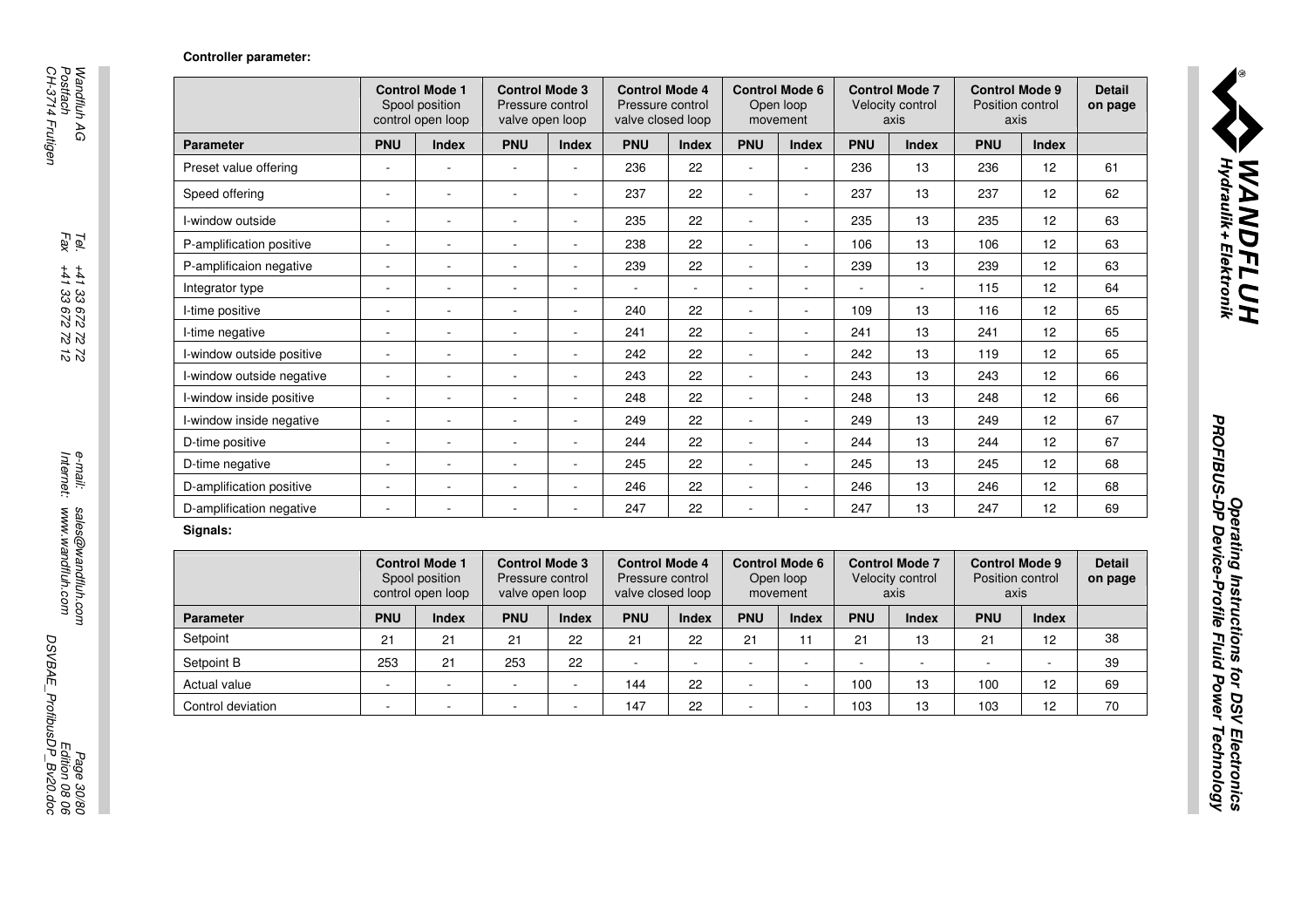|                             | <b>Control Mode 1</b><br>Spool position<br>control open loop |       | <b>Control Mode 3</b><br>Pressure control<br>valve open loop |                    | <b>Control Mode 4</b><br>Pressure control<br>valve closed<br>loop |                          | <b>Control Mode 6</b><br>Open loop<br>movement |                          | <b>Control Mode 7</b><br>Velocity control<br>axis |                          | <b>Control Mode 9</b><br>Position control<br>axis |                | <b>Detail</b><br>on page |  |
|-----------------------------|--------------------------------------------------------------|-------|--------------------------------------------------------------|--------------------|-------------------------------------------------------------------|--------------------------|------------------------------------------------|--------------------------|---------------------------------------------------|--------------------------|---------------------------------------------------|----------------|--------------------------|--|
| Parameter                   | <b>PNU</b>                                                   | Index | <b>PNU</b>                                                   | Index              | <b>PNU</b>                                                        | Index                    | <b>PNU</b>                                     | Index                    | <b>PNU</b>                                        | Index                    | <b>PNU</b>                                        | Index          |                          |  |
| Characteristic optimisation | $20\,$                                                       | 64    | $20^{\prime\prime}$                                          | $64$ <sup>*)</sup> | $\omega$                                                          | $\blacksquare$           | $\sim$                                         | $\overline{\phantom{a}}$ | $\blacksquare$                                    | $\overline{\phantom{a}}$ | $\blacksquare$                                    | $\sim$         | 71                       |  |
| X-axis                      | 21                                                           | 64    | $21^{\prime\prime}$                                          | $64$ <sup>*)</sup> | $\mathcal{L}_{\mathcal{A}}$                                       | $\overline{\phantom{a}}$ | $\overline{\phantom{a}}$                       | $\overline{\phantom{a}}$ | $\overline{\phantom{a}}$                          | $\frac{1}{2}$            | $\blacksquare$                                    | $\sim$         | $71$                     |  |
| Y-axis                      | 22                                                           | 64    | $22^{\prime}$                                                | $64^{\degree}$     | $\mathcal{L}_{\mathcal{A}}$                                       | $\blacksquare$           | $\overline{a}$                                 | $\blacksquare$           | ä,                                                | $\Box$                   | $\blacksquare$                                    | $\sim$         | 73                       |  |
| Stützpunkt                  | 23                                                           | 64    | $23^{\prime}$                                                | $64^{\degree}$     | $\mathcal{L}_{\mathcal{A}}$                                       | $\sim$                   | $\ddot{\phantom{a}}$                           | $\overline{\phantom{a}}$ | $\blacksquare$                                    | $\frac{1}{2}$            | $\blacksquare$                                    | $\blacksquare$ | 75                       |  |
| Magnetwahl                  | 24                                                           | 64    | $24^{\prime\prime}$                                          | 64"                | $\sim$                                                            | $\overline{\phantom{a}}$ | $\blacksquare$                                 | $\overline{\phantom{a}}$ | $\overline{\phantom{a}}$                          | $\blacksquare$           | $\overline{\phantom{a}}$                          | $\sim$         | 75                       |  |
|                             |                                                              |       |                                                              |                    |                                                                   |                          |                                                |                          |                                                   |                          |                                                   |                |                          |  |
|                             |                                                              |       |                                                              |                    |                                                                   |                          |                                                |                          |                                                   |                          |                                                   |                |                          |  |

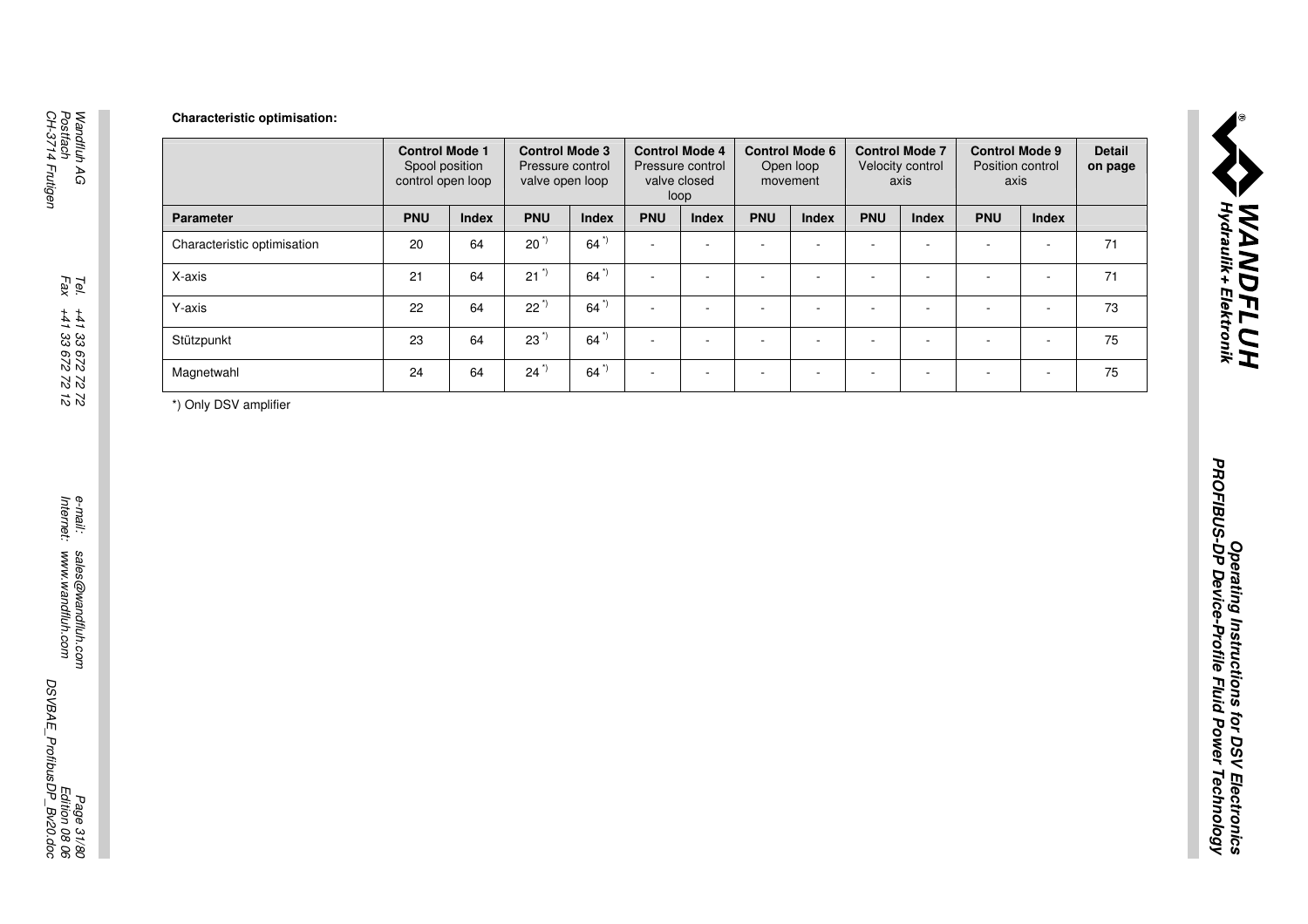

### 4.7.2 Error Code

#### Parameter description

| Description             | Error code   |
|-------------------------|--------------|
| <b>IND</b>              |              |
| PNU                     | 36           |
| PZD-number              | $- -$        |
| Parameter name          | db ErrorCode |
| Data type               | uint16       |
| Parameter length (byte) | റ            |
| Access                  |              |

#### Value description

| Code  | <b>Name</b>                  | <b>Description</b>                                 | <b>Reaction</b> |
|-------|------------------------------|----------------------------------------------------|-----------------|
| (Hex) |                              |                                                    |                 |
| 0000  | No error                     | No error is present                                |                 |
| 1000  | General error                | A general error is present                         | <b>FAULT</b>    |
| 3412  | Power supply voltage too low | The supply voltage is too low                      | <b>FAULT</b>    |
| 3422  | Control voltage too low      | The preset value (analog signal) voltage is        | <b>FAULT</b>    |
|       |                              | too low or there occurred a cable break            |                 |
| 5231  | Transducer sensor 1          | The actual value (analog signal) voltage is FAULT  |                 |
|       |                              | too low or there occurred a cable break            |                 |
| 5510  | EPROM / EEPROM               | Device parameter can not be stored or read   FAULT |                 |
|       |                              | in or from the non-volatile memory                 |                 |
| 8100  | Communication                | Bus communication is interrupted                   | <b>FAULT</b>    |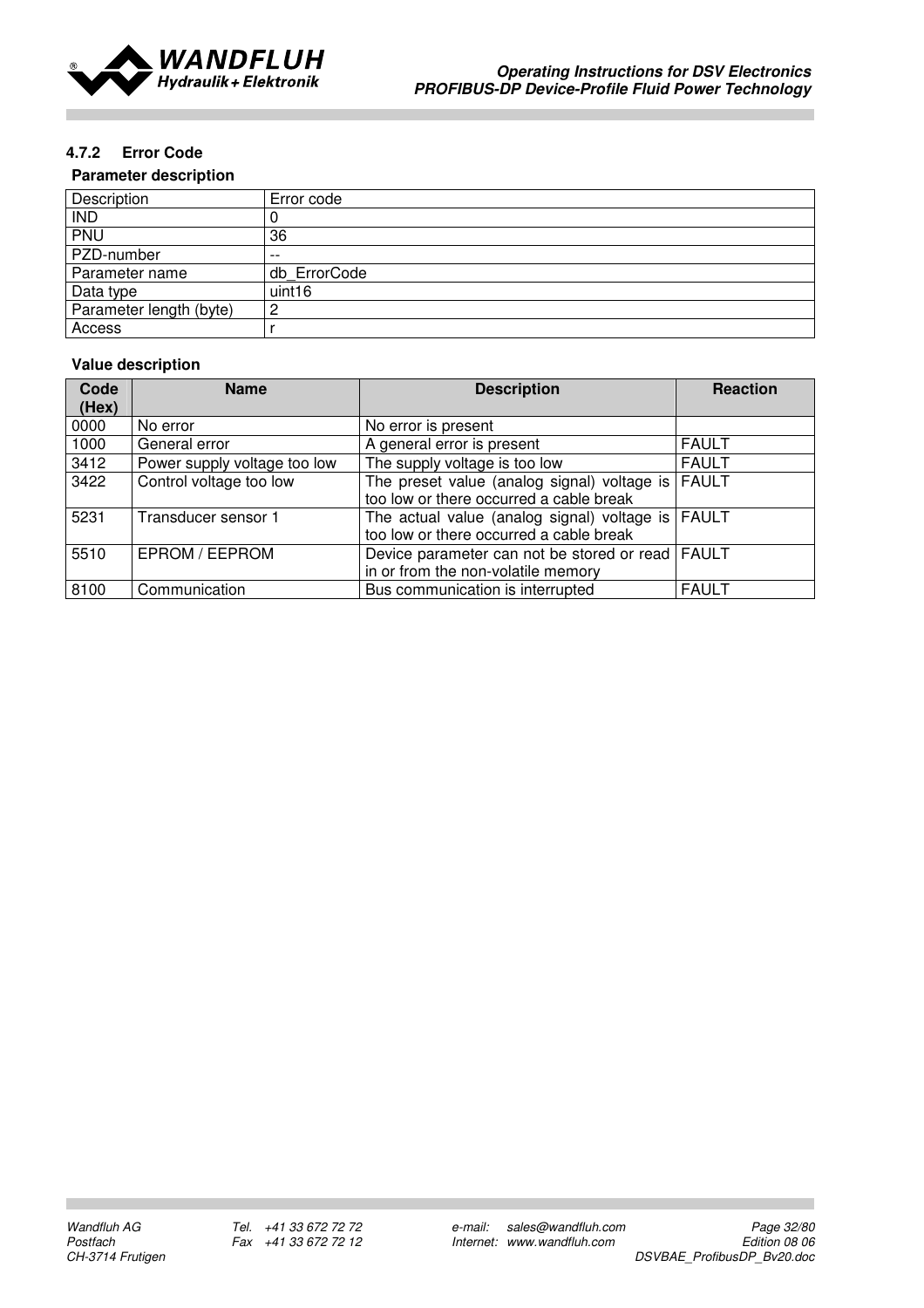

#### 4.7.3 Control Word

#### Parameter description

| Description             | Control the device |
|-------------------------|--------------------|
| <b>IND</b>              |                    |
| PNU                     | 37                 |
| PZD-number              | 001                |
| Parameter name          | db ControlWord     |
| Data type               | uint <sub>16</sub> |
| Parameter length (byte) |                    |
| Access                  | r/w                |

#### Value description

The control word is bit coded, i.e., each individual bit has a certain control function. The table below lists the individual functions with the bit belonging to it.

| <b>MSB</b> |              |     |           |     |     | LSB |            |               |     |        |     |             |     |     |     |
|------------|--------------|-----|-----------|-----|-----|-----|------------|---------------|-----|--------|-----|-------------|-----|-----|-----|
| Bit        | <b>Bit</b>   | Bit | Bit       | Bit | Bit | Bit | <b>Bit</b> | Bit           | Bit | Bit    | Bit | <b>Bit</b>  | Bit | Bit | Bit |
| 15         | 14           | 13  | 12<br>' ~ |     | 10  | 9   | ິ          | $\rightarrow$ | ĥ   | -<br>∽ |     | ◠<br>u      |     |     |     |
|            | High<br>Byte |     |           |     |     |     |            |               |     |        | LOW | <b>Byte</b> |     |     |     |

| <b>Bit</b> | <b>Name</b>            | description                                                                                                   |
|------------|------------------------|---------------------------------------------------------------------------------------------------------------|
| 0          | Disable (D)            | Set the DP-Slave controller card in the state "DISABLED"                                                      |
|            | Hold enable (H)        | Set the DP-Slave controller card in the state "HOLD"                                                          |
| 2          | Device mode active (M) | Set the DP-Slave controller card in the state "DEVICE MODE ACTIVE"                                            |
| 3          | Reset fault (R)        | Reset an error                                                                                                |
| 4          | Reserved               |                                                                                                               |
| 5          | Reserved               |                                                                                                               |
| 6          | Reserved               |                                                                                                               |
| 7          | Reserved               |                                                                                                               |
| 8          | Reserved               |                                                                                                               |
| 9          | Reserved               |                                                                                                               |
| 10         | Reserved               |                                                                                                               |
| 11         | Reserved               |                                                                                                               |
| 12         | Reserved               |                                                                                                               |
| 13         | Release Solenoid A     | Releases the solenoid output A, only for operating mode "Set-point value<br>uni-bipolar (2-solenoid single) " |
| 14         | Release Solenoid B     | Releases the solenoid output B, only for operating mode " Set-point value                                     |
|            |                        | uni-bipolar (2-solenoid single) "                                                                             |
| 15         | Manufacturer-specific  |                                                                                                               |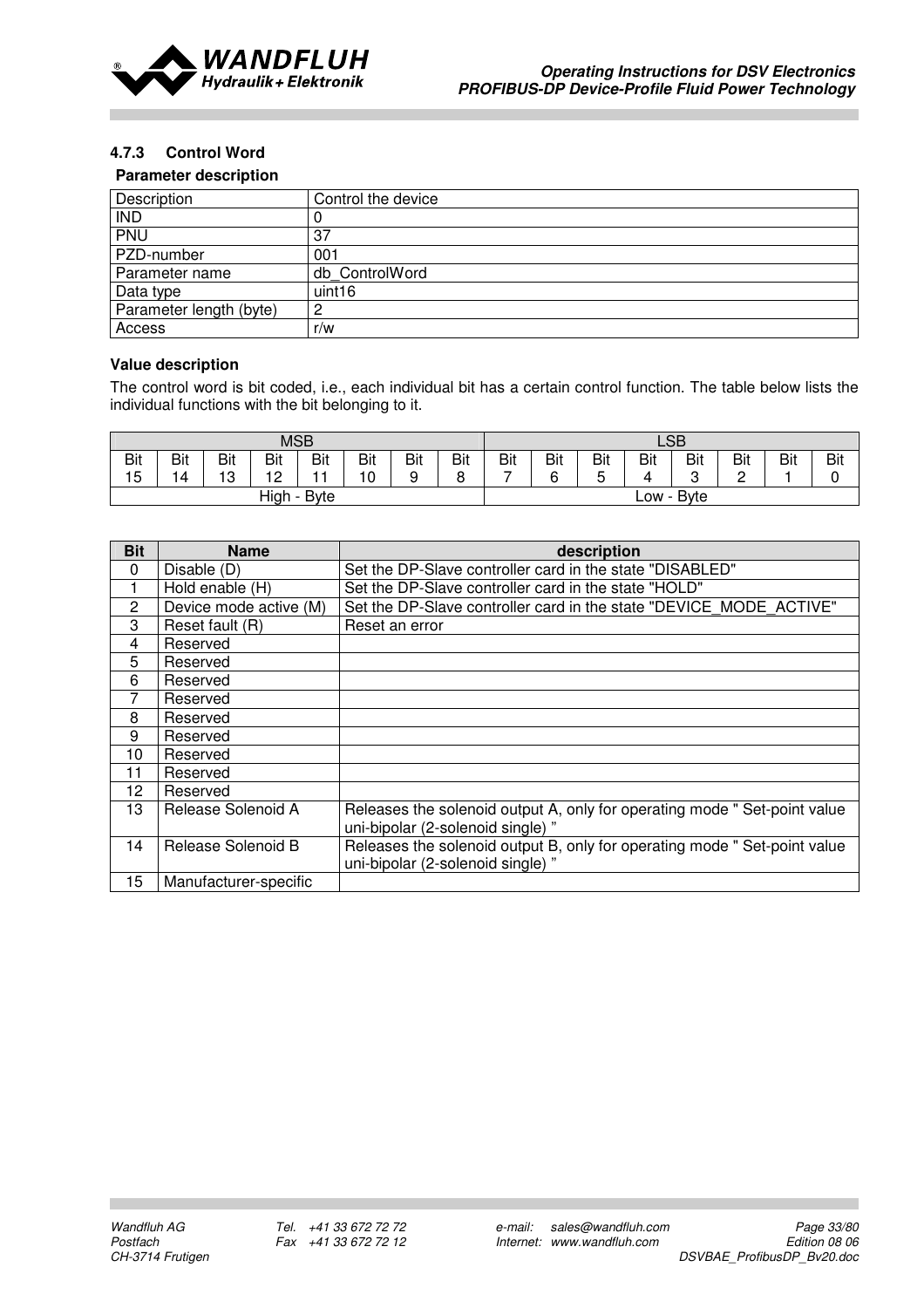

### 4.7.4 Status Word

#### Parameter description

| Description             | Control the device |
|-------------------------|--------------------|
| <b>IND</b>              | C                  |
| PNU                     | 38                 |
| PZD-number              | 002                |
| Parameter name          | db StatusWord      |
| Data type               | uint <sub>16</sub> |
| Parameter length (byte) | ာ<br>∸             |
| Access                  |                    |

#### Value description

The control word is bit coded, i.e., each individual bit has a certain control function. The table below lists the individual functions with the bit belonging to it.

|     | <b>MSB</b>     |     |           |     |     |     | LSB |            |     |     |           |             |     |     |     |
|-----|----------------|-----|-----------|-----|-----|-----|-----|------------|-----|-----|-----------|-------------|-----|-----|-----|
| Bit | Bit            | Bit | Bit       | Bit | Bit | Bit | Bit | <b>Bit</b> | Bit | Bit | Bit       | Bit         | Bit | Bit | Bit |
| 15  | 14             | 13  | 12<br>. . |     | '0  | 9   |     | -          | ี   |     |           | $\sim$<br>u |     |     |     |
|     | High -<br>Byte |     |           |     |     |     |     |            |     |     | $LOW - T$ | Byte        |     |     |     |

| <b>Bit</b>   | Parameter name         | <b>Description</b>                                                       |
|--------------|------------------------|--------------------------------------------------------------------------|
| 0            | Disable (D)            | Set the DP-Slave controller card in the state "DISABLED".                |
|              | Hold enable (H)        | Set the DP-Slave controller card in the state "HOLD"                     |
| $\mathbf{2}$ | Device mode active (M) | Set the DP-Slave controller card in the state "DEVICE MODE ACTIVE".      |
| 3            | Reset fault (R)        | Reset an error                                                           |
| 4            | Local control          | Is active, if the DSV is operated locally                                |
| 5            | Warning                |                                                                          |
| 6            |                        |                                                                          |
| 7            |                        |                                                                          |
| 8            |                        |                                                                          |
| 9            | Ramp running           | The preset value ramp is active (only in device mode 1 and 3)            |
| 10           |                        |                                                                          |
| 11           |                        |                                                                          |
| 12           | Window reached         | The target window is rechead (only in device mode 4, 7 and 9)            |
| 13           | Solenoid output A      | Solenoid output A is released, only for operating mode " Set-point value |
|              | released               | uni-bipolar (2-solenoid single) "                                        |
| 14           | Solenoid output B      | Solenoid output B is released, only for operating mode "Set-point value  |
|              | released               | uni-bipolar (2-solenoid single) "                                        |
| 15           | Manufacturer-specific  |                                                                          |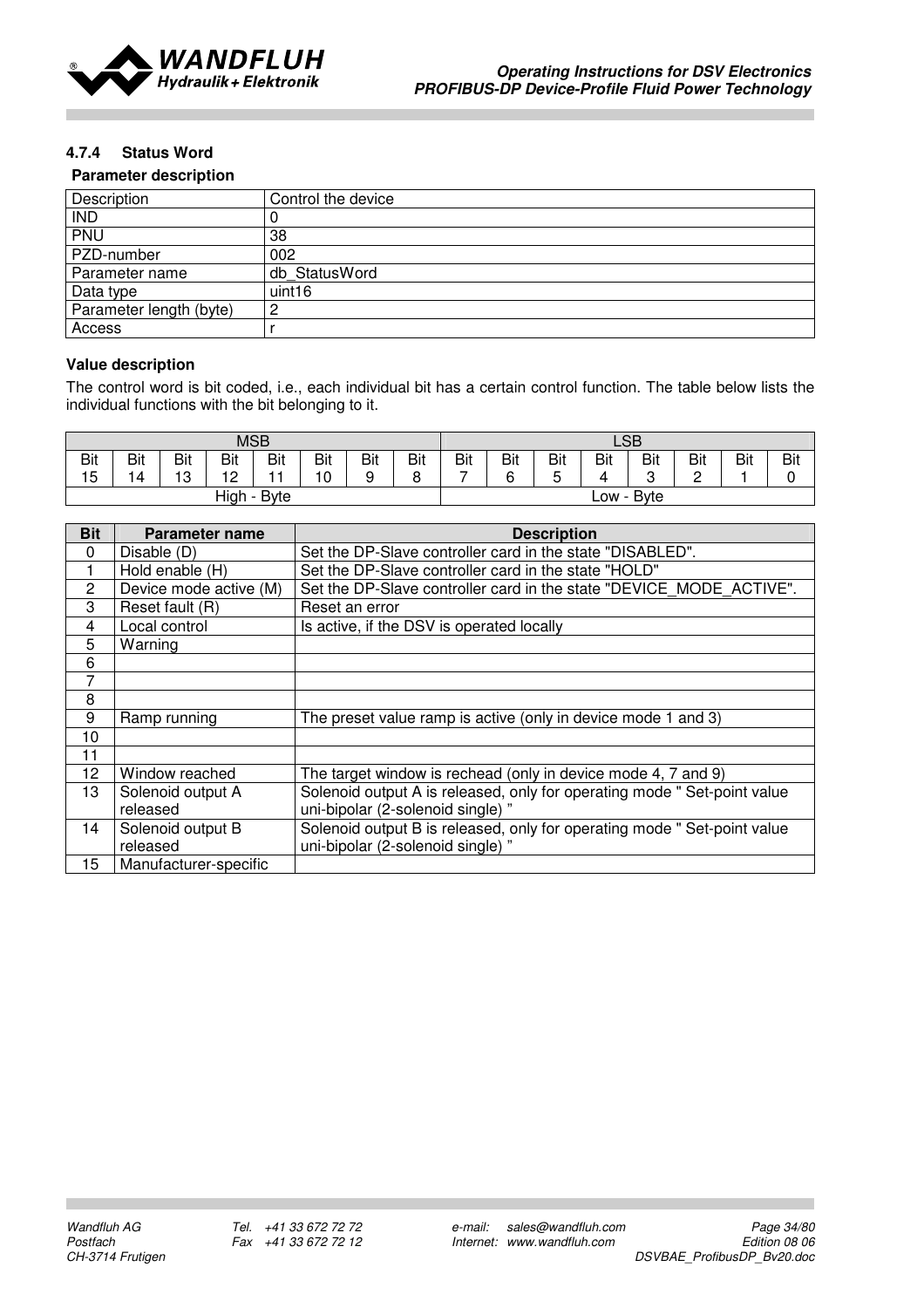

#### 4.7.5 Control Mode

#### Parameter description

| Description             | <b>Control Mode</b>      |
|-------------------------|--------------------------|
| <b>IND</b>              |                          |
| PNU                     | 40                       |
| PZD-number              | $\overline{\phantom{a}}$ |
| Parameter name          | db ControlMode           |
| Data type               | Int <sub>8</sub>         |
| Parameter length (byte) |                          |
| Access                  | r/w                      |

#### Value description

|    | Spool position control open loop | Telegram type 3 or 4 |
|----|----------------------------------|----------------------|
| -3 | Pressure control valve open loop | Telegram type 3 or 4 |
| 4  | Pressure control valve closed    | Telegram type 3 or 4 |
| 6  | Open loop movement               | Telegram type 1 or 2 |
|    | Velocity control axis            | Telegram type 1 or 2 |
| 9  | Position control axis            | Telegram type 1 or 2 |

#### Remark:

With the DSV amplifier the control mode 1 and 3 are selectable. With the DSV controller the control mode 3, 4, 6, 7 and 9 are selectable. Depending upon control mode, the master must support another DSV telegram (refer to section "Available telegrams" page 7). The telegram selection can be made only via PASO. To do this, the DSV electronics must be separate from the Profibus.

#### 4.7.6 Device local

#### Parameter description

| Description             | Specifies the source for the control word |
|-------------------------|-------------------------------------------|
| <b>IND</b>              |                                           |
| <b>PNU</b>              | 41                                        |
| PZD-number              |                                           |
| Parameter name          | db Local                                  |
| Data type               | int <sub>8</sub>                          |
| Parameter length (byte) |                                           |
| Access                  | r/w                                       |

#### Value description

|                  | bus<br><br>.<br>via                   |
|------------------|---------------------------------------|
| $\sim$<br>$\geq$ | <b>locally</b><br>. .<br><b>VALLE</b> |

#### 4.7.7 Capability

#### Parameter description

| Description             | Device capability        |  |
|-------------------------|--------------------------|--|
| <b>IND</b>              |                          |  |
| <b>PNU</b>              | 50                       |  |
| PZD-number              | $\overline{\phantom{0}}$ |  |
| Parameter name          | db Capability            |  |
| Data type               | uint <sub>32</sub>       |  |
| Parameter length (byte) | 4                        |  |
| Access                  |                          |  |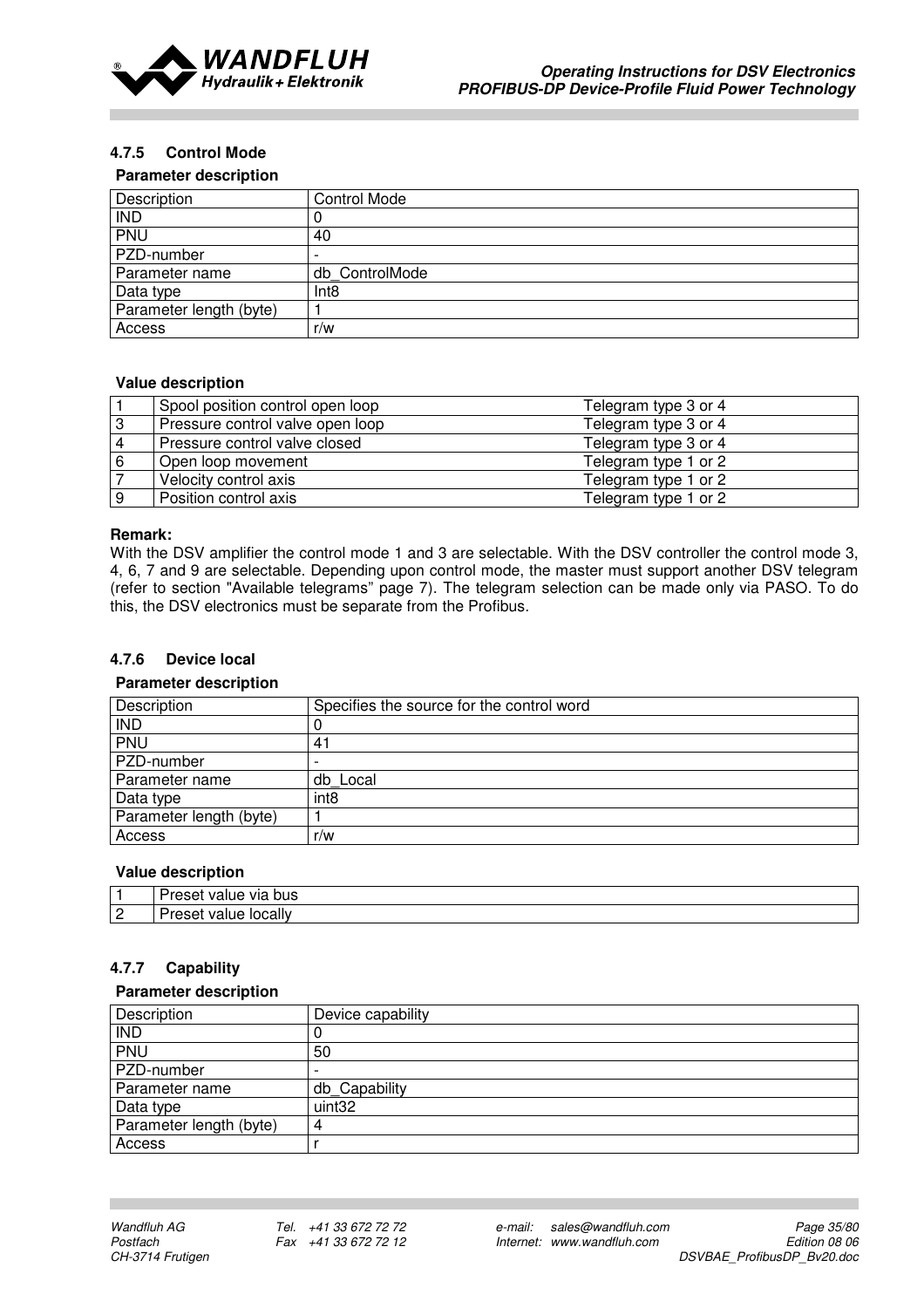

### Value description

| 0x1B 0x17 0x80 0x00 | Default value: depending on the valve [Read only]<br>Value $0 =$ disabled / not supported<br>Value $1 =$ enabled / supported                                                                                                                                                                                                                                                                                                                                                                                                                          |
|---------------------|-------------------------------------------------------------------------------------------------------------------------------------------------------------------------------------------------------------------------------------------------------------------------------------------------------------------------------------------------------------------------------------------------------------------------------------------------------------------------------------------------------------------------------------------------------|
|                     | Bit $0 - 15$ = Specific information (manufacturer-specific 8000h-FFFFh)<br>Bit $16 - 23$ = Drive information (not used)<br>Bit $24$ = Hydraulic proportional valve<br>Bit $25$ = Spool position control open loop (without LVDT)<br>Bit $26$ = Spool position control closed loop (with LVDT)<br>Bit 27 = Pressure control valve open loop (without feedback sensor)<br>Bit $28$ = Pressure control valve closed loop (with feedback sensor)<br>Bit $29 = P/Q$ Valve<br>$Bit 30 = Reserved$<br>$Bit 31 = Modular device$ (can have various functions) |

### 4.7.8 Store Parameter

#### Parameter description

| Description             | Specifies the source for the control word |
|-------------------------|-------------------------------------------|
| IND                     |                                           |
| PNU                     | 51                                        |
| PZD-number              | $\overline{\phantom{0}}$                  |
| Parameter name          | db StoreParameter                         |
| Data type               | Int32                                     |
| Parameter length (byte) |                                           |
| Access                  | w                                         |

#### Value description

|                       | Do nothing                                        |
|-----------------------|---------------------------------------------------|
| 0x73 0x61 0x76 0x65   | Store all parameters into the non-volatile memory |
| ' (= 's' 'a' 'v' 'e') |                                                   |

### 4.7.9 Reset Default

#### Parameter description

| Description             | All device parameters will be set to default values |
|-------------------------|-----------------------------------------------------|
| <b>IND</b>              |                                                     |
| PNU                     | 52                                                  |
| PZD-number              |                                                     |
| Parameter name          | db ResetDefault                                     |
| Data type               | Int32                                               |
| Parameter length (byte) | 4                                                   |
| Access                  | W                                                   |

#### Value description

| 0                          |  |
|----------------------------|--|
| 0x6C 0x6F 0x61 0x64        |  |
| $\sim$<br>(<br>$\sim$<br>а |  |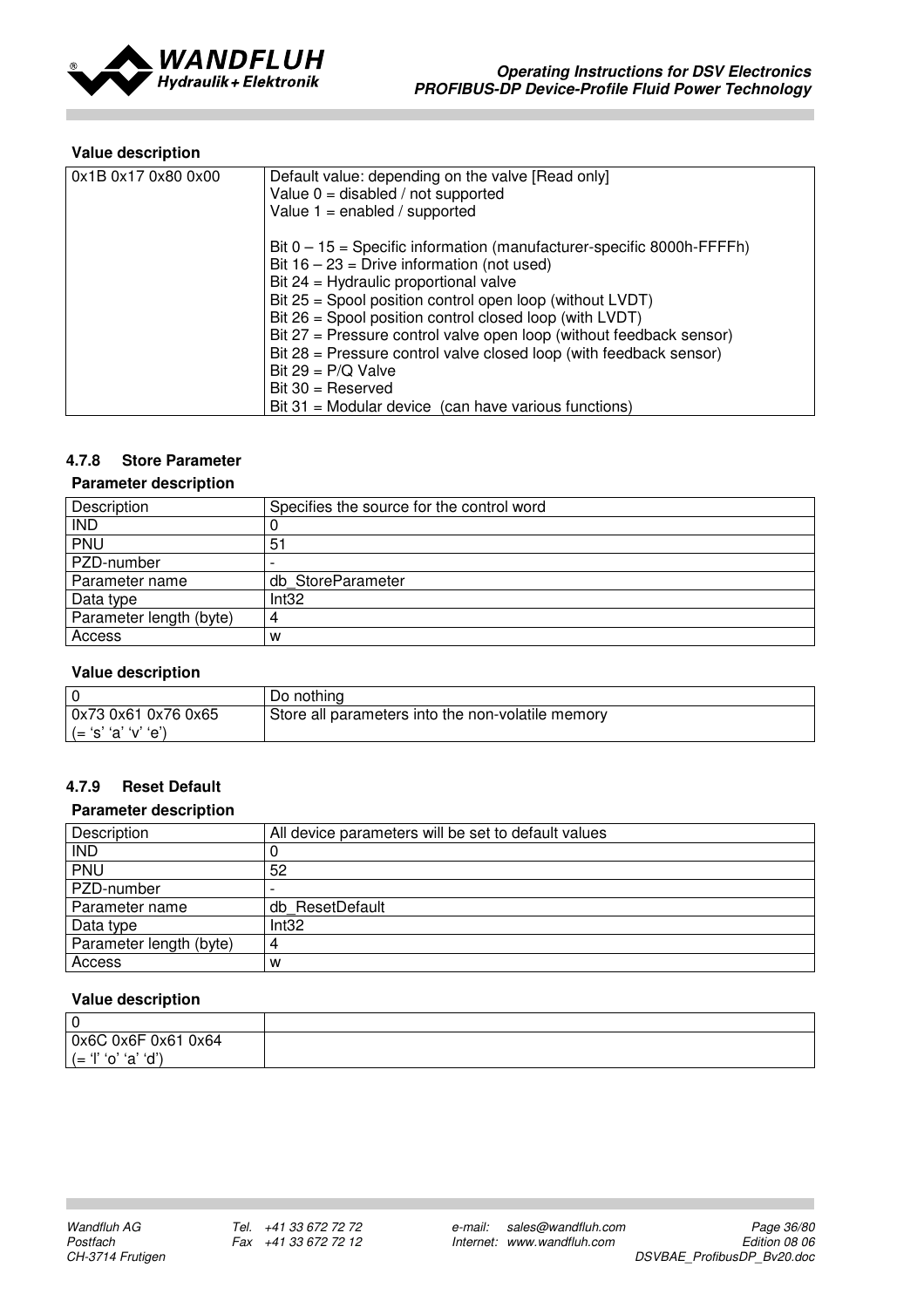

## 4.7.10 Mode of operation

### Parameter description

| Description             | Interface Nummer (= 'Betriebsart' in PASO)<br>After a change of mode of operation 2 in 3 or in reverse, the characteristic<br>optimisation parameters of the X axis (refer to section "Characteristict<br>optimisation X-axis" page 71) are no longer valid. The parameters must be<br>read or set again. |  |
|-------------------------|-----------------------------------------------------------------------------------------------------------------------------------------------------------------------------------------------------------------------------------------------------------------------------------------------------------|--|
| <b>IND</b>              | 0                                                                                                                                                                                                                                                                                                         |  |
| PNU                     | Control Mode 1, 2, 6: 53                                                                                                                                                                                                                                                                                  |  |
|                         | Control Mode 4, 7, 9: -                                                                                                                                                                                                                                                                                   |  |
| PZD-number              |                                                                                                                                                                                                                                                                                                           |  |
| Parameter name          | db Operation Moder                                                                                                                                                                                                                                                                                        |  |
| Data type               | Int8                                                                                                                                                                                                                                                                                                      |  |
| Parameter length (byte) |                                                                                                                                                                                                                                                                                                           |  |
| Access                  | r/w                                                                                                                                                                                                                                                                                                       |  |

### Value description

| l 0      | Setpoint unipolar (1-Mag)                                                                                                                          |
|----------|----------------------------------------------------------------------------------------------------------------------------------------------------|
|          | Setpoint unipolar (2-Mag)                                                                                                                          |
| <u>2</u> | Setpoint bipolar (2-Mag)                                                                                                                           |
| IЗ       | Setpoint unipolar (2-Mag einzeln, optional)                                                                                                        |
|          | Remark: With this mode of operation each solenoid must be released<br>individually over the control Word (refer to section "Control Word" page 33) |

# 4.7.11 Error handling

## Parameter description

| Description             | Error handling (= 'Error handling' in PASO) |
|-------------------------|---------------------------------------------|
| <b>IND</b>              |                                             |
| PNU                     | 54                                          |
| PZD-number              |                                             |
| Parameter name          | db Error Handling                           |
| Data type               | Int8                                        |
| Parameter length (byte) |                                             |
| Access                  | r/w                                         |

| In case of an error, switch solenoid A+B off  |
|-----------------------------------------------|
| In case of an error, switch solenoid A on     |
| In case of an error, switch solenoid B on     |
| I In case of an error, switch solenoid A+B on |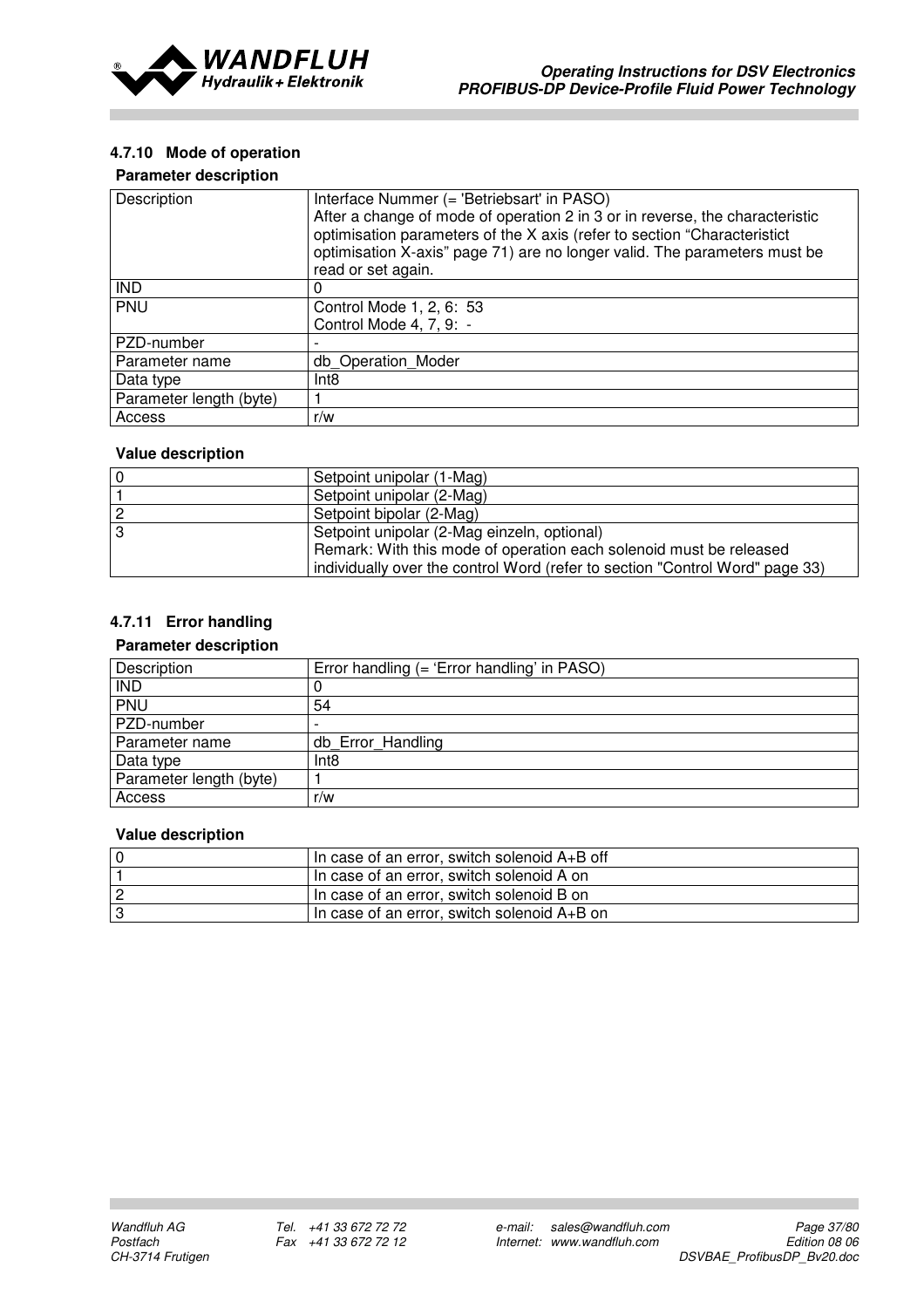

## 4.7.12 Actual Temperature

### Parameter description

| Description             | <b>Actual Temperature</b> |
|-------------------------|---------------------------|
| <b>IND</b>              |                           |
| PNU                     | 55                        |
| PZD-number              | $\overline{\phantom{0}}$  |
| Parameter name          | dav ActualTemperature     |
| Data type               | Int16                     |
| Parameter length (byte) | റ<br>∸                    |
| Access                  |                           |

## Value description

| . .<br>Unit | <br>- 11 |
|-------------|----------|
|             |          |

### 4.7.13 Setpoint

| Description             | Setpoint              |                    |
|-------------------------|-----------------------|--------------------|
| <b>IND</b>              | Control Mode 1:       | 21                 |
|                         | Control Mode 3, 4:    | 22                 |
|                         | Control Mode 6:       | 11                 |
|                         | Control Mode 7:       | 13                 |
|                         | Control Mode 9:       | 12                 |
| <b>PNU</b>              | 21                    |                    |
| PZD-number              | 012                   |                    |
| Parameter name          | Control Mode 1:       | vpoc Setpoint AVal |
|                         | Control Mode 3:       | vprc_Setpoint_AVal |
|                         | Control Mode 4:       | vprc Setpoint Val  |
|                         | Control Mode 6:       | dcol Setpoint AVal |
|                         | Control Mode 7:       | dsp Setpoint Val   |
|                         | Control Mode 9:       | dpc Setpoint Val   |
| Data type               | Control Mode 1, 3, 4: | uint16             |
|                         | Control Mode 6, 7, 9: | uint 32            |
| Parameter length (byte) | Control Mode 1, 3, 4: | $\overline{2}$     |
|                         | Control Mode 6, 7, 9: | 4                  |
| Access                  | r/w                   |                    |

| Range | Control Mode 1, 3 (telegram type 3 and 4):<br>-1638416384 (refer to section "Internal bus resolution" page 25)     |
|-------|--------------------------------------------------------------------------------------------------------------------|
|       | Control Mode 4 (telegram type 3 and 4):<br>016384 (refer to section "Internal bus resolution" page 25)             |
|       | Control Mode 6 (telegram type 1 and 2):<br>$-100000+100000 = \pm 100\%$                                            |
|       | Control Mode 7, 9 (telegram type 1 and 2):<br>0maxReference (refer to section "Max. Reference transducer" page 43) |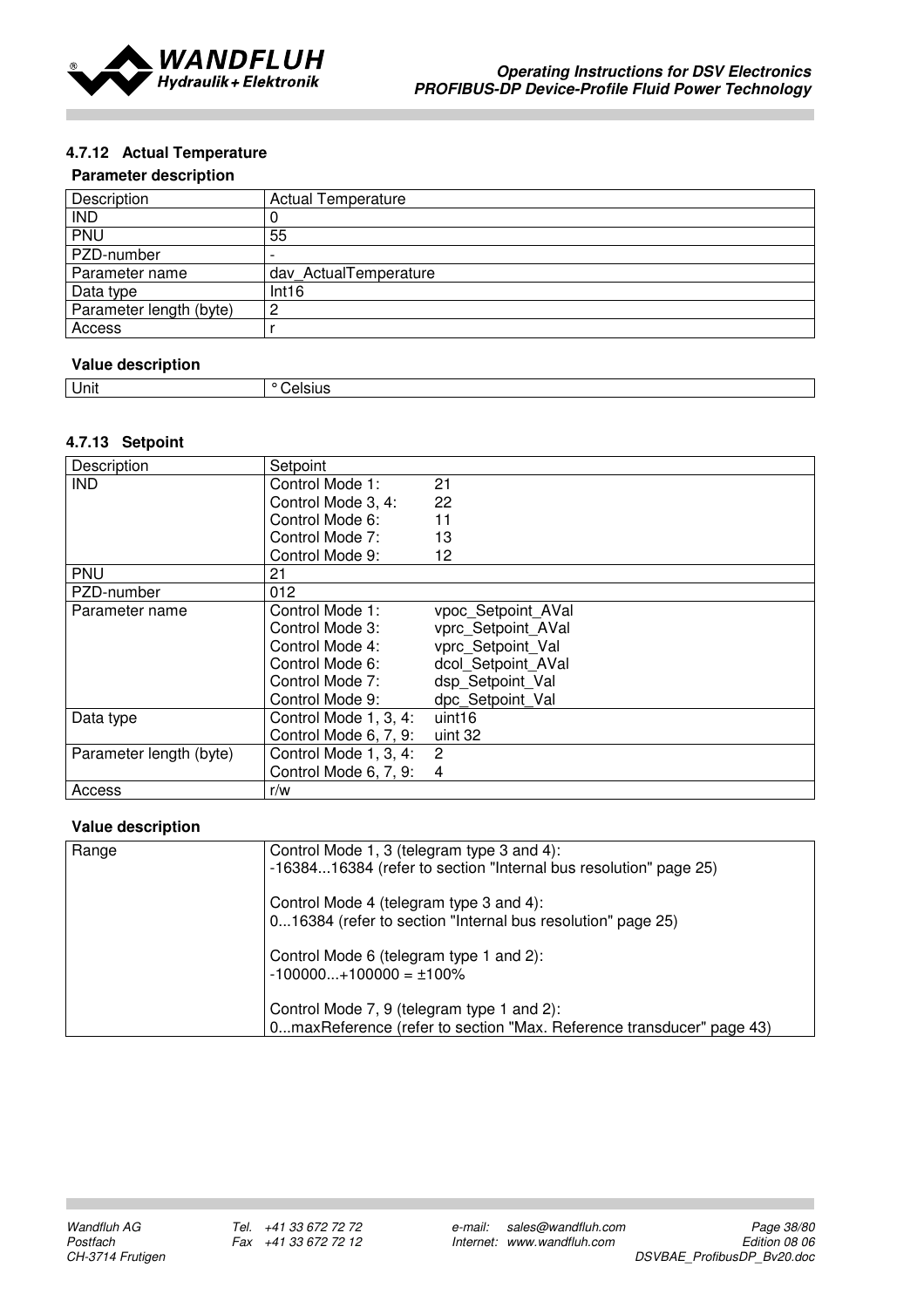

| Unit          | Control Mode 1, 3 (telegram type 3 and 4): Inc.           |                    |
|---------------|-----------------------------------------------------------|--------------------|
|               | Control Mode 4 (telegram type 3 and 4):                   | Inc.               |
|               | Control Mode 6 (telegram type 1 and 2):                   | %                  |
|               | Control Mode 7, 9 (telegram type 1 and 2): selected unit  |                    |
| Default Value |                                                           |                    |
| <b>Step</b>   | Control Mode 1, 3 (telegram type 3 and 4): $16 = 0.098\%$ |                    |
|               | Control Mode 4 (telegram type 3 and 4):                   | $16 = actual step$ |
|               | Control Mode 6 (telegram type 1 and 2):                   | $98 = 0.098\%$ %   |
|               | Control Mode 7, 9 (telegram type 1 and 2):                | actual step        |

## 4.7.14 Setpoint B

| Description             | Setpoint B is only used in control mode 1, 3 and 6 in the mode of operation |  |  |
|-------------------------|-----------------------------------------------------------------------------|--|--|
|                         | "Setpoint bipolar (2-Mag)".                                                 |  |  |
| <b>IND</b>              | Control Mode 1:<br>21                                                       |  |  |
|                         | Control Mode 3:<br>22                                                       |  |  |
|                         | Control Mode 4, 6, 7, 9: -                                                  |  |  |
| PNU                     | Control Mode 1, 3:<br>253                                                   |  |  |
|                         | Control Mode 4, 6, 7, 9: -                                                  |  |  |
| PZD-number              | 012                                                                         |  |  |
| Parameter name          | Control Mode 1:<br>vpoc Setpoint BVal                                       |  |  |
|                         | vprc Setpoint BVal<br>Control Mode 3:                                       |  |  |
| Data type               | Control Mode 1, 3 (telegram type 3 and 4): uint16                           |  |  |
| Parameter length (byte) | Control Mode 1, 3 (telegram type 3 and 4): 2                                |  |  |
| Access                  | w                                                                           |  |  |

## Value description

| Range         | Control Mode 1, 3 (telegram type 3 and 4):<br>"Internal bus resolution" page 25) | $016384$ (refer to section) |  |  |
|---------------|----------------------------------------------------------------------------------|-----------------------------|--|--|
| Unit          | Control Mode 1, 3 (telegram type 3 and 4):                                       | Inc.                        |  |  |
| Default Value | $\overline{\phantom{0}}$                                                         |                             |  |  |
| Step          | Control Mode 1, 3 (telegram type 3 and 4): $16 = 0.098\%$                        |                             |  |  |

## 4.7.15 Imin A

| Description             | Minimum current solenoid A (= 'Imin A' in PASO) |                        |
|-------------------------|-------------------------------------------------|------------------------|
| <b>IND</b>              | Control Mode 1:                                 | 21                     |
|                         | Control Mode 3, 4:                              | 22                     |
|                         | Control Mode 6, 7, 9:                           | 3                      |
| PNU                     | Control Mode 1, 3, 4:                           | 107                    |
|                         | Control Mode 6, 7, 9:                           | 73                     |
| PZD-number              |                                                 |                        |
| Parameter name          | Control Mode 1:                                 | vpoc Deadband_AsideVal |
|                         | Control Mode 3:                                 | vprc Deadband AsideVal |
|                         | Control Mode 4:                                 | vprc Deadband AsideVal |
|                         | Control Mode 6:                                 | dop drivePos AsideVal  |
|                         | Control Mode 7:                                 | dop drivePos AsideVal  |
|                         | Control Mode 9:                                 | dop drivePos AsideVal  |
| Data type               | Control Mode 1, 3, 4:                           | uint <sub>16</sub>     |
|                         | Control Mode 6, 7, 9:                           | uint32                 |
| Parameter length (byte) | Control Mode 1, 3, 4:                           | $\overline{2}$         |
|                         | Control Mode 6, 7, 9:                           | 4                      |
| Access                  | r/w                                             |                        |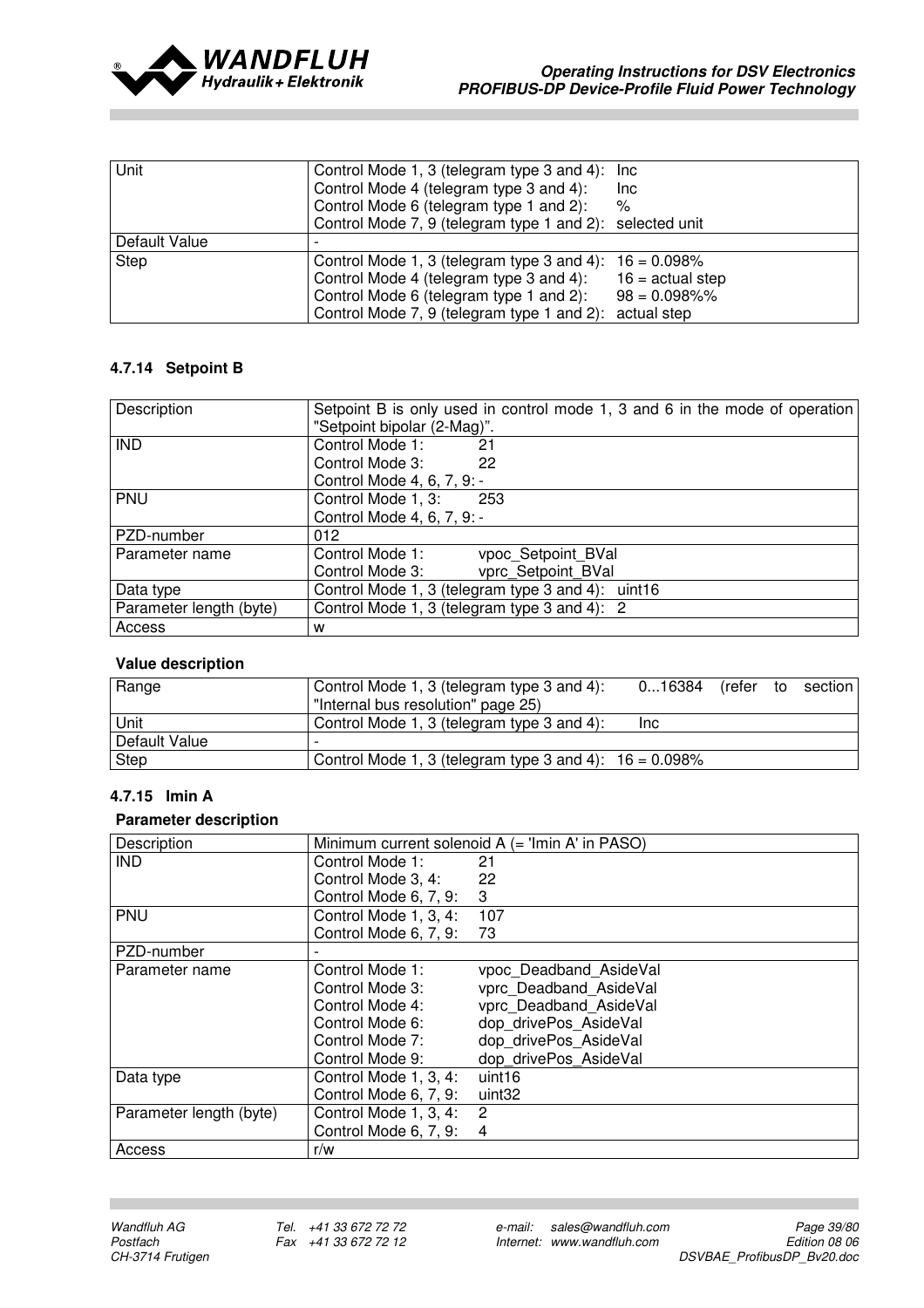

| Range         | 016384 (24V version: corresponds 0  1536 mA) |  |  |
|---------------|----------------------------------------------|--|--|
|               | (12V version: corresponds 0  2560 mA)        |  |  |
|               | Upper limit = adjusted $\text{Imax A}$       |  |  |
| Unit          | mA                                           |  |  |
| Default Value | Valve dependent                              |  |  |
| Step          | 16 (corresponds 1.5 mA, 24V version)         |  |  |
|               | (corresponds 2.5 mA, 12V version)            |  |  |

## 4.7.16 Imax A

#### Parameter description

| Description             |                       | Maximum current solenoid A (= 'Imax A' in PASO) |
|-------------------------|-----------------------|-------------------------------------------------|
| <b>IND</b>              | Control Mode 1:       | 21                                              |
|                         | Control Mode 3, 4:    | 22                                              |
|                         | Control Mode 6, 7, 9: | 3                                               |
| PNU                     | Control Mode 1, 3, 4: | 251                                             |
|                         | Control Mode 6, 7, 9: | 129                                             |
| PZD-number              |                       |                                                 |
| Parameter name          | Control Mode 1:       | vpoc Imax AsideVal                              |
|                         | Control Mode 3:       | vprc Imax AsideMaxVal                           |
|                         | Control Mode 4:       | vprc Imax AsideMaxVal                           |
|                         | Control Mode 6:       | dop drivePos AsideMaxVal                        |
|                         | Control Mode 7:       | dop drivePos AsideMaxVal                        |
|                         | Control Mode 9:       | dop drivePos AsideMaxVal                        |
| Data type               | Control Mode 1, 3, 4: | uint <sub>16</sub>                              |
|                         | Control Mode 6, 7, 9: | uint32                                          |
| Parameter length (byte) | Control Mode 1, 3, 4: | $\overline{2}$                                  |
|                         | Control Mode 6, 7, 9: | $\overline{4}$                                  |
| Access                  | r/w                   |                                                 |

| Range         | 016384 (24V version: corresponds 0  1536 mA) |  |  |
|---------------|----------------------------------------------|--|--|
|               | (12V version: corresponds 0  2560 mA)        |  |  |
|               | Lower limit = adjusted $I$ min A             |  |  |
|               | Upper limit depends to the valve type        |  |  |
| l Unit        | mA                                           |  |  |
| Default Value | Valve dependent                              |  |  |
| Step          | (corresponds 1.5 mA, 24V version)<br>16.     |  |  |
|               | (corresponds 2.5 mA, 12V version)            |  |  |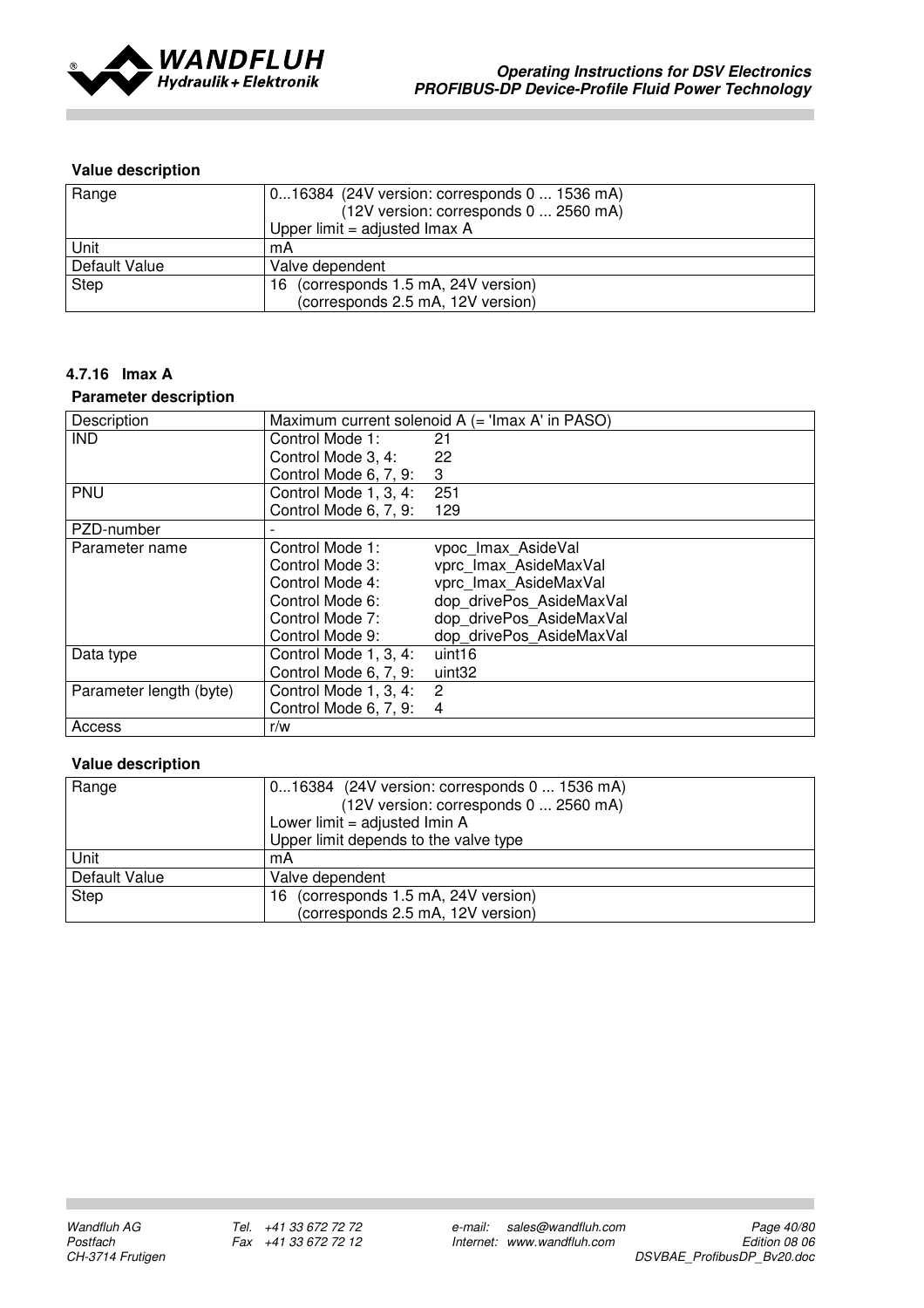

## 4.7.17 Imin B

## Parameter description

| Description             |                       | Minimum current solenoid $B =$ 'Imin B' in PASO), only with 2 solenoids |
|-------------------------|-----------------------|-------------------------------------------------------------------------|
| <b>IND</b>              | Control Mode 1:       | 21                                                                      |
|                         | Control Mode 3, 4:    | 22                                                                      |
|                         | Control Mode 6, 7, 9: | 3                                                                       |
| <b>PNU</b>              | Control Mode 1, 3, 4: | 110                                                                     |
|                         | Control Mode 6, 7, 9: | 76                                                                      |
| PZD-number              |                       |                                                                         |
| Parameter name          | Control Mode 1:       | vpoc Deadband BsideVal                                                  |
|                         | Control Mode 3:       | vprc Deadband BsideVal                                                  |
|                         | Control Mode 4:       | vprc Deadband BsideVal                                                  |
|                         | Control Mode 6:       | dop drivePos BsideVal                                                   |
|                         | Control Mode 7:       | dop drivePos BsideVal                                                   |
|                         | Control Mode 9:       | dop drivePos BsideVal                                                   |
| Data type               | Control Mode 1, 3, 4: | uint16                                                                  |
|                         | Control Mode 6, 7, 9: | uint32                                                                  |
| Parameter length (byte) | Control Mode 1, 3, 4: | 2                                                                       |
|                         | Control Mode 6, 7, 9: | 4                                                                       |
| Access                  | r/w                   |                                                                         |

## Value description

| Range         | 016384 (24V version: corresponds 0  1536 mA) |  |  |
|---------------|----------------------------------------------|--|--|
|               | (12V version: corresponds 0  2560 mA)        |  |  |
|               | Upper $limit = adjusted Imax B$              |  |  |
| <b>Unit</b>   | mA                                           |  |  |
| Default Value | Valve dependent                              |  |  |
| Step          | 16 (corresponds 1.5 mA, 24V version)         |  |  |
|               | (corresponds 2.5 mA, 12V version)            |  |  |

## 4.7.18 Imax B

| Description             |                       | Maximum current solenoid $B = I \text{max } B'$ in PASO), only with 2 solenoids |
|-------------------------|-----------------------|---------------------------------------------------------------------------------|
| <b>IND</b>              | Control Mode 1:       | 21                                                                              |
|                         | Control Mode 3, 4:    | 22                                                                              |
|                         | Control Mode 6, 7, 9: | 3                                                                               |
| PNU                     | Control Mode 1, 3, 4: | 252                                                                             |
|                         | Control Mode 6, 7, 9: | 130                                                                             |
| PZD-number              |                       |                                                                                 |
| Parameter name          | Control Mode 1:       | vpoc Imax BsideVal                                                              |
|                         | Control Mode 3:       | vprc Imax BsideMaxVal                                                           |
|                         | Control Mode 4:       | vprc Imax BsideMaxVal                                                           |
|                         | Control Mode 6:       | dop_drivePos_BsideMaxVal                                                        |
|                         | Control Mode 7:       | dop drivePos BsideMaxVal                                                        |
|                         | Control Mode 9:       | dop drivePos BsideMaxVal                                                        |
| Data type               | Control Mode 1, 3, 4: | uint <sub>16</sub>                                                              |
|                         | Control Mode 6, 7, 9: | uint32                                                                          |
| Parameter length (byte) | Control Mode 1, 3, 4: | 2                                                                               |
|                         | Control Mode 6, 7, 9: | $\overline{4}$                                                                  |
| Access                  | r/w                   |                                                                                 |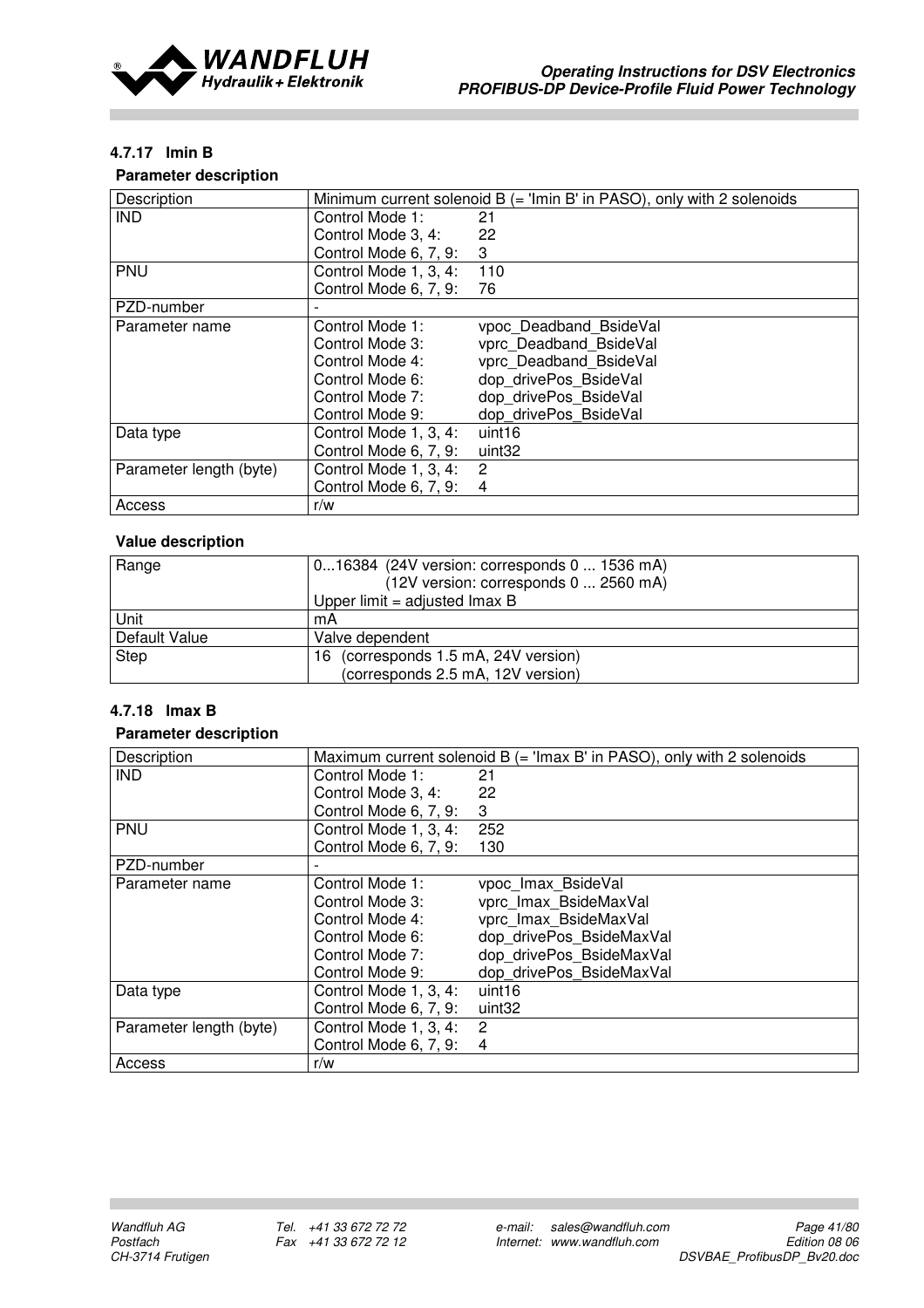

| Range         | 016384 (24V version: corresponds 0  1536 mA) |  |  |
|---------------|----------------------------------------------|--|--|
|               | (12V version: corresponds 0  2560 mA)        |  |  |
|               | Lower limit = adjusted $I$ min B             |  |  |
|               | Upper limit depends to the valve type        |  |  |
| <b>Unit</b>   | mA                                           |  |  |
| Default Value | Valve dependent                              |  |  |
| Step          | 16 (corresponds 1.5 mA, 24V version)         |  |  |
|               | (corresponds 2.5 mA, 12V version)            |  |  |

## 4.7.19 Min. Interface transducer

#### Parameter description

| Description             |                       | Min. Interface Istwert (= 'Min. Interface Istwert' in PASO) |
|-------------------------|-----------------------|-------------------------------------------------------------|
| <b>IND</b>              | Control Mode 1, 3, 6: |                                                             |
|                         | Control Mode 4, 7, 9: |                                                             |
| PNU                     | Control Mode 1, 3, 6: |                                                             |
|                         | Control Mode 4:       | 35                                                          |
|                         | Control Mode 7:       | 100                                                         |
|                         | Control Mode 9:       | 59                                                          |
| PZD-number              |                       |                                                             |
| Parameter name          | Control Mode 1, 3, 6: |                                                             |
|                         |                       | Control Mode 4, 7, 9: day Min Int Transducer                |
| Data type               | uint <sub>16</sub>    |                                                             |
| Parameter length (byte) | 2                     |                                                             |
| Access                  | r/w                   |                                                             |

## Value description

| Range         | $010000 = 010V$ by voltage actual value<br>$020000 = 020mA$ by current actual value |
|---------------|-------------------------------------------------------------------------------------|
| Unit          | V resp. mA                                                                          |
| Default Value |                                                                                     |
| <b>Step</b>   | $0.001V$ resp. $0.001mA$                                                            |

## 4.7.20 Max. Interface transducer

| Description             |                       | Max. Interface Istwert (= 'Max. Interface Istwert' in PASO) |
|-------------------------|-----------------------|-------------------------------------------------------------|
| <b>IND</b>              | Control Mode 1, 3, 6: |                                                             |
|                         | Control Mode 4, 7, 9: |                                                             |
| PNU                     | Control Mode 1, 3, 6: |                                                             |
|                         | Control Mode 4:       | 38                                                          |
|                         | Control Mode 7:       | 101                                                         |
|                         | Control Mode 9:       | 62                                                          |
| PZD-number              |                       |                                                             |
| Parameter name          | Control Mode 1, 3, 6: |                                                             |
|                         |                       | Control Mode 4, 7, 9: day Max Int Transducer                |
| Data type               | uint <sub>16</sub>    |                                                             |
| Parameter length (byte) | $\overline{2}$        |                                                             |
| Access                  | r/w                   |                                                             |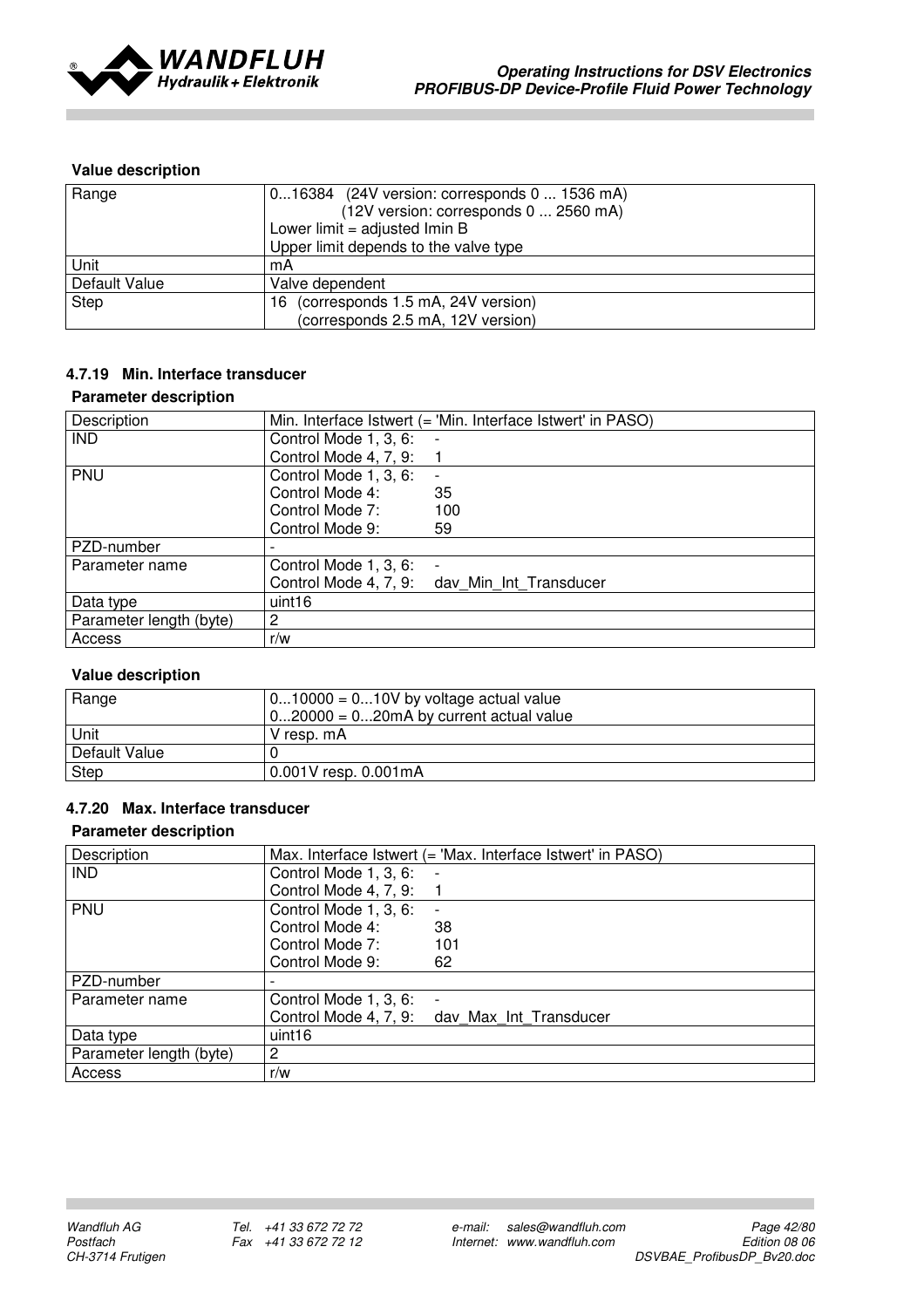

| Range         | $010000 = 010V$ by voltage actual value<br>$020000 = 020mA$ by voltage actual value |
|---------------|-------------------------------------------------------------------------------------|
| <b>Unit</b>   |                                                                                     |
| Default Value | 10000 resp. 20000                                                                   |
| Step          | 0.001V resp. 0.001mA                                                                |

## 4.7.21 Min. Reference transducer

#### Parameter description

| Description             |                       | Min. Reference Istwert (= 'Min. Reference Istwert' in PASO) |
|-------------------------|-----------------------|-------------------------------------------------------------|
| <b>IND</b>              | Control Mode 1, 3, 6: |                                                             |
|                         | Control Mode 4, 7, 9: |                                                             |
| PNU                     | Control Mode 1, 3, 6: |                                                             |
|                         | Control Mode 4:       | 23                                                          |
|                         | Control Mode 7:       | 102                                                         |
|                         | Control Mode 9:       | 50                                                          |
| PZD-number              |                       |                                                             |
| Parameter name          | Control Mode 1, 3, 6: |                                                             |
|                         |                       | Control Mode 4, 7, 9: day Min Ref Transducer                |
| Data type               | uint <sub>32</sub>    |                                                             |
| Parameter length (byte) | 4                     |                                                             |
| Access                  | r/w                   |                                                             |

## Value description

| Range         | Dependent on the control mode and unit (refer to section "Scaling" page 24) |
|---------------|-----------------------------------------------------------------------------|
| Unit          | Adjusted unit, refer to section "Displayed unit" page 56.                   |
| Default Value |                                                                             |
| Step          |                                                                             |

## 4.7.22 Max. Reference transducer

| Description             |                       | Max. Reference Istwert (= 'Max. Reference Istwert' in PASO) |
|-------------------------|-----------------------|-------------------------------------------------------------|
| <b>IND</b>              | Control Mode 1, 3, 6: |                                                             |
|                         | Control Mode 4, 7, 9: |                                                             |
| PNU                     | Control Mode 1, 3, 6: |                                                             |
|                         | Control Mode 4:       | 26                                                          |
|                         | Control Mode 7:       | 103                                                         |
|                         | Control Mode 9:       | 53                                                          |
| PZD-number              |                       |                                                             |
| Parameter name          | Control Mode 1, 3, 6: |                                                             |
|                         |                       | Control Mode 4, 7, 9: day Max Ref Transducer                |
| Data type               | uint32                |                                                             |
| Parameter length (byte) | 4                     |                                                             |
| Access                  | r/w                   |                                                             |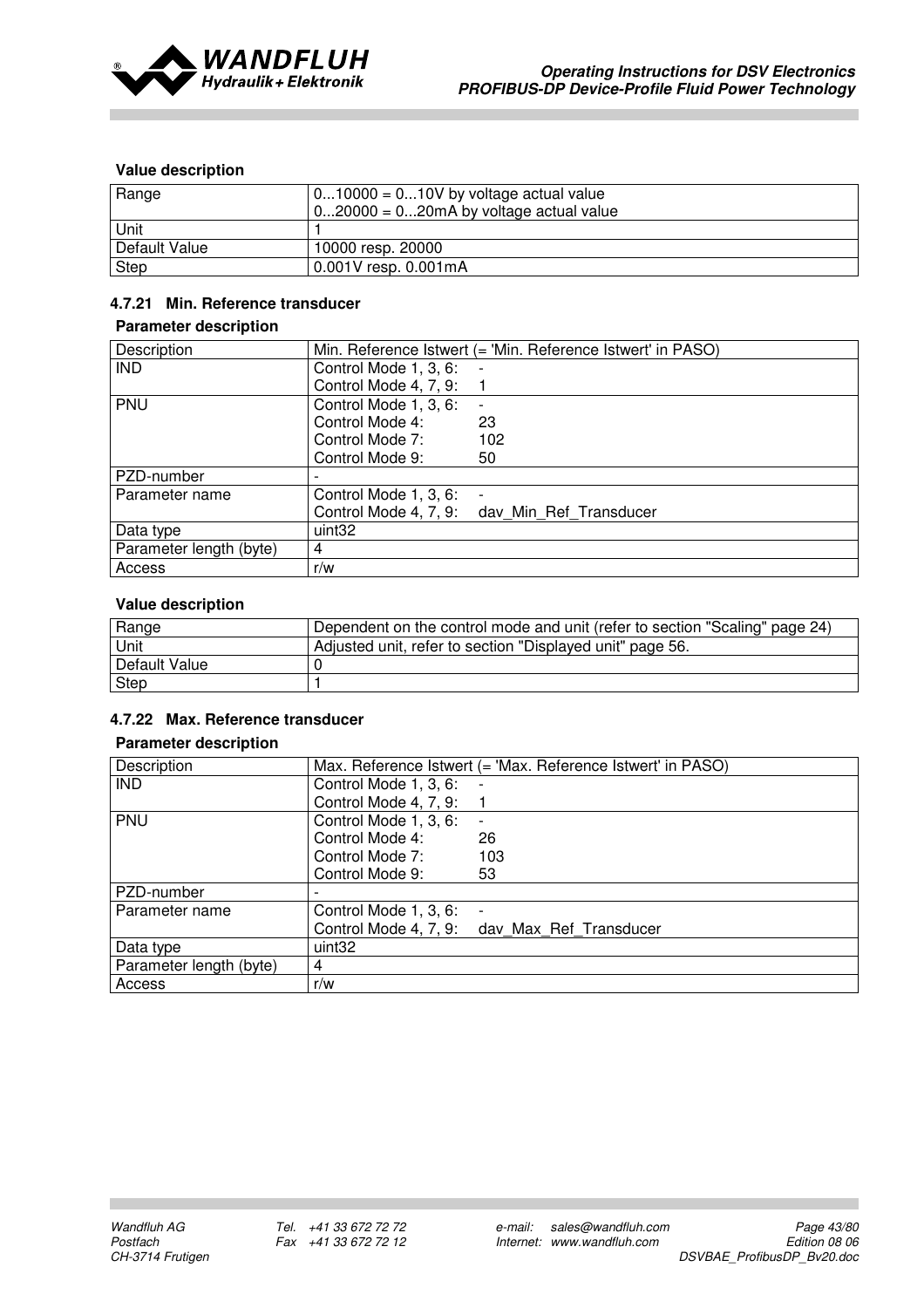

| Range         | Dependent on the control mode and unit (refer to section "Scaling" page 24) |
|---------------|-----------------------------------------------------------------------------|
| Unit          | Adjusted unit, refer to section "Displayed unit" auf page 56.               |
| Default Value |                                                                             |
| Step          |                                                                             |

## 4.7.23 Ramp type

#### Parameter description

| Description             | Ramp type             |                |
|-------------------------|-----------------------|----------------|
| <b>IND</b>              | Control Mode 1:       | 21             |
|                         | Control Mode 3:       | 22             |
|                         | Control Mode 6:       | 11             |
|                         | Control Mode 4, 7, 9: |                |
| PNU                     | Control Mode 1, 3:    | 43             |
|                         | Control Mode 6:       | 42             |
|                         | Control Mode 4, 7, 9: |                |
| PZD-number              |                       |                |
| Parameter name          | Control Mode 1:       | vpoc_ramp_Type |
|                         | Control Mode 3:       | vprc_ramp_Type |
|                         | Control Mode 6:       | dcol_ramp_Type |
|                         | Control Mode 4, 7, 9: |                |
| Data type               | int <sub>8</sub>      |                |
| Parameter length (byte) |                       |                |
| Access                  | r/w                   |                |

| $\sim$       | rome<br>no<br>anno                                                                                          |
|--------------|-------------------------------------------------------------------------------------------------------------|
| $\sim$<br>ັບ | parameters<br>ramp<br>oositive.<br>negative,<br>--------<br>; for acceleration<br>∟ınear<br>and<br>separate |

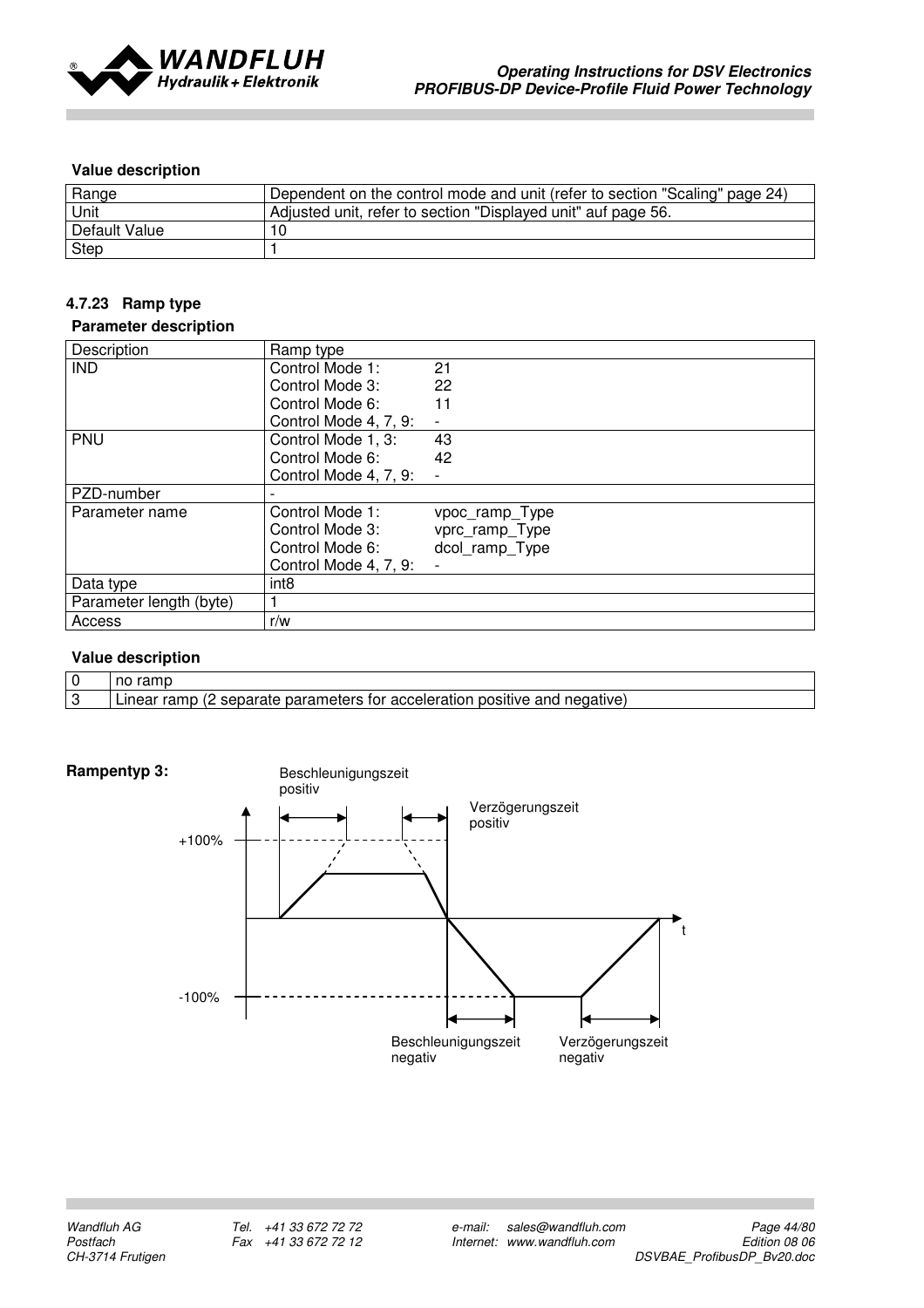

## 4.7.24 Ramp A up

### Parameter description

| Description             | Start ramp positive (= 'Ramp A up' in PASO) |                         |
|-------------------------|---------------------------------------------|-------------------------|
| <b>IND</b>              | Control Mode 1:                             | 21                      |
|                         | Control Mode 3:                             | 22                      |
|                         | Control Mode 6:                             | 11                      |
|                         | Control Mode 4, 7, 9:                       |                         |
| <b>PNU</b>              | Control Mode 1, 3:                          | 50                      |
|                         | Control Mode 6:                             | 49                      |
|                         | Control Mode 4, 7, 9:                       |                         |
| PZD-number              |                                             |                         |
| Parameter name          | Control Mode 1:                             | vpoc_ramp_AccTimePosVal |
|                         | Control Mode 3:                             | vprc ramp AccTimePosVal |
|                         | Control Mode 4:                             |                         |
|                         | Control Mode 6:                             | dcol_ramp_AccTimePosVal |
|                         | Control Mode 7:                             |                         |
|                         | Control Mode 9:                             |                         |
| Data type               | Control Mode 1, 3:                          | uint <sub>16</sub>      |
|                         | Control Mode 6:                             | uint <sub>32</sub>      |
| Parameter length (byte) | Control Mode 1, 3:                          | 2                       |
|                         | Control Mode 6:                             | 4                       |
| Access                  | r/w                                         |                         |

## Value description

| Range         | 51000<br><br>ັ |
|---------------|----------------|
| Unit          | ms             |
| Default Value |                |
| <b>Step</b>   |                |

# 4.7.25 Ramp A down

| Description             |                       | Start ramp A negative (= 'Ramp A down' in PASO) |
|-------------------------|-----------------------|-------------------------------------------------|
| <b>IND</b>              | Control Mode 1:       | 21                                              |
|                         | Control Mode 3:       | 22                                              |
|                         | Control Mode 6:       | 11                                              |
|                         | Control Mode 4, 7, 9: |                                                 |
| <b>PNU</b>              | Control Mode 1, 3:    | 59                                              |
|                         | Control Mode 6:       | 58                                              |
|                         | Control Mode 4, 7, 9: |                                                 |
| PZD-number              |                       |                                                 |
| Parameter name          | Control Mode 1:       | vpoc ramp DecTimePosVal                         |
|                         | Control Mode 3:       | vprc ramp DecTimePosVal                         |
|                         | Control Mode 6:       | dcol ramp DecTimePosVal                         |
|                         | Control Mode 4, 7, 9: |                                                 |
| Data type               | Control Mode 1, 3:    | uint <sub>16</sub>                              |
|                         | Control Mode 6:       | uint32                                          |
| Parameter length (byte) | Control Mode 1, 3:    | 2                                               |
|                         | Control Mode 6:       | 4                                               |
| Access                  | r/w                   |                                                 |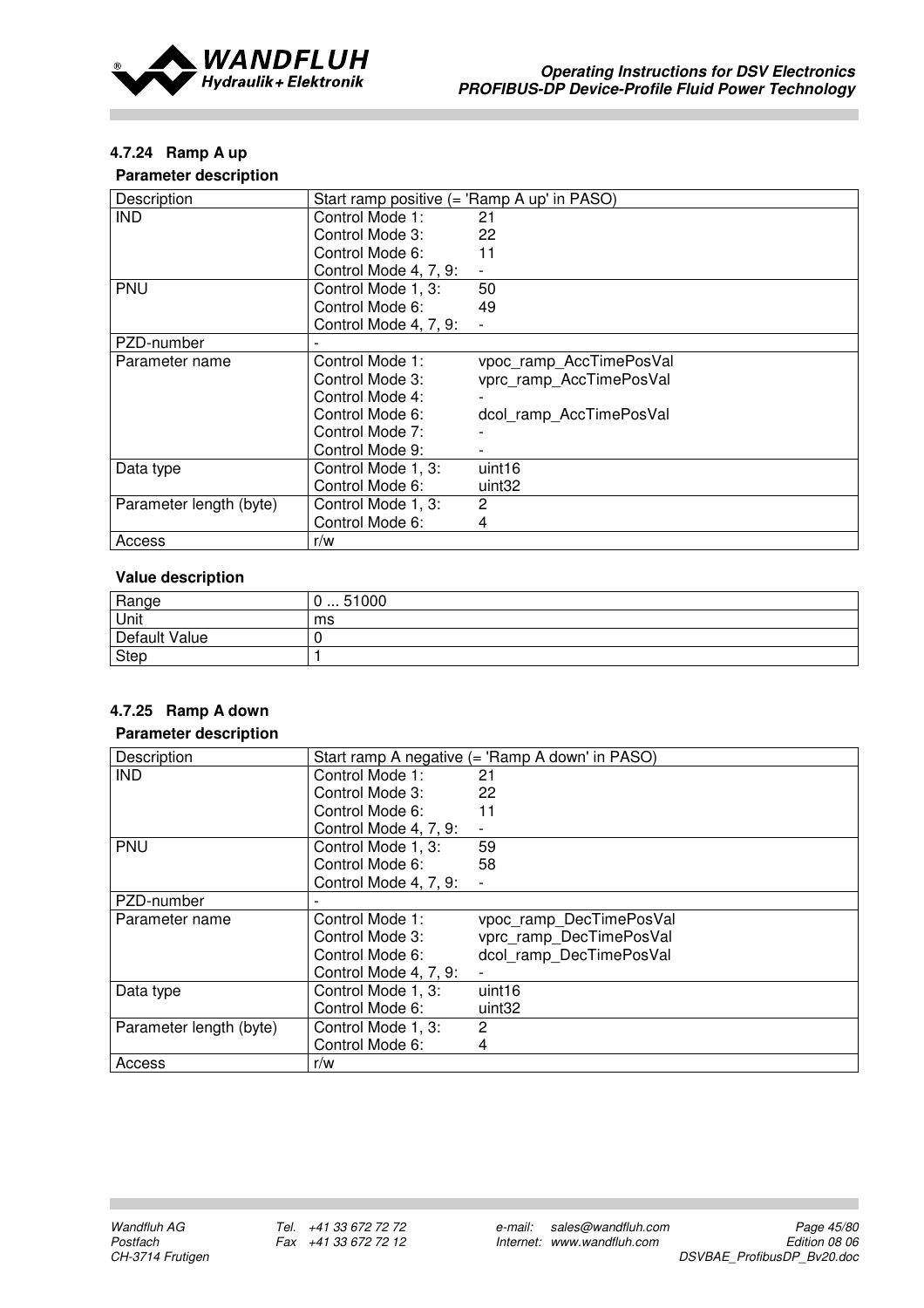

| Range         | 51000<br>v<br>$\sim$ $\sim$ $\sim$ |
|---------------|------------------------------------|
| Unit          | ms                                 |
| Default Value |                                    |
| <b>Step</b>   |                                    |

## 4.7.26 Ramp B up

#### Parameter description

| Description             |                       | Stop ramp negative (= 'Ramp B up' in PASO), only with 2 solenoids |
|-------------------------|-----------------------|-------------------------------------------------------------------|
| <b>IND</b>              | Control Mode 1:       | 21                                                                |
|                         | Control Mode 3:       | 22                                                                |
|                         | Control Mode 6:       | 11                                                                |
|                         | Control Mode 4, 7, 9: |                                                                   |
| PNU                     | Control Mode 1, 3:    | 47                                                                |
|                         | Control Mode 6:       | 46                                                                |
|                         | Control Mode 4, 7, 9: |                                                                   |
| PZD-number              |                       |                                                                   |
| Parameter name          | Control Mode 1:       | vpoc_ramp_AccTimeNegVal                                           |
|                         | Control Mode 3:       | vprc ramp AccTimeNegVal                                           |
|                         | Control Mode 6:       | dcol ramp AccTimeNegVal                                           |
|                         | Control Mode 4, 7, 9: |                                                                   |
| Data type               | Control Mode 1, 3:    | uint16                                                            |
|                         | Control Mode 6:       | uint <sub>32</sub>                                                |
| Parameter length (byte) | Control Mode 1, 3:    | 2                                                                 |
|                         | Control Mode 6:       | 4                                                                 |
| Access                  | r/w                   |                                                                   |

| Range         | 51000<br>. |
|---------------|------------|
| Unit          | ms         |
| Default Value |            |
| Step          |            |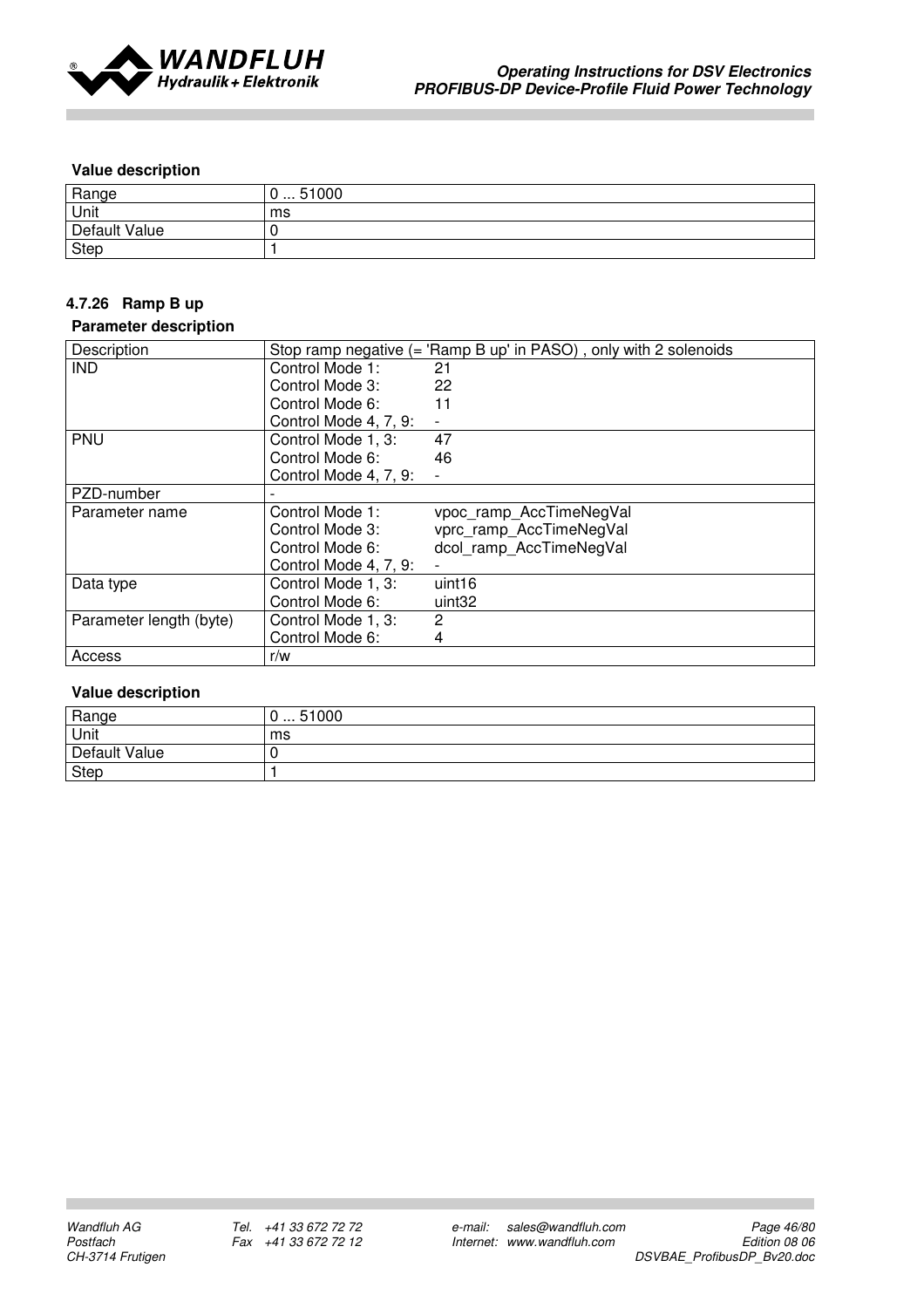

## 4.7.27 Ramp B down

## Parameter description

| Description             |                       | Stop ramp positive (= 'Ramp B down' in PASO), only with 2 solenoids |
|-------------------------|-----------------------|---------------------------------------------------------------------|
| <b>IND</b>              | Control Mode 1:       | 21                                                                  |
|                         | Control Mode 3:       | 22                                                                  |
|                         | Control Mode 6:       | 11                                                                  |
|                         | Control Mode 4, 7, 9: |                                                                     |
| <b>PNU</b>              | Control Mode 1, 3:    | 56                                                                  |
|                         | Control Mode 6:       | 55                                                                  |
|                         | Control Mode 4, 7, 9: |                                                                     |
| PZD-number              |                       |                                                                     |
| Parameter name          | Control Mode 1:       | vpoc ramp DecTimeNegVal                                             |
|                         | Control Mode 3:       | vprc ramp DecTimeNegVal                                             |
|                         | Control Mode 6:       | dcol ramp DecTimeNegVal                                             |
|                         | Control Mode 4, 7, 9: |                                                                     |
| Data type               | Control Mode 1, 3:    | uint16                                                              |
|                         | Control Mode 6:       | uint32                                                              |
| Parameter length (byte) | Control Mode 1, 3:    | 2                                                                   |
|                         | Control Mode 6:       | 4                                                                   |
| Access                  | r/w                   |                                                                     |

## Value description

| Range         | 51000<br>.<br>ັ |
|---------------|-----------------|
| Unit          | ms              |
| Default Value |                 |
| Step          |                 |

## 4.7.28 Speed positive

| Description             | Speed positive (= 'Speed +' in PASO) |               |
|-------------------------|--------------------------------------|---------------|
| <b>IND</b>              | Control Mode 4:                      | 22            |
|                         | Control Mode 7:                      | 13            |
|                         | Control Mode 9:                      | 12            |
|                         | Control Mode 1, 3, 6:                |               |
| <b>PNU</b>              | Control Mode 4:                      | 62            |
|                         | Control Mode 7, 9:                   | 61            |
|                         | Control Mode 1, 3, 6:                |               |
| PZD-number              |                                      |               |
| Parameter name          | Control Mode 1:                      |               |
|                         | Control Mode 3:                      |               |
|                         | Control Mode 4:                      | vprc_Ramp_Vel |
|                         | Control Mode 6:                      |               |
|                         | Control Mode 7:                      | dsp Ramp Vel  |
|                         | Control Mode 9:                      | dpc Ramp Vel  |
| Data type               | uint <sub>32</sub>                   |               |
| Parameter length (byte) | 4                                    |               |
| Access                  | r/w                                  |               |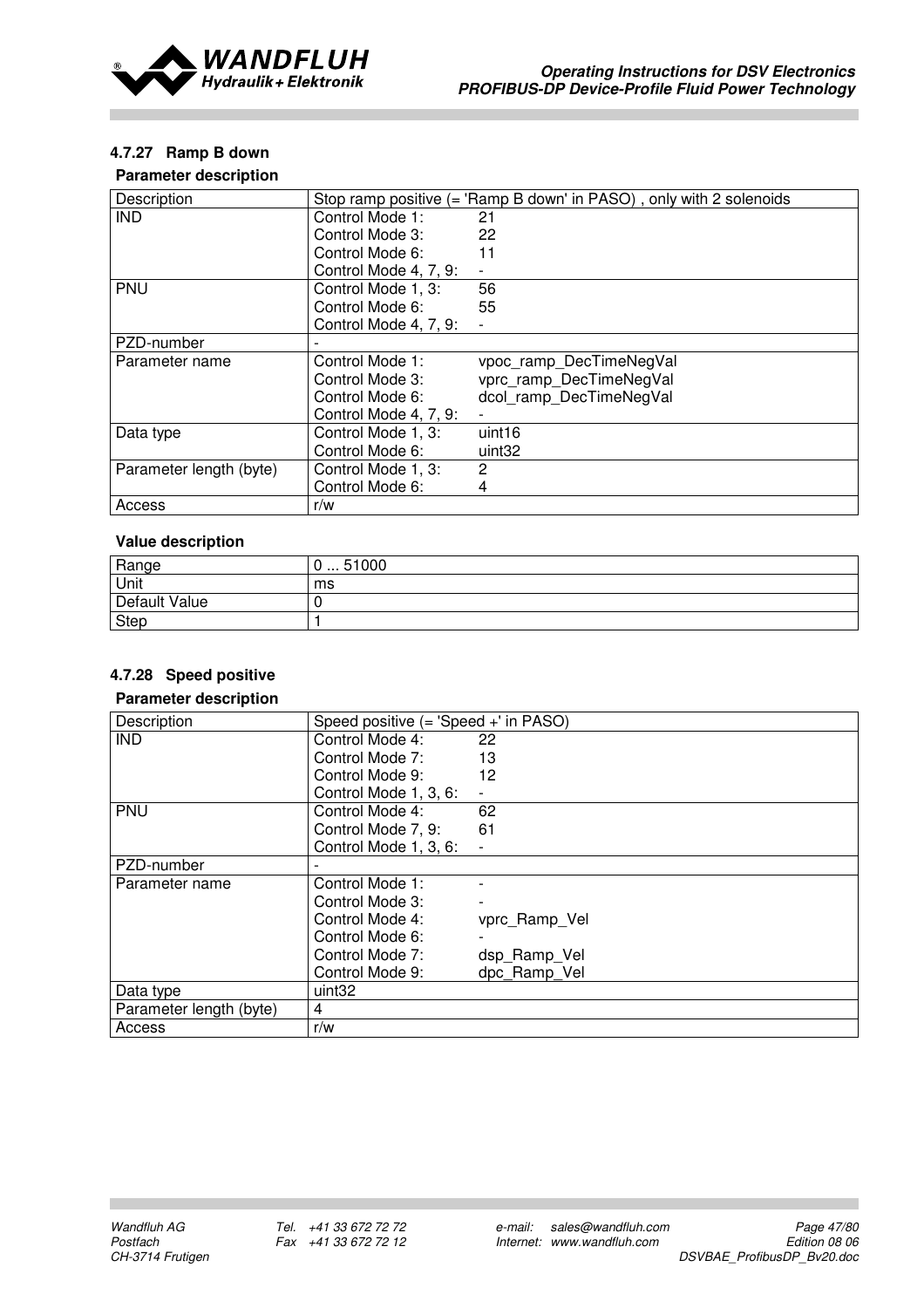

| Range         | Internal step2000000 |
|---------------|----------------------|
| Unit          | Einheit/s            |
| Default Value | 100000               |
| Step          | Internal step        |

## 4.7.29 Speed negative

## Parameter description

| Description             | Speed negative (= 'Speed -' in PASO) |                  |
|-------------------------|--------------------------------------|------------------|
| <b>IND</b>              | Control Mode 4:                      | 22               |
|                         | Control Mode 7:                      | 13               |
|                         | Control Mode 9:                      | 12               |
|                         | Control Mode 1, 3, 6:                |                  |
| PNU                     | Control Mode 4, 7, 9:                | 231              |
|                         | Control Mode 1, 3, 6:                |                  |
| PZD-number              |                                      |                  |
| Parameter name          | Control Mode 1:                      |                  |
|                         | Control Mode 3:                      |                  |
|                         | Control Mode 4:                      | vprc_Ramp_VelNeg |
|                         | Control Mode 6:                      |                  |
|                         | Control Mode 7:                      | dsp Ramp VelNeg  |
|                         | Control Mode 9:                      | dpc Ramp VelNeg  |
| Data type               | uint32                               |                  |
| Parameter length (byte) | 4                                    |                  |
| Access                  | r/w                                  |                  |

| Range         | Internal step2000000 |
|---------------|----------------------|
| <b>Unit</b>   | Einheit/s            |
| Default Value | 100000               |
| Step          | Internal step        |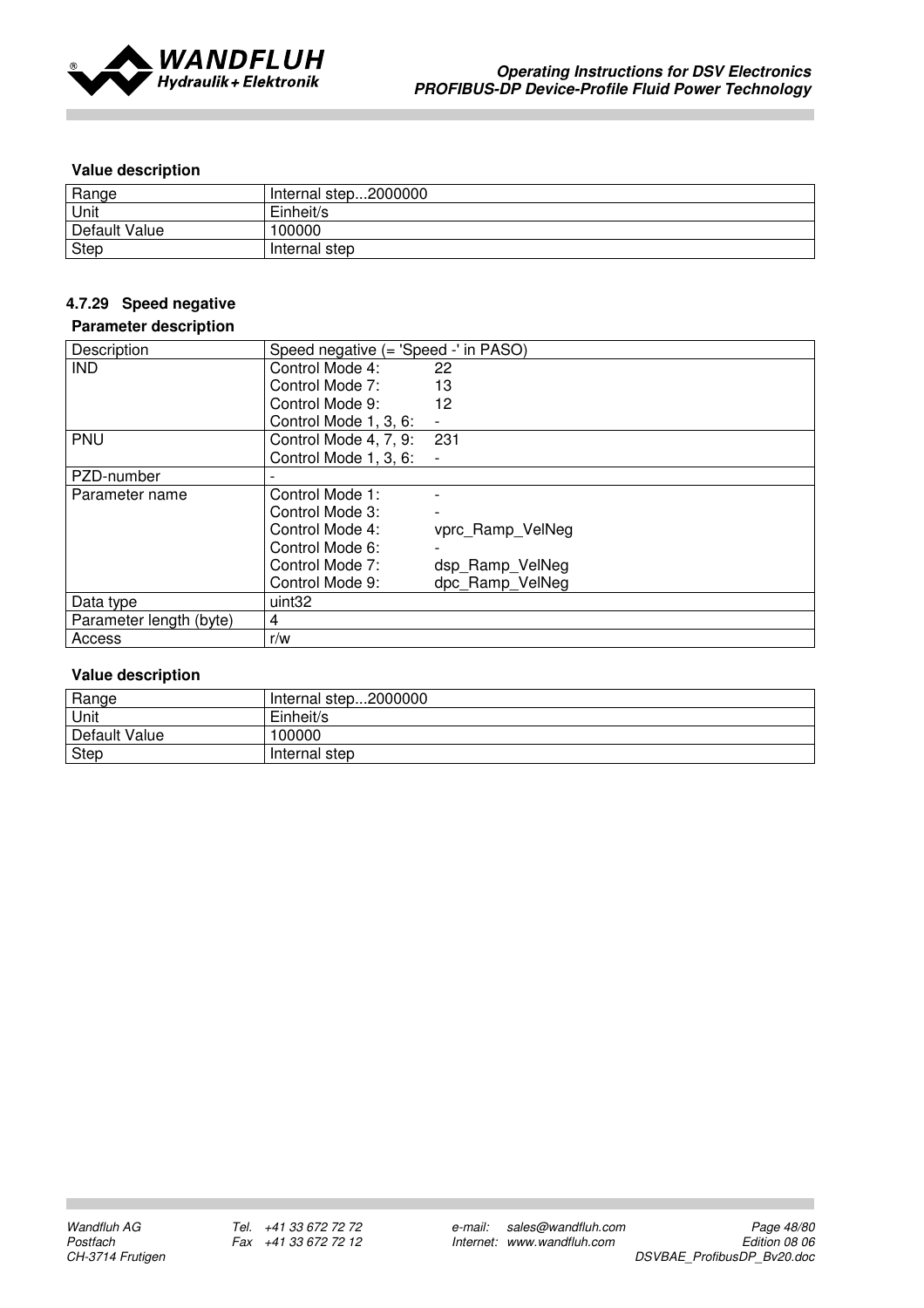

## 4.7.30 Deadband compensation type

### Parameter description

| Description             | Deadband compensation type                                                                                     | After a change of mode this parameter, the characteristic optimisation<br>parameters of the X axis (refer to section "Characteristict optimisation X-axis"<br>page 71) are no longer valid. The parameters must be read or set again. |
|-------------------------|----------------------------------------------------------------------------------------------------------------|---------------------------------------------------------------------------------------------------------------------------------------------------------------------------------------------------------------------------------------|
| <b>IND</b>              | Control Mode 1:<br>Control Mode 3:<br>Control Mode 6:<br>Control Mode 4, 7, 9:                                 | 21<br>22<br>11                                                                                                                                                                                                                        |
| PNU                     | Control Mode 1, 3:<br>Control Mode 6:<br>Control Mode 4, 7, 9:                                                 | 106<br>100                                                                                                                                                                                                                            |
| PZD-number              |                                                                                                                |                                                                                                                                                                                                                                       |
| Parameter name          | Control Mode 1:<br>Control Mode 3:<br>Control Mode 4:<br>Control Mode 6:<br>Control Mode 7:<br>Control Mode 9: | vpoc_Deadband_Type<br>vprc Deadband Type<br>dcol Deadband Type                                                                                                                                                                        |
| Data type               | int <sub>8</sub>                                                                                               |                                                                                                                                                                                                                                       |
| Parameter length (byte) |                                                                                                                |                                                                                                                                                                                                                                       |
| Access                  | r/w                                                                                                            |                                                                                                                                                                                                                                       |

#### Value description

| ັ | ott<br>HU. |
|---|------------|
|   | on<br>HU.  |

## 4.7.31 Deadband threshold A

| Description             | Deadband threshold A (= 'Deadband A' in PASO) |                                                                                  |  |
|-------------------------|-----------------------------------------------|----------------------------------------------------------------------------------|--|
|                         |                                               | After a change of mode this parameter, the characteristic optimisation           |  |
|                         |                                               | parameters of the X axis (refer to section "Characteristict optimisation X-axis" |  |
|                         |                                               | page 71) are no longer valid. The parameters must be read or set again.          |  |
| <b>IND</b>              | Control Mode 1:                               | 21                                                                               |  |
|                         | Control Mode 3:                               | 22                                                                               |  |
|                         | Control Mode 6:                               | 11                                                                               |  |
|                         | Control Mode 4, 7, 9:                         |                                                                                  |  |
| PNU                     | Control Mode 1, 3:                            | 113                                                                              |  |
|                         | Control Mode 6:                               | 101                                                                              |  |
|                         | Control Mode 4, 7, 9:                         |                                                                                  |  |
| PZD-number              |                                               |                                                                                  |  |
| Parameter name          | Control Mode 1:                               | vpoc_Deadband_ThresholdVal                                                       |  |
|                         | Control Mode 3:                               | vprc Deadband ThresholdVal                                                       |  |
|                         | Control Mode 4:                               |                                                                                  |  |
|                         | Control Mode 6:                               | dcol_Deadband_ThresholdVal                                                       |  |
|                         | Control Mode 7:                               |                                                                                  |  |
|                         | Control Mode 9:                               |                                                                                  |  |
| Data type               | Control Mode 1, 3:                            | uint <sub>16</sub>                                                               |  |
|                         | Control Mode 6:                               | uint <sub>32</sub>                                                               |  |
| Parameter length (byte) | Control Mode 1, 3:                            | $\overline{2}$                                                                   |  |
|                         | Control Mode 6:                               | 4                                                                                |  |
| Access                  | r/w                                           |                                                                                  |  |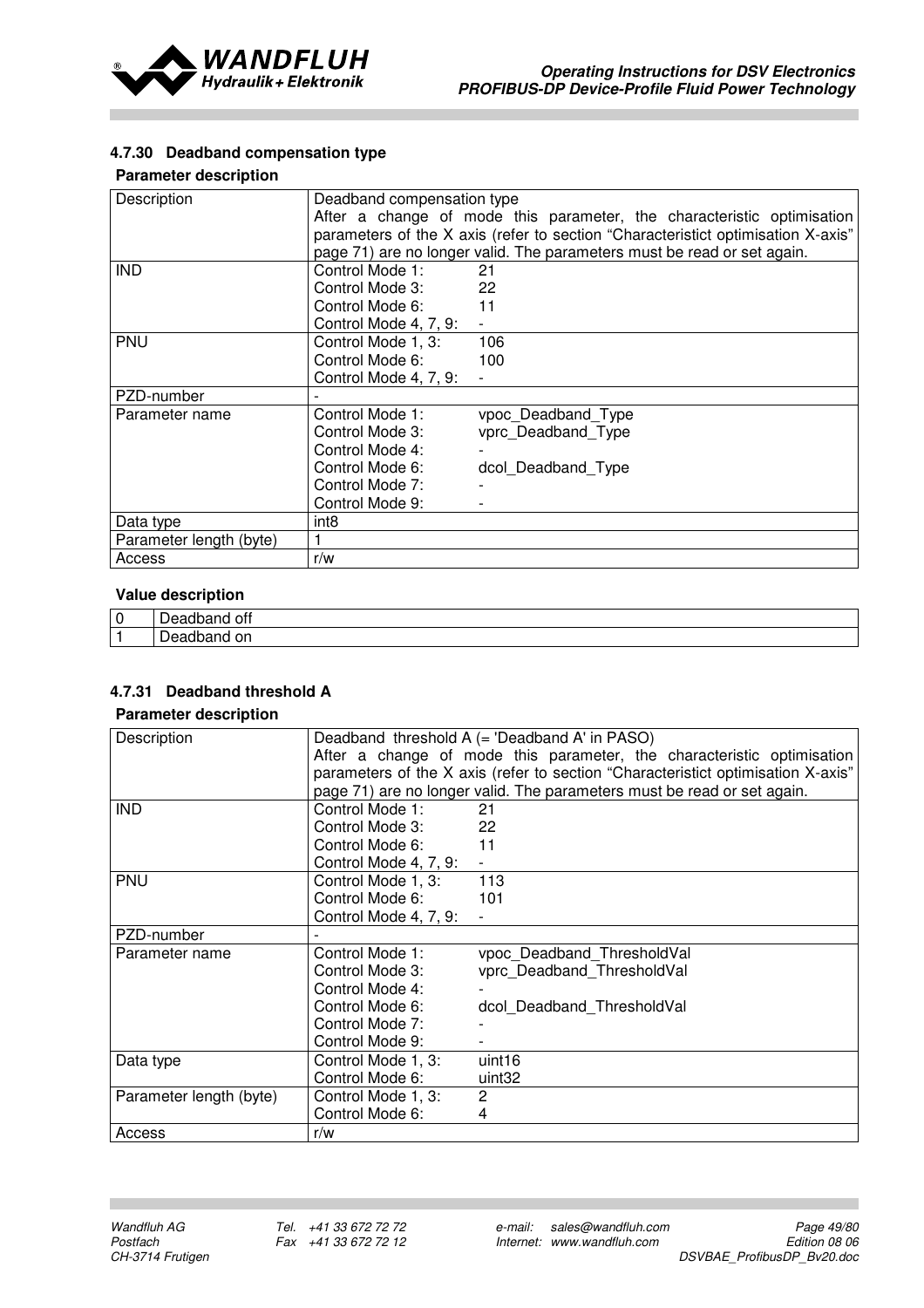

| Range         | 016384 (corresponds 0 50%) |
|---------------|----------------------------|
| Unit          | Increment                  |
| Default Value |                            |
| Step          | 32 (corresponds 0.1%)      |

## 4.7.32 Deadband threshold B

## Parameter description

| Description             | Deadband threshold B (= 'Deadband B' in PASO) (only with 2 solenoids.           |                                  |  |
|-------------------------|---------------------------------------------------------------------------------|----------------------------------|--|
|                         | After a change of mode this parameter, the characteristic optimisation          |                                  |  |
|                         | parameters of the Y axis (refer to section "Characteristic optimisation Y-axis" |                                  |  |
|                         | page 73) are no longer valid. The parameters must be read or set again.         |                                  |  |
| ind                     | Control Mode 1:                                                                 | 21                               |  |
|                         | Control Mode 3:                                                                 | 22                               |  |
|                         | Control Mode 6:                                                                 | 11                               |  |
|                         | Control Mode 4, 7, 9:                                                           |                                  |  |
| PNU                     | Control Mode 1, 3:                                                              | 254                              |  |
|                         | Control Mode 6:                                                                 | 102                              |  |
|                         | Control Mode 4, 7, 9:                                                           |                                  |  |
| PZD-number              |                                                                                 |                                  |  |
| Parameter name          | Control Mode 1:                                                                 | vpoc Deadband Threshold BsideVal |  |
|                         | Control Mode 3:                                                                 | vprc Deadband Threshold BsideVal |  |
|                         | Control Mode 4:                                                                 |                                  |  |
|                         | Control Mode 6:                                                                 | dcol Deadband Threshold BsideVal |  |
|                         | Control Mode 7:                                                                 |                                  |  |
|                         | Control Mode 9:                                                                 |                                  |  |
| Data type               | Control Mode 1, 3:                                                              | uint <sub>16</sub>               |  |
|                         | Control Mode 6:                                                                 | uint32                           |  |
| Parameter length (byte) | Control Mode 1, 3:                                                              | 2                                |  |
|                         | Control Mode 6:                                                                 | 4                                |  |
| Access                  | r/w                                                                             |                                  |  |

| Range         | 016384 (corresponds 0  50%) |  |  |
|---------------|-----------------------------|--|--|
| <b>Unit</b>   | Increment                   |  |  |
| Default Value |                             |  |  |
| Step          | 32 (corresponds 0.1%)       |  |  |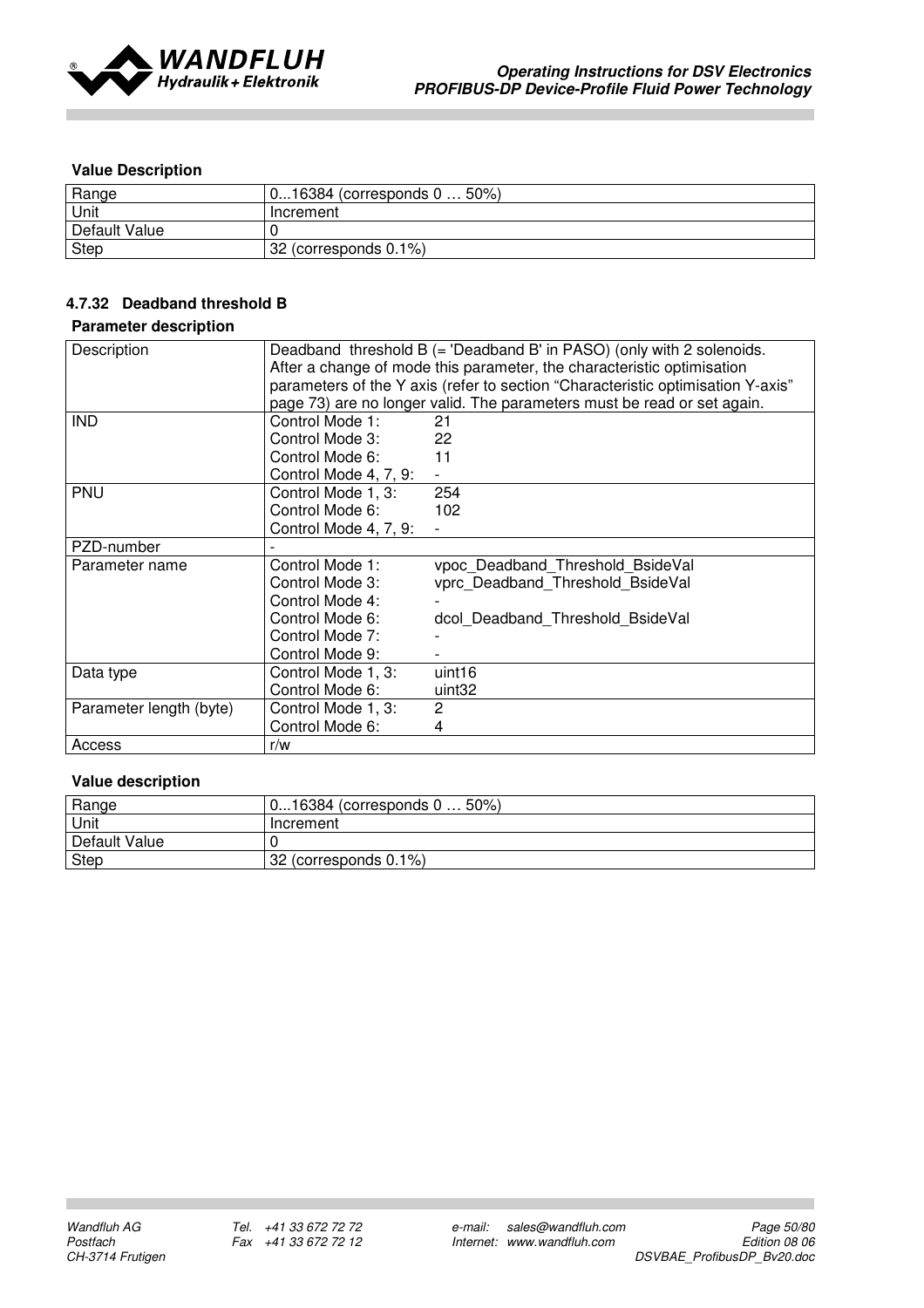

## 4.7.33 Dither type

### Parameter description

| Description             | Dither type           |                  |
|-------------------------|-----------------------|------------------|
| <b>IND</b>              | Control Mode 1:       | 21               |
|                         | Control Mode 3, 4:    | 22               |
|                         | Control Mode 6, 7, 9: | 3                |
| <b>PNU</b>              | Control Mode 1, 3, 4: | 187              |
|                         | Control Mode 6, 7, 9: | 97               |
| PZD-number              |                       |                  |
| Parameter name          | Control Mode 1:       | vpoc_dither_Type |
|                         | Control Mode 3:       | vprc dither Type |
|                         | Control Mode 4:       | vprc_dither_Type |
|                         | Control Mode 6:       | dop_dither_Type  |
|                         | Control Mode 7:       | dop dither Type  |
|                         | Control Mode 9:       | dop dither Type  |
| Data type               | int <sub>8</sub>      |                  |
| Parameter length (byte) |                       |                  |
| Access                  | r/w                   |                  |

## Value description

| $\sim \cdots$<br>ott<br>ышег                                  |
|---------------------------------------------------------------|
| --<br>ונ<br>on<br>∩er<br>wit.<br>saua<br>TUNCTION<br>⊢<br>ייש |

# 4.7.34 Dither Frequency

## Parameter description

| Description             |                       | Dither Frequency (= 'Dither Frequency' in PASO) |  |  |
|-------------------------|-----------------------|-------------------------------------------------|--|--|
| <b>IND</b>              | Control Mode 1:       | 21                                              |  |  |
|                         | Control Mode 3, 4:    | 22                                              |  |  |
|                         | Control Mode 6, 7, 9: | 3                                               |  |  |
| PNU                     | Control Mode 1, 3, 4: | 191                                             |  |  |
|                         | Control Mode 6, 7, 9: | 98                                              |  |  |
| PZD-number              |                       |                                                 |  |  |
| Parameter name          | Control Mode 1:       | vpoc dither FreqVal                             |  |  |
|                         | Control Mode 3:       | vprc dither FreqVal                             |  |  |
|                         | Control Mode 4:       | vprc dither FreqVal                             |  |  |
|                         | Control Mode 6:       | dop_dither_FreqVal                              |  |  |
|                         | Control Mode 7:       | dop dither_FreqVal                              |  |  |
|                         | Control Mode 9:       | dop dither FreqVal                              |  |  |
| Data type               | Control Mode 1, 3, 4: | uint16                                          |  |  |
|                         | Control Mode 6, 7, 9: | uint32                                          |  |  |
| Parameter length (byte) | Control Mode 1, 3, 4: | 2                                               |  |  |
|                         | Control Mode 6, 7, 9: | 4                                               |  |  |
| Access                  | r/w                   |                                                 |  |  |

| Range         | $20500 = 20500$ Hz                                                  |
|---------------|---------------------------------------------------------------------|
| <b>Unit</b>   | Hz                                                                  |
| Default Value | $100 = 100$ Hz                                                      |
| Step          | Only the following values are possible:                             |
|               | 20, 25, 30, 35, 40, 45, 50, 55, 60, 70, 80, 100, 125, 165, 250, 500 |
|               | The input will be rounded to a valid value                          |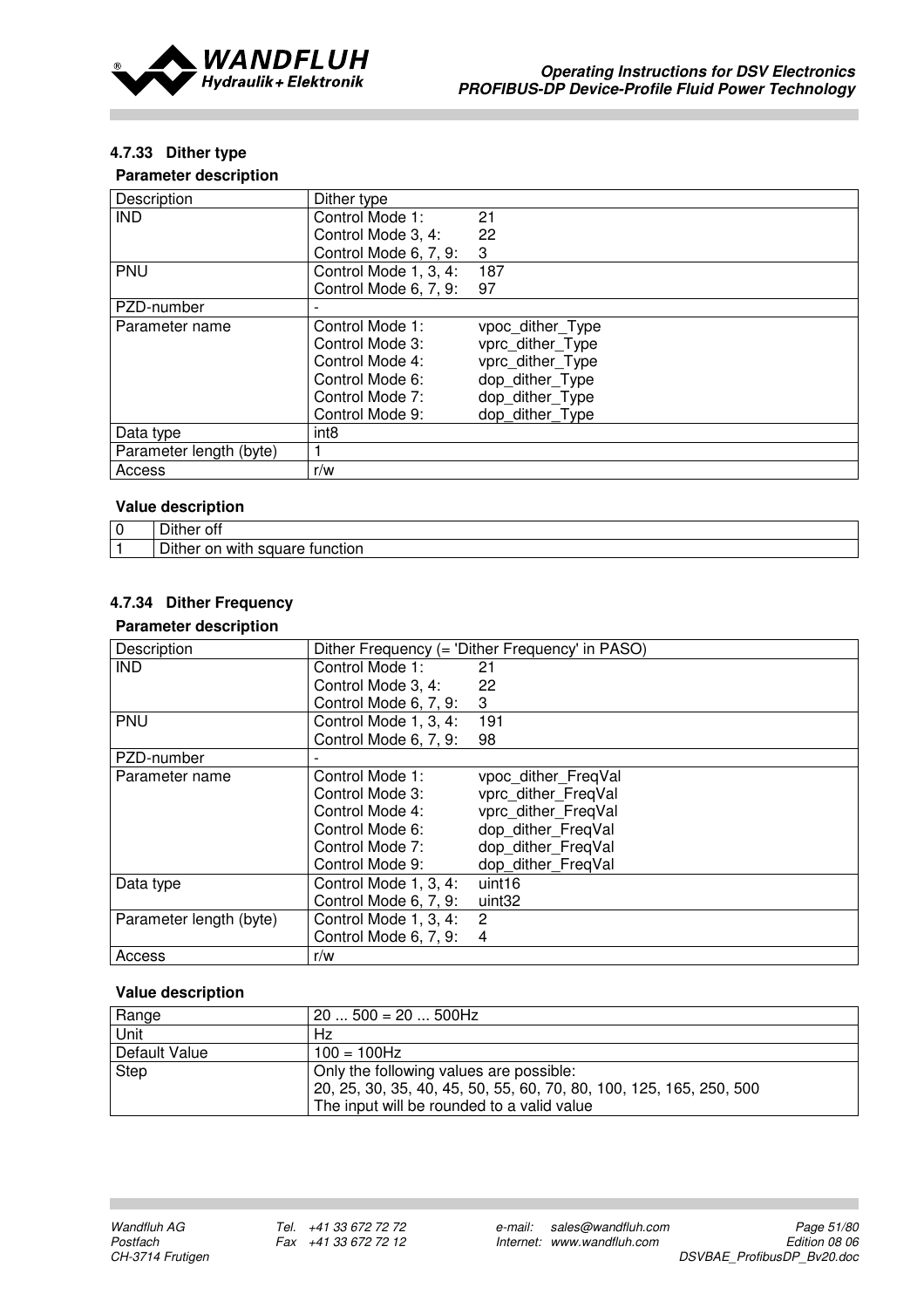

## 4.7.35 Dither Amplitude

### Parameter description

| Description             | Dither Amplitude (= 'Dither Level' in PASO) |                     |  |
|-------------------------|---------------------------------------------|---------------------|--|
| <b>IND</b>              | Control Mode 1:                             | 21                  |  |
|                         | Control Mode 3, 4:                          | 22                  |  |
|                         | Control Mode 6, 7, 9:                       | 3                   |  |
| PNU                     | Control Mode 1, 3, 4:                       | 188                 |  |
|                         | Control Mode 6, 7, 9:                       | 101                 |  |
| PZD-number              |                                             |                     |  |
| Parameter name          | Control Mode 1:                             | vpoc dither AmplVal |  |
|                         | Control Mode 3:                             | vprc dither AmplVal |  |
|                         | Control Mode 4:                             | vprc_dither_AmplVal |  |
|                         | Control Mode 6:                             | dop dither AmplVal  |  |
|                         | Control Mode 7:                             | dop dither AmplVal  |  |
|                         | Control Mode 9:                             | dop dither AmplVal  |  |
| Data type               | Control Mode 1, 3, 4:                       | uint16              |  |
|                         | Control Mode 6, 7, 9:                       | uint32              |  |
| Parameter length (byte) | Control Mode 1, 3, 4:                       | $\overline{2}$      |  |
|                         | Control Mode 6, 7, 9:                       | $\overline{4}$      |  |
| Access                  | r/w                                         |                     |  |

## Value description

| Range         | 04266 (24V version: corresponds 400 mA)   |  |  |
|---------------|-------------------------------------------|--|--|
|               | 02560 (12V version: corresponds 400 mA)   |  |  |
| Unit          | mA                                        |  |  |
| Default Value | (24V version: corresponds 100 mA)<br>1072 |  |  |
|               | (12V version: corresponds 100 mA)<br>640  |  |  |
| Step          | (24V version: corresponds 3.0 mA)<br>32   |  |  |
|               | (12V version: corresponds 5.0 mA)         |  |  |

## 4.7.36 System control

### Parameter description

| Description             | System control (= 'System control' in PASO) |                           |  |
|-------------------------|---------------------------------------------|---------------------------|--|
| <b>IND</b>              | Control Mode 1, 3, 6:                       |                           |  |
|                         | Control Mode 4, 7, 9: 3                     |                           |  |
| PNU                     | Control Mode 1, 3, 6:                       |                           |  |
|                         | Control Mode 4, 7, 9: 131                   |                           |  |
| PZD-number              |                                             |                           |  |
| Parameter name          | Control Mode 1,3,6:                         |                           |  |
|                         | Control Mode 4,7,9:                         | dop drivePos SystemInvert |  |
| Data type               | uint8                                       |                           |  |
| Parameter length (byte) |                                             |                           |  |
| Access                  | r/w                                         |                           |  |

| Range | $\cdots$<br>v. | i control not inverted<br>vstem rخ |
|-------|----------------|------------------------------------|
|       |                | control inverted<br>vstem۔         |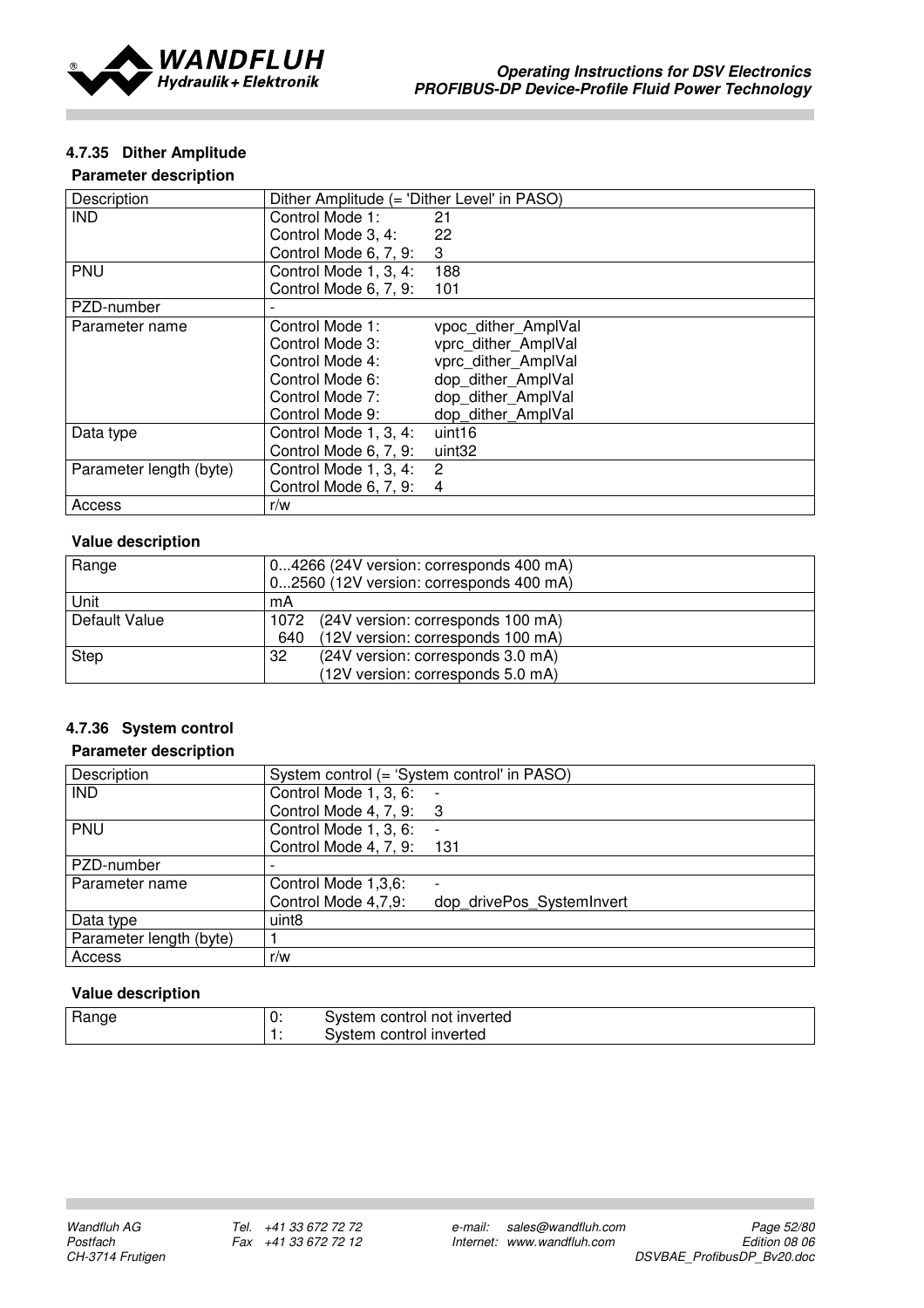

## 4.7.37 Output Solenoid A

#### Parameter description

| Description             | Output solenoid A (= 'Output solenoid A' in PASO) |  |  |
|-------------------------|---------------------------------------------------|--|--|
| <b>IND</b>              | Control Mode 1, 3, 6, 9: -                        |  |  |
|                         | Control Mode 4, 7:                                |  |  |
| PNU                     | Control Mode 1, 3, 6, 9: -                        |  |  |
|                         | Control Mode 4, 7:<br>132                         |  |  |
| PZD-number              |                                                   |  |  |
| Parameter name          | Control Mode 1,3,6,9:<br>$\overline{\phantom{0}}$ |  |  |
|                         | Control Mode 4,7:<br>dop Invert MagA              |  |  |
| Data type               | uint8                                             |  |  |
| Parameter length (byte) |                                                   |  |  |
| Access                  | r/w                                               |  |  |

## Value description

| Range | 0: | not inverted<br>Solenoid A |
|-------|----|----------------------------|
|       |    | ' A inverted<br>30lenoid   |

# 4.7.38 Output Solenoid B

### Parameter description

| Description             | Output Solenoid B (= 'Output solenoid B' in PASO), only with 2 solenoids |
|-------------------------|--------------------------------------------------------------------------|
| <b>IND</b>              | Control Mode 1, 3, 6, 9: -                                               |
|                         | Control Mode 4, 7:                                                       |
| PNU                     | Control Mode 1, 3, 6, 9: -                                               |
|                         | Control Mode 4, 7:<br>133                                                |
| PZD-number              |                                                                          |
| Parameter name          | Control Mode 1,3,6,9:                                                    |
|                         | Control Mode 4,7:<br>dop Invert MagB                                     |
| Data type               | uint <sub>8</sub>                                                        |
| Parameter length (byte) |                                                                          |
| Access                  | r/w                                                                      |

| Range | 0: | Solenoid B not inverted |
|-------|----|-------------------------|
|       |    | Solenoid B inverted     |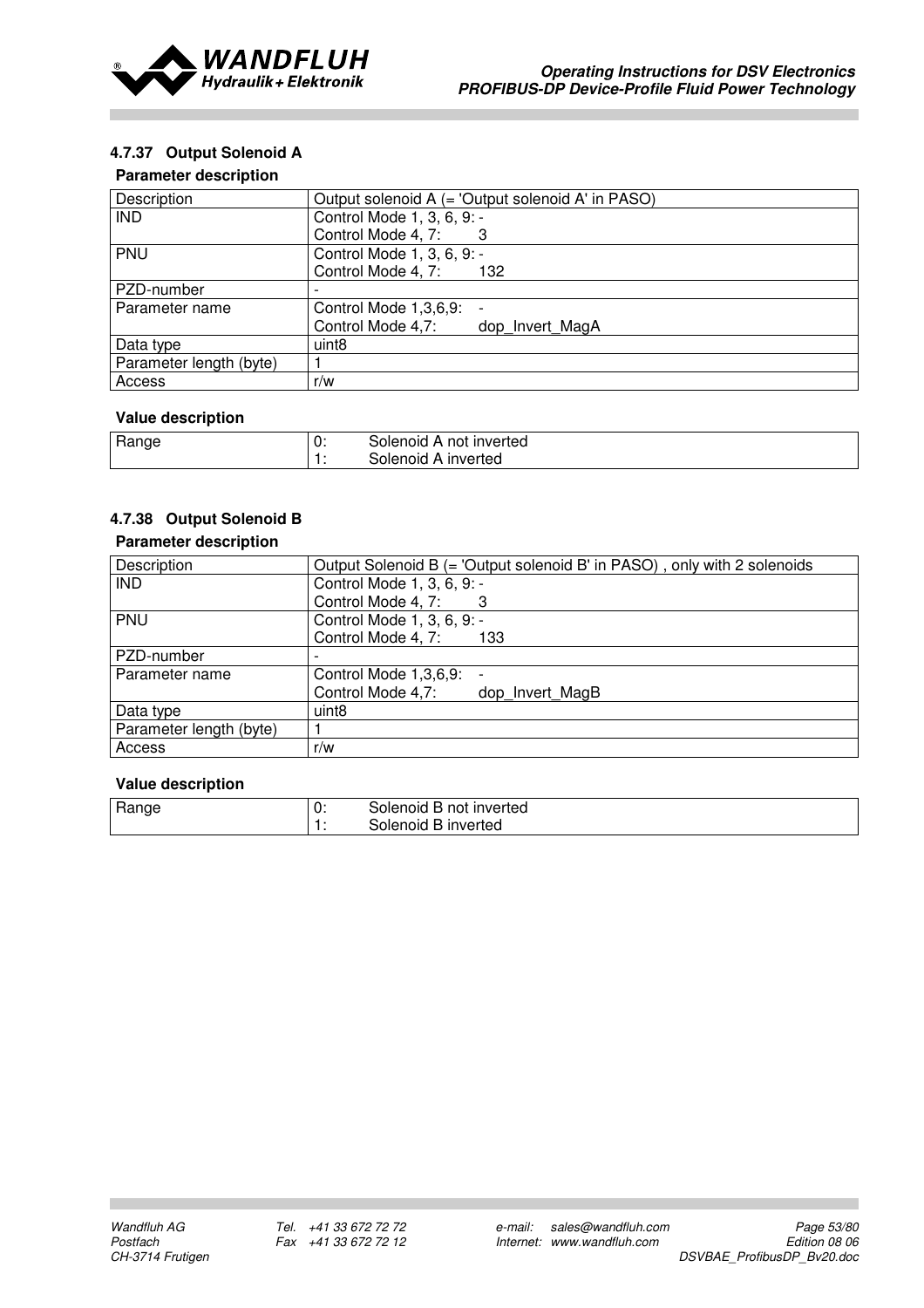

## 4.7.39 Imin always active

### Parameter description

| Description             | Imin always active (= 'Imin always active' in PASO) |  |  |
|-------------------------|-----------------------------------------------------|--|--|
| <b>IND</b>              | Control Mode 1, 3, 6:                               |  |  |
|                         | Control Mode 4, 7, 9: 3                             |  |  |
| PNU                     | Control Mode 1, 3, 6:                               |  |  |
|                         | Control Mode 4, 7, 9:<br>134                        |  |  |
| PZD-number              |                                                     |  |  |
| Parameter name          | Control Mode 1,3,6:<br>$\overline{\phantom{0}}$     |  |  |
|                         | Control Mode 4,7,9:<br>dop imin Active              |  |  |
| Data type               | uint <sub>8</sub>                                   |  |  |
| Parameter length (byte) |                                                     |  |  |
| Access                  | r/w                                                 |  |  |

## Value description

| ີ | ٦C<br>__                                             |
|---|------------------------------------------------------|
|   | $\overline{\phantom{a}}$<br>$\overline{\phantom{a}}$ |

# 4.7.40 Solenoid 'In Position'

## Parameter description

| Description             |                       | Solenoid 'In Position' (= 'Solenoid 'In Position'' in PASO) |
|-------------------------|-----------------------|-------------------------------------------------------------|
| <b>IND</b>              | Control Mode 1, 3, 6: |                                                             |
|                         | Control Mode 4:       | 22                                                          |
|                         | Control Mode 7:       | 13                                                          |
|                         | Control Mode 9:       | 12                                                          |
| <b>PNU</b>              | Control Mode 1, 3, 6: | $\blacksquare$                                              |
|                         | Control Mode 4, 7, 9: | 250                                                         |
| PZD-number              |                       |                                                             |
| Parameter name          | Control Mode 1, 3, 6: | $\blacksquare$                                              |
|                         | Control Mode 4:       | vprc window solenoidInPos                                   |
|                         | Control Mode 7:       | dsp window solenoidInPos                                    |
|                         | Control Mode 9:       | dpc window solenoidInPos                                    |
| Data type               | uint <sub>8</sub>     |                                                             |
| Parameter length (byte) |                       |                                                             |
| Access                  | r/w                   |                                                             |
|                         |                       |                                                             |

| Range | 0 | Solenoids are not active inside the solenoid off window  |
|-------|---|----------------------------------------------------------|
|       |   | Solenoids are also active inside the solenoid off window |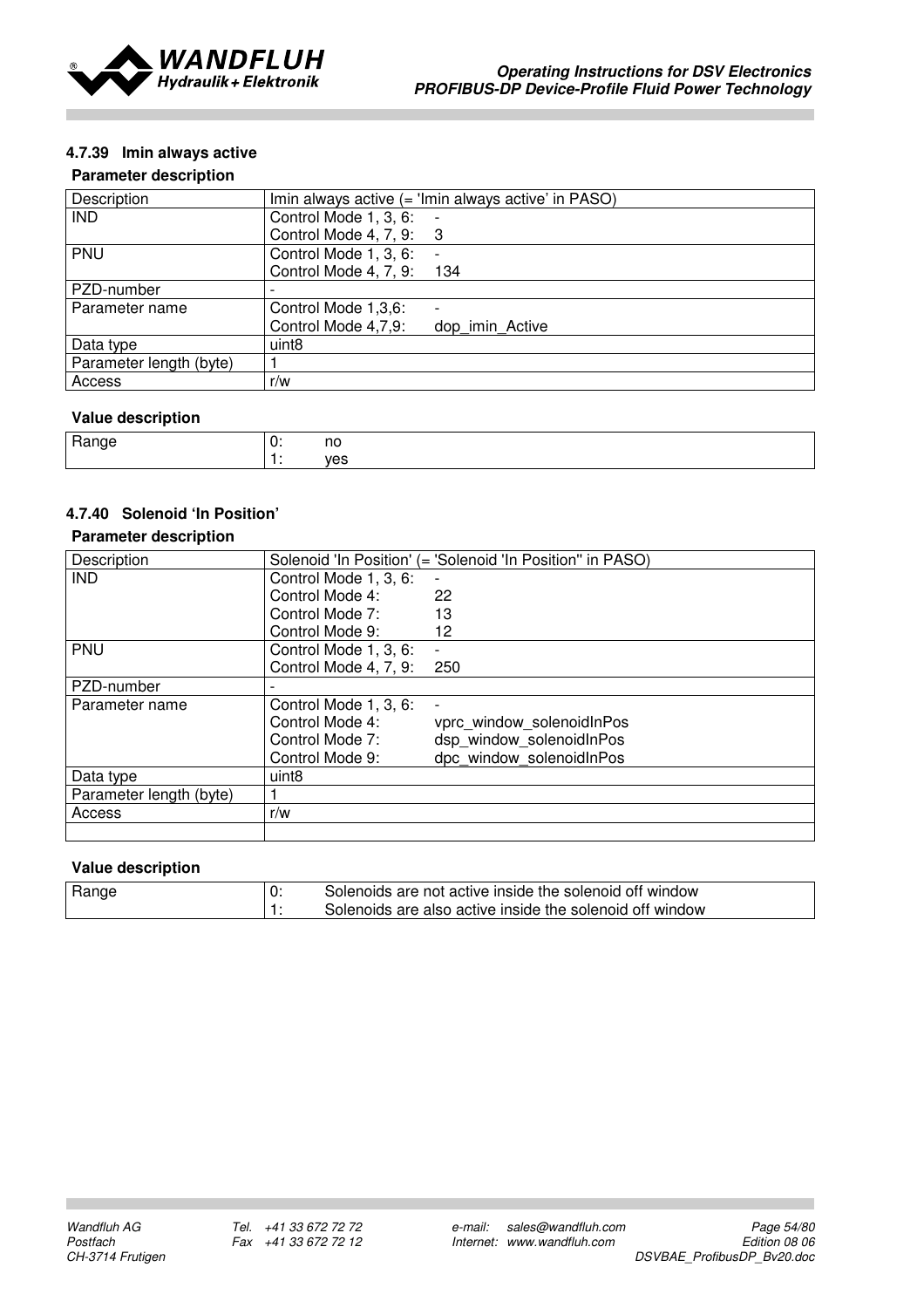

## 4.7.41 Signal type actual value

### Parameter description

| Description             | Signal type actual valuet $($ = 'Signal type actual value' in PASO $)$ |
|-------------------------|------------------------------------------------------------------------|
| <b>IND</b>              | Control Mode 1, 3, 6:                                                  |
|                         | Control Mode 4, 7, 9:<br>- 3                                           |
| PNU                     | Control Mode 1, 3, 6:                                                  |
|                         | Control Mode 4, 7, 9:<br>131                                           |
| PZD-number              |                                                                        |
| Parameter name          | Control Mode 1,3,6:<br>$\overline{\phantom{0}}$                        |
|                         | Control Mode 4,7,9:<br>day InterfaceType                               |
| Data type               | uint <sub>8</sub>                                                      |
| Parameter length (byte) |                                                                        |
| Access                  | r/w                                                                    |
|                         |                                                                        |

## Value description

| Range | Voltage input: |       |
|-------|----------------|-------|
|       | 0:             | 010V  |
|       | Current input: |       |
|       | 2:             | 020mA |
|       | 3:             | 420mA |

## 4.7.42 Used input actual value

## Parameter description

| Description             | Used input actual value (= 'Used input actual value' in PASO) |
|-------------------------|---------------------------------------------------------------|
| <b>IND</b>              | Control Mode 1, 3, 6:                                         |
|                         | Control Mode 4, 7, 9:                                         |
| PNU                     | Control Mode 1, 3, 6:                                         |
|                         | Control Mode 4, 7, 9: 20                                      |
| PZD-number              |                                                               |
| Parameter name          | dav InterfaceNo                                               |
| Data type               | uint <sub>8</sub>                                             |
| Parameter length (byte) |                                                               |
| Access                  | r/w                                                           |

## Value description

| . .<br>ו וני ו<br>--<br>-- | . .<br>-- | .<br>. . |
|----------------------------|-----------|----------|
|                            |           |          |

## 4.7.43 Cablebreak actual value

| Description             | Cablebreak actual value (= 'Cablebreak actual value' in PASO) |
|-------------------------|---------------------------------------------------------------|
| <b>IND</b>              | Control Mode 1, 3, 6:                                         |
|                         | Control Mode 4, 7, 9:                                         |
| <b>PNU</b>              | Control Mode 1, 3, 6:                                         |
|                         | Control Mode 4, 7, 9:<br>96                                   |
| PZD-number              |                                                               |
| Parameter name          | dav Cablebreak                                                |
| Data type               | uint8                                                         |
| Parameter length (byte) |                                                               |
| Access                  | r/w                                                           |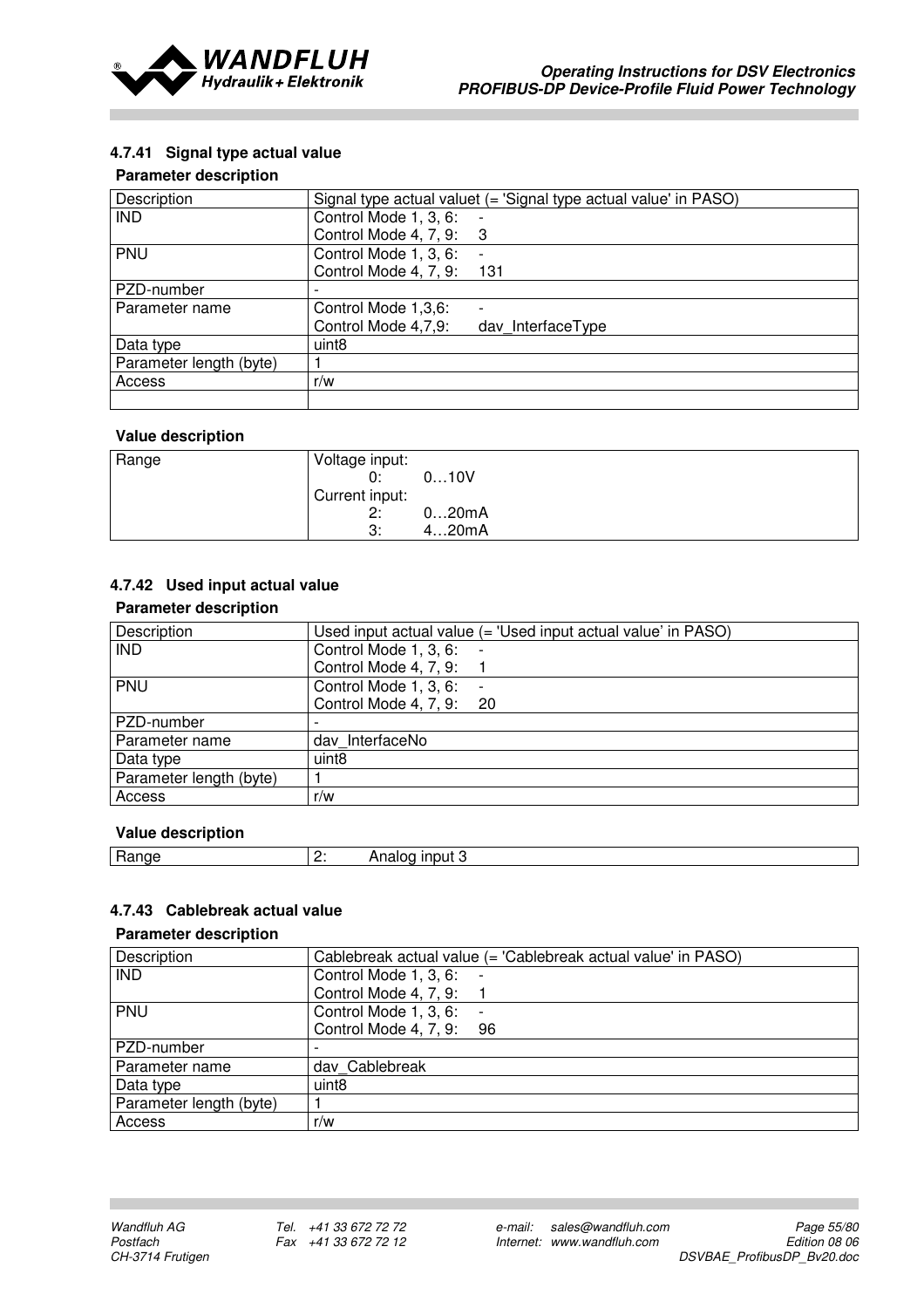

| Range | Cablebreak detection off<br>Cablebreak detecion on (only Signal type actual value $= 3$ ) |
|-------|-------------------------------------------------------------------------------------------|
|       |                                                                                           |

## 4.7.44 Measuringsystem type

## Parameter description

| Description             | Measuringsystem type actual value (This parameter is not visible in the PASO) |
|-------------------------|-------------------------------------------------------------------------------|
| <b>IND</b>              | Control Mode 1, 3, 6:                                                         |
|                         | Control Mode 4, 7, 9:                                                         |
| <b>PNU</b>              | Control Mode 1, 3, 6:                                                         |
|                         | Control Mode 4, 7, 9: 22                                                      |
| PZD-number              |                                                                               |
| Parameter name          | Control Mode 1, 3, 6:<br>$\overline{\phantom{a}}$                             |
|                         | Control Mode 4, 7, 9: day transducer Type                                     |
| Data type               | int <sub>8</sub>                                                              |
| Parameter length (byte) |                                                                               |
| Access                  | r/w                                                                           |

## Value description

| $\overline{\phantom{0}}$ | ransducer<br>Speed           |
|--------------------------|------------------------------|
| $\sqrt{2}$<br>∠          | ransducer<br>Pressure        |
| 67                       | Position<br>ransducer Analog |

## 4.7.45 Displayed unit

## Parameter description

| Description             | Displayed unit (= 'Displayed unit' in PASO) |
|-------------------------|---------------------------------------------|
| <b>IND</b>              | Control Mode 1, 3, 6:                       |
|                         | Control Mode 4, 7, 9:                       |
| PNU                     | Control Mode 1, 3, 6:                       |
|                         | Control Mode 4, 7, 9: 84                    |
| PZD-number              |                                             |
| Parameter name          | Control Mode 1, 3, 6:<br>$\overline{a}$     |
|                         | Control Mode 4, 7, 9: dav ActualValUnit     |
| Data type               | uint8                                       |
| Parameter length (byte) |                                             |
| Access                  | r/w                                         |

| Value | <b>Control Mode</b> |                |                   |
|-------|---------------------|----------------|-------------------|
|       | 4 (Druck-Regelung)  | 7 (v-Regelung) | 9 (Lage-Regelung) |
|       | bar                 | l/min          | mm                |
|       | psi                 | m/s            | Grad              |
|       | kN                  | Inch/s         | Zoll              |
|       | -                   | 1/min          |                   |
|       | MPa                 | Grad/s         |                   |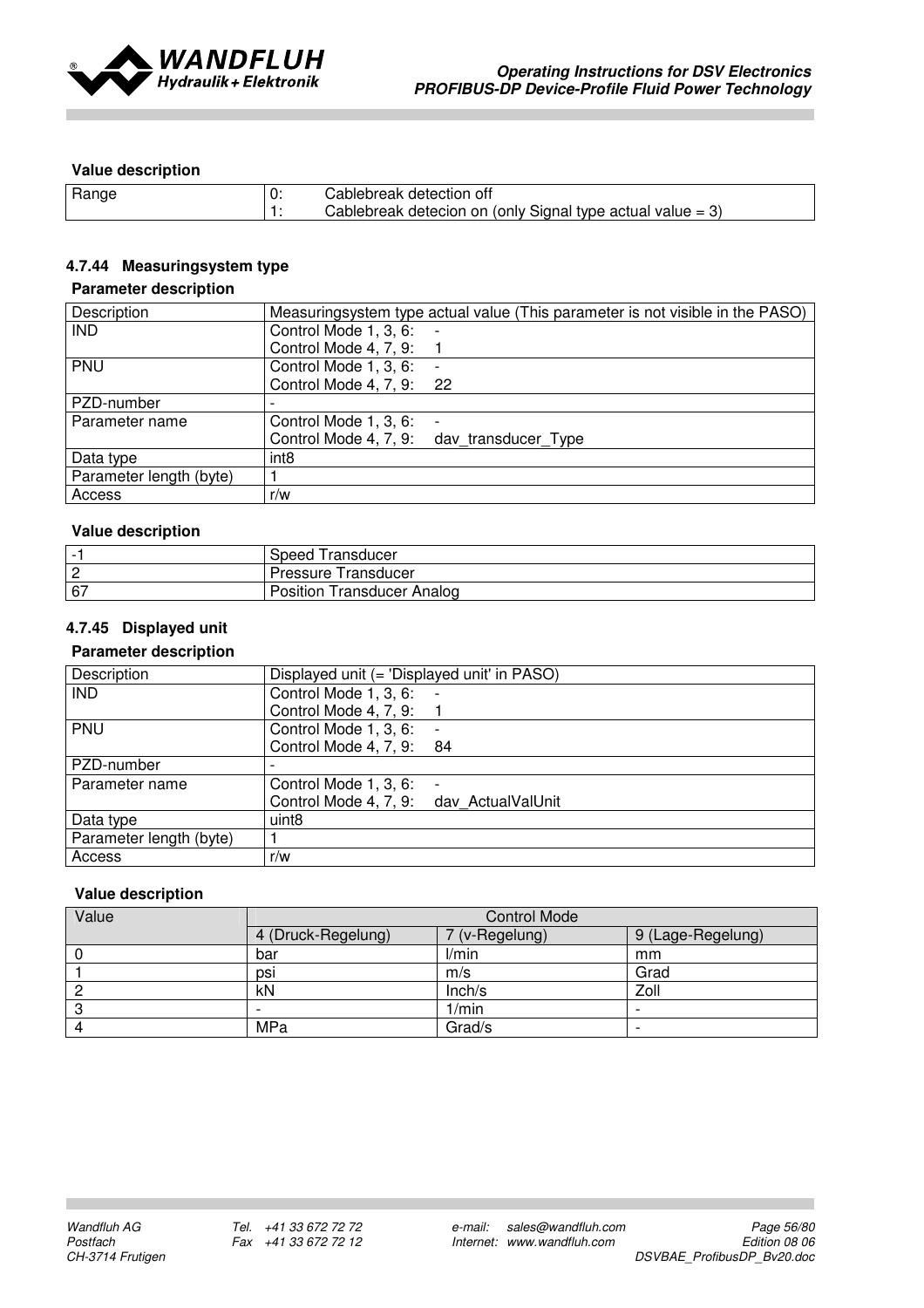

## 4.7.46 Target window type

#### Parameter description

| Description             |                       | Target window type (This parameter is not visible in the PASO) |
|-------------------------|-----------------------|----------------------------------------------------------------|
| <b>IND</b>              | Control Mode 1, 3, 6: | $\overline{\phantom{a}}$                                       |
|                         | Control Mode 4:       | 22                                                             |
|                         | Control Mode 7:       | 13                                                             |
|                         | Control Mode 9:       | 12                                                             |
| <b>PNU</b>              | Control Mode 1, 3, 6: |                                                                |
|                         | Control Mode 4:       | 203                                                            |
|                         | Control Mode 7:       | 149                                                            |
|                         | Control Mode 9:       | 177                                                            |
| PZD-number              |                       |                                                                |
| Parameter name          | Control Mode 1, 3, 6: |                                                                |
|                         | Control Mode 4:       | vprc window_Type                                               |
|                         | Control Mode 7:       | dsp window Type                                                |
|                         | Control Mode 9:       | dpc window Type                                                |
| Data type               | int <sub>8</sub>      |                                                                |
| Parameter length (byte) | 1                     |                                                                |
| Access                  | r/w                   |                                                                |

#### Value description

| $\sim$<br>u | 'NW<br>7 I I I<br>11 I I<br>.<br>Ш<br>UII |
|-------------|-------------------------------------------|
| $\sim$      | - --<br>'NW<br>ЧЩС<br>лн<br>וט '          |

## 4.7.47 Target window threshold

## Parameter description

| Description             |                       | Target window threshold (= 'Target window threshold' in PASO) |
|-------------------------|-----------------------|---------------------------------------------------------------|
| <b>IND</b>              | Control Mode 1, 3, 6: | $\blacksquare$                                                |
|                         | Control Mode 4:       | 22                                                            |
|                         | Control Mode 7:       | 13                                                            |
|                         | Control Mode 9:       | 12                                                            |
| PNU                     | Control Mode 1, 3, 6: |                                                               |
|                         | Control Mode 4:       | 204                                                           |
|                         | Control Mode 7:       | 150                                                           |
|                         | Control Mode 9:       | 178                                                           |
| PZD-number              |                       |                                                               |
| Parameter name          | Control Mode 1, 3, 6: |                                                               |
|                         | Control Mode 4:       | vprc window ThresholdVal                                      |
|                         | Control Mode 7:       | dsp window ThresholdVal                                       |
|                         | Control Mode 9:       | dpc window ThresholdVal                                       |
| Data type               | int <sub>16</sub>     |                                                               |
| Parameter length (byte) | 2                     |                                                               |
| Access                  | r/w                   |                                                               |

| Range         | 0 max. range (refer to section "Scaling" page 24)         |
|---------------|-----------------------------------------------------------|
| <b>Unit</b>   | Adjusted unit, refer to section "Displayed unit" page 56. |
| Default Value |                                                           |
| Step          | Dependent on the resolution of actual value               |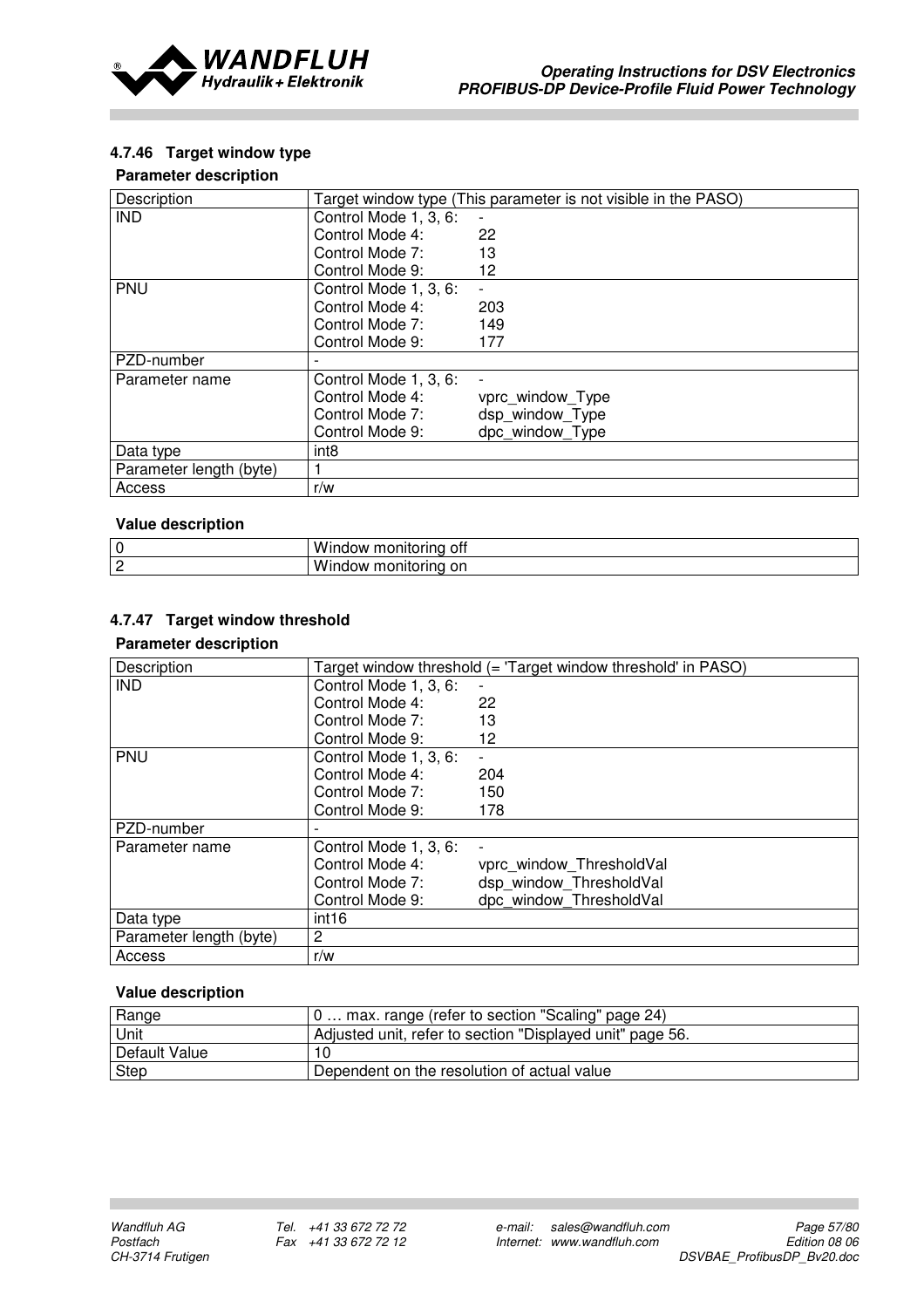

## 4.7.48 Target window delay time

### Parameter description

| Description             |                       | Target window delay time (= 'Target window delay time' in PASO) |
|-------------------------|-----------------------|-----------------------------------------------------------------|
| <b>IND</b>              | Control Mode 1, 3, 6: | $\overline{\phantom{a}}$                                        |
|                         | Control Mode 4:       | 22                                                              |
|                         | Control Mode 7:       | 13                                                              |
|                         | Control Mode 9:       | 12                                                              |
| PNU                     | Control Mode 1, 3, 6: |                                                                 |
|                         | Control Mode 4, 7, 9: | 232                                                             |
| PZD-number              |                       |                                                                 |
| Parameter name          | Control Mode 1, 3, 6: |                                                                 |
|                         | Control Mode 4:       | vprc window Delay                                               |
|                         | Control Mode 7:       | dsp window Delay                                                |
|                         | Control Mode 9:       | dpc window Delay                                                |
| Data type               | int <sub>16</sub>     |                                                                 |
| Parameter length (byte) | $\overline{2}$        |                                                                 |
| Access                  | r/w                   |                                                                 |

## Value description

| Range         | 00<br>◡ |
|---------------|---------|
| Unit          | ms      |
| Default Value | 50      |
| <b>Step</b>   |         |

# 4.7.49 Trailing window type

#### Parameter description

| Description             |                       | Trailing window type (This parameter is not visible in the PASO) |
|-------------------------|-----------------------|------------------------------------------------------------------|
| <b>IND</b>              | Control Mode 1, 3, 6: | $\blacksquare$                                                   |
|                         | Control Mode 4:       | 22                                                               |
|                         | Control Mode 7:       | 13                                                               |
|                         | Control Mode 9:       | 12                                                               |
| PNU                     | Control Mode 1, 3, 6: |                                                                  |
|                         | Control Mode 4:       | 150                                                              |
|                         | Control Mode 7:       | 112                                                              |
|                         | Control Mode 9:       | 140                                                              |
| PZD-number              |                       |                                                                  |
| Parameter name          | Control Mode 1, 3, 6: | $\overline{\phantom{a}}$                                         |
|                         | Control Mode 4:       | vprc Contr-Mon Type                                              |
|                         | Control Mode 7:       | dsp Contr-Mon Type                                               |
|                         | Control Mode 9:       | dpc Contr-Mon Type                                               |
| Data type               | int <sub>8</sub>      |                                                                  |
| Parameter length (byte) |                       |                                                                  |
| Access                  | r/w                   |                                                                  |

| 0 ا                  | 0Ħ<br><br>WIL<br>ווונ<br>าตาตางงา<br>ш<br>пи<br>. . ⊯  |
|----------------------|--------------------------------------------------------|
| $\sim$<br>$\epsilon$ | on<br>`วnitu<br><b>MII</b><br>אטרזרזו<br>ш<br>ш<br>. ت |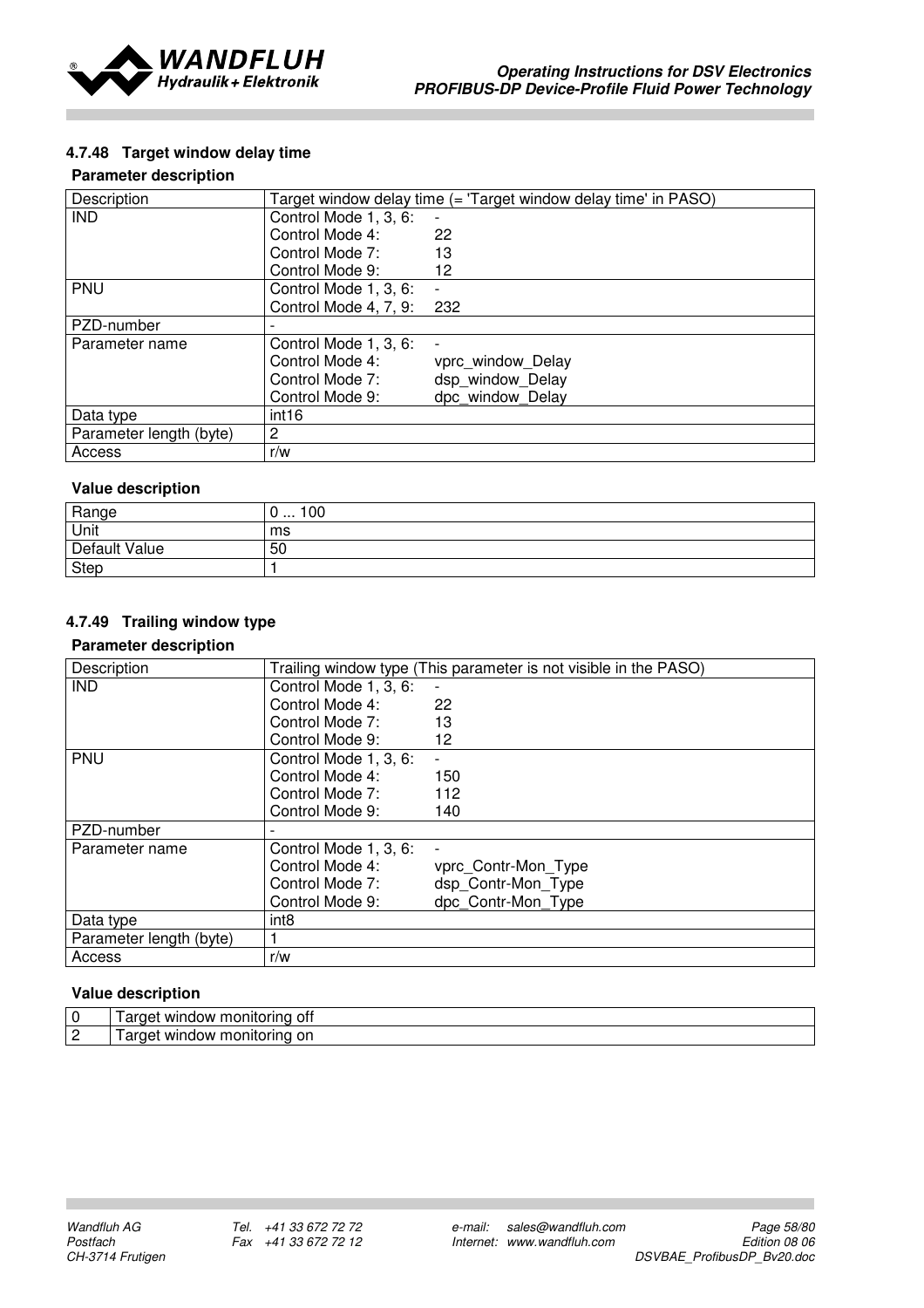

## 4.7.50 Trailing window threshold

### Parameter description

| Description             |                       | Trailing window threshold (= 'Trailing window threshold' in PASO) |
|-------------------------|-----------------------|-------------------------------------------------------------------|
| <b>IND</b>              | Control Mode 1, 3, 6: |                                                                   |
|                         | Control Mode 4:       | 22                                                                |
|                         | Control Mode 7:       | 13                                                                |
|                         | Control Mode 9:       | 12                                                                |
| <b>PNU</b>              | Control Mode 1, 3, 6: |                                                                   |
|                         | Control Mode 4:       | 160                                                               |
|                         | Control Mode 7:       | 122                                                               |
|                         | Control Mode 9:       | 150                                                               |
| PZD-number              |                       |                                                                   |
| Parameter name          | Control Mode 1, 3, 6: |                                                                   |
|                         | Control Mode 4:       | vprc Contr Mon Val                                                |
|                         | Control Mode 7:       | dsp Contr_Mon_Val                                                 |
|                         | Control Mode 9:       | dpc Contr Mon Val                                                 |
| Data type               | int <sub>16</sub>     |                                                                   |
| Parameter length (byte) | $\overline{2}$        |                                                                   |
| Access                  | r/w                   |                                                                   |

### Value description

| Range         | 10  max. range (refer to section "Scaling" page 24)       |
|---------------|-----------------------------------------------------------|
| Unit          | Adjusted unit, refer to section "Displayed unit" page 56. |
| Default Value |                                                           |
| Step          | Dependent on the resolution of actual value               |

## 4.7.51 Trailing window delay time

## Parameter description

| Description             |                       | Trailing window delay time (= 'Trailing window delay time' in PASO) |
|-------------------------|-----------------------|---------------------------------------------------------------------|
| <b>IND</b>              | Control Mode 1, 3, 6: |                                                                     |
|                         | Control Mode 4:       | 22                                                                  |
|                         | Control Mode 7:       | 13                                                                  |
|                         | Control Mode 9:       | 12                                                                  |
| <b>PNU</b>              | Control Mode 1, 3, 6: |                                                                     |
|                         | Control Mode 4:       | 157                                                                 |
|                         | Control Mode 7:       | 119                                                                 |
|                         | Control Mode 9:       | 147                                                                 |
| PZD-number              |                       |                                                                     |
| Parameter name          | Control Mode 1, 3, 6: | $\overline{\phantom{a}}$                                            |
|                         | Control Mode 4:       | vprc Contr Mon Delay                                                |
|                         | Control Mode 7:       | dsp Contr Mon Delay                                                 |
|                         | Control Mode 9:       | dpc Contr Mon Delay                                                 |
| Data type               | int <sub>16</sub>     |                                                                     |
| Parameter length (byte) | 2                     |                                                                     |
| Access                  | r/w                   |                                                                     |

| Range         | 100<br>U<br>. |
|---------------|---------------|
| Unit          | ms            |
| Default Value | 50            |
| Step          |               |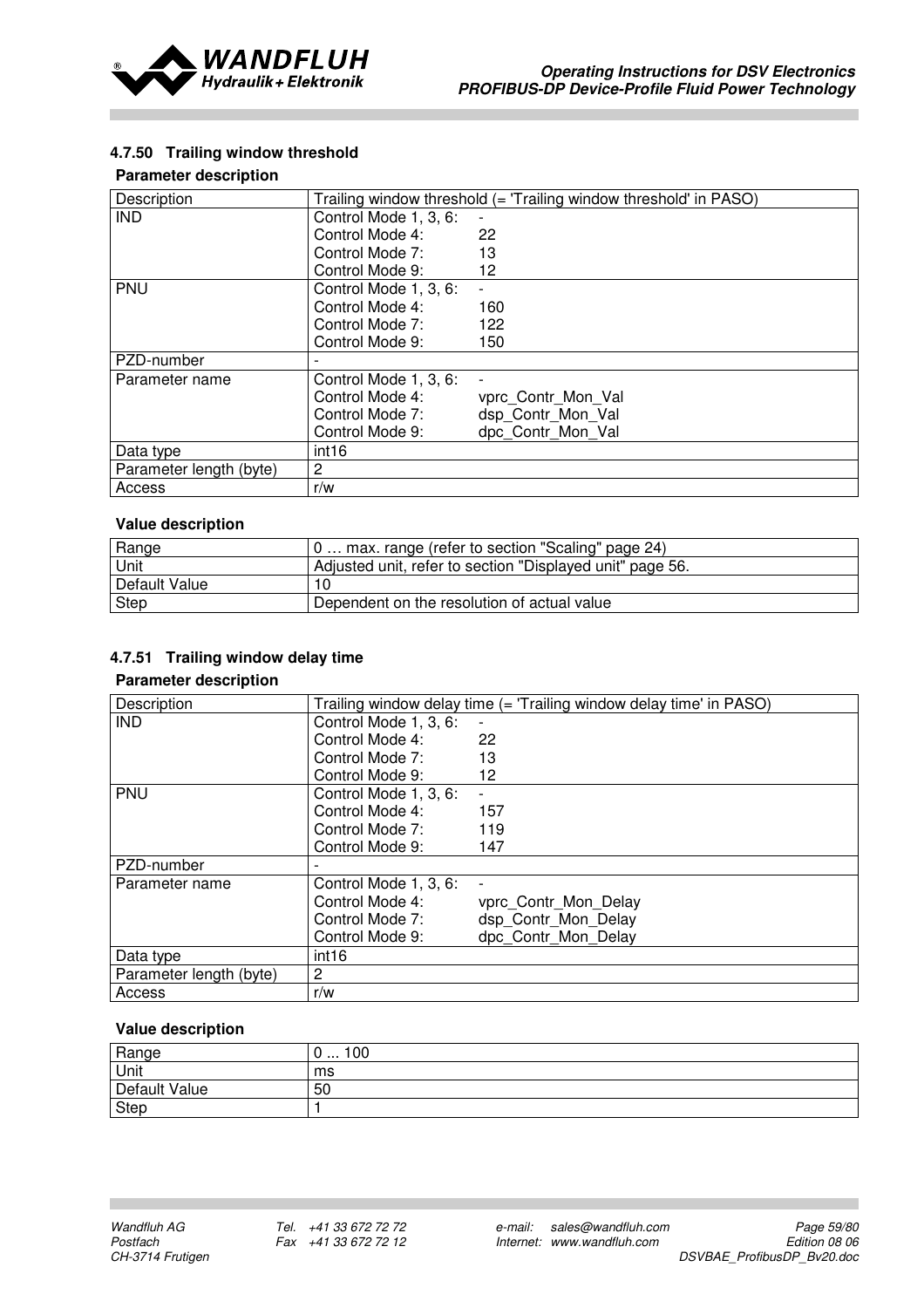

## 4.7.52 Solenoid off window threshold

### Parameter description

| Description             | Solenoid off window threshold (= 'Solenoid off window threshold' in PASO) |                   |  |
|-------------------------|---------------------------------------------------------------------------|-------------------|--|
| <b>IND</b>              | Control Mode 1, 3, 6:                                                     | $\blacksquare$    |  |
|                         | Control Mode 4:                                                           | 22                |  |
|                         | Control Mode 7:                                                           | 13                |  |
|                         | Control Mode 9:                                                           | 12                |  |
| <b>PNU</b>              | Control Mode 1, 3, 6:                                                     |                   |  |
|                         | Control Mode 4, 7, 9:                                                     | 233               |  |
| PZD-number              |                                                                           |                   |  |
| Parameter name          | Control Mode 1, 3, 6:                                                     |                   |  |
|                         | Control Mode 4:                                                           | vprc Magn Aus Val |  |
|                         | Control Mode 7:                                                           | dsp Magn Aus Val  |  |
|                         | Control Mode 9:                                                           | dpc Magn_Aus_Val  |  |
| Data type               | int <sub>16</sub>                                                         |                   |  |
| Parameter length (byte) | 2                                                                         |                   |  |
| Access                  | r/w                                                                       |                   |  |

## Value description

| Range         | 0 max. range (refer to section "Scaling" page 24)         |
|---------------|-----------------------------------------------------------|
| <b>Unit</b>   | Adjusted unit, refer to section "Displayed unit" page 56. |
| Default Value |                                                           |
| Step          | Dependent on the resolution of actual value               |

## 4.7.53 Solenoid off window delay time

#### Parameter description

| Description             |                       | Solenoid off window delay time (= 'Solenoid off window delay time' in PASO) |
|-------------------------|-----------------------|-----------------------------------------------------------------------------|
| <b>IND</b>              | Control Mode 1, 3, 6: |                                                                             |
|                         | Control Mode 4:       | 22                                                                          |
|                         | Control Mode 7:       | 13                                                                          |
|                         | Control Mode 9:       | 12                                                                          |
| <b>PNU</b>              | Control Mode 1, 3, 6: |                                                                             |
|                         | Control Mode 4, 7, 9: | 234                                                                         |
| PZD-number              |                       |                                                                             |
| Parameter name          | Control Mode 1, 3, 6: |                                                                             |
|                         | Control Mode 4:       | vprc Magn Aus Delay                                                         |
|                         | Control Mode 7:       | dsp Magn Aus Delay                                                          |
|                         | Control Mode 9:       | dpc Magn Aus Delay                                                          |
| Data type               | int16                 |                                                                             |
| Parameter length (byte) | $\overline{2}$        |                                                                             |
| Access                  | r/w                   |                                                                             |

| Range         | 100<br>ັບ<br>. |
|---------------|----------------|
| Unit          | ms             |
| Default Value | 50             |
| Step          |                |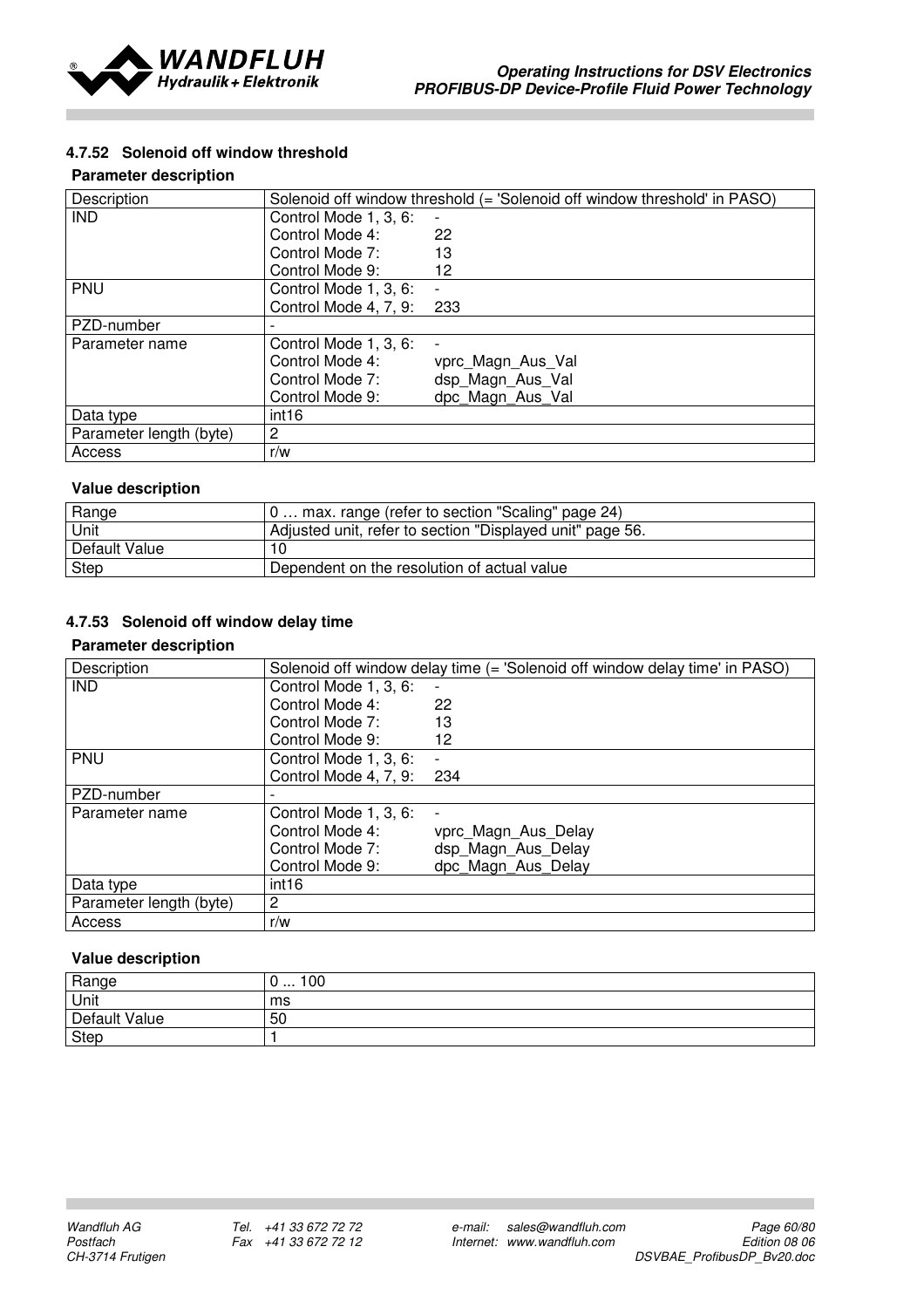

## 4.7.54 Internal resolution

### Parameter description

| Description             | Current internal resolution (= 'Adjusting precision' for scaled parameter) |                       |
|-------------------------|----------------------------------------------------------------------------|-----------------------|
| <b>IND</b>              | Control Mode 1, 3, 6:                                                      | $\blacksquare$        |
|                         | Control Mode 4:                                                            | 22                    |
|                         | Control Mode 7:                                                            | 13                    |
|                         | Control Mode 9:                                                            | 12                    |
| <b>PNU</b>              | Control Mode 1, 3, 6:                                                      |                       |
|                         | Control Mode 4, 7, 9:                                                      | 254                   |
| PZD-number              |                                                                            |                       |
| Parameter name          | Control Mode 1, 3, 6:                                                      | $\blacksquare$        |
|                         | Control Mode 4:                                                            | vprc DeviceResolution |
|                         | Control Mode 7:                                                            | dsp DeviceResolution  |
|                         | Control Mode 9:                                                            | dpc DeviceResolution  |
| Data type               | Control Mode 4 (Telegram type 3 and 4):<br>int <sub>16</sub>               |                       |
|                         | Control Mode 7, 9 (Telegram type 1 and 2):<br>int <sub>32</sub>            |                       |
| Parameter length (byte) | 2, 4                                                                       |                       |
| Access                  |                                                                            |                       |

# Value description

| Range         | 0maxReference (refer to section "Min. Reference transducer" page 43) |
|---------------|----------------------------------------------------------------------|
| Unit          |                                                                      |
| Default Value | 1000 (corresponds factor 1.000)                                      |
| Step          | Dependent on the unit (refer to section "Scaling" page 24)           |

## 4.7.55 Preset value offering

## Parameter description

| Description             |                       | Preset value offering (= 'Preset value offering' in PASO) |
|-------------------------|-----------------------|-----------------------------------------------------------|
| <b>IND</b>              | Control Mode 1, 3, 6: |                                                           |
|                         | Control Mode 4:       | 22                                                        |
|                         | Control Mode 7:       | 13                                                        |
|                         | Control Mode 9:       | 12                                                        |
| <b>PNU</b>              | Control Mode 1, 3, 6: |                                                           |
|                         | Control Mode 4, 7, 9: | 236                                                       |
| PZD-number              |                       |                                                           |
| Parameter name          | Control Mode 1, 3, 6: |                                                           |
|                         | Control Mode 4:       | vprc SollwertAufschaltung                                 |
|                         | Control Mode 7:       | dsp SollwertAufschaltung                                  |
|                         | Control Mode 9:       | dpc SollwertAufschaltung                                  |
| Data type               | int16                 |                                                           |
| Parameter length (byte) | 2                     |                                                           |
| Access                  | r/w                   |                                                           |

| Range         | 10000 (corresponds factor 0.000  10.000) |  |
|---------------|------------------------------------------|--|
| Unit          |                                          |  |
| Default Value | 1000 (corresponds factor 1.000)          |  |
| Step          | 00 I                                     |  |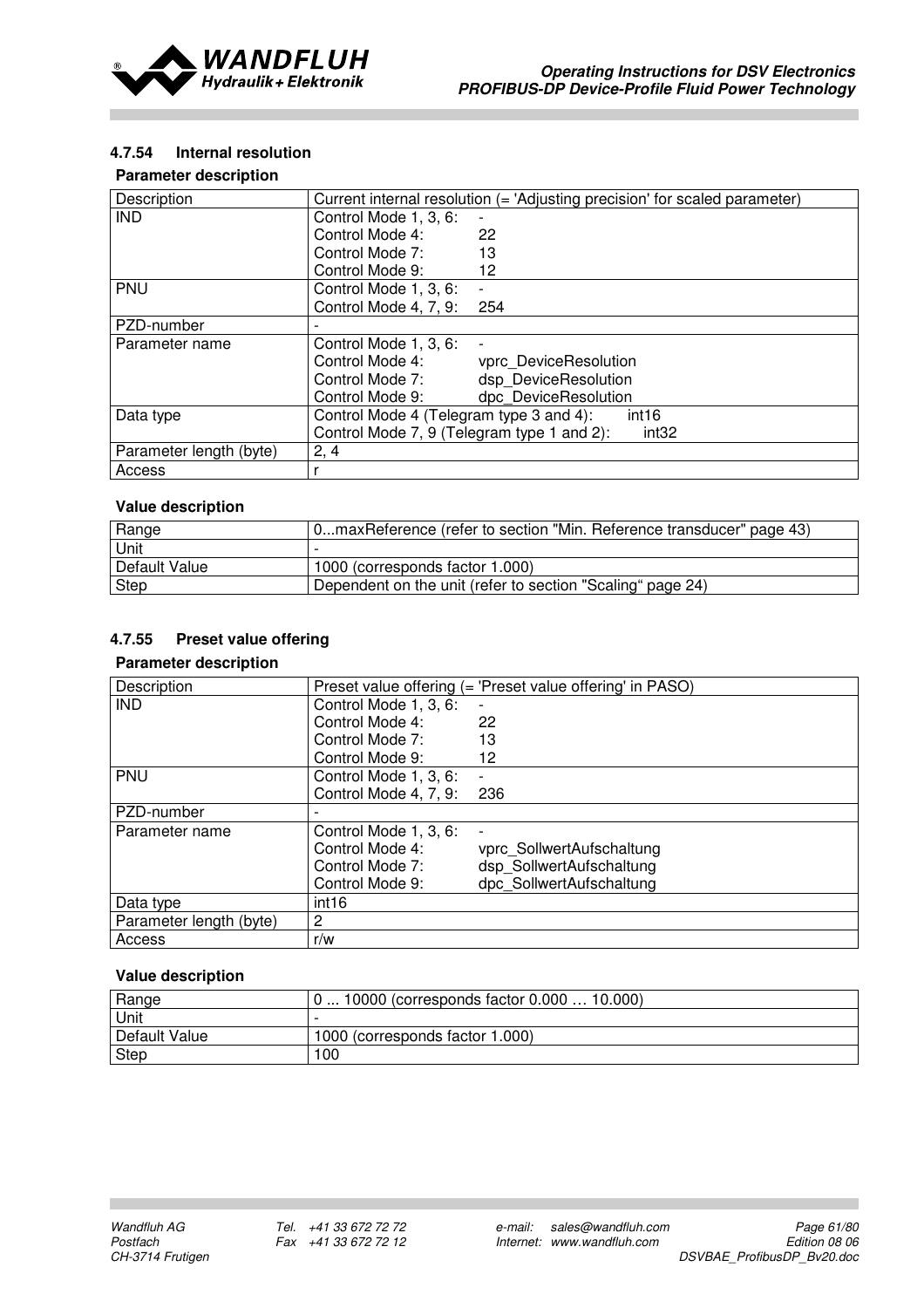

## 4.7.56 Speed offering

### Parameter description

| Description             | Speed offering (= 'Speed offering' in PASO) |                         |
|-------------------------|---------------------------------------------|-------------------------|
| <b>IND</b>              | Control Mode 1, 3, 6:                       |                         |
|                         | Control Mode 4:                             | 22                      |
|                         | Control Mode 7:                             | 13                      |
|                         | Control Mode 9:                             | 12                      |
| <b>PNU</b>              | Control Mode 1, 3, 6:                       | -                       |
|                         | Control Mode 4, 7, 9:                       | 237                     |
| PZD-number              |                                             |                         |
| Parameter name          | Control Mode 1, 3, 6:                       |                         |
|                         | Control Mode 4:                             | vprc GeschwAufschaltung |
|                         | Control Mode 7:                             | dsp GeschwAufschaltung  |
|                         | Control Mode 9:                             | dpc GeschwAufschaltung  |
| Data type               | int <sub>16</sub>                           |                         |
| Parameter length (byte) | $\overline{2}$                              |                         |
| Access                  | r/w                                         |                         |

#### Value description

| Range         | 10000 (corresponds factor 0.000  10.000) |
|---------------|------------------------------------------|
| Unit          |                                          |
| Default Value | 1000 (corresponds factor 1.000)          |
| Step          | 100                                      |

# 4.7.57 I-part outside I-window

#### Parameter description

| Description             |                       | I-part outside I-window (= 'I-part, if control difference > I-window outside' in |
|-------------------------|-----------------------|----------------------------------------------------------------------------------|
|                         | PASO)                 |                                                                                  |
|                         |                       |                                                                                  |
| <b>IND</b>              | Control Mode 1, 3, 6: | $\overline{\phantom{a}}$                                                         |
|                         | Control Mode 4:       | 22                                                                               |
|                         | Control Mode 7:       | 13                                                                               |
|                         | Control Mode 9:       | 12                                                                               |
| <b>PNU</b>              | Control Mode 1, 3, 6: | $\blacksquare$                                                                   |
|                         | Control Mode 4, 7, 9: | 235                                                                              |
| PZD-number              |                       |                                                                                  |
| Parameter name          | Control Mode 1, 3, 6: | $\overline{a}$                                                                   |
|                         | Control Mode 4:       | vprc   AnteilUnveraendert                                                        |
|                         | Control Mode 7:       | dsp   AnteilUnveraendert                                                         |
|                         | Control Mode 9:       | dpcl AnteilUnveraendert                                                          |
| Data type               | int <sub>8</sub>      |                                                                                  |
| Parameter length (byte) |                       |                                                                                  |
| Access                  | r/w                   |                                                                                  |

| $\overline{0}$ | . .<br>--<br>пe<br>יר<br>.<br>Jа                  |
|----------------|---------------------------------------------------|
| -4             | .<br>---<br>.eave<br>ndec<br>11 IC<br>ure<br>. Id |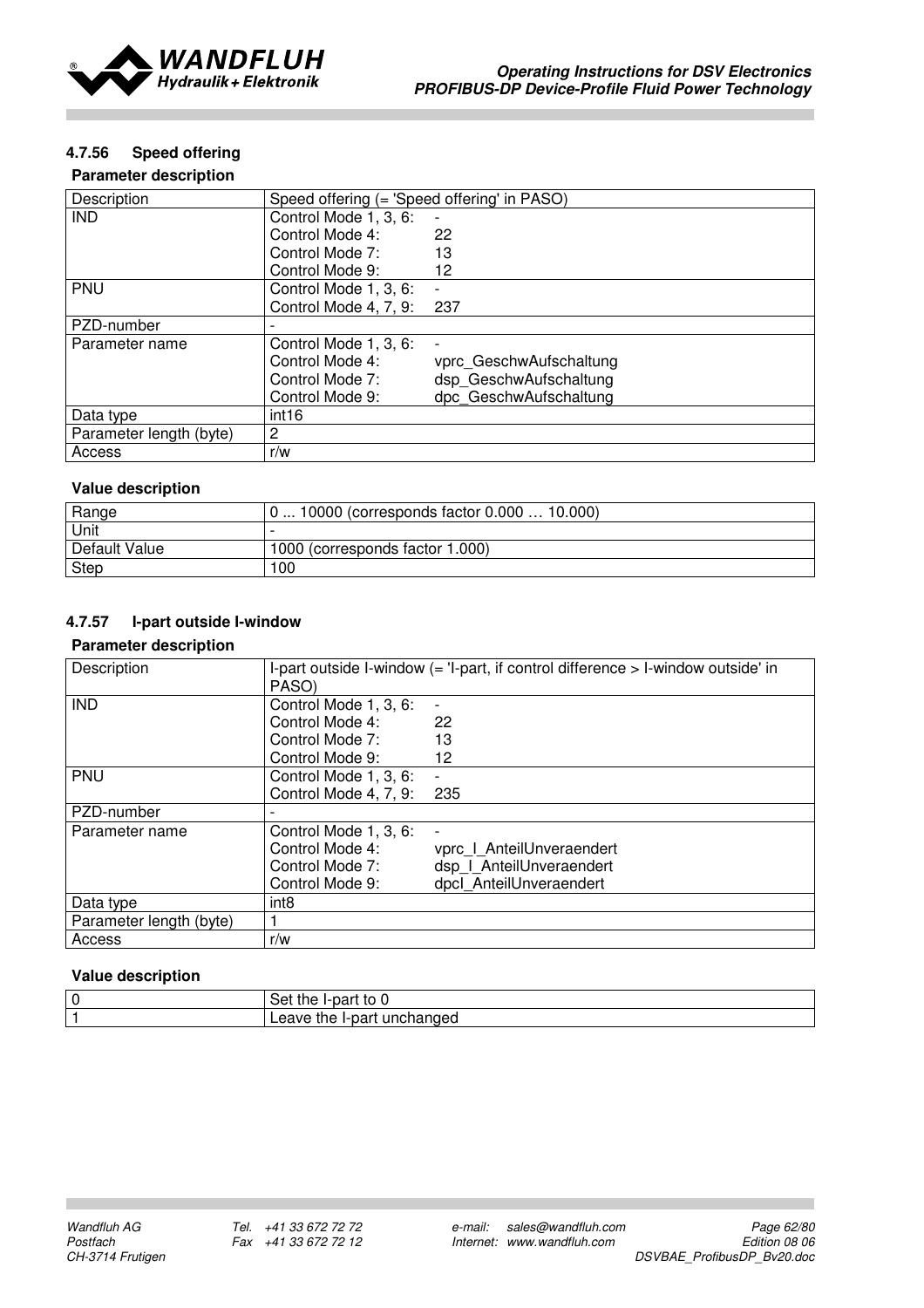

## 4.7.58 P-amplification positive

## Parameter description

| Description             | P-amplification positive (= 'P-amplf. positive' in PASO) |                          |
|-------------------------|----------------------------------------------------------|--------------------------|
| <b>IND</b>              | Control Mode 1, 3, 6:                                    | $\overline{\phantom{0}}$ |
|                         | Control Mode 4:                                          | 22                       |
|                         | Control Mode 7:                                          | 13                       |
|                         | Control Mode 9:                                          | 12                       |
| <b>PNU</b>              | Control Mode 1, 3, 6:                                    | ٠                        |
|                         | Control Mode 4:                                          | 238                      |
|                         | Control Mode 7, 9:                                       | 106                      |
| PZD-number              |                                                          |                          |
| Parameter name          | Control Mode 1, 3, 6:                                    |                          |
|                         | Control Mode 4:                                          | vprc PVal                |
|                         | Control Mode 7:                                          | dsp PVal                 |
|                         | Control Mode 9:                                          | dpc PVal                 |
| Data type               | int <sub>16</sub>                                        |                          |
| Parameter length (byte) | $\overline{c}$                                           |                          |
| Access                  | r/w                                                      |                          |

## Value description

| Range         | $0 25000$ (corresponds factor $0.0 25.0$ ) |
|---------------|--------------------------------------------|
| Unit          |                                            |
| Default Value | 5000 (corresponds factor 5.0)              |
| Step          | 100                                        |

## 4.7.59 P-amplification negative

### Parameter description

| Description             | P-amplification negative $(=$ 'P-amplft. negative' in PASO) |              |
|-------------------------|-------------------------------------------------------------|--------------|
| <b>IND</b>              | Control Mode 1, 3, 6:                                       |              |
|                         | Control Mode 4:                                             | 22           |
|                         | Control Mode 7:                                             | 13           |
|                         | Control Mode 9:                                             | 12           |
| PNU                     | Control Mode 1, 3, 6:                                       |              |
|                         | Control Mode 4, 7, 9:                                       | 239          |
| PZD-number              |                                                             |              |
| Parameter name          | Control Mode 1, 3, 6:                                       |              |
|                         | Control Mode 4:                                             | vprc PValNeg |
|                         | Control Mode 7:                                             | dsp PValNeg  |
|                         | Control Mode 9:                                             | dpc PValNeg  |
| Data type               | int16                                                       |              |
| Parameter length (byte) | 2                                                           |              |
| Access                  | r/w                                                         |              |

| Range         | 0  25000 (corresponds factor 0.0  25.0) |
|---------------|-----------------------------------------|
| Unit          |                                         |
| Default Value | 5000 (corresponds factor 5.0)           |
| Step          | 00 I                                    |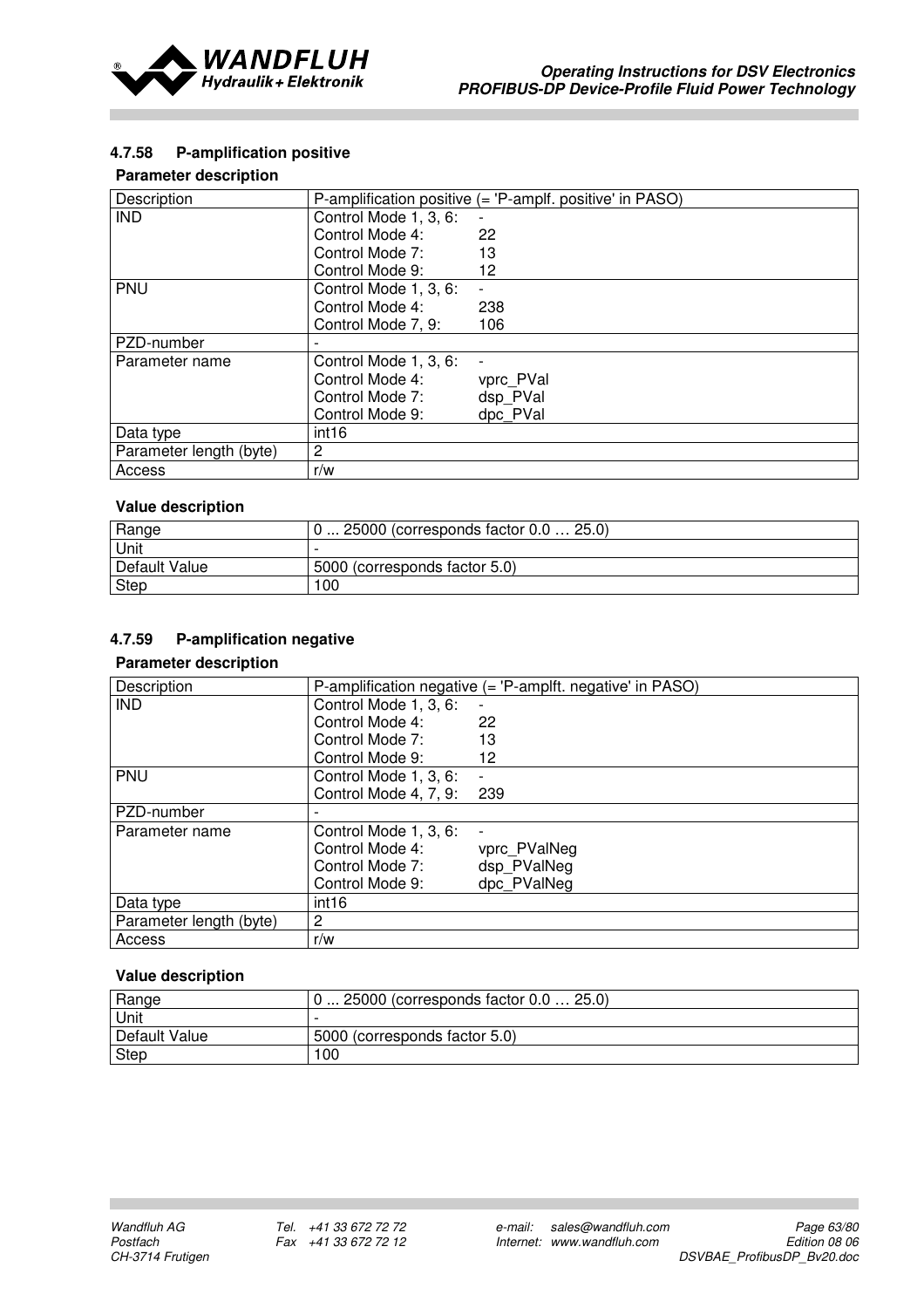

## 4.7.60 Integrator type

### Parameter description

| Description             | Integrator type (This parameter is not visible in the PASO) |                     |
|-------------------------|-------------------------------------------------------------|---------------------|
| <b>IND</b>              | Control Mode 1, 3, 4, 6, 7:                                 |                     |
|                         | Control Mode 9:                                             | 12                  |
| <b>PNU</b>              | Control Mode 1, 3, 4, 6, 7:                                 | Ξ.                  |
|                         | Control Mode 9:                                             | 115                 |
| PZD-number              |                                                             |                     |
| Parameter name          | Control Mode 1, 3, 4, 6, 7:                                 |                     |
|                         | Control Mode 9:                                             | dpc integrator Type |
| Data type               | int <sub>8</sub>                                            |                     |
| Parameter length (byte) |                                                             |                     |
| Access                  | r/w                                                         |                     |

## Value description

| $\overline{0}$ | .<br>∵oti<br>SWIL.<br>cneo<br>alui<br>.            |
|----------------|----------------------------------------------------|
| - 4            | ---<br>$\sim$<br>on<br>----<br>SWIT.<br>ence<br>ше |

### 4.7.61 I-time positive

#### Parameter description

| Description             | I-time positive (= 'I-time positive' in PASO) |                       |
|-------------------------|-----------------------------------------------|-----------------------|
| <b>IND</b>              | Control Mode 1, 3, 6:                         |                       |
|                         | Control Mode 4:                               | 22                    |
|                         | Control Mode 7:                               | 13                    |
|                         | Control Mode 9:                               | 12                    |
| PNU                     | Control Mode 1, 3, 6:                         |                       |
|                         | Control Mode 4:                               | 240                   |
|                         | Control Mode 7:                               | 109                   |
|                         | Control Mode 9:                               | 116                   |
| PZD-number              | $\overline{\phantom{a}}$                      |                       |
| Parameter name          | Control Mode 1, 3, 6:                         | $\overline{a}$        |
|                         | Control Mode 4:                               | vprc integrator TiVal |
|                         | Control Mode 7:                               | dsp integrator TiVal  |
|                         | Control Mode 9:                               | dpc_integrator TiVal  |
| Data type               | int <sub>16</sub>                             |                       |
| Parameter length (byte) | $\overline{2}$                                |                       |
| Access                  | r/w                                           |                       |

| Range         | 0000<br>.<br>ັ |
|---------------|----------------|
| Unit          | ms             |
| Default Value | 1000           |
| <b>Step</b>   |                |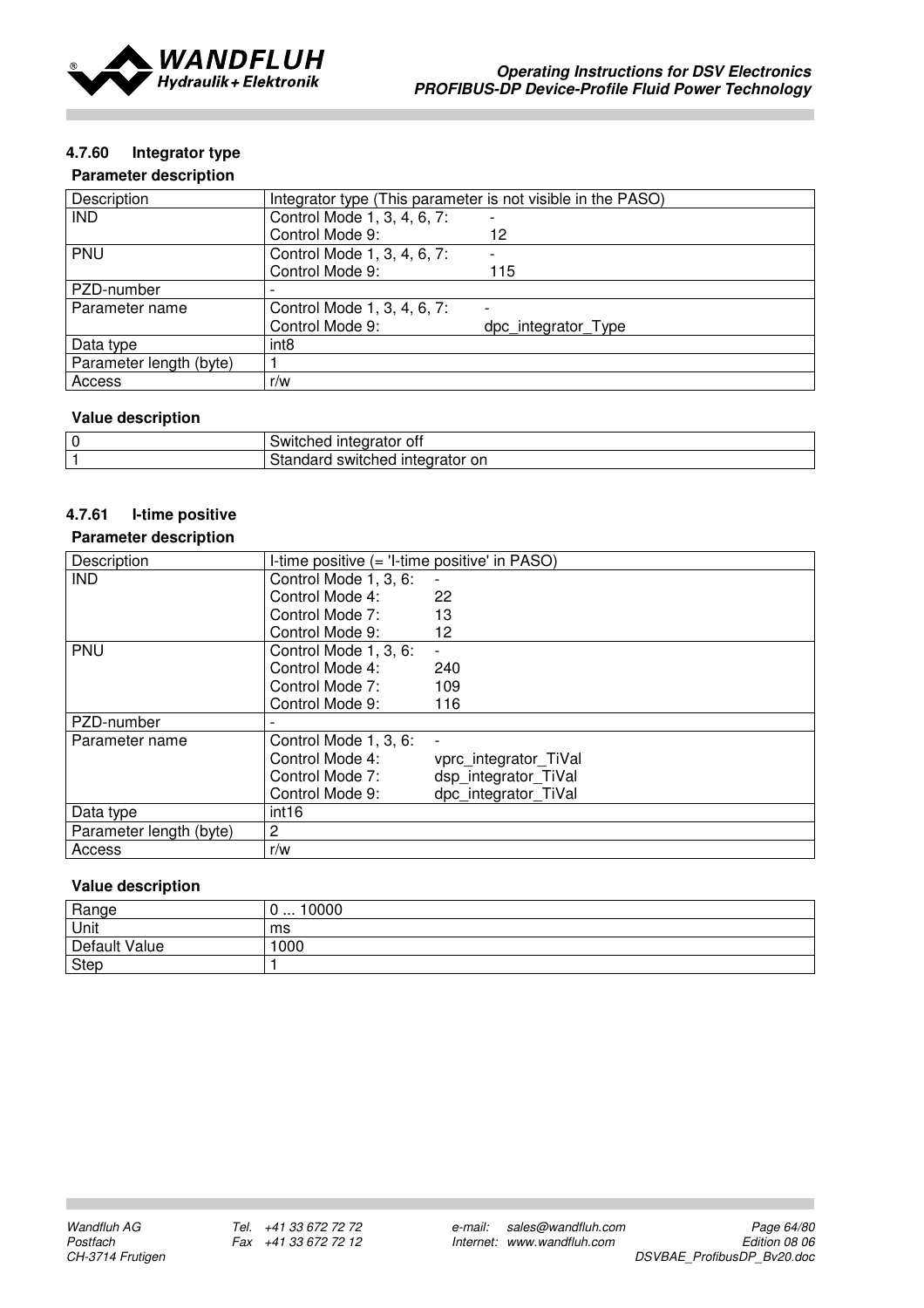

## 4.7.62 I-time negative

#### Parameter description

| Description             | I-time negative (= 'I-time negative' in PASO) |                          |
|-------------------------|-----------------------------------------------|--------------------------|
| <b>IND</b>              | Control Mode 1, 3, 6:                         |                          |
|                         | Control Mode 4:                               | 22                       |
|                         | Control Mode 7:                               | 13                       |
|                         | Control Mode 9:                               | 12                       |
| <b>PNU</b>              | Control Mode 1, 3, 6:                         |                          |
|                         | Control Mode 4, 7, 9:                         | 241                      |
| PZD-number              |                                               |                          |
| Parameter name          | Control Mode 1, 3, 6:                         |                          |
|                         | Control Mode 4:                               | vprc_integrator_TiValNeg |
|                         | Control Mode 7:                               | dsp integrator TiValNeg  |
|                         | Control Mode 9:                               | dpc_integrator_TiValNeg  |
| Data type               | int <sub>16</sub>                             |                          |
| Parameter length (byte) | 2                                             |                          |
| Access                  | r/w                                           |                          |

#### Value description

| Range         | 10000<br>ν<br> |
|---------------|----------------|
| Unit          | ms             |
| Default Value | 1000           |
| Step          |                |

## 4.7.63 I-window outside positive

#### Parameter description

| Description             | I-window outside positive (= 'I-window outside positive' in PASO) |                          |
|-------------------------|-------------------------------------------------------------------|--------------------------|
| <b>IND</b>              | Control Mode 1, 3, 6:                                             | $\overline{\phantom{a}}$ |
|                         | Control Mode 4:                                                   | 22                       |
|                         | Control Mode 7:                                                   | 13                       |
|                         | Control Mode 9:                                                   | 12                       |
| <b>PNU</b>              | Control Mode 1, 3, 6:                                             |                          |
|                         | Control Mode 4, 7:                                                | 242                      |
|                         | Control Mode 9:                                                   | 119                      |
| PZD-number              |                                                                   |                          |
| Parameter name          | Control Mode 1, 3, 6:                                             |                          |
|                         | Control Mode 4:                                                   | vprc integrator DXVal    |
|                         | Control Mode 7:                                                   | dsp_integrator_DXVal     |
|                         | Control Mode 9:                                                   | dpc integrator DXVal     |
| Data type               | int <sub>16</sub>                                                 |                          |
| Parameter length (byte) | $\overline{2}$                                                    |                          |
| Access                  | r/w                                                               |                          |

| Range         | 0 max. range (refer to section "Scaling" page 24)         |
|---------------|-----------------------------------------------------------|
| Unit          | Adjusted unit, refer to section "Displayed unit" page 56. |
| Default Value |                                                           |
| Step          | Dependent on the resolution of actual value               |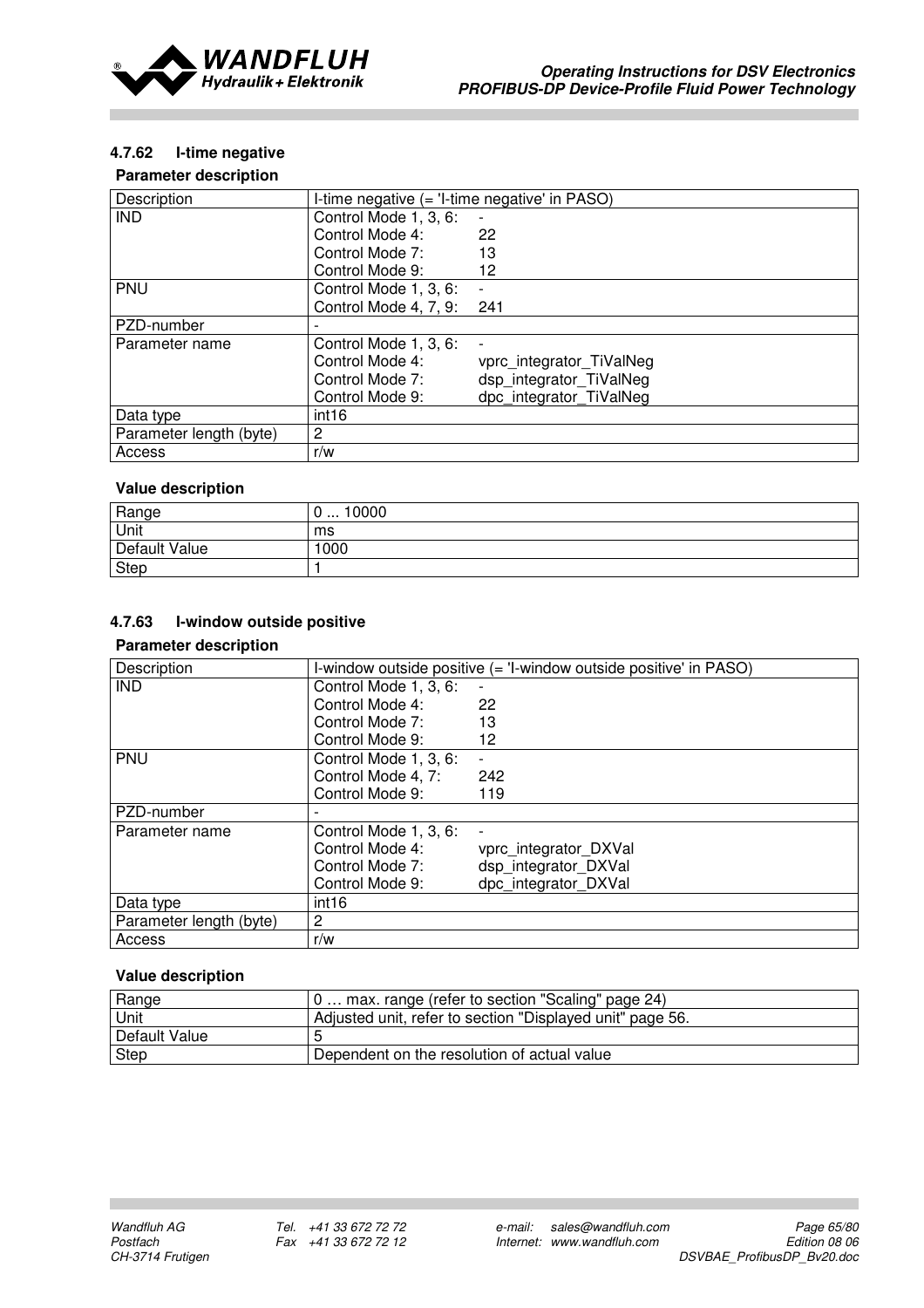

## 4.7.64 I-window outside negative

### Parameter description

| Description             | I-window outside negative (= 'I-window outside negative' in PASO) |                          |
|-------------------------|-------------------------------------------------------------------|--------------------------|
| <b>IND</b>              | Control Mode 1, 3, 6:                                             |                          |
|                         | Control Mode 4:                                                   | 22                       |
|                         | Control Mode 7:                                                   | 13                       |
|                         | Control Mode 9:                                                   | 12                       |
| <b>PNU</b>              | Control Mode 1, 3, 6:                                             |                          |
|                         | Control Mode 4, 7, 9: 243                                         |                          |
| PZD-number              |                                                                   |                          |
| Parameter name          | Control Mode 1, 3, 6:                                             |                          |
|                         | Control Mode 4:                                                   | vprc integrator DXValNeg |
|                         | Control Mode 7:                                                   | dsp integrator DXValNeg  |
|                         | Control Mode 9:                                                   | dpc integrator DXValNeg  |
| Data type               | int16                                                             |                          |
| Parameter length (byte) | $\overline{2}$                                                    |                          |
| Access                  | r/w                                                               |                          |

#### Value description

| Range         | 0 max. range (refer to section "Scaling" page 24)         |
|---------------|-----------------------------------------------------------|
| Unit          | Adjusted unit, refer to section "Displayed unit" page 56. |
| Default Value |                                                           |
| Step          | Dependent on the resolution of actual value               |

## 4.7.65 I-window inside positive

#### Parameter description

| Description             |                       | I-window inside positive (= 'I-window inside positive' in PASO) |
|-------------------------|-----------------------|-----------------------------------------------------------------|
| <b>IND</b>              | Control Mode 1, 3, 6: |                                                                 |
|                         | Control Mode 4:       | 22                                                              |
|                         | Control Mode 7:       | 13                                                              |
|                         | Control Mode 9:       | 12                                                              |
| <b>PNU</b>              | Control Mode 1, 3, 6: |                                                                 |
|                         | Control Mode 4, 7, 9: | 248                                                             |
| PZD-number              |                       |                                                                 |
| Parameter name          | Control Mode 1, 3, 6: |                                                                 |
|                         | Control Mode 4:       | vprc I Fenster Innen Pos                                        |
|                         | Control Mode 7:       | dsp I Fenster Innen Pos                                         |
|                         | Control Mode 9:       | dpc I Fenster Innen Pos                                         |
| Data type               | int16                 |                                                                 |
| Parameter length (byte) | $\overline{2}$        |                                                                 |
| Access                  | r/w                   |                                                                 |

| Range         | 0 max. range (refer to section "Scaling" page 24)         |
|---------------|-----------------------------------------------------------|
| Unit          | Adjusted unit, refer to section "Displayed unit" page 56. |
| Default Value |                                                           |
| <b>Step</b>   | Dependent on the resolution of actual value               |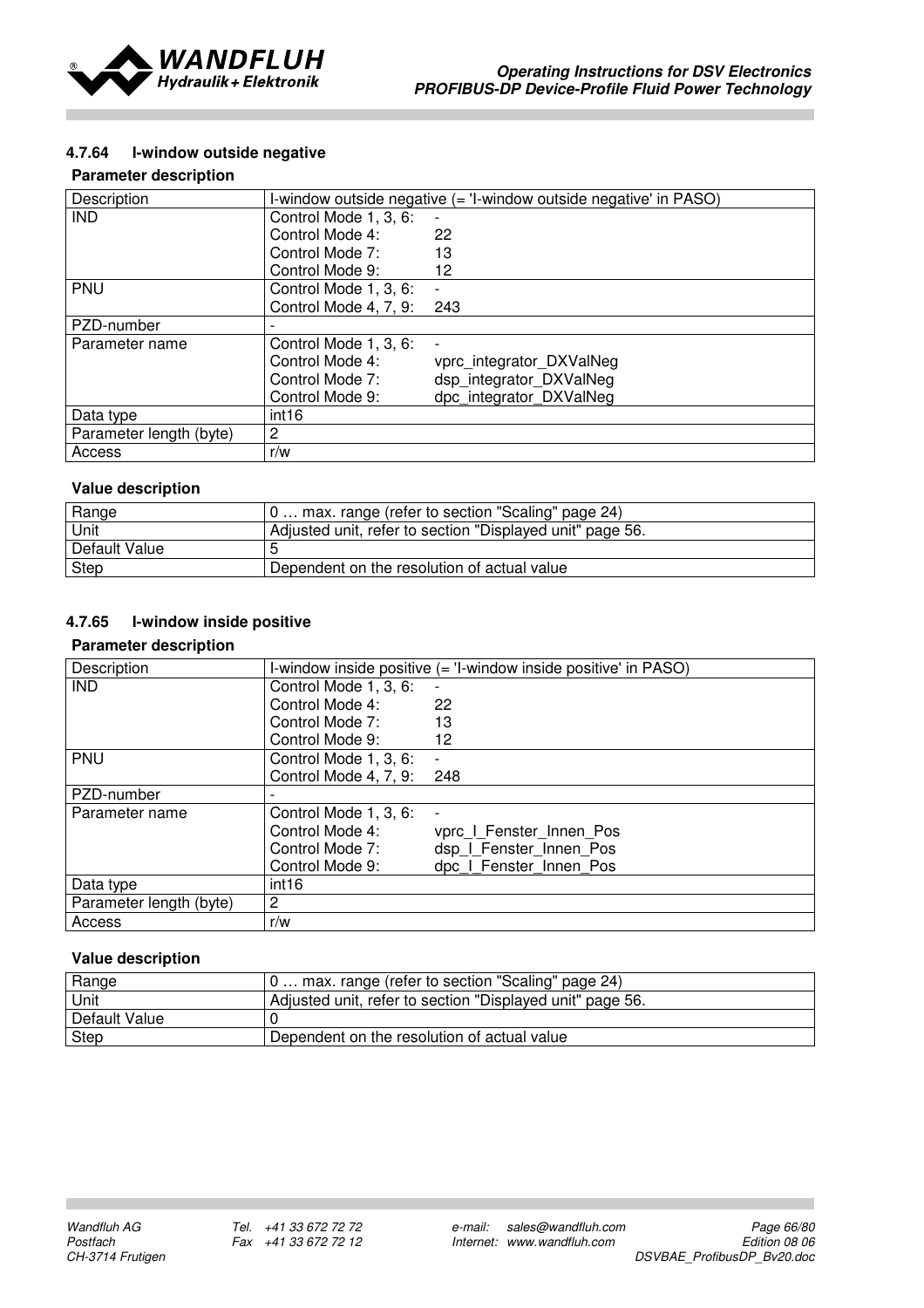

## 4.7.66 I-window inside negative

### Parameter description

| Description             |                       | I-windiw inside negative (= 'I-window inside negative' in PASO) |
|-------------------------|-----------------------|-----------------------------------------------------------------|
| <b>IND</b>              | Control Mode 1, 3, 6: |                                                                 |
|                         | Control Mode 4:       | 22                                                              |
|                         | Control Mode 7:       | 13                                                              |
|                         | Control Mode 9:       | 12                                                              |
| PNU                     | Control Mode 1, 3, 6: |                                                                 |
|                         | Control Mode 4, 7, 9: | 249                                                             |
| PZD-number              |                       |                                                                 |
| Parameter name          | Control Mode 1, 3, 6: | $\overline{\phantom{0}}$                                        |
|                         | Control Mode 4:       | vprc I Fenster Innen Neg                                        |
|                         | Control Mode 7:       | dsp I Fenster Innen Neg                                         |
|                         | Control Mode 9:       | dpc I Fenster Innen Neg                                         |
| Data type               | int <sub>16</sub>     |                                                                 |
| Parameter length (byte) | $\overline{2}$        |                                                                 |
| Access                  | r/w                   |                                                                 |

#### Value description

| Range         | 0 max. range (refer to section "Scaling" page 24)         |
|---------------|-----------------------------------------------------------|
| Unit          | Adjusted unit, refer to section "Displayed unit" page 56. |
| Default Value |                                                           |
| Step          | Dependent on the resolution of actual value               |

# 4.7.67 D-time positive

#### Parameter description

| Description             | D-time positive (= 'D-time positive' in PASO) |                |
|-------------------------|-----------------------------------------------|----------------|
| <b>IND</b>              | Control Mode 1, 3, 6:                         |                |
|                         | Control Mode 4:                               | 22             |
|                         | Control Mode 7:                               | 13             |
|                         | Control Mode 9:                               | 12             |
| PNU                     | Control Mode 1, 3, 6:                         |                |
|                         | Control Mode 4, 7, 9:                         | 244            |
| PZD-number              |                                               |                |
| Parameter name          | Control Mode 1, 3, 6:                         | $\overline{a}$ |
|                         | Control Mode 4:                               | vprc DTimeVal  |
|                         | Control Mode 7:                               | dsp DTimeVal   |
|                         | Control Mode 9:                               | dpc DTimeVal   |
| Data type               | int <sub>16</sub>                             |                |
| Parameter length (byte) | $\overline{c}$                                |                |
| Access                  | r/w                                           |                |

| Range         | 10000<br>ັ<br>$\cdots$ |
|---------------|------------------------|
| Unit          | ms                     |
| Default Value | 1000                   |
| Step          |                        |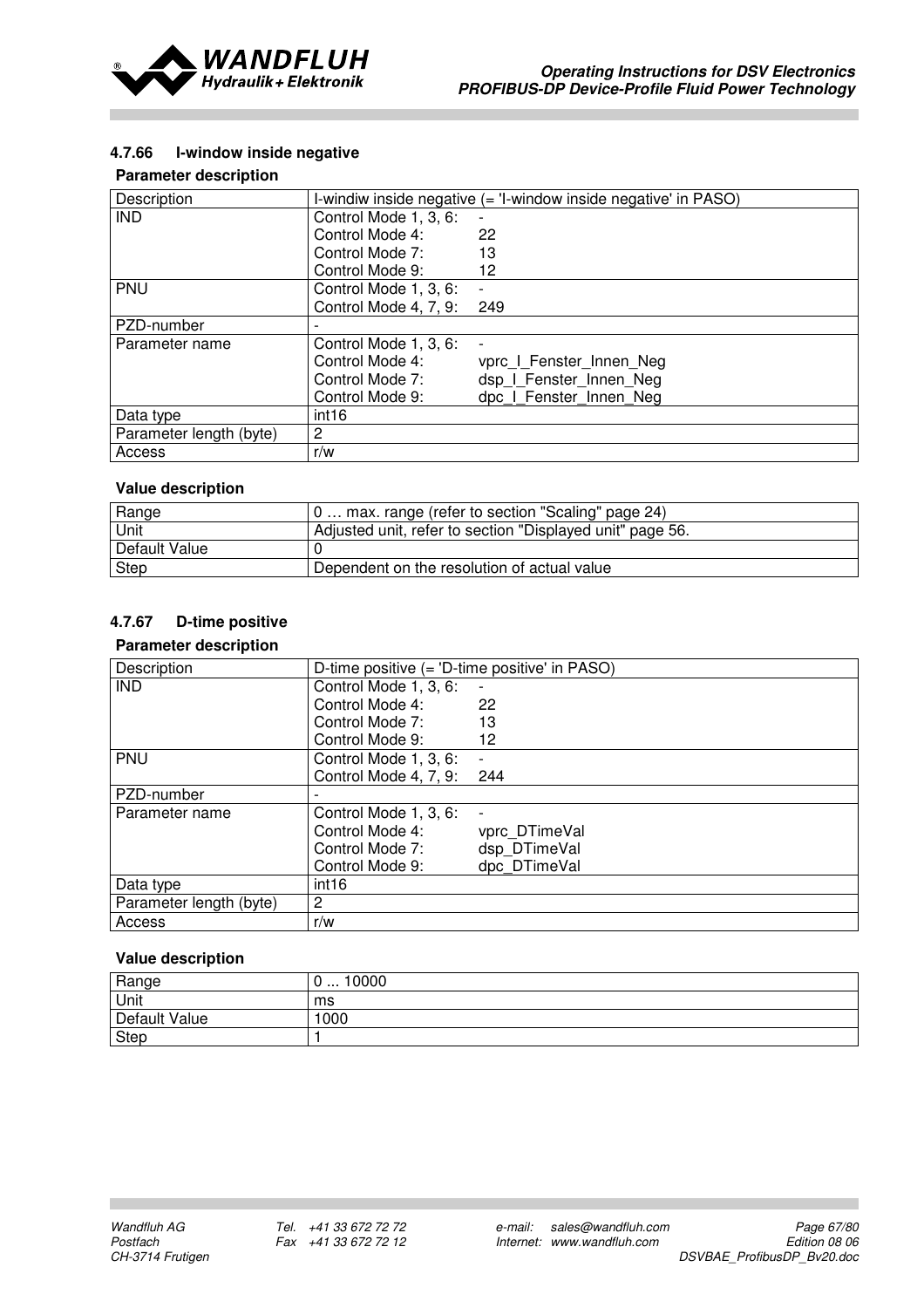

## 4.7.68 D-time negative

## Parameter description

| Description             | D-time negative (= 'D-time negative' in PASO) |                  |
|-------------------------|-----------------------------------------------|------------------|
| <b>IND</b>              | Control Mode 1, 3, 6:                         | -                |
|                         | Control Mode 4:                               | 22               |
|                         | Control Mode 7:                               | 13               |
|                         | Control Mode 9:                               | 12               |
| <b>PNU</b>              | Control Mode 1, 3, 6:                         |                  |
|                         | Control Mode 4, 7, 9:                         | 245              |
| PZD-number              |                                               |                  |
| Parameter name          | Control Mode 1, 3, 6:                         |                  |
|                         | Control Mode 4:                               | vprc DTimeValNeg |
|                         | Control Mode 7:                               | dsp DTimeValNeg  |
|                         | Control Mode 9:                               | dpc DTimeValNeg  |
| Data type               | int16                                         |                  |
| Parameter length (byte) | $\overline{2}$                                |                  |
| Access                  | r/w                                           |                  |

## Value description

| Range         | 0000<br>ັບ |
|---------------|------------|
| Unit          | ms         |
| Default Value | 1000       |
| <b>Step</b>   |            |

## 4.7.69 D-amplification positive

#### Parameter description

| Description             | D-amplification positive (= 'D-amplf. positive' in PASO) |                          |
|-------------------------|----------------------------------------------------------|--------------------------|
| <b>IND</b>              | Control Mode 1, 3, 6:                                    | $\overline{\phantom{a}}$ |
|                         | Control Mode 4:                                          | 22                       |
|                         | Control Mode 7:                                          | 13                       |
|                         | Control Mode 9:                                          | 12                       |
| PNU                     | Control Mode 1, 3, 6:                                    | $\blacksquare$           |
|                         | Control Mode 4, 7, 9:                                    | 246                      |
| PZD-number              |                                                          |                          |
| Parameter name          | Control Mode 1, 3, 6:                                    | $\blacksquare$           |
|                         | Control Mode 4:                                          | vprc DVal                |
|                         | Control Mode 7:                                          | dsp DVal                 |
|                         | Control Mode 9:                                          | dpc DVal                 |
| Data type               | int <sub>16</sub>                                        |                          |
| Parameter length (byte) | $\overline{2}$                                           |                          |
| Access                  | r/w                                                      |                          |

| Range         | 0  10000 (corresponds factor 0.0  10.0) |  |  |
|---------------|-----------------------------------------|--|--|
| Unit          |                                         |  |  |
| Default Value | 5000 (corresponds factor 5.0)           |  |  |
| <b>Step</b>   | 100                                     |  |  |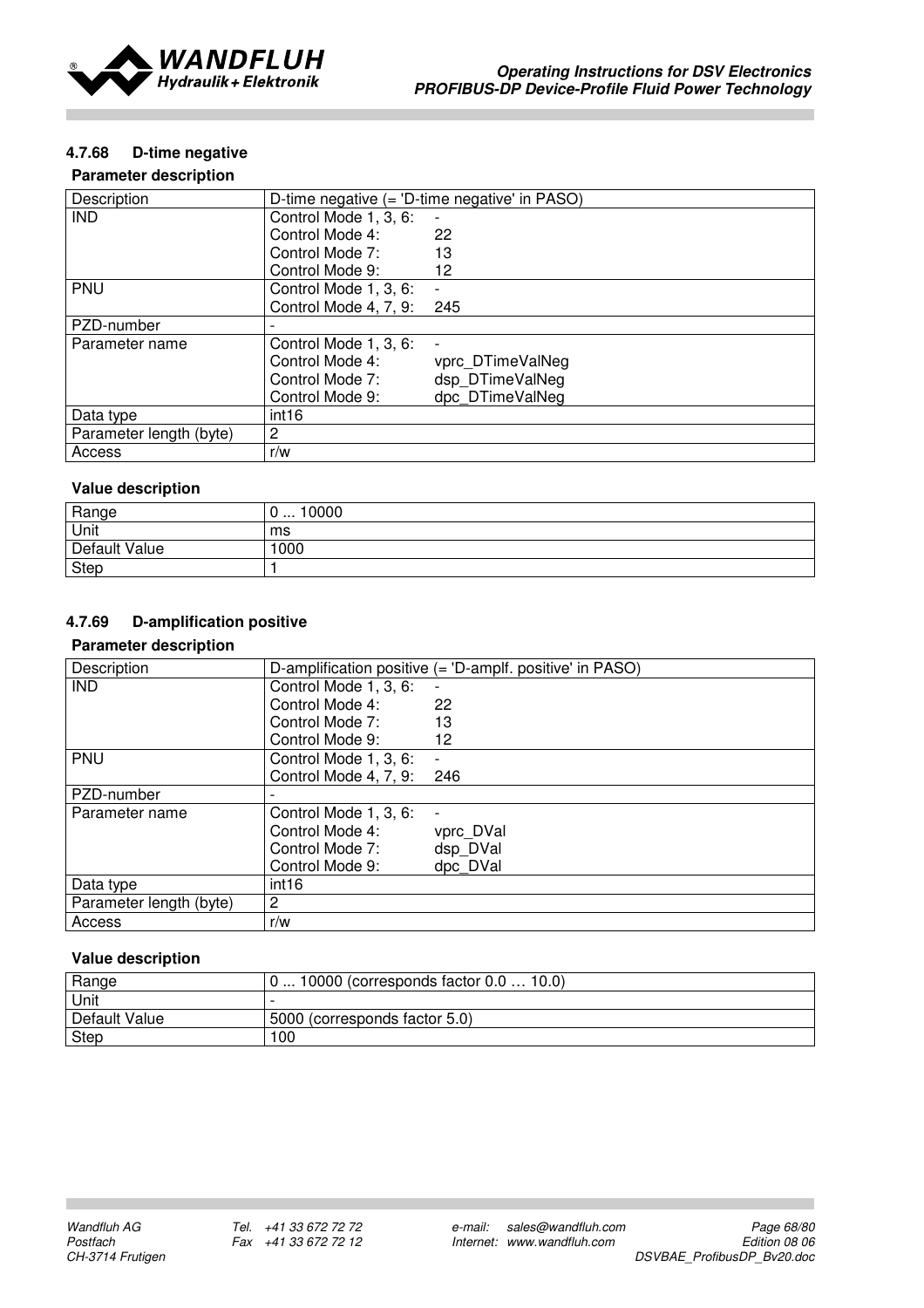

## 4.7.70 D-amplification negative

### Parameter description

| Description             | D-amplification negative (= 'D-amplf. negative' in PASO) |              |  |
|-------------------------|----------------------------------------------------------|--------------|--|
| <b>IND</b>              | Control Mode 1, 3, 6:                                    |              |  |
|                         | Control Mode 4:                                          | 22           |  |
|                         | Control Mode 7:                                          | 13           |  |
|                         | Control Mode 9:                                          | 12           |  |
| <b>PNU</b>              | Control Mode 1, 3, 6:                                    |              |  |
|                         | Control Mode 4, 7, 9:                                    | 247          |  |
| PZD-number              |                                                          |              |  |
| Parameter name          | Control Mode 1, 3, 6:                                    |              |  |
|                         | Control Mode 4:                                          | vprc DValNeg |  |
|                         | Control Mode 7:                                          | dsp DValNeg  |  |
|                         | Control Mode 9:                                          | dpc DValNeg  |  |
| Data type               | int <sub>16</sub>                                        |              |  |
| Parameter length (byte) | $\overline{2}$                                           |              |  |
| Access                  | r/w                                                      |              |  |

#### Value description

| Range         | 10000 (corresponds factor 0.0  10.0) |
|---------------|--------------------------------------|
| Unit          |                                      |
| Default Value | 5000 (corresponds factor 5.0)        |
| Step          | 100                                  |

# 4.7.71 Actual value

| Description             | Actual value                                                 |                          |                   |
|-------------------------|--------------------------------------------------------------|--------------------------|-------------------|
| <b>IND</b>              | Control Mode 1, 3, 6:                                        | $\overline{\phantom{a}}$ |                   |
|                         | Control Mode 4:                                              | 22                       |                   |
|                         | Control Mode 7:                                              | 13                       |                   |
|                         | Control Mode 9:                                              | 12                       |                   |
| <b>PNU</b>              | Control Mode 1, 3, 6:                                        |                          |                   |
|                         | Control Mode 4:                                              | 144                      |                   |
|                         | Control Mode 7, 9:                                           | 100                      |                   |
| PZD-number              | 003                                                          |                          |                   |
| Parameter name          | Control Mode 1, 3, 6:                                        |                          |                   |
|                         | Control Mode 4:                                              | vprc ActualVal           |                   |
|                         | Control Mode 7:                                              | dsp ActualVal            |                   |
|                         | Control Mode 9:                                              | dpc ActualVal            |                   |
| Data type               | Control Mode 4 (Telegram type 3 and 4):<br>int <sub>16</sub> |                          |                   |
|                         | Control Mode 7, 9 (Telegram type 1 and 2):                   |                          | int <sub>32</sub> |
| Parameter length (byte) | 2, 4                                                         |                          |                   |
| Access                  |                                                              |                          |                   |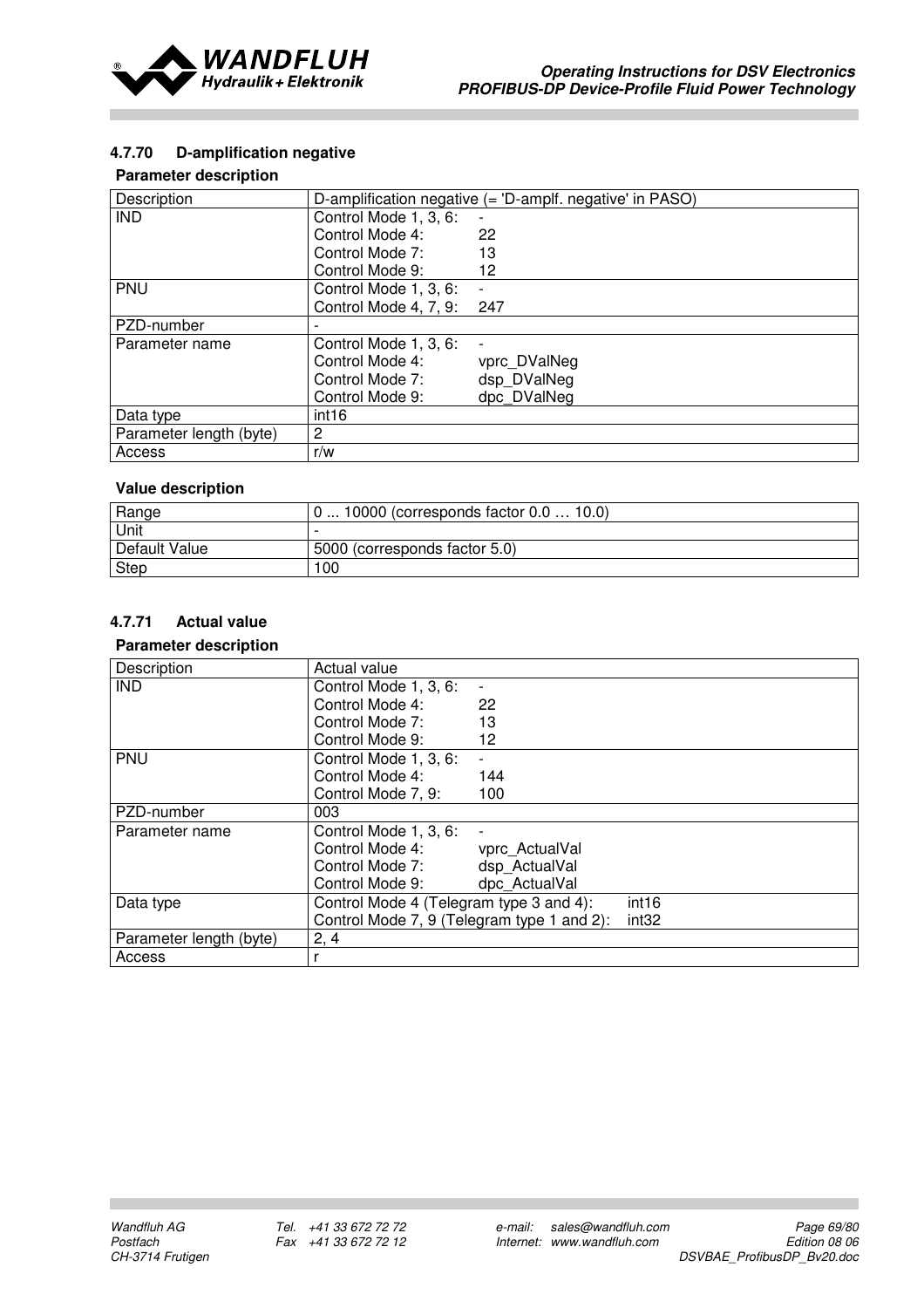

| Range | Control Mode $1, 3, 6: -$                                                                                         |
|-------|-------------------------------------------------------------------------------------------------------------------|
|       | Control Mode 4 (Telegram type 3 and 4):<br>0 +16384 (refer to section "Internal bus resolution" page 25)          |
|       | Control Mode 7, 9 (Telegram type 1 and 2):<br>0maxReferenz (refer to section "Max. Reference transducer" page 43) |
| Unit  | Adjusted unit                                                                                                     |

## 4.7.72 Control deviation

#### Parameter description

| Description             | Control deviation                                            |                       |  |
|-------------------------|--------------------------------------------------------------|-----------------------|--|
| <b>IND</b>              | Control Mode 1, 3, 6:                                        | $\blacksquare$        |  |
|                         | Control Mode 4:                                              | 22                    |  |
|                         | Control Mode 7:                                              | 13                    |  |
|                         | Control Mode 9:                                              | 12                    |  |
| PNU                     | Control Mode 1, 3, 6:                                        |                       |  |
|                         | Control Mode 4:                                              | 147                   |  |
|                         | Control Mode 7, 9:                                           | 103                   |  |
| PZD-number              |                                                              |                       |  |
| Parameter name          | Control Mode 1, 3, 6:                                        |                       |  |
|                         | Control Mode 4:                                              | vprc_CtrlDeviationVal |  |
|                         | Control Mode 7:                                              | dsp CtrlDeviationVal  |  |
|                         | Control Mode 9:                                              | dpc CtrlDeviationVal  |  |
| Data type               | Control Mode 4 (Telegram type 3 and 4):<br>int <sub>16</sub> |                       |  |
|                         | Control Mode 7,9 (Telegram type 1 and 2):                    | int <sub>32</sub>     |  |
| Parameter length (byte) | 2, 4                                                         |                       |  |
| Access                  |                                                              |                       |  |

| Range | Control Mode 1, 3, 6: -                                                                                           |
|-------|-------------------------------------------------------------------------------------------------------------------|
|       | Control Mode 4 (Telegram type 3 and 4):<br>0 +16384 (refer to section "Internal bus resolution" page 25)          |
|       | Control Mode 7, 9 (Telegram type 1 and 2):<br>0maxReferenz (refer to section "Max. Reference transducer" page 43) |
| Unit  | Adjusted unit                                                                                                     |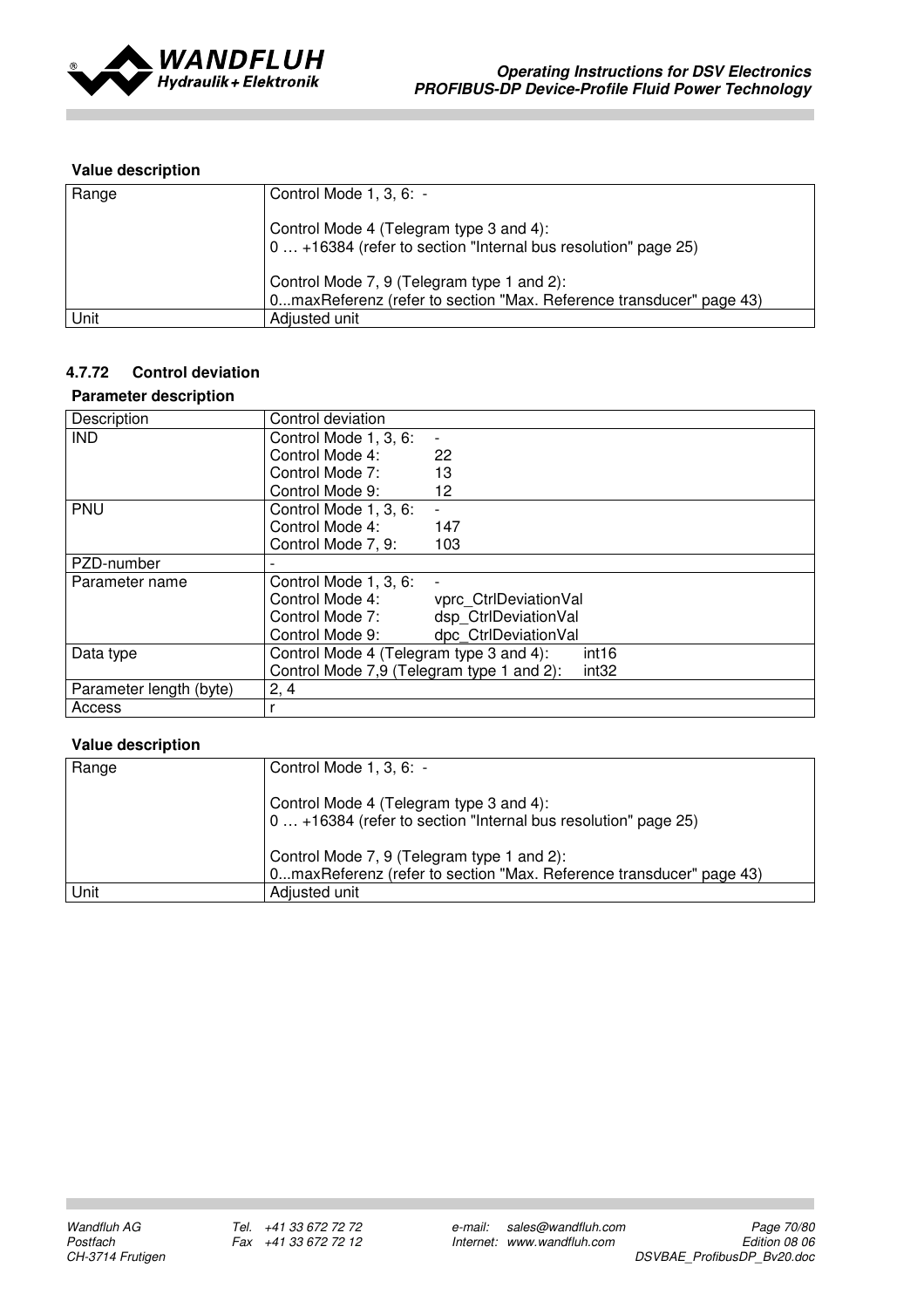

## 4.7.73 Characteristict optimisation

### Parameter description

| Description             | Characteristic optimisation (= "characteristic optimisation" in PASO) switch on<br>or switch off.<br>Can be switched on only if the characteristic optimisation possesses valid<br>values (refer to section "Characteristict optimisation X-axis" page 71 and<br>"Characteristic optimisation Y-axis" page 73). |  |  |
|-------------------------|-----------------------------------------------------------------------------------------------------------------------------------------------------------------------------------------------------------------------------------------------------------------------------------------------------------------|--|--|
| <b>IND</b>              | Control Mode 1:<br>64                                                                                                                                                                                                                                                                                           |  |  |
|                         | Control Mode 3: 64 (only DSV amplifier)                                                                                                                                                                                                                                                                         |  |  |
|                         | Control Mode 4, 6, 7, 9: -                                                                                                                                                                                                                                                                                      |  |  |
| <b>PNU</b>              | Control Mode 1:<br>-20                                                                                                                                                                                                                                                                                          |  |  |
|                         | Control Mode 3: 20 (only DSV amplifier)                                                                                                                                                                                                                                                                         |  |  |
|                         | Control Mode 4, 6, 7, 9: -                                                                                                                                                                                                                                                                                      |  |  |
| PZD-number              |                                                                                                                                                                                                                                                                                                                 |  |  |
| Parameter name          |                                                                                                                                                                                                                                                                                                                 |  |  |
| Data type               | int <sub>8</sub>                                                                                                                                                                                                                                                                                                |  |  |
| Parameter length (byte) |                                                                                                                                                                                                                                                                                                                 |  |  |
| Access                  | r/w                                                                                                                                                                                                                                                                                                             |  |  |

# Value description

| Characteristic optimisation   0 |  |
|---------------------------------|--|
| switched off                    |  |
| Characteristic optimisation   1 |  |
| switched on                     |  |

## 4.7.74 Characteristict optimisation X-axis

| Description             | Characteristic optimisation X axis (= 'Characterisitc opetimisation preset value'<br>in PASO) |  |  |
|-------------------------|-----------------------------------------------------------------------------------------------|--|--|
| <b>IND</b>              | Control Mode 1:<br>64                                                                         |  |  |
|                         | Control Mode 3:<br>64 (only DSV amplifier)                                                    |  |  |
|                         | Control Mode 4, 6, 7, 9: -                                                                    |  |  |
| <b>PNU</b>              | Control Mode 1:<br>21                                                                         |  |  |
|                         | Control Mode 3: 21 (only DSV amplifier)                                                       |  |  |
|                         | Control Mode 4, 6, 7, 9: -                                                                    |  |  |
| PZD-number              |                                                                                               |  |  |
| Parameter name          |                                                                                               |  |  |
| Data type               | int <sub>32</sub>                                                                             |  |  |
| Parameter length (byte) | 4                                                                                             |  |  |
| Access                  | Stützpunkt                                                                                    |  |  |
|                         | - (fixed value, refer to 'Range')<br>1:                                                       |  |  |
|                         | (fixed 100)<br>11:<br>$\mathsf{r}$                                                            |  |  |
|                         | 210:<br>r/w                                                                                   |  |  |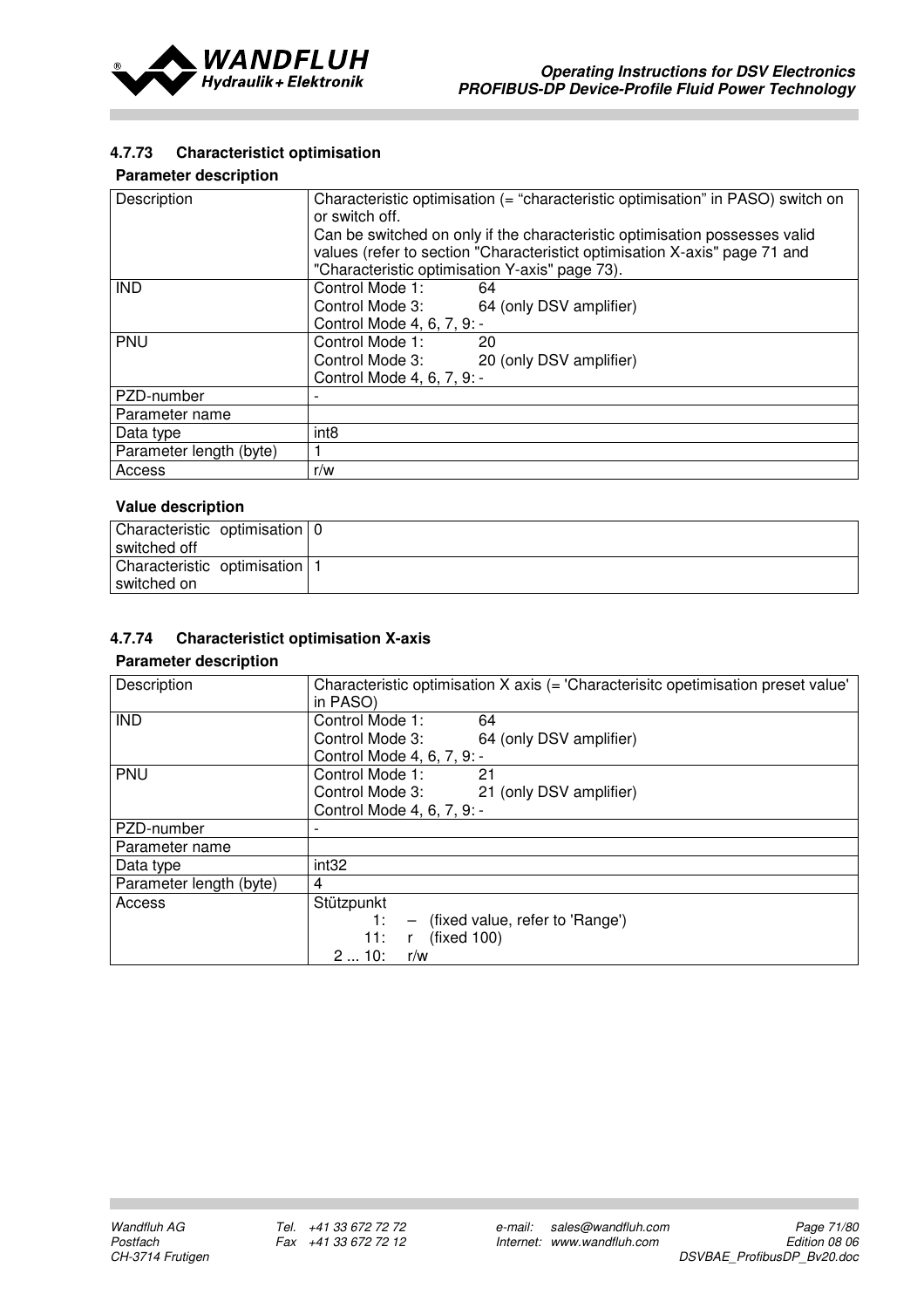

| Range         | Deadband type $= 1$<br>Mode of operation 0, 1, 2:         |  |  |
|---------------|-----------------------------------------------------------|--|--|
|               | Deadband A  100                                           |  |  |
|               | Mode of operationt 3 (2-Magnet einzeln):                  |  |  |
|               | if solenoid choice A --> Totband A  100                   |  |  |
|               | if solenoid choice $B \rightarrow$ Totband B $\ldots$ 100 |  |  |
|               | Deadband type $= 0$                                       |  |  |
|               | 0100                                                      |  |  |
|               | <b>Condition:</b>                                         |  |  |
|               | Values not sinkin                                         |  |  |
|               | Value [Base = $2$ ] >= Value [Base = 1]                   |  |  |
|               | Value [Baset = $3$ ] >= Value [Base = $2$ ]               |  |  |
|               | usw.                                                      |  |  |
| Unit          | $\%$                                                      |  |  |
| Default Value | 0                                                         |  |  |
| Step          |                                                           |  |  |

The value consists of 4 bytes. It contains the solenoid choice, base and parameter values.

| Bvte                           | <b>Byte</b> | Bvte  | Bvte                     |
|--------------------------------|-------------|-------|--------------------------|
| D<br>iolenoid<br>. .<br>¬<br>ш | base        | empty | value<br>neter<br>`di di |

## Example

### 1) The base 4 of the solenoid B with the value 50 is to be described:

| Byte 3                                                     | Byte 2                                      | Byte 1                                         | Byte 0    |
|------------------------------------------------------------|---------------------------------------------|------------------------------------------------|-----------|
| (Solenoid B)                                               | 4                                           | empty                                          | 50        |
| Hex.<br>01<br>Value = $01040032$ H                         | 04                                          | 00                                             | 32        |
| or                                                         |                                             |                                                |           |
| $1 * 2^{24}$<br>Dez.<br>$+$<br>Shift 24 Bit<br>to the left | $4 * 2^{16}$<br>Shift 16 Bit<br>to the left | $0 * 2^8$<br>$+$<br>Shift 8 Bit<br>to the left | 50<br>$+$ |

Value = 17039410 D

**1** Soelnoid B only with 2 solenoids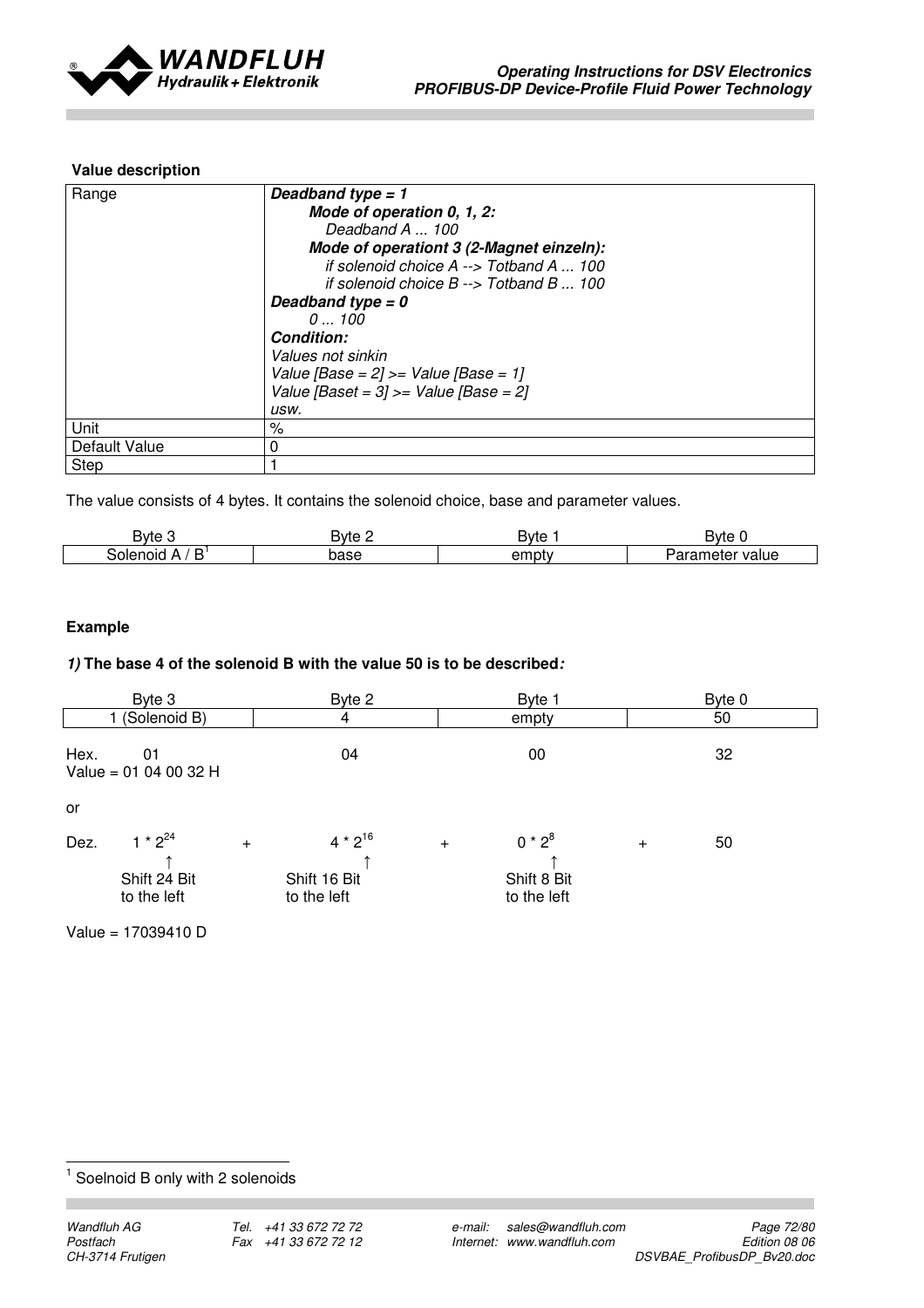

# 2) The base 3 of the solenoid A is to be read: Byte 3 Byte 2 Byte 2 Byte 1 Byte 1 Byte 0 0 (Solenoid A) 3 8 empty 0 Hex. 00 03 03 00 00 00 Value = 00 03 00 00 H or Dez.  $0 * 2^{24}$  +  $3 * 2^{16}$  +  $0 * 2^8$  $+$  0  $\uparrow$  and  $\uparrow$  and  $\uparrow$  and  $\uparrow$ Value = 196608 D Answer of the DSV Electronics

| ರ∨te                                | <b>Byte</b> | Bvte  | <b>Byte</b>                     |
|-------------------------------------|-------------|-------|---------------------------------|
| $\sqrt{2}$<br>Solenoid<br>. .<br>n, |             | empty | eter value<br>.<br>amere.<br>л. |

After a change of the parameter "Deadband threshold A", the characteristic optimisation parameters of the X axis are no longer valid. The parameters must be read or set again.

### 4.7.75 Characteristic optimisation Y-axis

#### Parameter description

| Description             | Characteristic optimisation Y-axis (= 'Characteristic-solenoid current' in PASO) |
|-------------------------|----------------------------------------------------------------------------------|
| <b>IND</b>              | Control Mode 1:<br>64                                                            |
|                         | Control Mode 3:<br>64 (only DSV amplifier)                                       |
|                         | Control Mode 4, 6, 7, 9: -                                                       |
| <b>PNU</b>              | Control Mode 1:<br>22                                                            |
|                         | 22 (only DSV amplifier)<br>Control Mode 3:                                       |
|                         | Control Mode 4, 6, 7, 9: -                                                       |
| PZD-number              |                                                                                  |
| Parameter name          |                                                                                  |
| Data type               | int <sub>32</sub>                                                                |
| Parameter length (byte) | 4                                                                                |
| Access                  | Base                                                                             |
|                         | (test 0)<br>1:                                                                   |
|                         | (fest 1000)<br>11:                                                               |
|                         | 210:<br>r/w                                                                      |

#### Value description

| Range         | Base  |            |                          |
|---------------|-------|------------|--------------------------|
|               |       |            | (corresponds Imin)       |
|               | 11:   | 1000       | (corresponds Imax)       |
|               |       | 210: 01000 | (corresponds Imin  Imax) |
| Unit          | 1/10% |            |                          |
| Default Value |       |            |                          |
| <b>Step</b>   |       |            |                          |

The value consists of 4 bytes. It contains the solenoid choice, base and parameter values.

| <b>Byte</b>                              | Bvte<br>- | Bvte                  | . svte     |
|------------------------------------------|-----------|-----------------------|------------|
| D4<br>solenoic<br>$\mathbf{v}$<br>_<br>∽ | 3ase      | - - - -<br>neier<br>- | value<br>. |

#### Example

2 Magnet B nur wenn 2-Magnete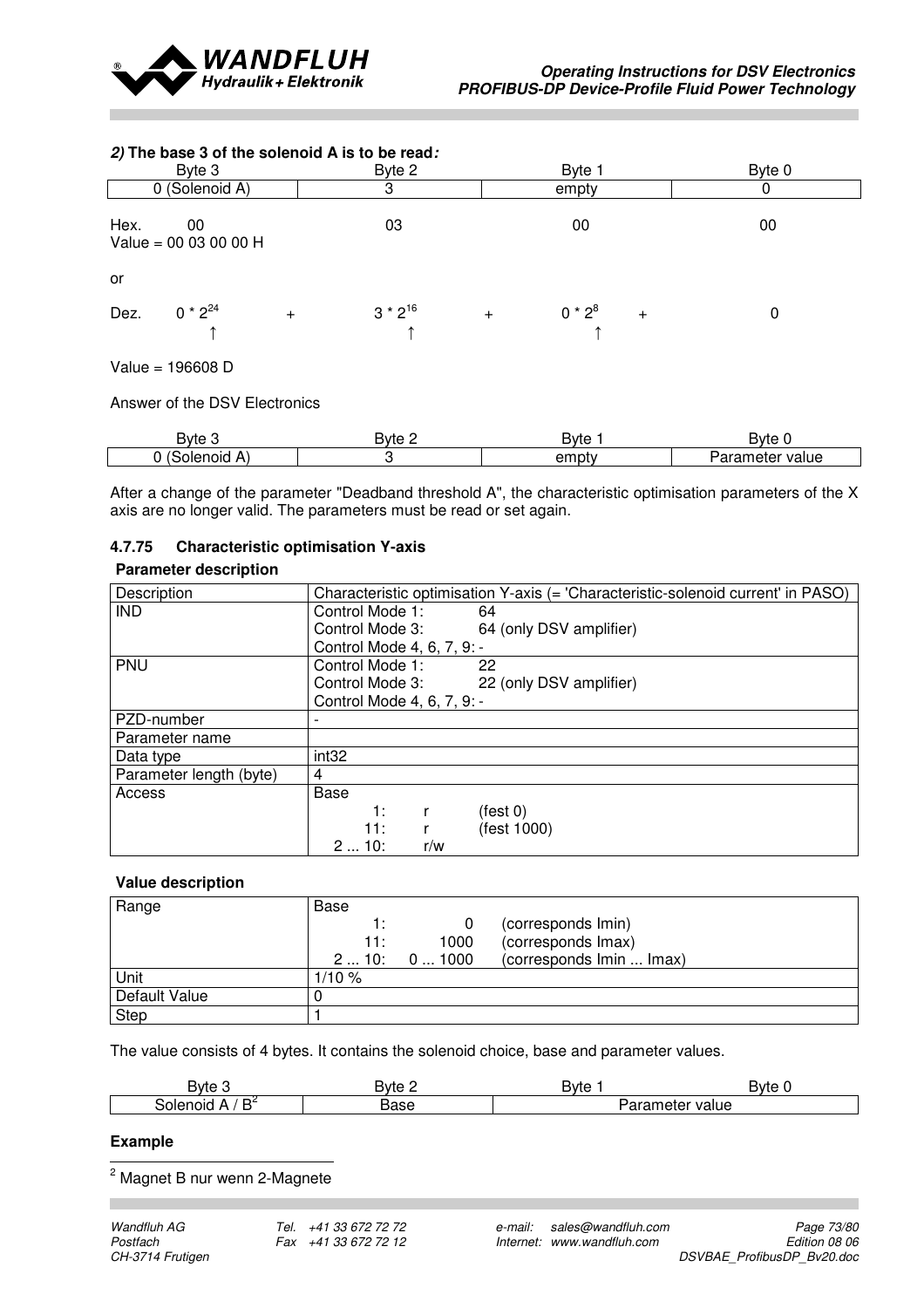

#### 1) the base 8 of the solenoid A with the value 700 is to be described:

| Byte 3                                                     | Byte 2                                             | Byte 1 | Byte 0 |
|------------------------------------------------------------|----------------------------------------------------|--------|--------|
| 0 (Solenoid A)                                             | 8                                                  |        | 700    |
| Hex.<br>00<br>Value = 00 08 02 BC H                        | 08                                                 | 02     | BC     |
| or                                                         |                                                    |        |        |
| $0 * 2^{24}$<br>Dez.<br>$+$<br>Shift 24 Bit<br>to the left | $8 * 2^{16}$<br>$+$<br>Shift 16 Bit<br>to the left | 700    |        |
| Value = 524988 D                                           |                                                    |        |        |

### 2) The base 7 of the solenoid B is to be read:

| Byte 3                                                     | Byte 2                                      | Byte 1                                                      | Byte 0           |
|------------------------------------------------------------|---------------------------------------------|-------------------------------------------------------------|------------------|
| (Solenoid B)                                               | 7                                           | 0                                                           |                  |
| Hex.<br>01<br>Value = $0107000$ H<br><b>Or</b>             | 07                                          | 00                                                          | 00               |
| $1 * 2^{24}$<br>Dez.<br>$+$<br>Shift 24 Bit<br>to the left | $7 * 2^{16}$<br>Shift 16 Bit<br>to the left | $0 * 2^8$<br>$\ddot{}$<br>$+$<br>Shift 8 Bit<br>to the left | $\boldsymbol{0}$ |
| Value = 17235968 D                                         |                                             |                                                             |                  |
| Answer of the DSV Electronic                               |                                             |                                                             |                  |
| Byte 3                                                     | Byte 2                                      | Byte 1                                                      | Byte 0           |
| (Solenoid B)                                               | 7                                           | Parameter value                                             |                  |

After a change of the parameter "Deadband threshold B", the characteristic optimisation parameters of the Y axis are no longer valid. The parameters must be read or set again.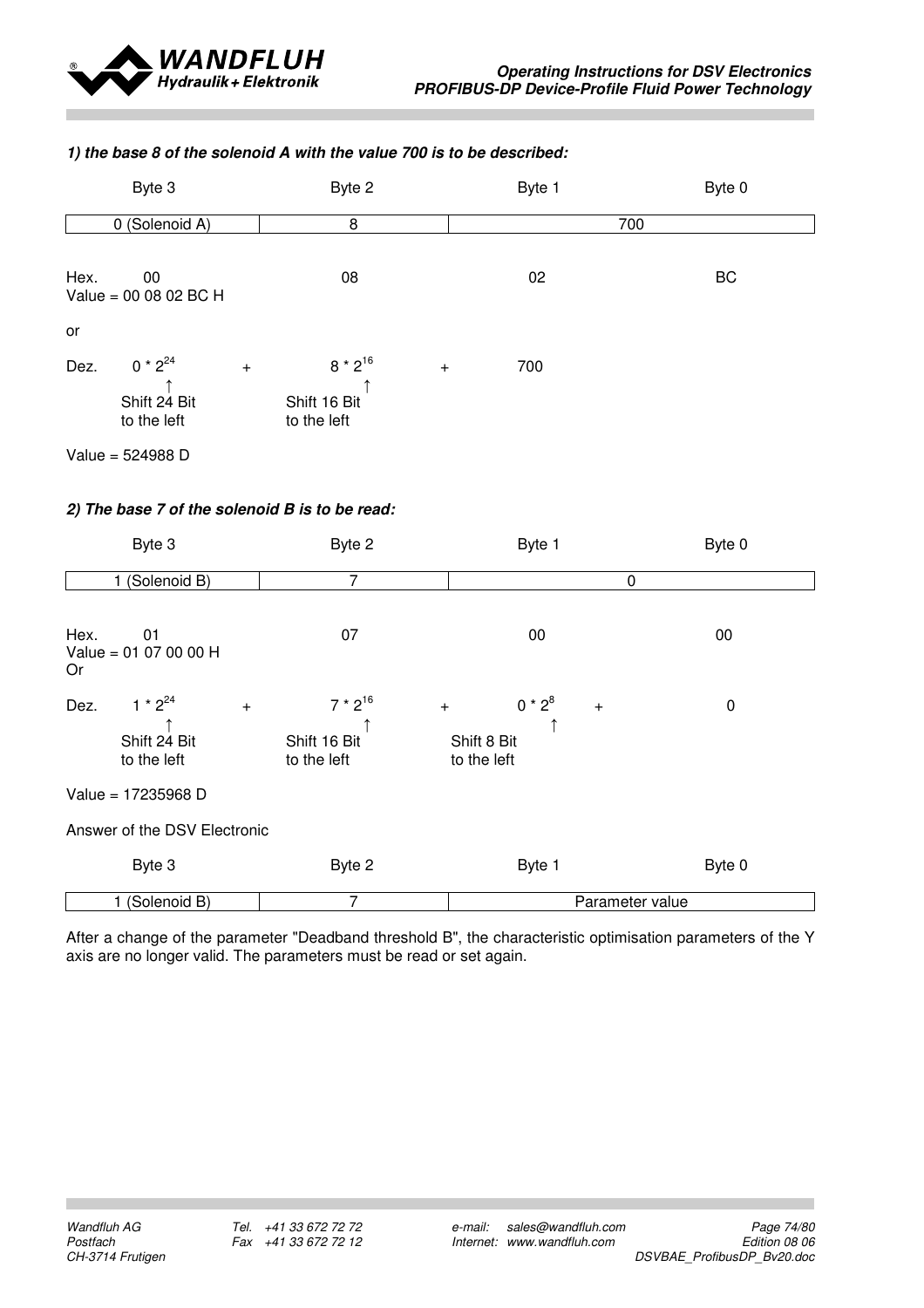

## 4.7.76 Characteristic optimisation of solenoid choice<sup>3</sup>

#### Parameter description

| Description             |                            | Characteristict optimisation of solenoid choice |
|-------------------------|----------------------------|-------------------------------------------------|
| <b>IND</b>              | Control Mode 1:            | 64                                              |
|                         | Control Mode 3:            | 64 (only DSV amplifier)                         |
|                         | Control Mode 4, 6, 7, 9: - |                                                 |
| <b>PNU</b>              | Control Mode 1:            | 24                                              |
|                         | Control Mode 3:            | 24 (only DSV amplifier)                         |
|                         | Control Mode 4, 6, 7, 9: - |                                                 |
| PZD-number              |                            |                                                 |
| Parameter name          |                            |                                                 |
| Data type               | int <sub>8</sub>           |                                                 |
| Parameter length (byte) |                            |                                                 |
| Access                  | r/w                        |                                                 |

#### Value description

| $\sim$<br>u | ж |
|-------------|---|
| . .         | ж |

 $3$  The value is maintained, until it is overwritten with a new value or the DSV electronics is switched off.

# 4.7.77 Characteristict optimisation of base<sup>4</sup>

### Parameter description

| Description             | Characteristict optimisation of base |                         |
|-------------------------|--------------------------------------|-------------------------|
| <b>IND</b>              | Control Mode 1:                      | 64                      |
|                         | Control Mode 3:                      | 64 (only DSV amplifier) |
|                         | Control Mode 4, 6, 7, 9: -           |                         |
| PNU                     | Control Mode 1:                      | 23                      |
|                         | Control Mode 3:                      | 23 (only DSV amplifier) |
|                         | Control Mode 4, 6, 7, 9: -           |                         |
| PZD-number              | $\overline{\phantom{a}}$             |                         |
| Parameter name          |                                      |                         |
| Data type               | int <sub>8</sub>                     |                         |
| Parameter length (byte) |                                      |                         |
| Access                  | r/w                                  |                         |

#### Value description

| _<br>Ð<br>$\sim$ | Jase<br>,,,,,,<br>.<br>. |
|------------------|--------------------------|
|                  |                          |

 $<sup>4</sup>$  The value is maintained, until it is overwritten with a new value or the DSV electronics is switched off .</sup>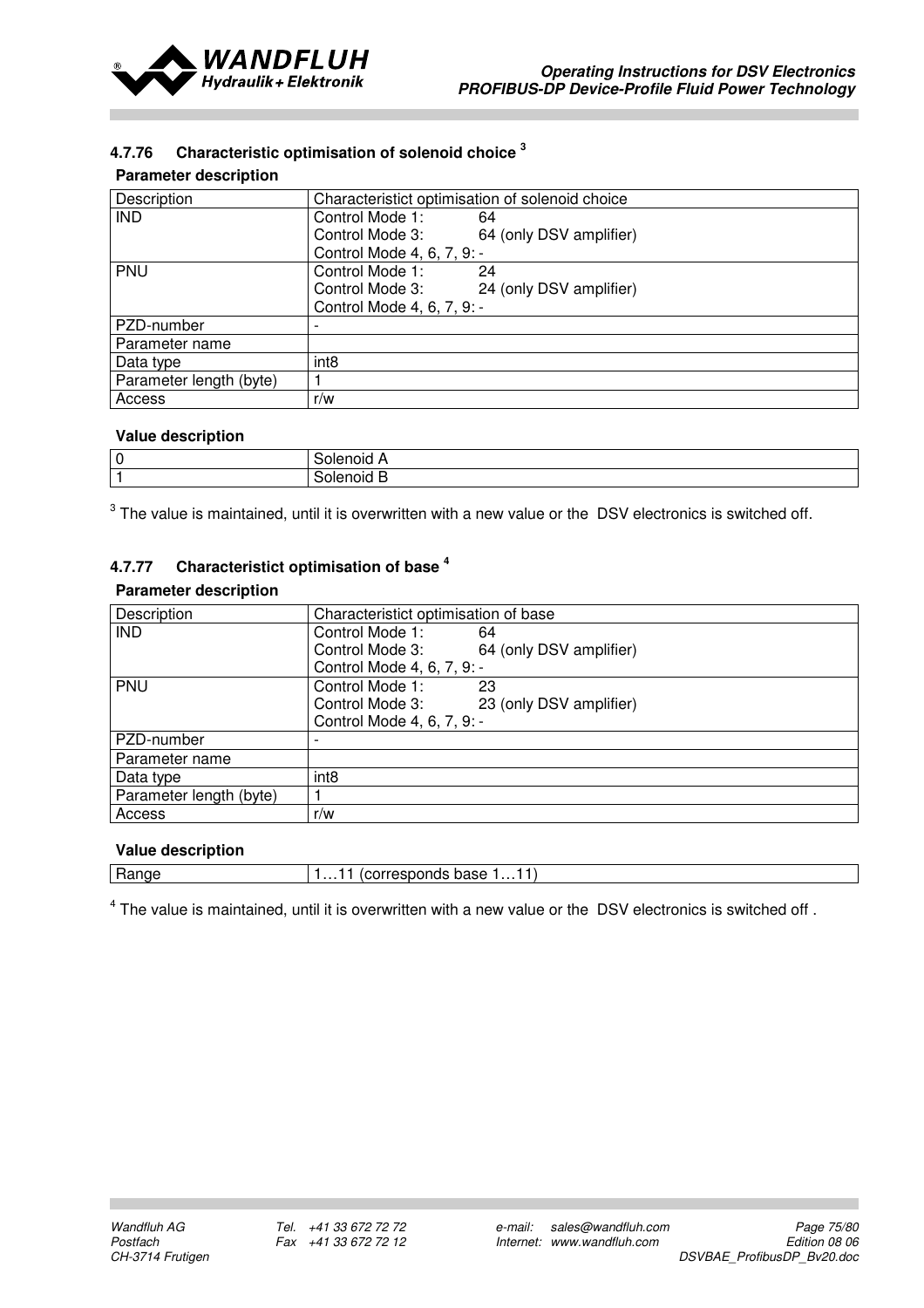

# 5 Commissioning

For a support during the commissioning of a DP-Slave controller card, the parameterisation software PASO can be connected to the DP-Slave controller card. PASO offers the possibility to display some process value like preset value, solenoid current, device state (state machine) etc. Also the setting of the node adress and a PROFIBUS-DP diagnostic can be made via the PASO (refer to section "Fieldbus Settings" page 9).

# 5.1 Step by step instructions for the first commissioning

For the first commissioning, the following steps should be observed:

### 5.1.1 Test the hydraulic system

- 1. Switch off the hydraulic system
- 2. Switch off the fieldbus master
- 3. Switch on the DSV
- 4. In the PASO window "Fieldbus Fieldbus-Info" in the section "Bus State" the following statement will be displayed: WD-Status = Baud Search and DP-status = Wait Prm (refer to section "Fieldbus Settings" page 9)
- 5. In the PASO status line, the statements "Local" and "Init" will be displayed
- 6. Switch on the hydraulic system
- 7. Set the control of the device to PASO with the PASO Menu "Commands\_PASO Control". In the PASO status line, the statements "Remote PASO" and "Init" will be displayed
- 8. Enable the device with the PASO Menu "Commands Enable". In the PASO status line, the statements "Remote PASO" and "Active" will be displayed
- 9. Über den PASO Menubefehl "Befehle Ventilbetätigung" kann nun direkt ein Magnetstrom vorgegeben werden.

#### IMPORTANT: The hydraulic moves in an open loop system! Be sure, that the hydraulic system can move free.

- 10. In the PASO window "Parameters\_Valves", the parameters for the minimum (Imin) and maximum (Imax) current and the dither signal (frequency and level) can be set
- 11. Disable the device with the PASO Menu "Commands\_Disable". In the PASO status line, the statements "Remote PASO" and "Disabled" will be displayed
- 12. Set the control of the device to Local with the PASO Menu "Commands\_Local Control". In the PASO status line, the statements "Remote" and "Init" will be displayed

#### 5.1.2 Connect the measuring system (only DSV controller)

- 1. Connect the measuring system to the corresponding input of the DSV
- 2. In the PASO window "Configuration\_Control mode", the adjustments for the desired control mode can be made
- 3. In the PASO window "Configuration\_Signal scaling", the adjustments for the actual value signal can be made

#### 5.1.3 Adjust the mode of operation (only DSV amplifier)

1. In the PASO window "Configuration Mode of operation", the adjustments for the desired mode of operation can be made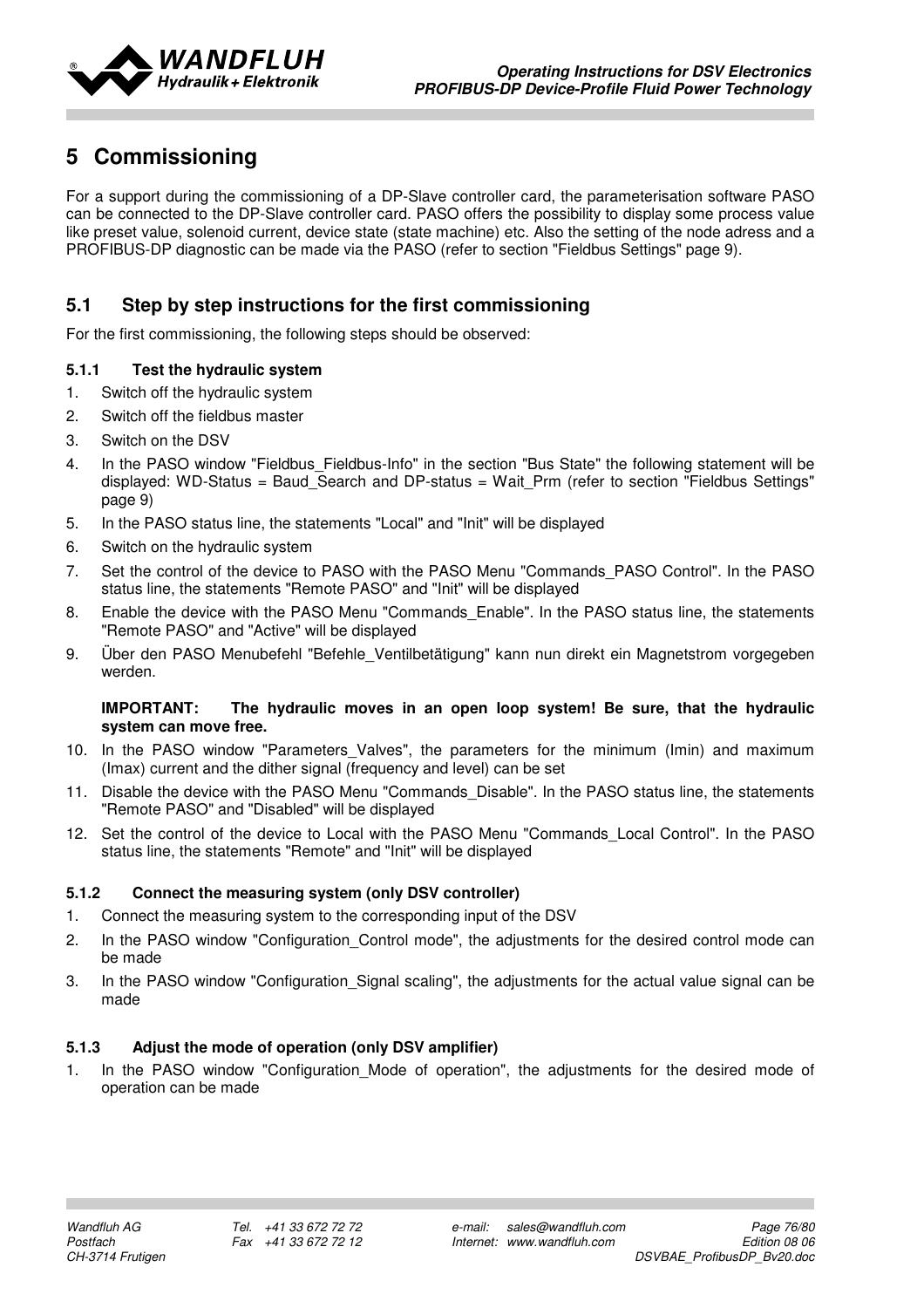

#### 5.1.4 Test the fieldbus

- 2. Load the GSD-Datei in the filedbus master and select the desired telegram type (refer to section "Presupposition and information for the Fieldbus master" page 78)
- 3. Adjust the node adress and the telegram type (refer to section "Presupposition for the DP-Slave controller card" page 78)
- 4. Switch on the fieldbus master
- 5. In the PASO window "fieldbus Fieldbus-Info" in the section "Bus State" the following statement will be displayed: WD-Status = DP Control and DP-Status = Data-Exchange (refer to section "Fieldbus Diagnostics" page 10)

#### 5.1.5 Test the control via the fieldbus

- 1. Set the following parameter in the declared order with the PKW-services (refer to section "Cyclical parameter data exchange (PKW) " page 21)
- 2. Set the parameter "Device local" to "Control operation via BUS (0)" (refer to section "Device local" page 35)
- 3. With the parameter "Control Mode" the desired device control mode can be selected (refer to section "Control Mode" page 35).
- 4. For the release of the DSV, the 3 bits "Disable (D)", "Hold enable (H)" and "Device mode active (M)" from the control word (refer to section "Control Word" page 33) must be set to logical 1. The DP-Slave controller is now in the state "ACTIVE".
- 5. With the PKW-services (refer to section "Cyclical parameter data exchange (PKW) " page 21) resp. the PZD-services (refer to section "Cyclical process data exchange (PZD) " page 19) a preset value can now be set via the fieldbus.

### 5.2 Presupposition for the DP-Slave controller card

For the commissioning of a DP-Slave controller card, the following presupposition must be cleared:

- What is the node adresse from the DP-Slave controller card? The node address can be set via the parameterisation software PASO in the menu item "Fieldbus Fieldbus-Info" (refer to section "Fieldbus Settings" page 9).
- What is the device control mode for the DP-Slave controller card? The device control mode can be set via the parameter "". This selection is important for the for the function range of the DP-Slave controller card.

#### **Telegram**

If the mode of operation is selected, the corresponding telegram must be selected. This adjustment can only be made if the DSV electronic is separated from the Profibus.

IMPORTANT: This parameter can only be changed if the DSV is in the state "INIT" or "DISABLE" (refer to section "State machine" page 15)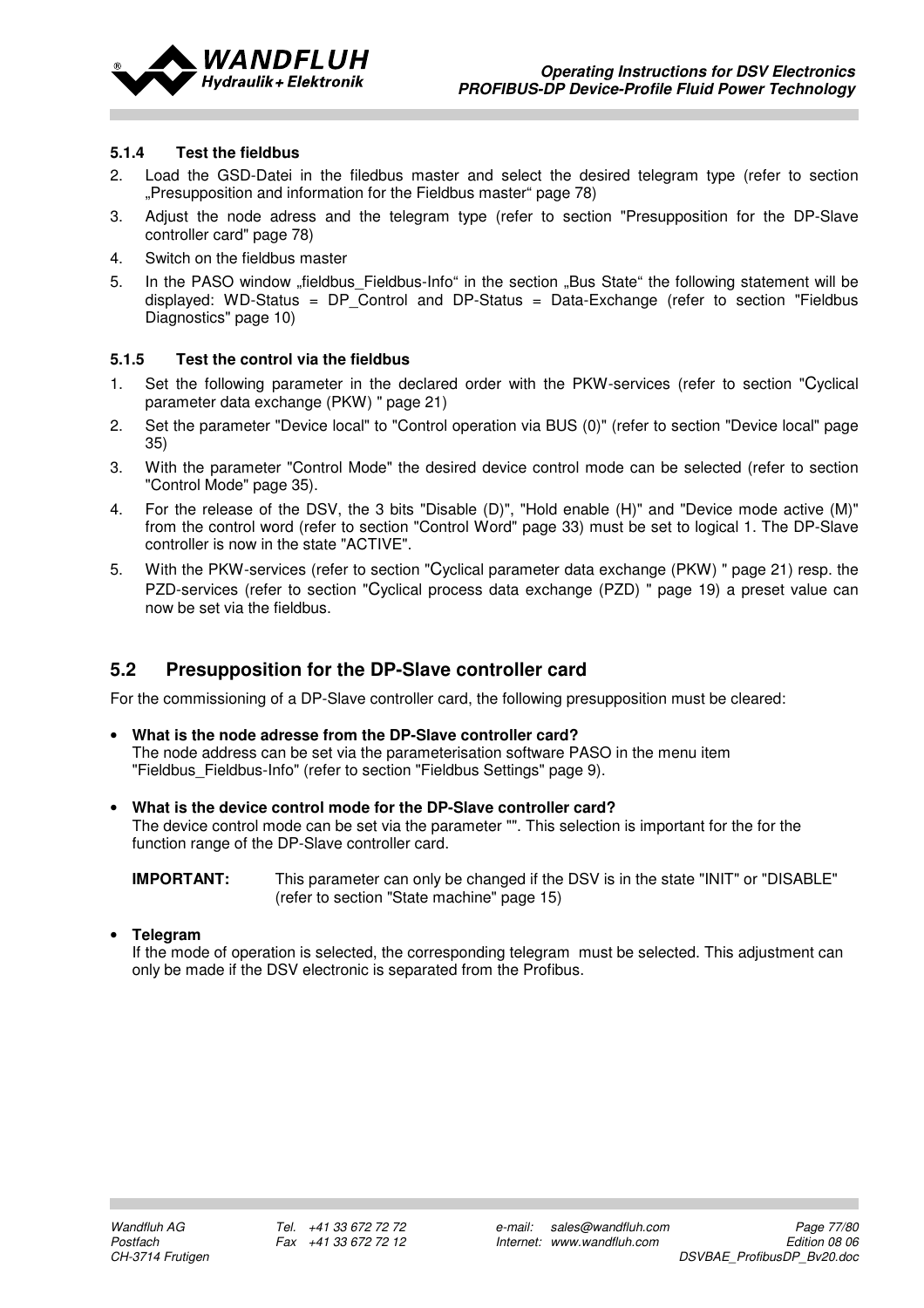

## 5.3 Presupposition and information for the Fieldbus master

For the commissioning of a Fieldbus master, the following presupposition must be cleared:

• Node adress

What is the node address from the DP-Slave?

• Telegram

The master must be adjusted to the same type of telegram as the DSV Electronics.

• GSD-file

The GSD-file "WAG400BB.gsd" must be present on the Master side. If not, this file must be copied into the project tool of the Master.

• Data exchange (consistent / inconsistent)

For the programing of the data exchange (consistent / inconsistent) in the appliation program of the master, the following rules are valid:

- PKW-part  $\rightarrow$  consistent data transfer (consistent for the whole length)
- PZD-part

 $\rightarrow$  consistent data transfer (consistent for the whole length)

## 5.4 Delivery state

The DSV is delivered with the following basic configuration:

- Adress 6
- Telegram type 3

## 5.5 Parameterisation

The parameters of the DP-Slave controller card can be read or changed trough the PROFIBUS-DP or through PASO.

After switch-on the DP-Slave controller card, it can be parameterised by sending parameter via PKW (refer to section "Cyclical parameter data exchange (PKW) " page 21). If the changed parameters should be also present after a switch-Off and switch-on, they must be stored before the switch-Off. This can be made with the parameter "Store Parameter" (refer to section "Store Parameter" page 36).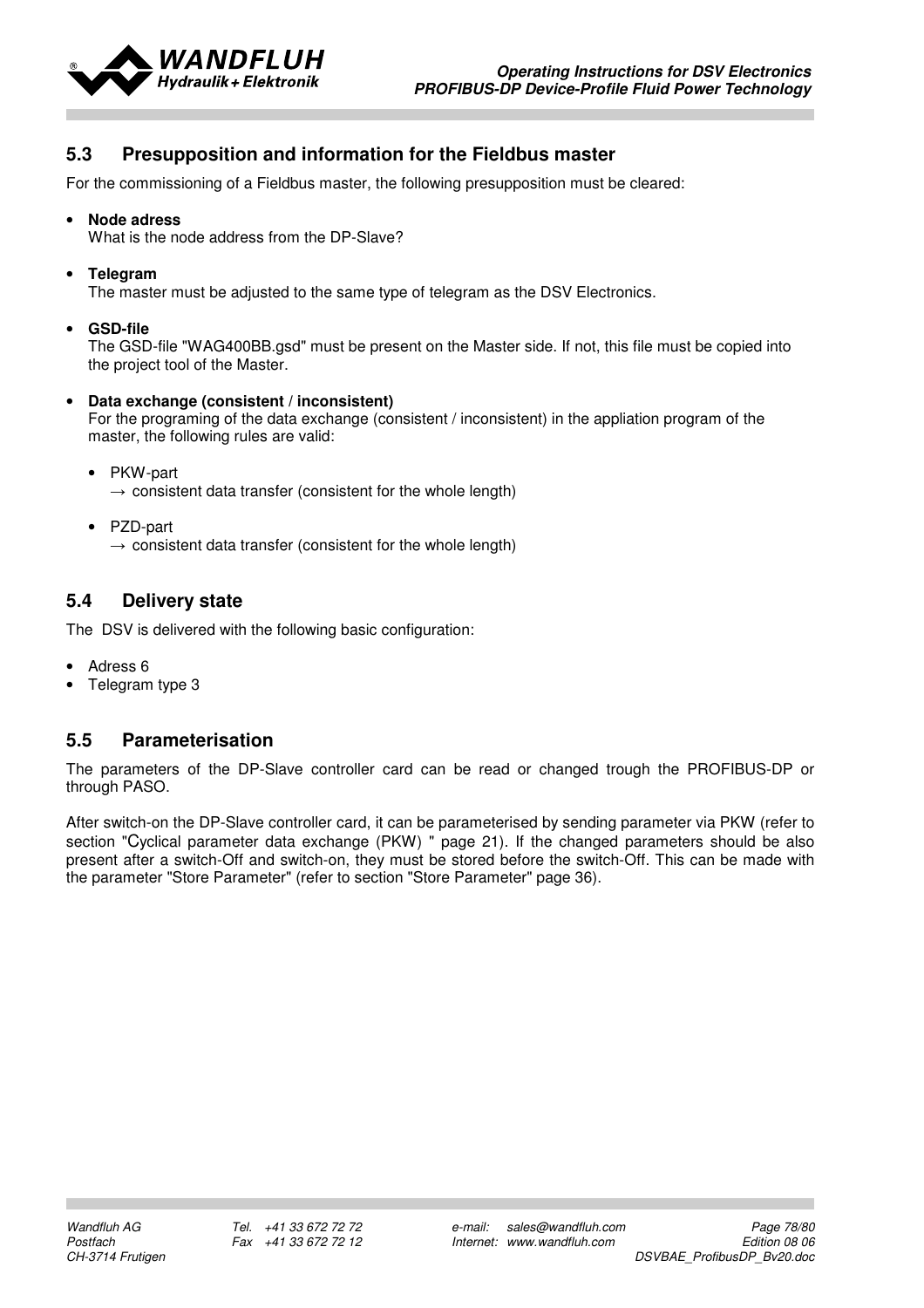

## 5.6 Setting the preset value via Fieldbus

After each power on, the following commissioning sequence is necessary:

- 1. The DP-Slave controller card is now in the state "INIT"
- 2. In this state, the device control mode can be set with the parameter "db\_ControlMode" and the device mode can be set with the parameter "db\_DeviceMode"
- 3. For the release of the DP-Slave controller card, the 3 bits D, H and M from the control word (refer to section "State machine" page 15) must be set to logical 1. The DP-Slave controller card is now in the state "ACTIVE". Now, a preset value can be set.
	- Note: If the DP-Slave controller card is used locally (refer to section "Local control" page 13), the start signal (digital input 1) must be set additionally

## 5.7 Start after an error

- If the device detects an error, the release will be take away internal and the bit "Ready" from the status word will be set to 0. Via the parameter "Error Code" or via the menu item "Diagnostic" in the PASO, an error description can be displayed.
- For restarting the DP-Slave controller card, the bit "Reset Fault" in the control word must be set once to logical 1. Therefore, the error will be reset.
- If the error is reset, the bit "Ready" from status word will be set to 1.
- For the release of the DP-Slave controller card, the 3 bit D, H and M from the control word must be set again to logical 1